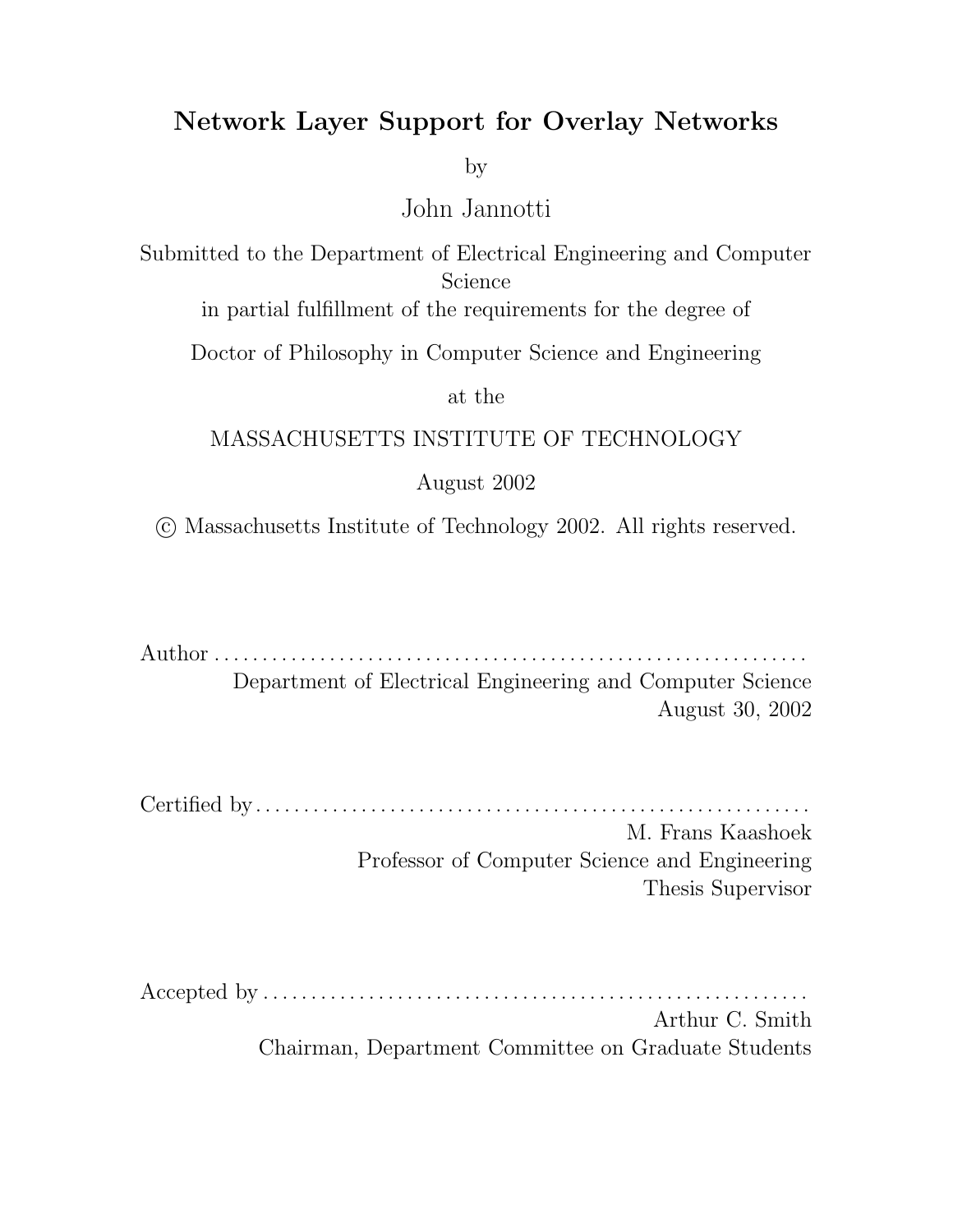#### Network Layer Support for Overlay Networks

by

#### John Jannotti

Submitted to the Department of Electrical Engineering and Computer Science on August 30, 2002, in partial fulfillment of the requirements for the degree of Doctor of Philosophy in Computer Science and Engineering

#### Abstract

Overlay networks are virtual networks formed by cooperating nodes that share an underlying physical network. They represent a flexible and deployable approach for applications to obtain new network semantics without modification of the underlying network, but they suffer from efficiency concerns. This thesis presents two new primitives for implementation in the network layer (i.e., the routers of the physical network). These primitives support the efficient operation and construction of overlay networks. Packet Reflection allows end hosts to request that routers perform specialized routing and duplication for certain packets. Path Painting allows multiple end hosts to determine where their disparate paths to a rendezvous point meet, in order to facilitate overlay topology building that reflects the topology of the underlying network. Both primitives can be incrementally deployed for incremental benefit.

This thesis describes a variety applications of these primitives: application level multicast systems with various semantics, an extended Internet Indirect Infrastructure with latency benefits over the original proposal, and an extension to Chord which would allows faster lookups.

Experimental results on simulated topologies indicate that when all routers support the proposed primitives, less that 5% overhead (in terms of link usage and latency) remains in two common overlay network usage scenarios. In addition, the benefits gained from deployment are significant even at low deployment levels. At approximately 25% deployment, the primitives have reduced overhead by over 50%. When intelligent deployment strategies are used, link usage overhead is less than 30% at less than 10% deployment. Finally, the results indicate that these benefits affect the area local to the deployed routers, providing a deployment incentive to independent networks.

Thesis Supervisor: M. Frans Kaashoek Title: Professor of Computer Science and Engineering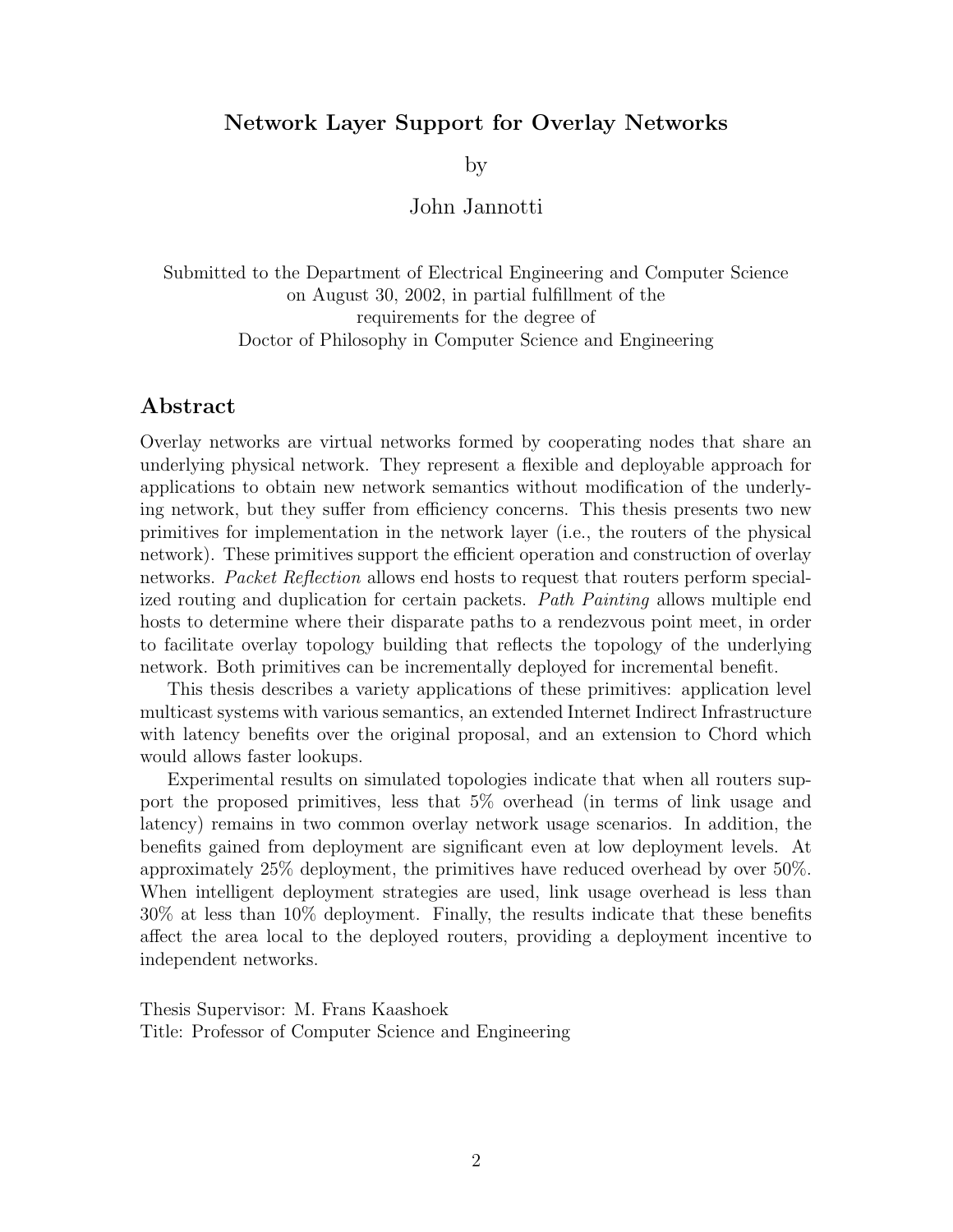## Acknowledgments

Many people have contributed substantially to this thesis — technically, emotionally, or both.

I would like to thank my thesis committee, Hari Balakrishnan, Ion Stoica, and my advisor, Frans Kaashoek. Their interest and insight has proven invaluable. I would especially like to thank Frans for his encouragement throughout my years at MIT. His faith in me may be misplaced, but it has encouraged me nonetheless.

The PDOS group have shaped my views considerably, and I am richer for it. I would like to thank Robert Morris, Dawson Engler, Eddie Kohler, and David Mazières in particular. I've learned more from them than I can ever repay.

I would like to thank Cisco Systems. As a company, Cisco has been extremely understanding of my commitment to my work at MIT while I have also worked there. As individuals, they have been be friends, and technically helpful. I would especially like to thank Jim O'Toole and Suchitra Raman for discussions related to this thesis.

I would like to thank Ann Hintzman. Although she served as proofreader for this thesis, to describe her contribution in such limited terms would be a profound understatment. She has supported me emotionally more than I have deserved, and I remain eternally grateful.

I would like to thank my family. They have loved me, supported me, and encouraged me. I hope I have made them proud.

Finally, I would like to thank all of the people that have distracted me, making this thesis take longer to write, but making my life brighter for their presence.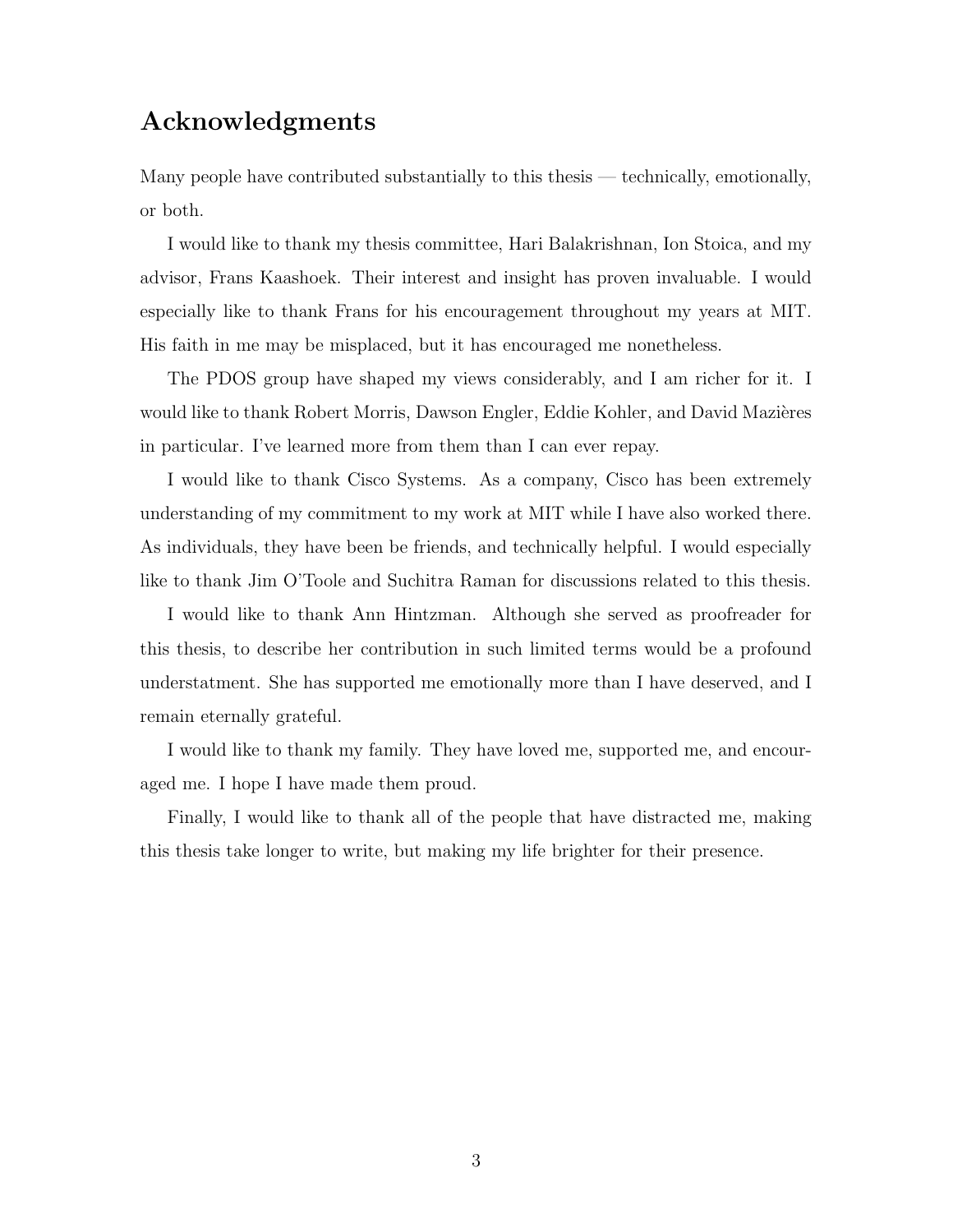## **Contents**

| $\mathbf{1}$ |     | Introduction             | 12 |
|--------------|-----|--------------------------|----|
|              | 1.1 |                          | 13 |
|              | 1.2 |                          | 14 |
|              | 1.3 |                          | 15 |
|              | 1.4 |                          | 16 |
|              | 1.5 |                          | 17 |
| $\bf{2}$     |     | <b>Related Work</b>      | 18 |
|              | 2.1 |                          | 19 |
|              |     | 2.1.1                    | 19 |
|              |     | 2.1.2                    | 20 |
|              |     | 2.1.3                    | 21 |
|              |     | 2.1.4                    | 22 |
|              |     | 2.1.5                    | 22 |
|              | 2.2 |                          | 25 |
|              |     | 2.2.1                    | 26 |
|              |     | 2.2.2                    | 27 |
|              | 2.3 |                          | 27 |
| 3            |     | <b>Packet Reflection</b> | 29 |
|              | 3.1 |                          | 30 |
|              | 3.2 |                          | 33 |
|              |     | 3.2.1                    | 34 |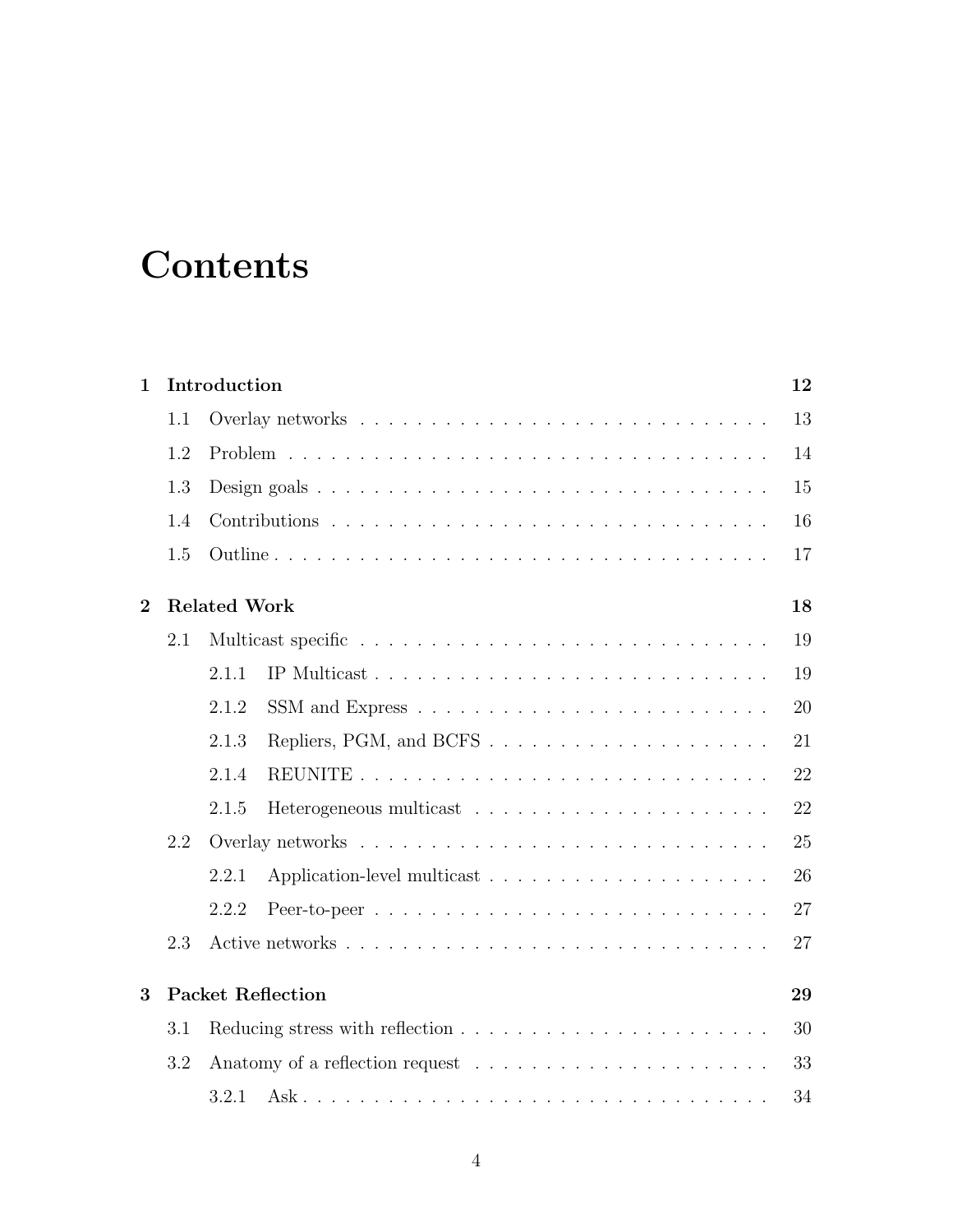|                |     | 3.2.2                |                                                                                           | 35     |
|----------------|-----|----------------------|-------------------------------------------------------------------------------------------|--------|
|                |     | 3.2.3                |                                                                                           | 36     |
|                | 3.3 |                      |                                                                                           | 36     |
|                |     | 3.3.1                |                                                                                           | 38     |
|                |     | 3.3.2                | Using tags during reflection $\ldots \ldots \ldots \ldots \ldots \ldots$                  | 41     |
|                |     | 3.3.3                | Tags in reflection copies $\ldots \ldots \ldots \ldots \ldots \ldots \ldots$              | 42     |
|                |     | 3.3.4                |                                                                                           | 43     |
|                | 3.4 |                      |                                                                                           | 45     |
|                |     | 3.4.1                | Chain of requests $\ldots \ldots \ldots \ldots \ldots \ldots \ldots \ldots$               | 45     |
|                |     | 3.4.2                |                                                                                           | 46     |
|                | 3.5 | <b>Misfires</b>      |                                                                                           | 47     |
|                | 3.6 |                      |                                                                                           | 48     |
|                | 3.7 |                      | Soft state $\ldots \ldots \ldots \ldots \ldots \ldots \ldots \ldots \ldots \ldots \ldots$ | 49     |
|                | 3.8 |                      |                                                                                           | 49     |
|                | 3.9 |                      |                                                                                           | 50     |
|                |     |                      |                                                                                           |        |
|                |     |                      |                                                                                           |        |
| $\overline{4}$ |     | <b>Path Painting</b> |                                                                                           | 52     |
|                | 4.1 |                      |                                                                                           | 52     |
|                | 4.2 |                      |                                                                                           | 53     |
|                |     | 4.2.1                |                                                                                           | 55     |
|                |     | 4.2.2                |                                                                                           | 55     |
|                | 4.3 |                      |                                                                                           | $55\,$ |
|                | 4.4 |                      |                                                                                           | 56     |
|                | 4.5 |                      | Soft state $\ldots \ldots \ldots \ldots \ldots \ldots \ldots \ldots \ldots \ldots \ldots$ | 58     |
|                | 4.6 |                      |                                                                                           | 58     |
|                | 4.7 |                      |                                                                                           | 59     |
|                |     | 4.7.1                |                                                                                           | 59     |
|                |     | 4.7.2                |                                                                                           | 60     |
| $\overline{5}$ |     | Implementation       |                                                                                           | 61     |
|                | 5.1 |                      |                                                                                           | 61     |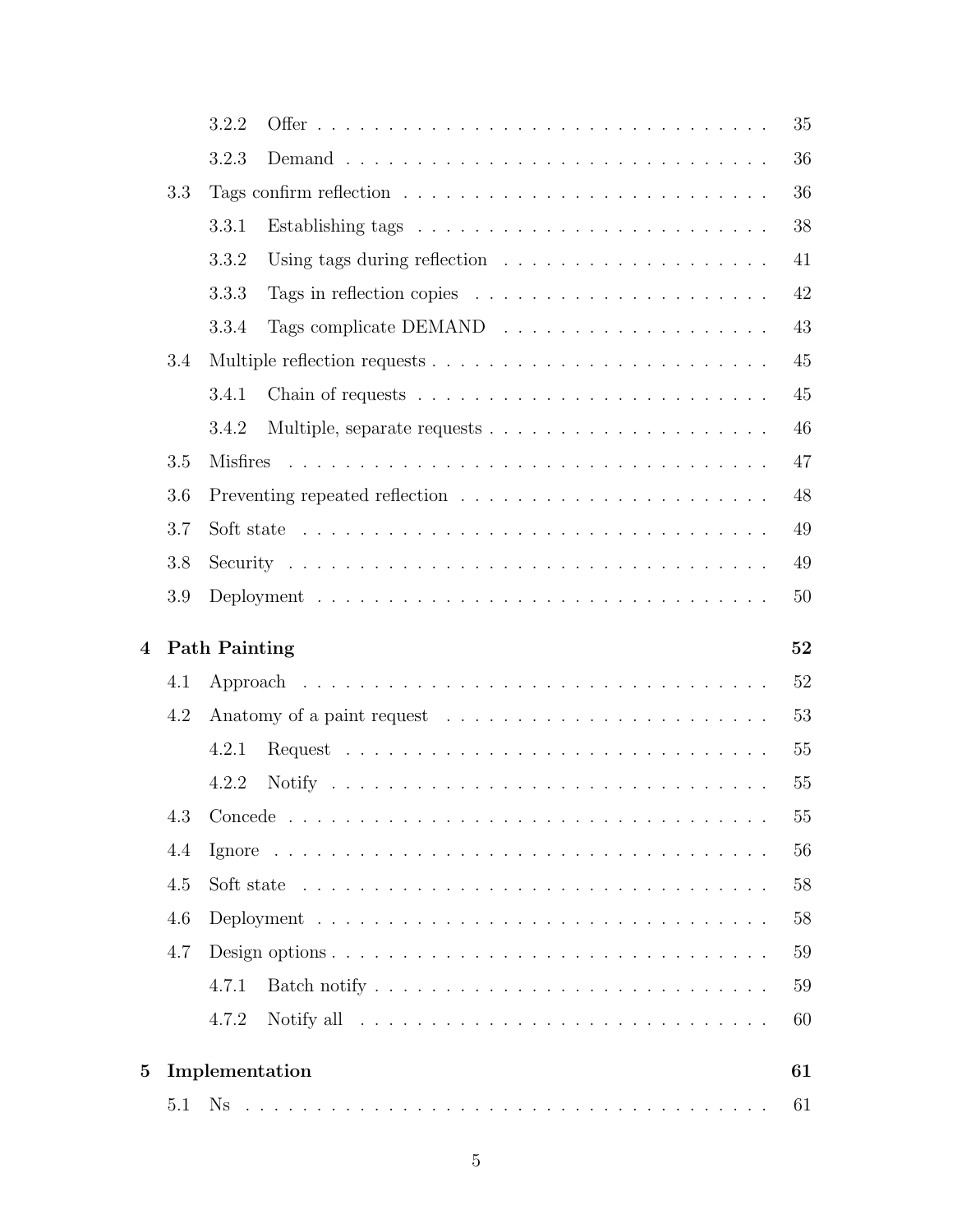|   |     | 5.1.1                                                                               | 62 |
|---|-----|-------------------------------------------------------------------------------------|----|
|   |     | 5.1.2                                                                               | 62 |
|   |     | 5.1.3                                                                               | 63 |
|   | 5.2 | Hardware                                                                            | 63 |
| 6 |     | Applications                                                                        | 66 |
|   | 6.1 |                                                                                     | 67 |
|   |     | 6.1.1                                                                               | 67 |
|   |     | 6.1.2<br>Forwarding                                                                 | 69 |
|   |     | 6.1.3<br>Distribution trees                                                         | 70 |
|   |     | Simple extension $\ldots \ldots \ldots \ldots \ldots \ldots \ldots \ldots$<br>6.1.4 | 73 |
|   | 6.2 |                                                                                     | 73 |
|   | 6.3 |                                                                                     | 74 |
|   | 6.4 |                                                                                     | 76 |
|   | 6.5 | Two-hop routing $\dots \dots \dots \dots \dots \dots \dots \dots \dots \dots \dots$ | 76 |
|   | 6.6 |                                                                                     | 77 |
| 7 |     | Evaluation                                                                          | 79 |
|   | 7.1 |                                                                                     | 79 |
|   | 7.2 | Link Stress                                                                         | 80 |
|   |     | Random deployment of enabled routers<br>7.2.1                                       | 81 |
|   |     | Intelligent deployment of enabled routers $\dots \dots \dots \dots$<br>7.2.2        | 81 |
|   |     | 7.2.3                                                                               | 84 |
|   | 7.3 |                                                                                     | 85 |
|   |     | 7.3.1                                                                               | 85 |
|   |     | 7.3.2                                                                               | 86 |
|   | 7.4 |                                                                                     | 87 |
|   |     | 7.4.1<br>Multicast                                                                  | 87 |
|   |     | 7.4.2                                                                               | 88 |
|   | 7.5 |                                                                                     | 90 |
|   |     | 7.5.1                                                                               | 90 |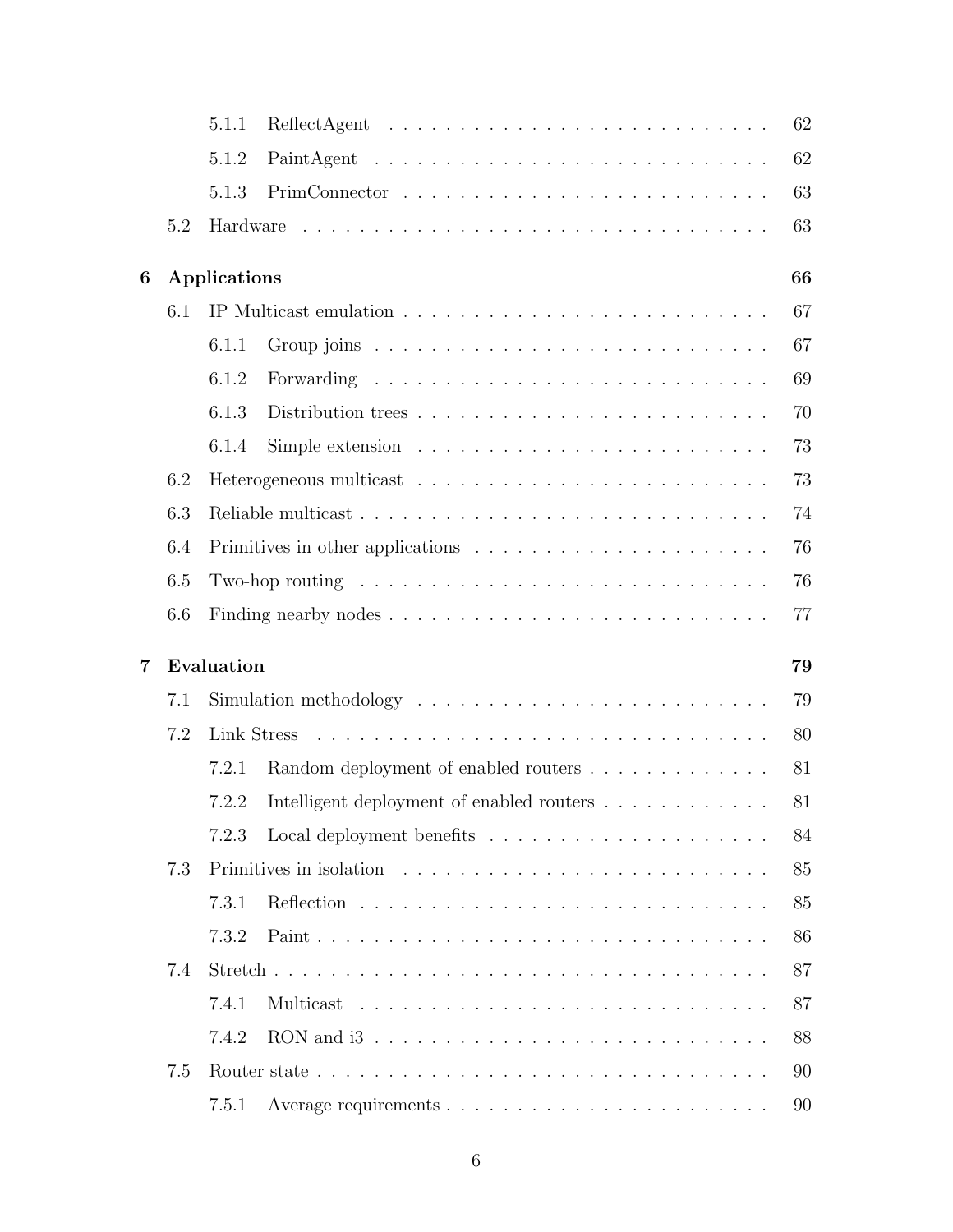|  | 8 Conclusions | 94 |
|--|---------------|----|
|  |               |    |
|  |               |    |
|  |               |    |
|  |               |    |
|  | 8.3.2         |    |
|  |               |    |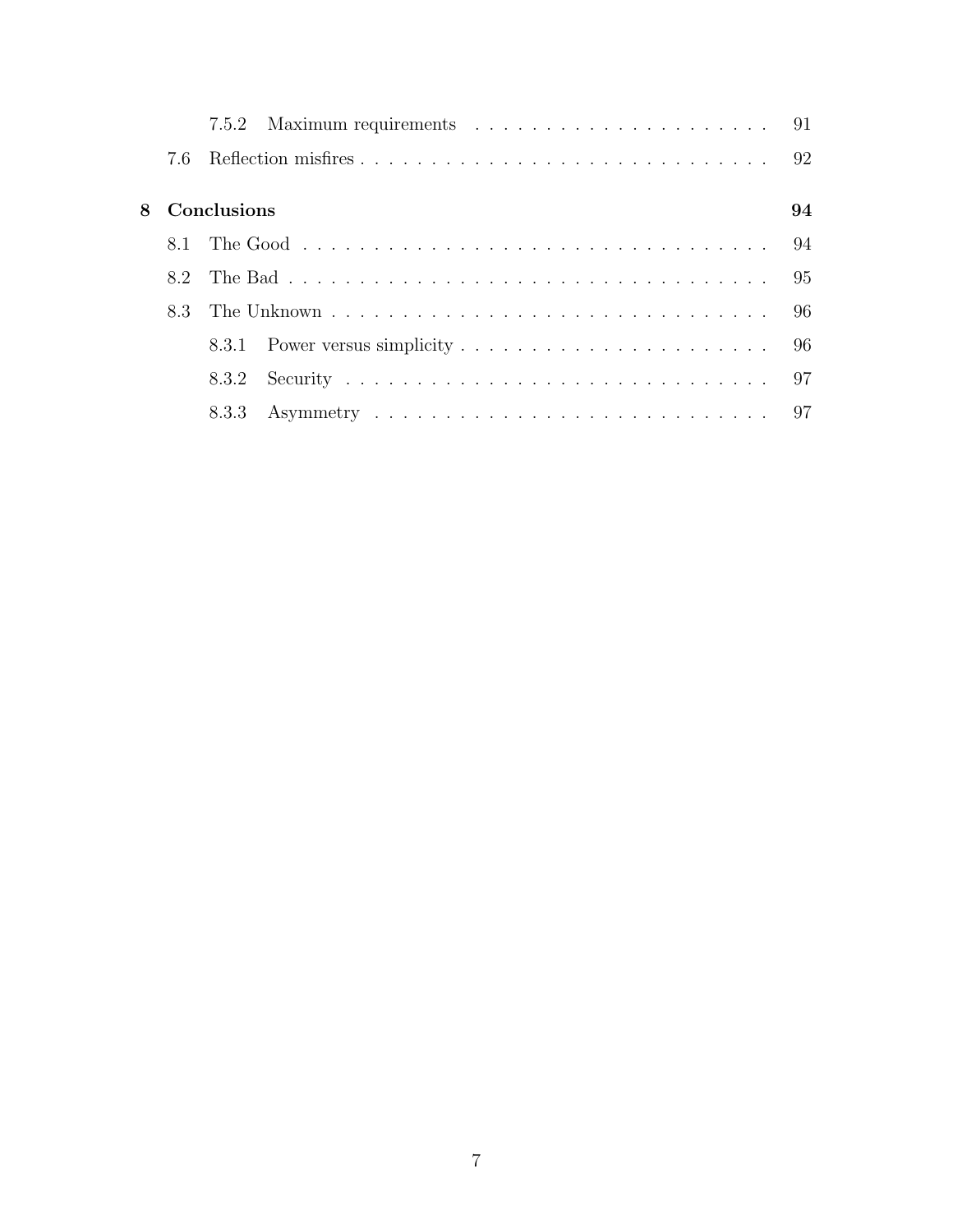# List of Figures

| $1 - 1$ | An overlay network. Rectangular end-hosts and dashed links form an                                      |    |
|---------|---------------------------------------------------------------------------------------------------------|----|
|         | overlay network over the physical network of round routers and solid                                    |    |
|         |                                                                                                         | 13 |
| $3-1$   | An application-level multicast distribution tree. Packets are sent from                                 |    |
|         | the source $S_1$ to end host $E_1$ through routers $R_1$ , $R_3$ , and $R_4$ . $E_1$ sends              |    |
|         |                                                                                                         | 30 |
| $3-2$   | End host $E_1$ avoids overloading link $R_4E_1$ by sending $reflect(S_1 \rightarrow$                    |    |
|         | $E_1, 1, \{(E_1 \rightarrow E_2, 0), (E_1 \rightarrow E_3\}, 0)\}\$ to $R_4$ . $R_4$ will now duplicate |    |
|         | packets for $E_1$ from $S_1$ , sending copies to $E_2$ and $E_3$ . In both duplicates                   |    |
|         |                                                                                                         | 31 |
| $3-3$   | Router $R_4$ avoids overloading link $R_3R_4$ by sending $reflect(S_1 \rightarrow$                      |    |
|         | $E_1$ , 2, $\{(E_1 \rightarrow E_2, 0)\}\)$ to $R_3$ . Note that the tag has been incremented,          |    |
|         | and one copy has been eliminated from the original request from $E_1$ .                                 | 32 |
| $3-4$   | Detailed contents of reflect packets                                                                    | 34 |
| $3-5$   | A new physical route is brought online between $R_1$ and $R_4$ , bypass-                                |    |
|         | ing the reflection request in $R_3$ . $R_4$ notices that it receives untagged                           |    |
|         | packets and performs both copies on its own. $E_1$ is unaffected.                                       | 37 |
| $3-6$   | A slightly different underlying topology allows $R_4$ to propagate its en-                              |    |
|         | tire responsibility to $R_3$ . In this situation, $R_3$ can make make its                               |    |
|         | request using the same success tag that it has been asked to use                                        | 39 |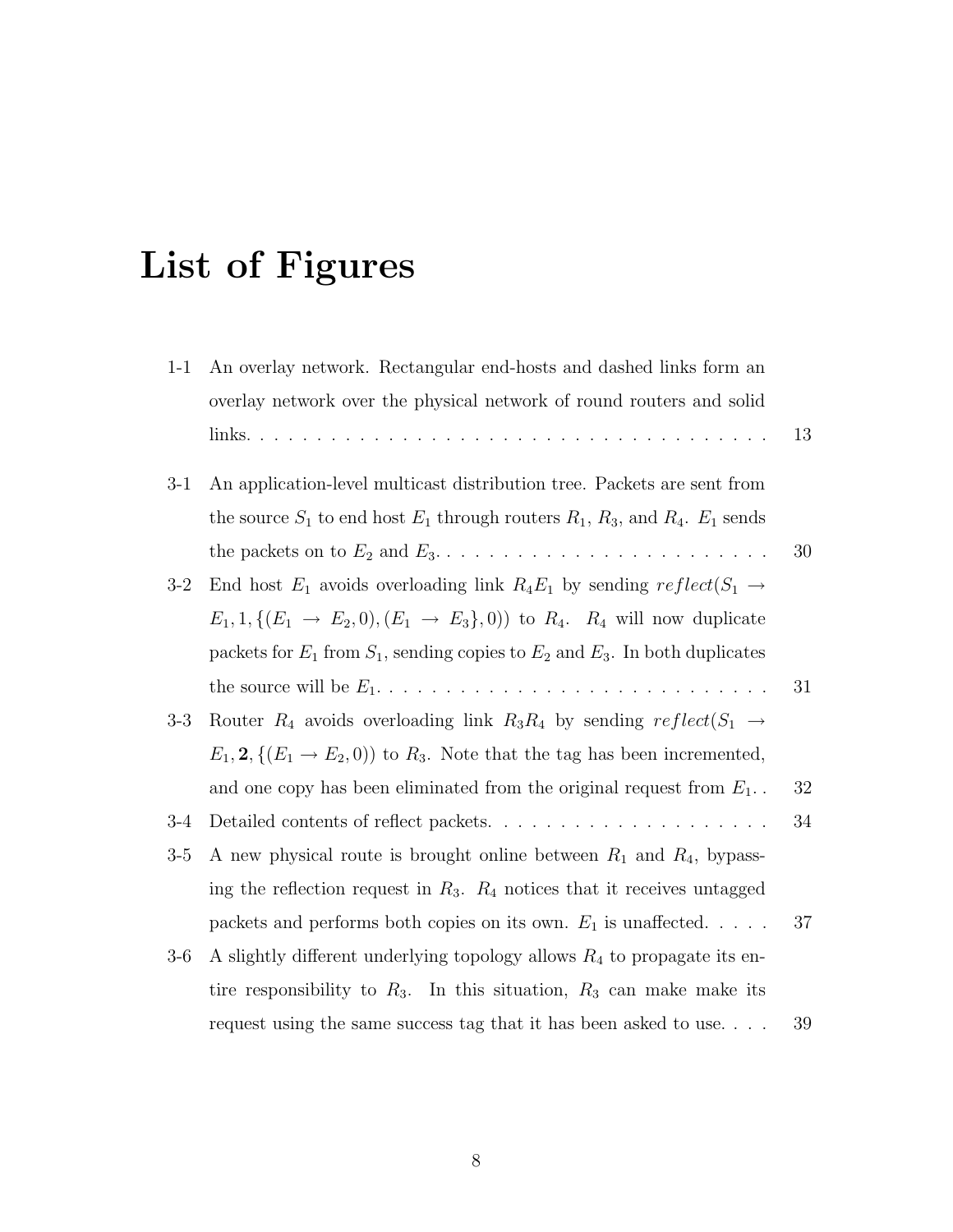| $3 - 7$ | Network asymmetry causes a misfire. A one-way link and a new router                      |    |
|---------|------------------------------------------------------------------------------------------|----|
|         | have been added to the previous topology. $S_1 \rightarrow E_1$ packets now skip         |    |
|         | $R_4$ , arriving at $R_5$ tagged only by $R_3$ . $R_5$ recognizes that its request       |    |
|         | was not properly fulfilled and makes the copies on its own. $E_2$ will                   |    |
|         |                                                                                          | 48 |
| $4 - 1$ | Three nodes, $E_1, E_2$ , and $E_3$ send paint requests to a rendezvous, $S_1$ .         |    |
|         | $E_2$ has sent its request first, so the later requests from $E_1$ and $E_3$ are         |    |
|         | quashed. After notifications, $E_2$ knows about $E_1$ and $E_3$ . $E_1$ and $E_3$        |    |
|         |                                                                                          | 54 |
| $4 - 2$ | Detailed packet contents of paint request and paint notification messages. 54            |    |
| $4 - 3$ | As in Figure 4-1, $E_2$ paints $R_3$ before $E_1$ does. However, following               |    |
|         | notification, $E_1$ and $E_2$ agree (for some application-level reason), that            |    |
|         | $E_1$ 's paint should continue to the rest of the network. $E_2$ will make               |    |
|         | subsequent paint requests with <i>concede</i> set to $E_1$ .                             | 57 |
| $4 - 4$ | As in Figure 4-1, $E_2$ paints first. $E_2$ malicious. When $E_1$ and $E_3$ are          |    |
|         | unable to establish an application level connection to $E_2$ , they begin                |    |
|         | to include $E_2$ in their paint requests' ignore lists.                                  | 58 |
| $5 - 1$ | The steps in IP Multicast forwarding compared to the steps in Reflec-                    |    |
|         | tion processing. $\ldots \ldots \ldots \ldots \ldots \ldots \ldots \ldots \ldots \ldots$ | 64 |
| $6-1$   | An application-level multicast distribution tree.                                        | 68 |
| $6-2$   | $E_1$ has become the parent of $E_2$ and $E_3$ . However, $E_1$ 's reflection            |    |
|         | request stops at $R_4$ rather than propagating to $R_1$ and $R_2$ where its              |    |
|         | paint collided with the paint of $E_3$ and $E_2$                                         | 72 |
| $7-1$   | A transit-stub topology. In the experiments that follow, the topologies                  |    |
|         |                                                                                          | 80 |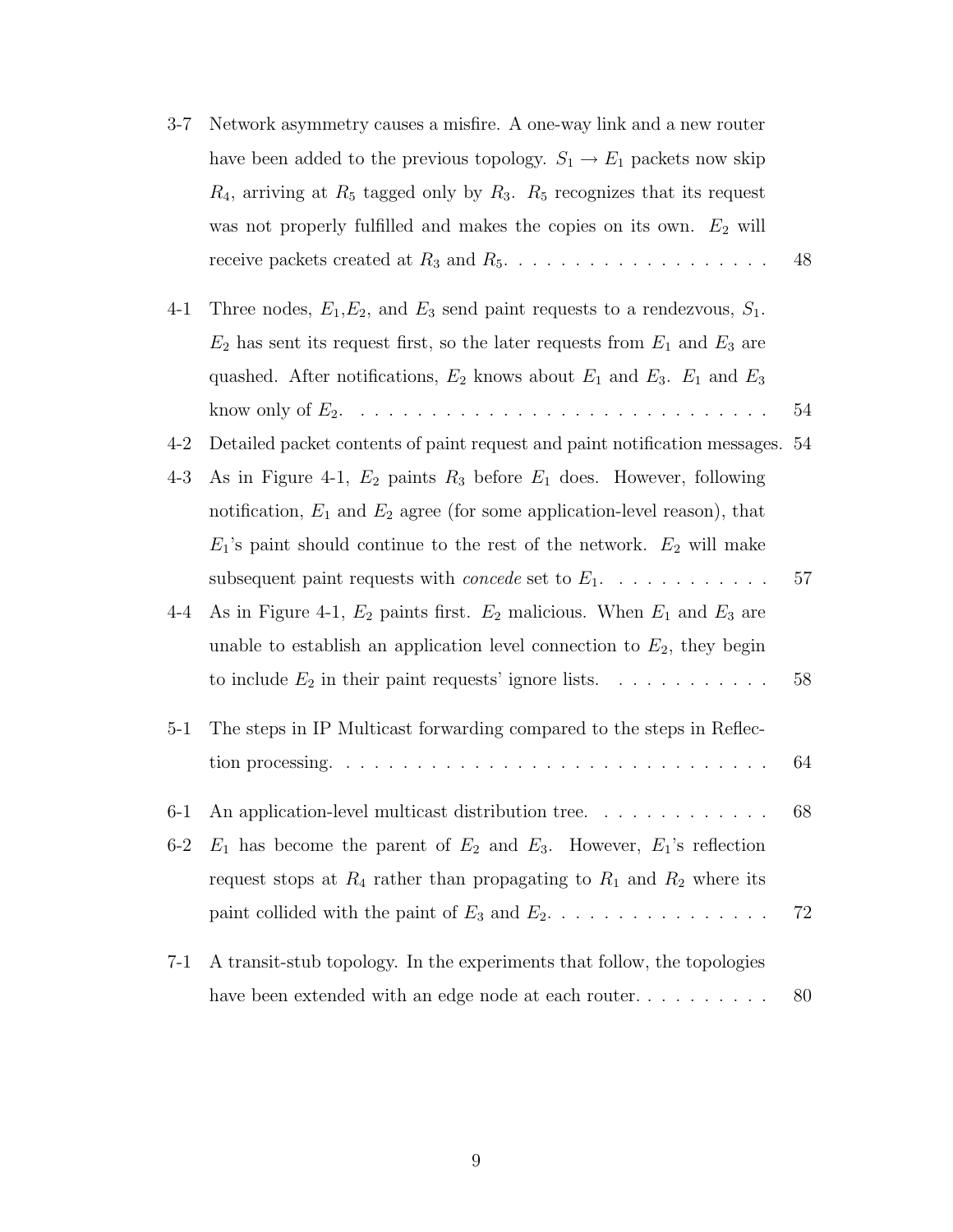| $7-2$   | Average link stress decreases as more routers implement painting and              |    |
|---------|-----------------------------------------------------------------------------------|----|
|         | reflection. The effect of increased deployment is most dramatic for large         |    |
|         | group sizes. As the network approaches $50\%$ deployment all group sizes          |    |
|         |                                                                                   | 82 |
| $7 - 3$ | Average link stress as multicast group size increases in a 100 node               |    |
|         | network at various levels of deployment. In well-deployed scenarios,              |    |
|         | stress is fairly constant (and quite low) as group size grows. With few           |    |
|         | enabled routers, stress increases with group size                                 | 82 |
| $7 - 4$ | Average link stress is lower in more intelligent deployment scenarios.            |    |
|         | When all border routers or all core routers are enabled, stress is quite          |    |
|         | low, yet this requires very few enabled routers (4 or 12). Even enabling          |    |
|         | only half of the border routers allows overlays to create less stress than        |    |
|         | a random, stub-only enabling that contains over 3 times more enabled              |    |
|         | routers.                                                                          | 84 |
| $7 - 5$ | Link stress is shown separately for networks that enable their border             |    |
|         | router, those that do not, and the network as a whole. Networks that              |    |
|         | enable the proposed primitives see a local decrease in network stress.            | 85 |
| $7 - 6$ | Stress as a function of deployment level when performing ALM using                |    |
|         | reflection to alleviate stress on random distribution trees. (Paint is not        |    |
|         |                                                                                   | 86 |
| $7 - 7$ | Stress as a function of deployment level when performing ALM on                   |    |
|         | distribution trees built using paint. (Reflection is <i>not</i> used.) $\ldots$ . | 87 |
| $7 - 8$ | Latency stretch compared to iterated IP unicast in the base experi-               |    |
|         | ment. As more routers are enabled, latency nears that of IP unicast               | 88 |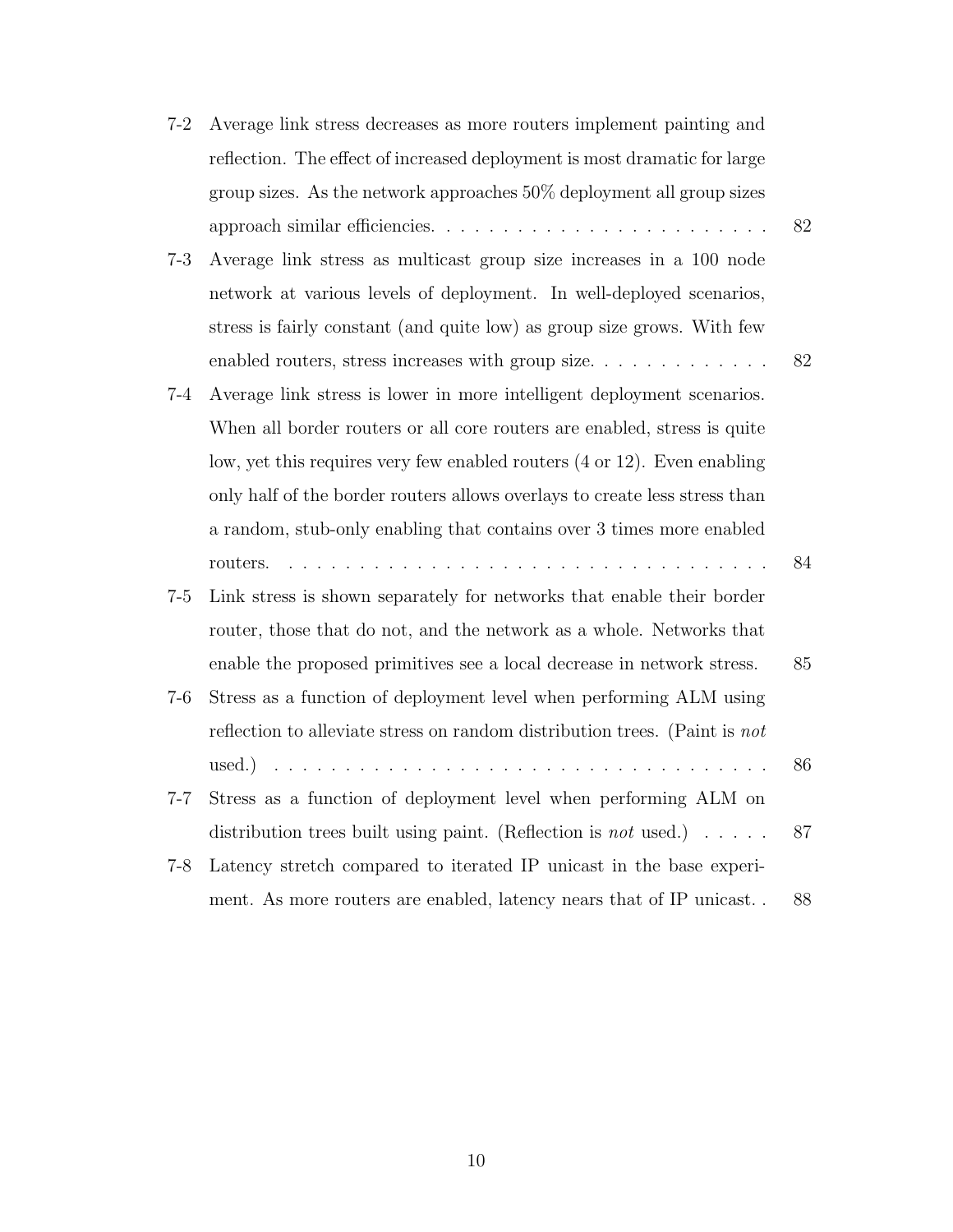7-9 Latency comparison for three ways of sending packets from A to B. Unicast is a simple IP unicast, normalized to 1.0. Two-hop unicast consists of two IP unicasts, using a random waypoint. Reflect is the same as the two-hop unicast case, except that the random waypoint uses packet reflection to efficiently forward the first hop unicast to the final destination. As more routers are enabled, using reflection moves from approximating the two-hop case to approximating a direct unicast. 89

| 7-10 Average router state as deployment increases in a 100 node network                    |  |
|--------------------------------------------------------------------------------------------|--|
| with various group sizes. Greater deployment decreases the average                         |  |
| state required in enabled routers. Greater deployment allows state to                      |  |
| be shared among more routers. $\dots \dots \dots \dots \dots \dots \dots \dots \dots$      |  |
| 7-11 Maximum router state as deployment increases in a 100 node network                    |  |
| with various group sizes. $\dots \dots \dots \dots \dots \dots \dots \dots \dots \dots$ 91 |  |
| 7-12 The number of misfires in increasingly asymmetric networks. Half of                   |  |

the routers are enabled, and half of the end-hosts are participating in an ALM group. As asymmetry increases, more misfires occur. . . . . 92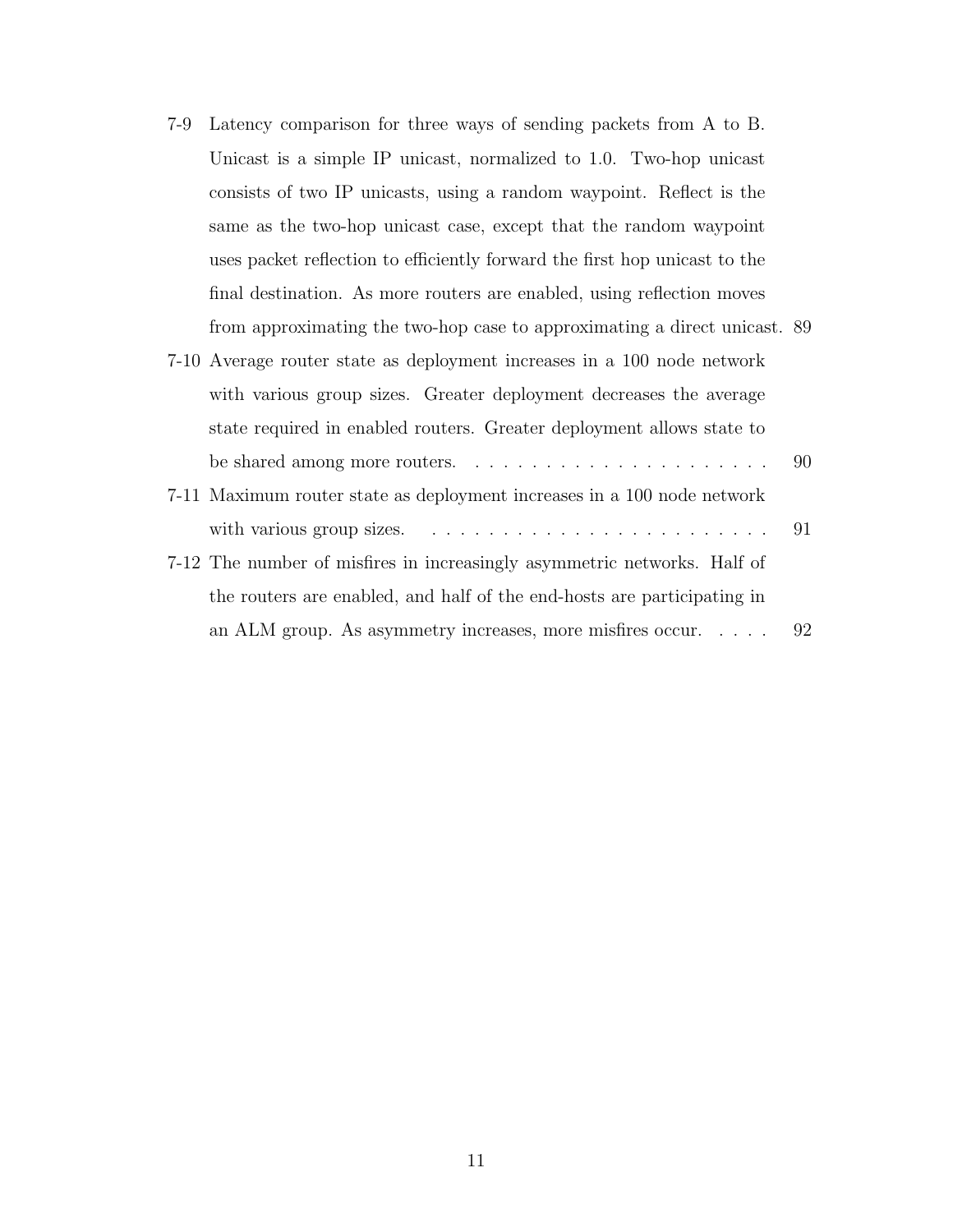## Chapter 1

## Introduction

Distributed applications would be well served by richer semantics than the network layer supplied by the Internet. Today's distributed applications have only one primitive from which they may build services: Internet Protocol (IP) Unicast, the besteffort, single source and destination delivery of datagrams. Unicast delivery allows a single network node to ask for a single packet of data to routed through the Internet to a single destination node. Additional semantics have been built on top of this single primitive. For example, Transmission Control Protocol (TCP) provides reliability and flow control.

Many applications, however, would benefit from additional services that are more difficult to build on top of IP Unicast delivery. Mission critical applications would like control over the way their packets are routed — perhaps trading off resource usage for reliability by using multi-path routing [35]. Teleconferencing applications [20], chat rooms, and Internet broadcasting systems would benefit from efficient group communication. A stock ticker application might like to perform latency measurements over many paths to find a low latency path undetected by normal IP routing. A content distribution network would like to distribute and store data throughout the network [21, 16].

One approach to addressing these needs is to build new network services into routers across the Internet. Generally this approach has two drawbacks. First, it may be inappropriate to add the necessary functions to routers that should remain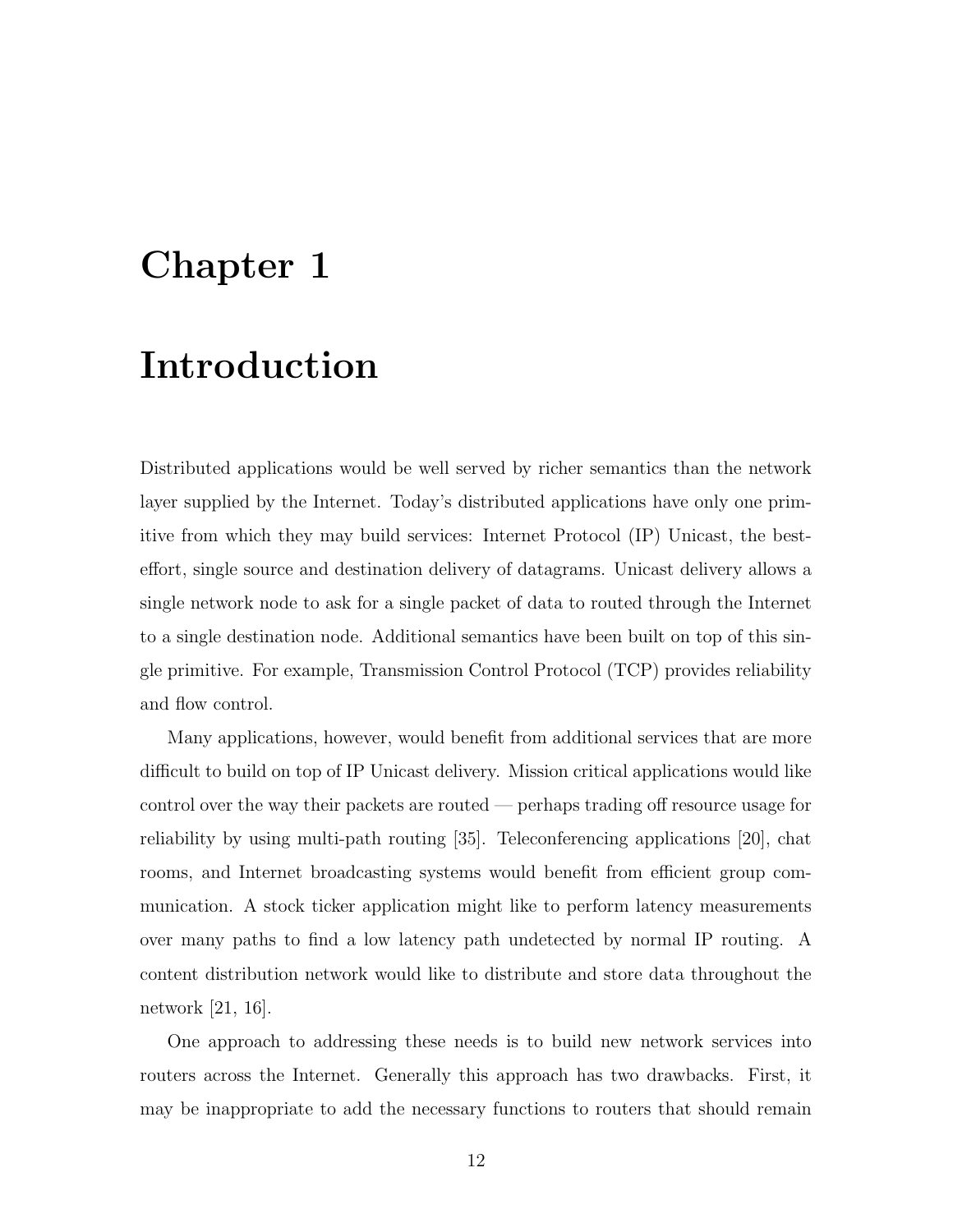

Figure 1-1: An overlay network. Rectangular end-hosts and dashed links form an overlay network over the physical network of round routers and solid links.

fast and simple to ensure their continued availability as an important shared resource. Second, adding an important network service to routers is likely to support only those applications envisioned during the design of the service. For example, IP Multicast provides a single service model that is inappropriate for a number of multicasting applications. Efforts to revamp IP Multicast for reliability or for secure admission control require yet more modifications to routers.

### 1.1 Overlay networks

Overlay networks completely sidestep these two drawbacks. Overlay networks avoid the issue of "dumb" IP routers by performing packet routing and duplication in edge nodes. Many examples are described in Section 2.2. In these systems, cooperating servers throughout the Internet act as routers in an overlay network.

Figure 1-1 demonstrates an overlay network. Just as a physical network has a topology consisting of the nodes of the network and the links between them, an overlay network has a virtual topology, which exists by the agreement of the overlay nodes. Packets are transmitted only along the virtual links between the overlay nodes using the underlying unicast mechanism provided by IP.

In contrast to the Internet, in which routers are a shared resource that cannot be specialized for a particular purpose, the members of an overlay network may provide specialized services specific to the application at hand. An overlay-based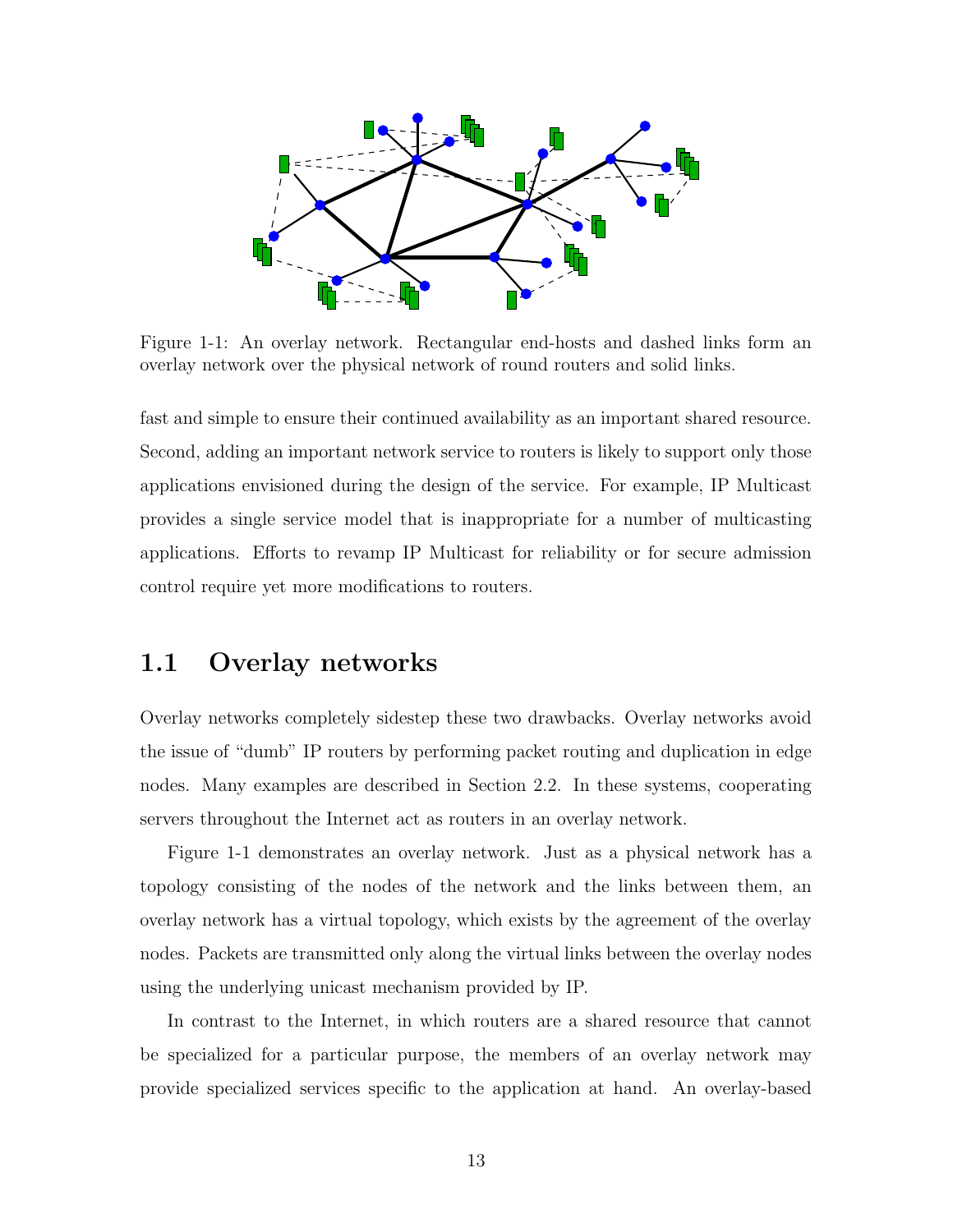multicast system can duplicate packets in the servers, a content distribution network can cache gigabytes of data, RON provides resilient routing by constant performance measurements among participating nodes.

We will use three metrics to evaluate how efficiently an overlay network is operating. Stress indicates the number of times that a semantically identical packet traverses a given link. In IP Multicast, stress never exceeds one. On the other hand, overlay networks could not hope to achieve such efficiencies because packets being forwarded by an edge node will traverse (at least) the node's local link twice. *Stretch* indicates the ratio of latency in an overlay network compared to some baseline, generally IP unicast or multicast. Misfires measures the number of times that duplicate packets are mistakenly sent to the same destination. These metrics are used to evaluate overlay performance with the primitives proposed in this thesis in Chapter 7.

## 1.2 Problem

The overlay network approach faces two important challenges. First, overlay networks operate at a disadvantage to router-based systems because of the physical location of their computational elements. The components of an overlay network are servers located at the edge of the network. This drawback is both a performance problem, packets going in and out of external servers increases stress and stretch; as well as a functional problem, overlay nodes are not in a position to observe network traffic that is not explicitly directed to them. For example, IP Multicast's mechanism for joining groups relies on the ability of routers to observe passing messages.

Second, it can be difficult to build virtual topologies that resemble the topology of the underlying network. It is beneficial for the virtual links of an overlay network to connect nodes that are well-connected in the underlying network. Choosing well-connected virtual links is akin to supplying a physical network with a higher bandwidth link-layer. It is also common to prefer virtual links that share as few underlying links as possible with other virtual links. This property leads to independent failures, and less duplicate traffic on underlying links. Unfortunately, it is very diffi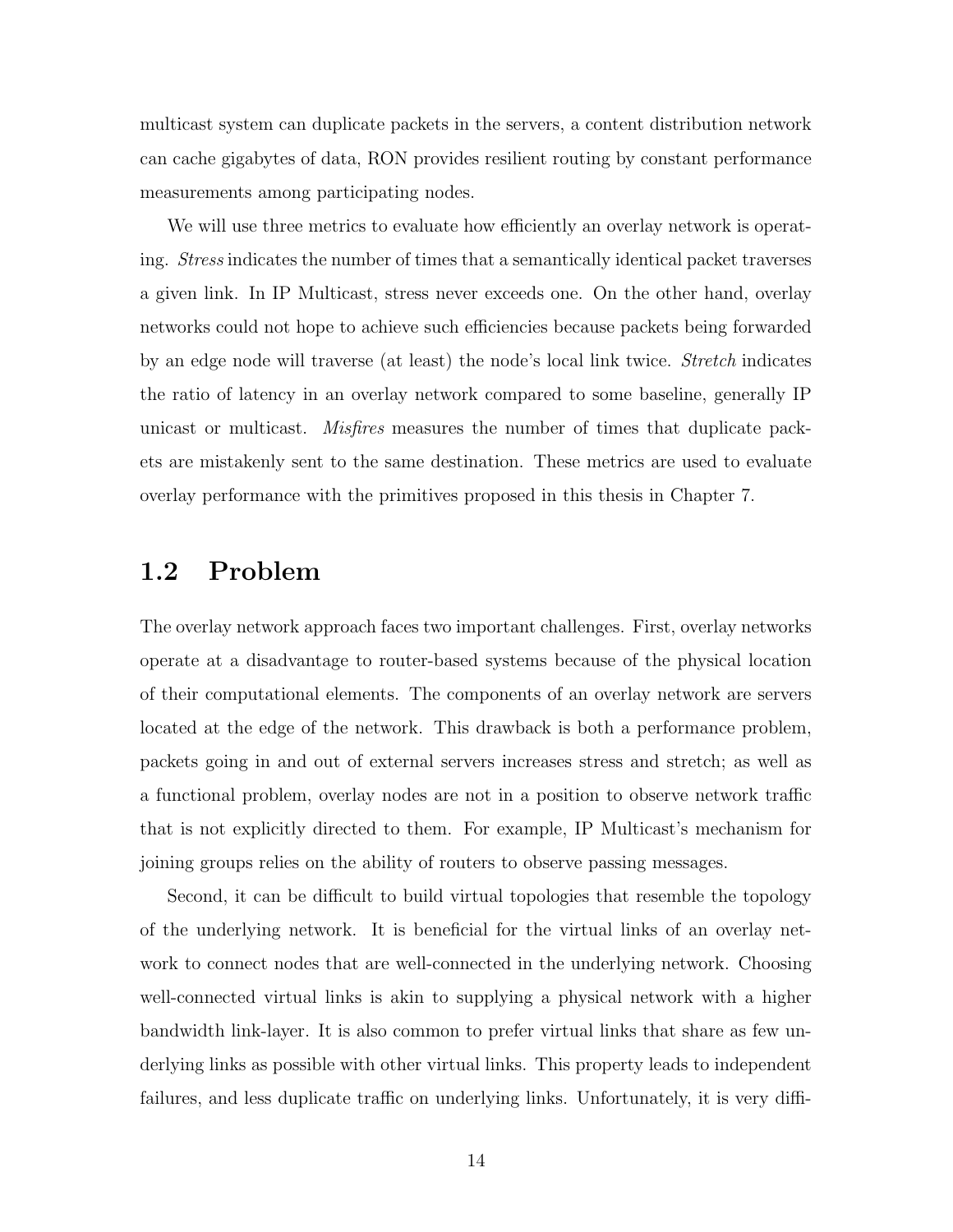cult to determine these characteristics today. Overlays have fallen back on wasteful and error-prone techniques such as continual bandwidth probes to learn about the underlying network.

## 1.3 Design goals

A single set of simple extensions to IP that support overlay networks would, at once, address the needs of a large variety of applications that would otherwise each require separate network support. Just as the ability to support multiple processes through virtual memory and supervisor mode is considered a first priority in processor design, the ability to support multiple virtual networks as overlays should be a design goal in wide-area network design.

The goal of this thesis is to propose simple extensions to the network layer that would allow the construction of simple, efficient overlay networks. The extensions should be beneficial to the large variety of research projects and service providers that are investigating systems based on overlay networks.

A number of design criteria can be drawn from the diverse needs of existing overlay systems. First, and most directly, overlay networks would benefit from pushing work toward the core of the network. End System Multicast exhibits this need most acutely because its participants are expected to be desktop machines — no nodes are expected to be located at strategic network points. Yet every overlay system would benefit if routing and duplication could be *directed* by the end hosts, but *performed* by the appropriate routers, thereby allowing their packets to follow a more optimal path through the underlying network.

Second, all of these systems have difficulties constructing overlay topologies. RMX uses hand configuration. End System Multicast lacks scalability due, in part, to its topology generation algorithm. X-Bone and Yoid need help pruning an initially quadratic number of possible links down to a manageable size. Overcast consumes bandwidth to conduct constant network measurements.

A third, more subtle conclusion, is that the overlay nodes must retain complete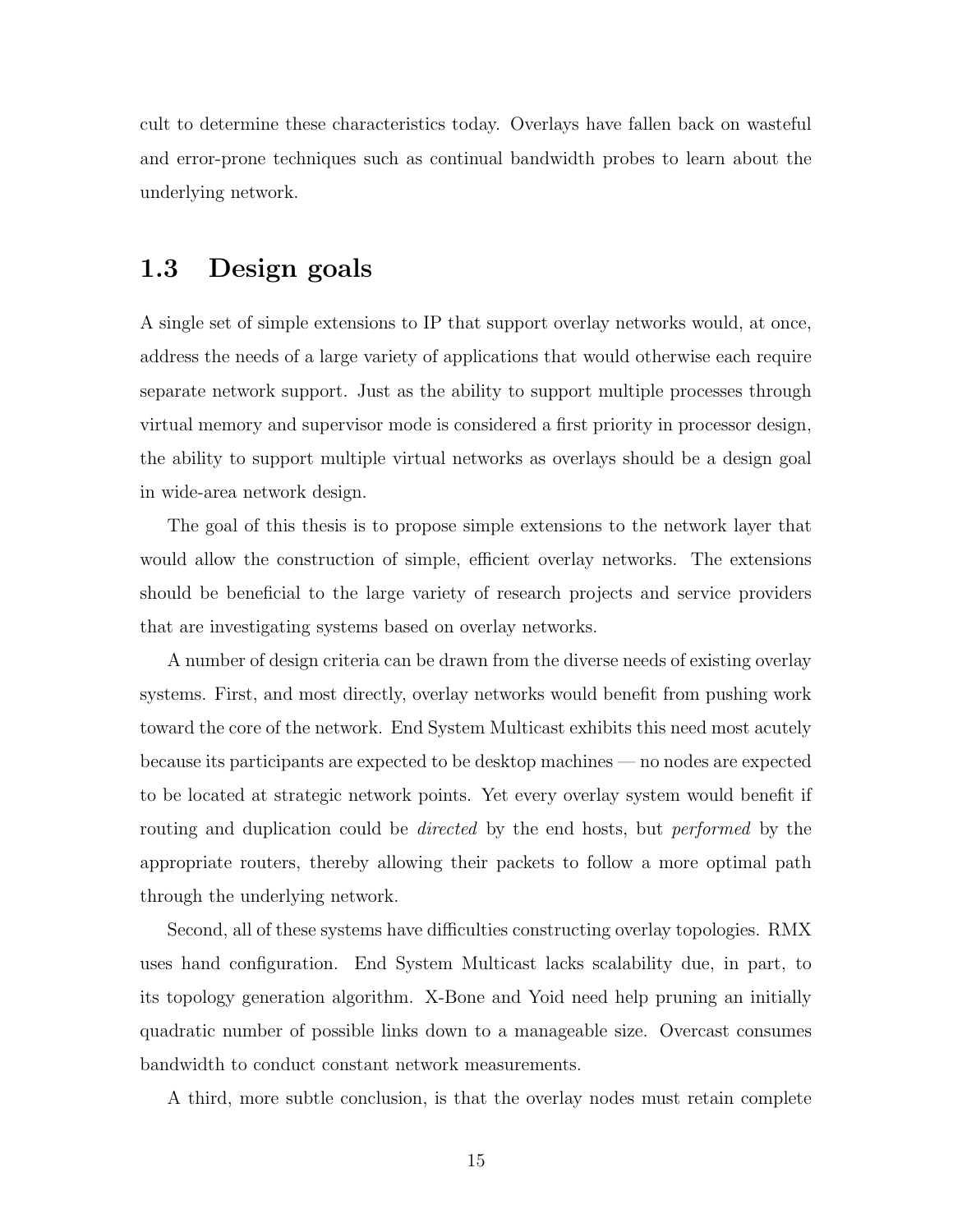control of forwarding when necessary. While it is important to provide a mechanism that allows overlay networks to obtain efficient forwarding, that mechanism must be fine-grained enough to allow the overlay to handle a particular link in a specialized way when necessary. For example, systems such as RMX would like to take advantage of automatic forwarding when possible, but when a link is congested they must retain the ability to perform their own forwarding so that they may transcode to a thinner format. Similarly, Overcast must be able to interpose its nodes in the forwarding mesh so that they may cache the forwarded data and replay transmission for new nodes.

In addition to these criteria, there are lessons to be drawn from the challenges that have faced other proposals for router modification, particularly IP Multicast. It is critical that new functions are incrementally deployable — there must be benefits to deployment even when only a small portion of routers have been modified to support the new functionality. In addition, the benefits from deployment should be concentrated around the portion of the network in which deployment occurred. These benefits offer an economic incentive to early adopters.

In order to provide for incremental deployment, this thesis proposes mechanisms that are for optimization only. Overlay networks must be prepared to operate as if the primitives do not exist. When the primitives are available, the network will provide explicit signaling to the application, allowing it to avoid work that has been performed in the network.

Finally, it is important to keep proposed enhancements small so that future modifications to their behavior are unlikely to be required, and generally useful so that greater utility might someday be obtained by using then in novel combinations.

## 1.4 Contributions

The contributions of this dissertation are:

• Packet Reflection: a new primitive by which applications may request packet routing and duplication to occur in the routers in order to decrease stress and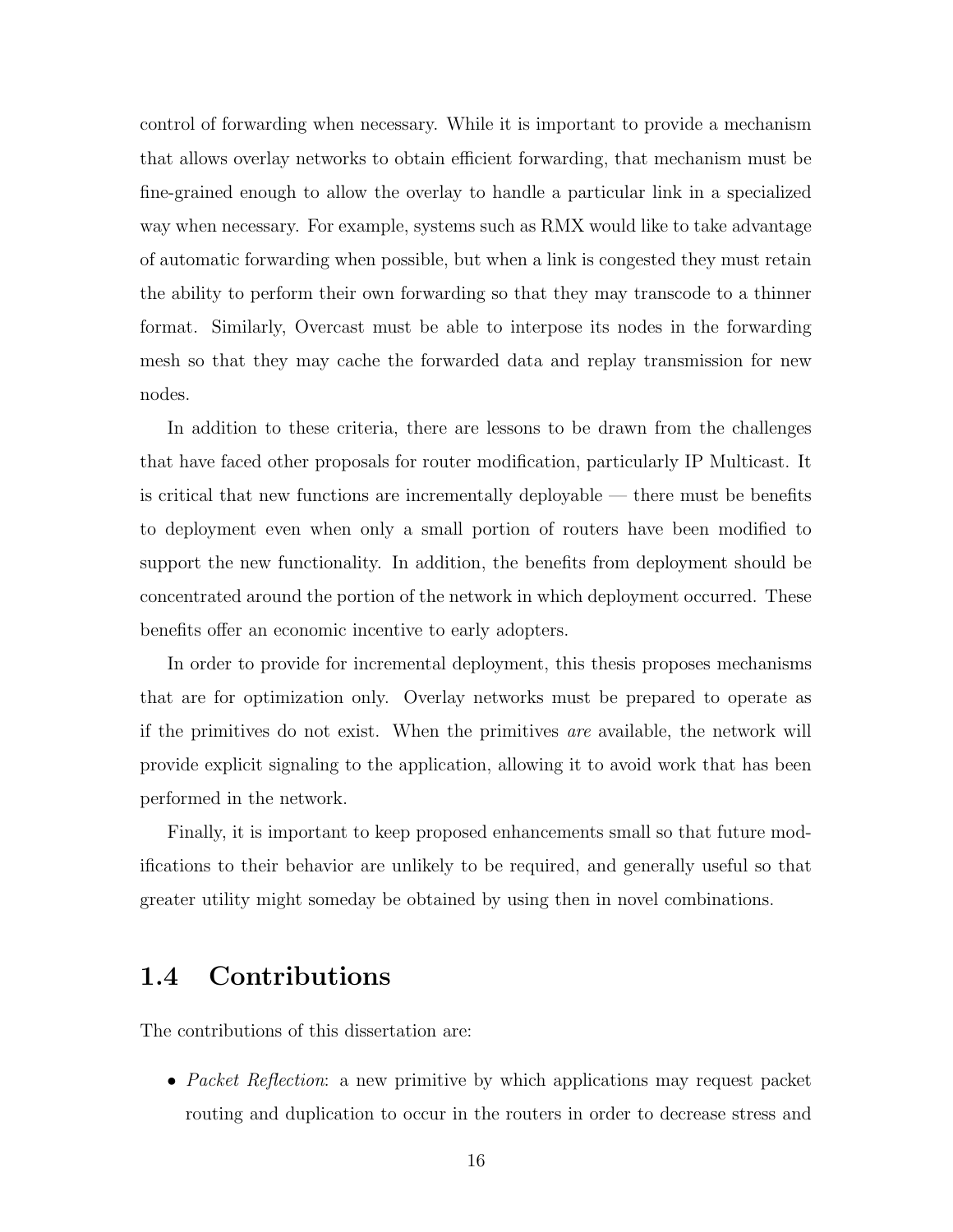stretch. In contrast to similar proposals, packet reflection is incrementally deployable and provides feedback allowing applications to perform correctly in the face of routing changes.

- Path Painting: a new primitive for allowing end hosts to coordinate and learn where their individual paths to a rendezvous point converge, allowing efficient overlay topologies to be built.
- A demonstration of the flexibility allowed by these new primitives in the form of example multicast systems with varying communication models.
- A demonstration that the primitives are more generally useful, in the form of an example outside of the realm of multicast.  $i3$  [36] could use reflection to offer better performance with less setup work.

## 1.5 Outline

The remainder of this thesis is divided into three parts. The first part consists of Chapters 3, 4, and 5. These chapters describe the Packet Reflection and Path Painting primitives, with Chapter 5 serving to provide detailed implementation information. The second part is Chapter 6, which presents realistic applications of those primitives in various overlay networks. Finally, Chapter 7 examines the performance of the primitives in many scenarios, including limited deployment and asymmetric networks, evaluating the ability of the primitives to reduce stress and stretch while creating few misfires and consuming limited resources on the participating routers.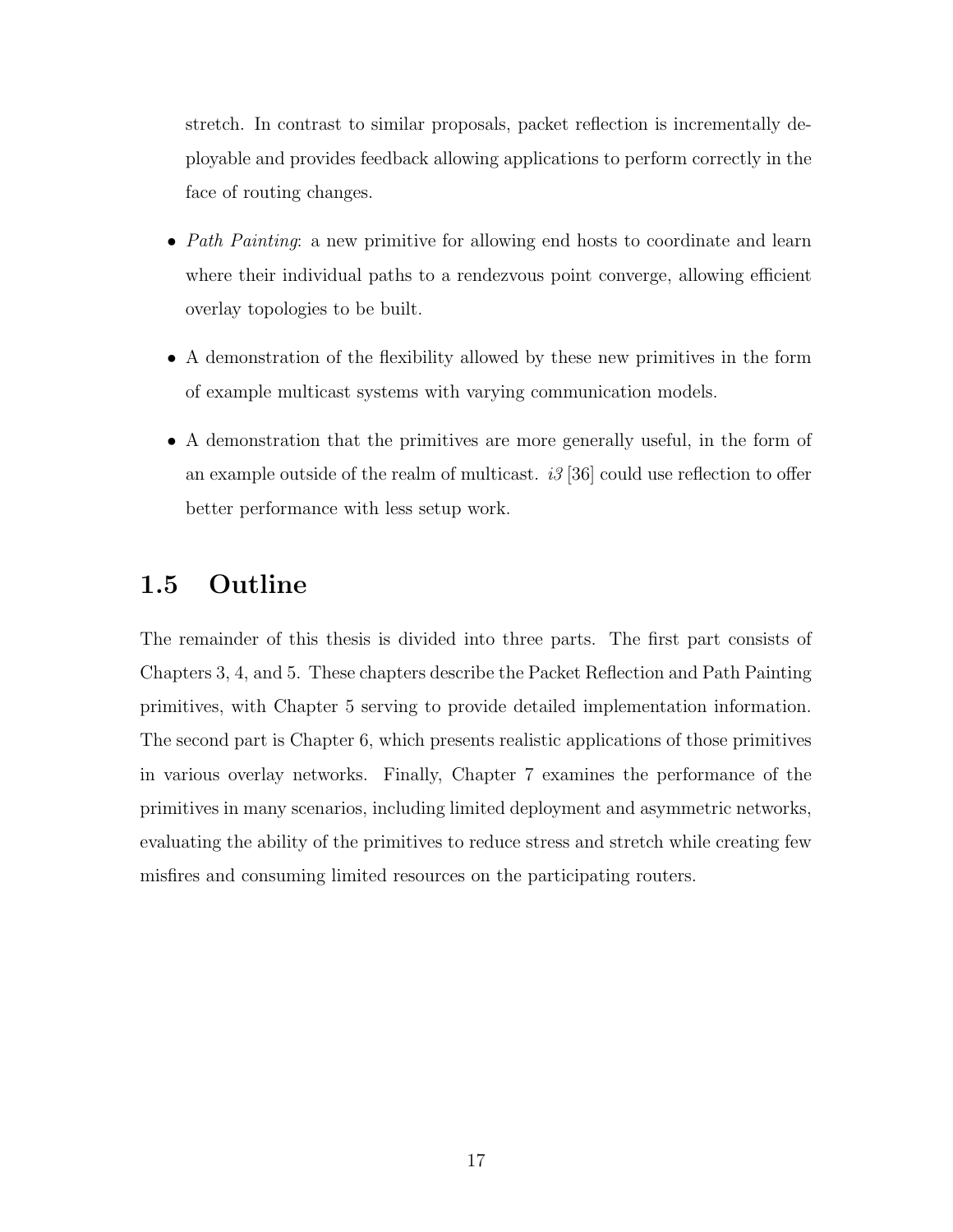## Chapter 2

## Related Work

Related work can broadly be divided into three areas. First, IP Multicast and systems built on IP Multicast. IP Multicast provides a group communication primitive for IP, and a number of systems have attempted to build additional semantics on top of IP Multicast. The efforts have seen limited success, in part because of IP Multicast's limited deployment, and in part because IP Multicast provides a difficult base upon which to build — IP Multicast is a monolithic primitive combining all needed mechanisms to provide a single high-level abstraction.

A second set of related projects are overlay networks. These systems seek to avoid the deployment issues of IP Multicast by providing network abstractions purely in end hosts. This thesis complements these systems by providing protocols to allow these systems to approach the efficiency of router based network services.

The most closely related work is an approach to network-layer extension that is quite similar to the approach advocated in this thesis. In Section 2.3 we examine a active networks based system that builds multicast from unicast forwarding and ephemeral state. That approach yields a primitive that resembles reflection, as well as a few other primitives that may also be of use in general overlay networks.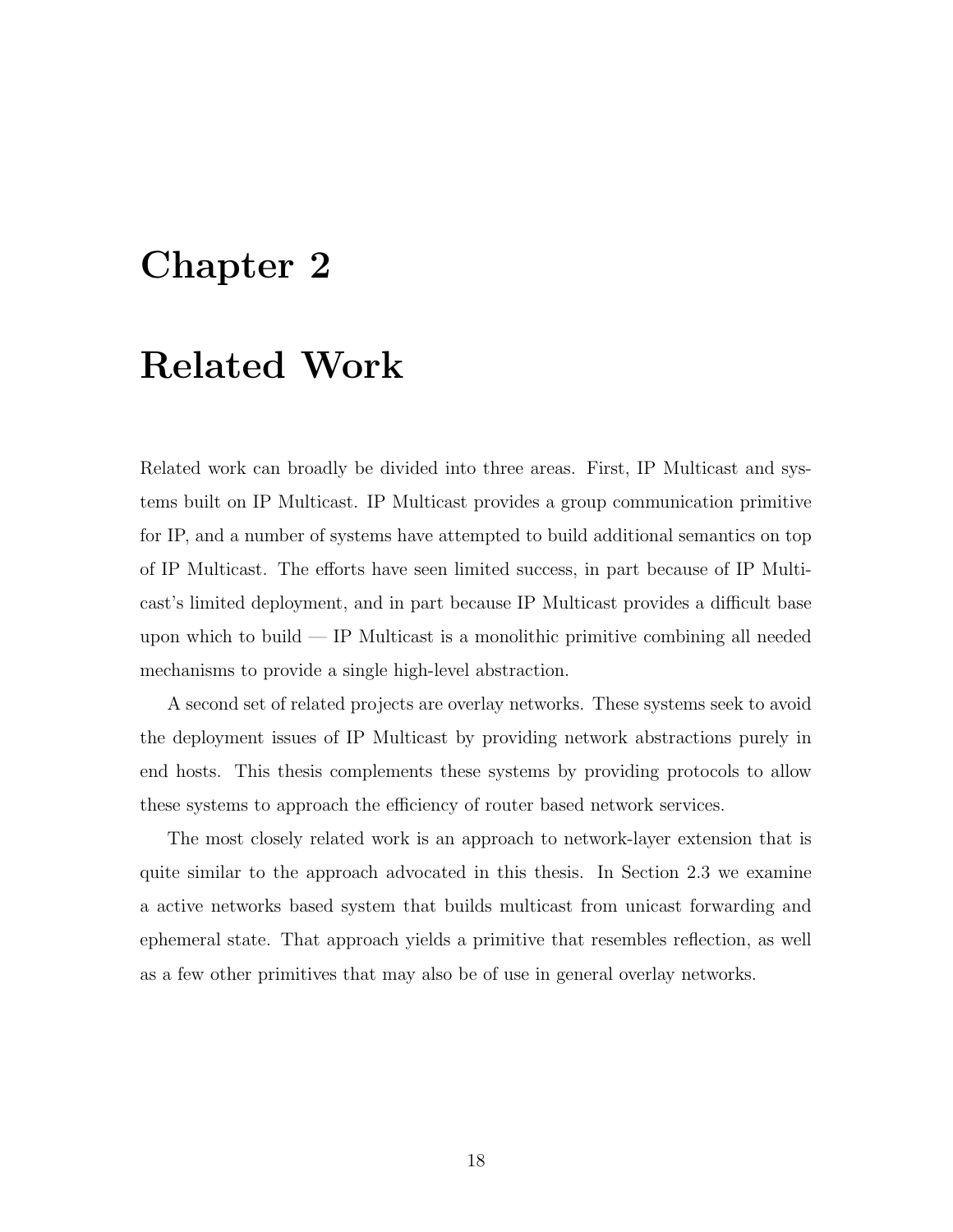## 2.1 Multicast specific

Multicast, with various semantics, is a fertile area of research in the networking community. Numerous proposals for enhancing the network layer to support multicast in one form or another have been made over the years. This section examines the most important of these proposals. In each case, the single greatest difference between the goal of these ideas and the purpose of this thesis is breadth. The primitives presented here are intended to allow overlay networks to accomplish much more than a single form of multicast communication.

#### 2.1.1 IP Multicast

IP Multicast [12] (IPM) is a low-level network primitive that provides efficient communication between multiple nodes. The basic unit for communication is that of the group, which corresponds to an IP address chosen from a particular reserved range of all IP addresses. In IP Multicast, nodes register their interest in a particular group by sending graft messages toward a designated rendezvous point. As graft messages propagate to the rendezvous, the protocol builds a spanning tree which includes all interested nodes and the routers that connect those nodes. Graft messages may be suppressed when they reach the existing tree, they need not reach the rendezvous. When a node sends a packet to an IP Multicast group, routers forward it to all interfaces that correspond to edges in the spanning tree.

IP Multicast, taken as a whole, suffers from a number of drawbacks that have hampered its widespread acceptance. First, it requires router support. The spanning tree for a group cannot cross regions of the network that are not running IPM enabled routers. This hurdle creates little incentive to be "the first on the block" to roll out IPM support because IPM's utility is greatly diminished without widespread adoption.

Second, IP Multicast's admittance control and, by extension, its security, are weak. Any Internet node (assuming deployment of IPM routers) can send or receive packets for any IP Multicast group. Proponents argue for end-to-end encryption and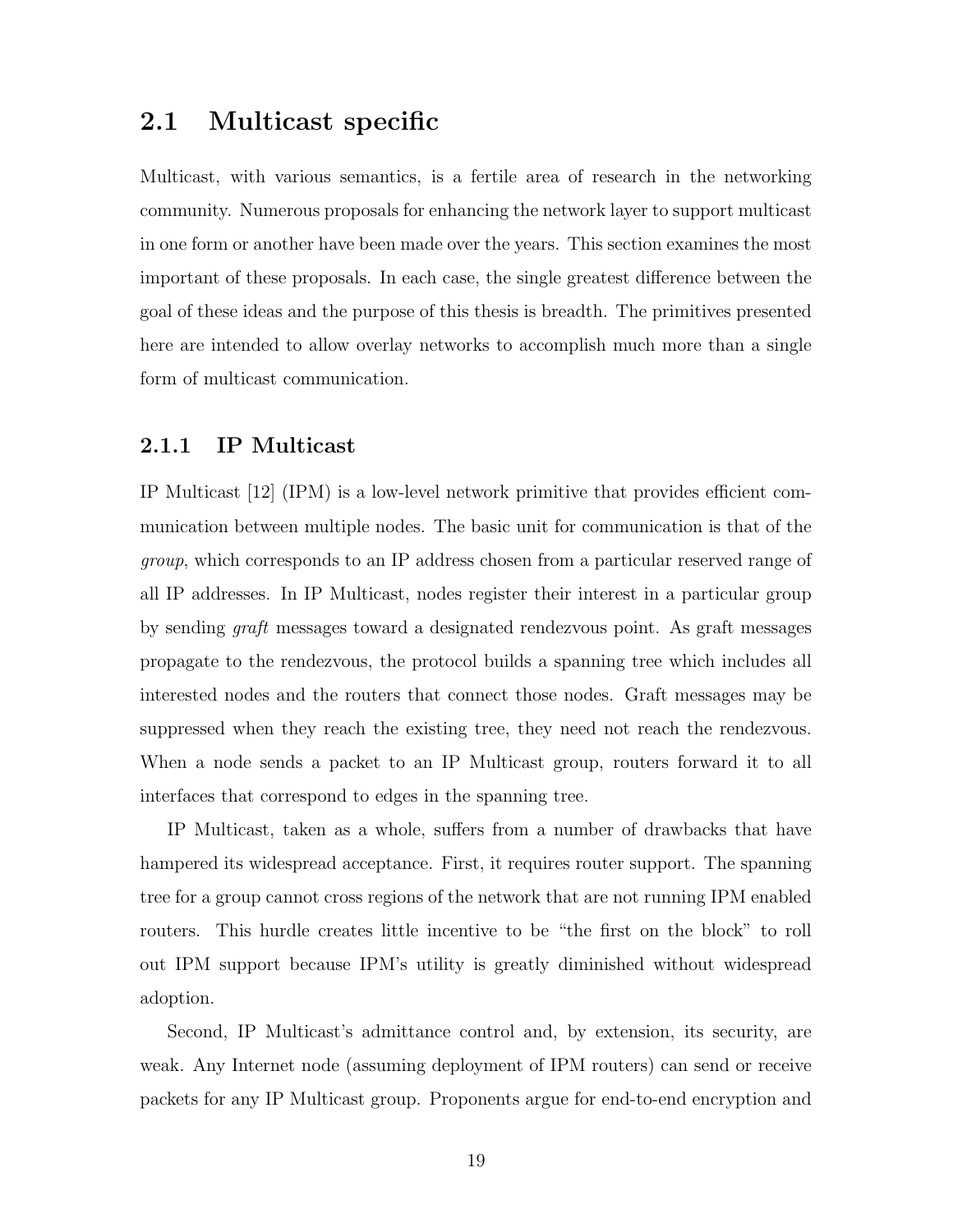authentication, but such a solution would do little to avoid denial of service attacks that rely only on the volume of data, not its authenticity. Even if unauthenticated packets were disposed of at end-hosts, IP Multicast's willingness to send copies of "junk" packets to all members of a group presents a ripe target for Internet trouble makers. In fact, recent experience with the Ramen Worm [41] shows that IP Multicast is so susceptible to bandwidth wasting attacks that it can be taken advantage of by mistake. The Raman Worm probed IP addresses at random, some of which were IP Multicast addresses. The Worm was first detected by the enormous growth in Multicast traffic it accidentally consumed as it spread.

Third, and most subtly, IP Multicast is an awkward primitive on which to build other network services. For example, attempts have been made for years to describe a simple, scalable reliable multicast protocol on top of IP Multicast [15, 24, 25, 26, 29], yet there is no consensus that any single protocol is appropriate for deployment in the world's routers. One problem plaguing such attempts is that there is no single agreed upon semantics for reliable multicast. One application might wish to use flow control to slow the data stream down to the bandwidth of the slowest link. Another might want to stream data as quickly as possible to nodes that have fast connections, while trickling in to those that do not. Yet another might wish to relax ordering constraints in favor of receiving most of the data in near real-time and the rest later. Attempting to support all of these semantics in router based software calls for a consensus that each is important enough to standardize upon, and risks destabilizing core routing functionality as increasingly complex software is added. Instead, more complex semantics should be provided by end-hosts, just as TCP provides flow-control and reliability.

#### 2.1.2 SSM and Express

Source-specific Multicast [18] (SSM) and Express [19] avoid some of the problems of standard IP Multicast by offering a simplified, single-source service model. In both systems, end-hosts subscribe to a group that is, in part, named by its *source*. This approach greatly simplifies the join protocol because it implicitly names a rendezvous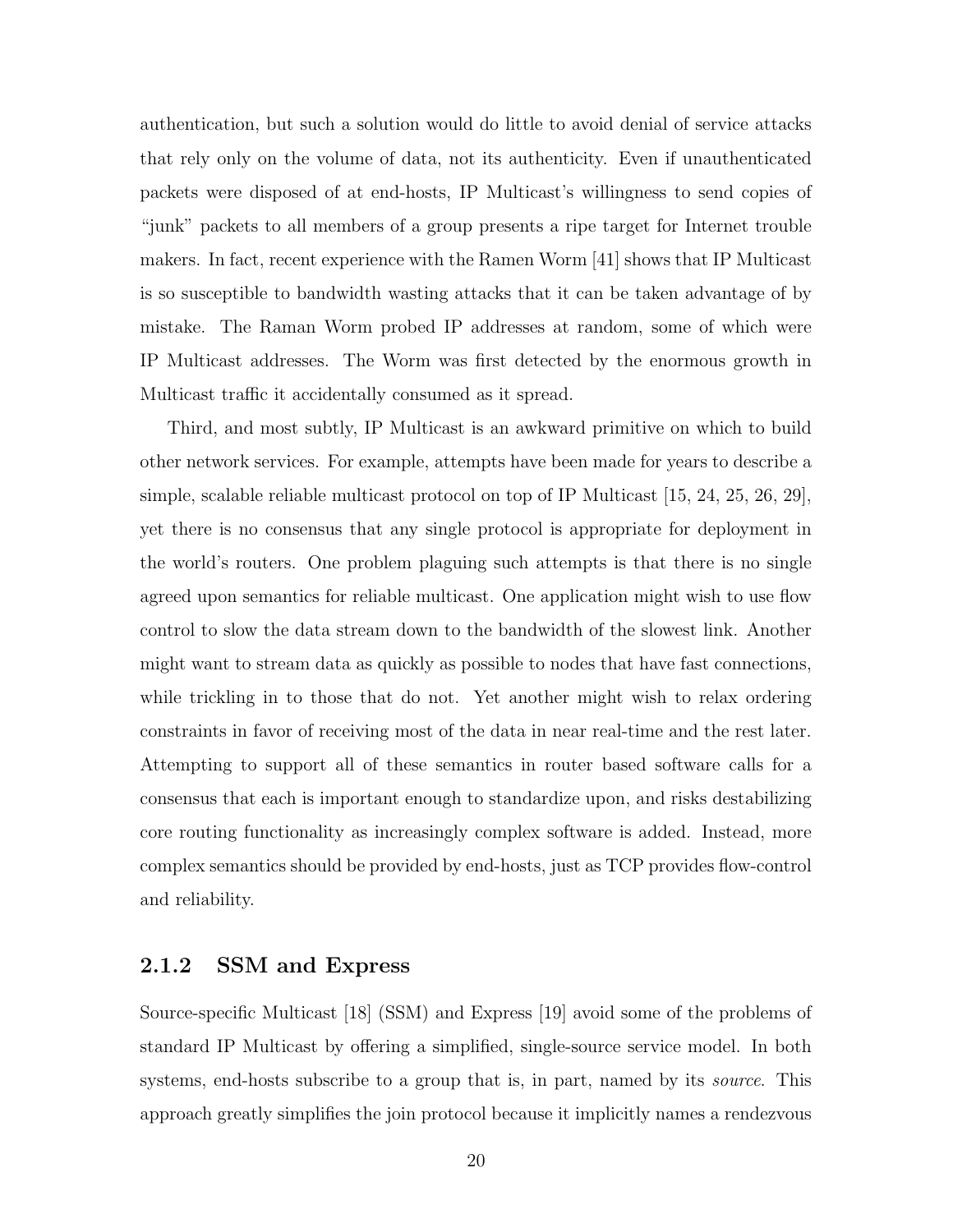point for join messages — the source.

Besides this simplification, these single-source approaches have additional benefits compared to standard IP Multicast. First, the namespace of possible group names is vastly expanded and managed more easily. In standard IP Multicast, 28 bits of address space have been set aside to be used as Multicast group addresses. Management of that space, however, is a difficult problem. In single-source approaches, the IP address of the source is a portion of group identifier, which allows each Internet host to manage its own namespace.

In many applications, the limited power of a single-source approach is also a benefit. Applications that are fundamentally one-to-many benefit from the simpler admission control and security of a hard-wired single source. Only the source of the group may send packets to the group, so the flooding attacks of standard IP Multicast are impossible. Additionally, with only one source, simple cryptographic schemes for admission control are possible. The sender encrypts and signs all packets. Only those nodes possessing the group key may decrypt and authenticate the packets.

Finally, as we will see in the next section, a single-source models lends itself more easily to reliability extensions.

#### 2.1.3 Repliers, PGM, and BCFS

Papadopoulos' Replier scheme [31], PraGmatic Multicast [14], and the BreadCrumb Forwarding Service [47] all offer support for reliable multicast applications. As each system slightly extends or modifies the previous, they work in very similar ways.

All three schemes support reliability by allowing "downstream" receivers to contact "upstream" receivers for lost packets. It remains the responsibility of the application residing at the receivers to buffer and retransmit the lost packets. At each router, a particular interface is specially designated to receive request packets when they are sent "upstream". This interface is the *replier link*. In a router that is not acting as a branch point, the replier link is the upstream link. In a router that is a branch point, one of the downstream interfaces is chosen. When an end-host sends a request packet upstream, it will be forwarded along these replier links (a packet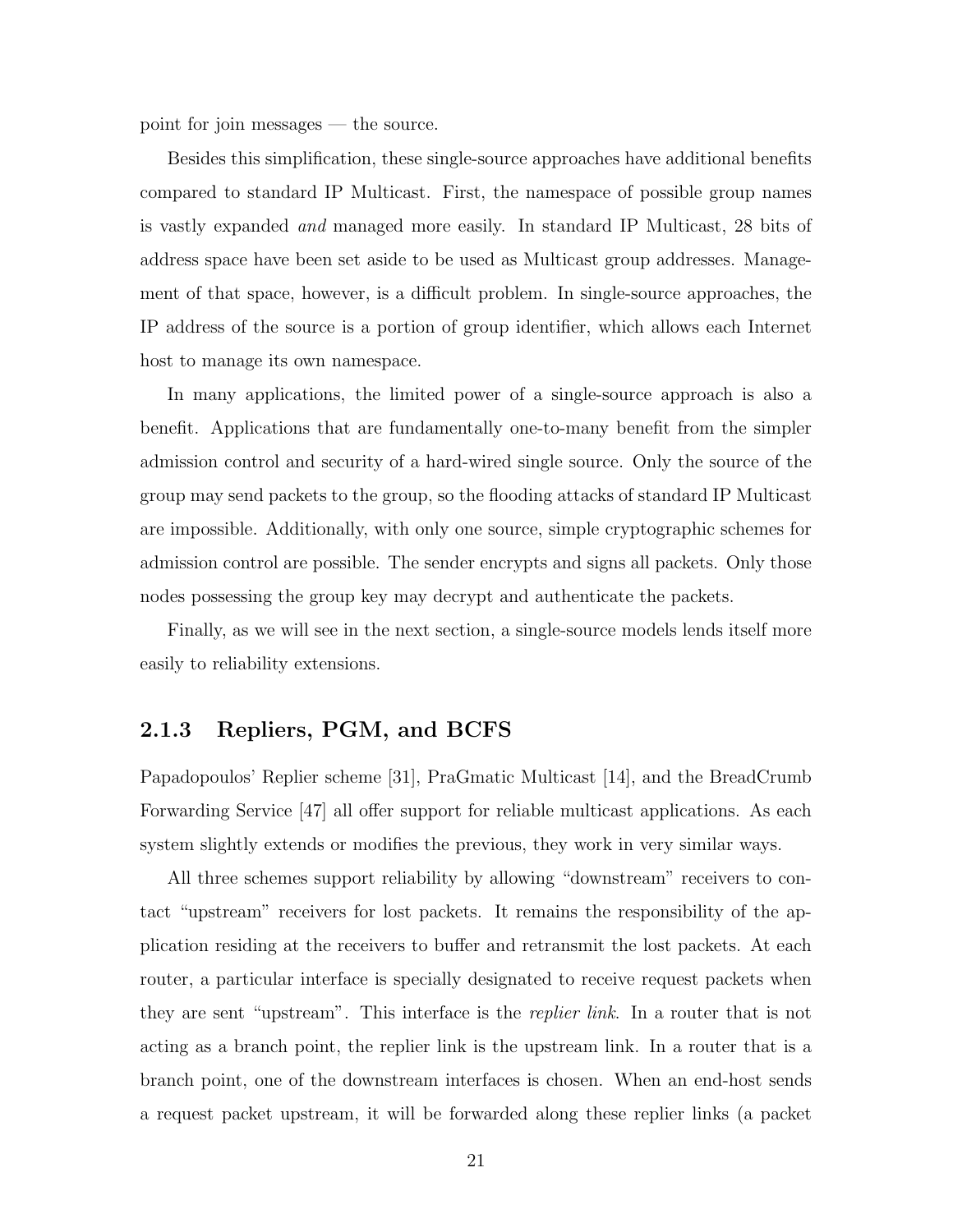coming from a replier link is sent upstream). As a result, all upstream packets will flow through a hierarchy of repliers.

In this way, multiple acknowledgments, sent upstream, may be coalesced when they arrive at a designated *replier*. That replier may respond to the entire set of receivers using a directed multicast down the distribution tree.

These schemes have the usual drawbacks of network-layer multicast schemes in comparison to the primitives presented in this thesis — they are not incrementally deployable nor may they be used outside of a multicast context.

#### 2.1.4 REUNITE

REUNITE [38] is a multicast protocol that multicasts using recursive unicast distribution trees. In other words, as in an overlay network, packets are transmitted from point to point using traditional IP unicast. Unlike overlay networks, REUNITE uses point to point unicast transmissions mainly between routers, only involving end-hosts at the edges of the tree.

REUNITE accomplishes a number of things that the primitives proposed in this thesis also hope to achieve. It is a fairly simple protocol, it is incrementally deployable, and state requirements can be manages explicitly by overloaded routers. REUNITE, however, is aimed strictly at supporting multicast. Path Painting and Packet Reflection are intended to support a much broader range of applications.

#### 2.1.5 Heterogeneous multicast

Many researchers have attempted to extend basic IP Multicast to support heterogeneous receivers in a multicast group. In a large IP Multicast group there is likely to be a wide distribution of available bandwidth between any two members of the group. This diversity presents an unenviable tradeoff for senders. On the one hand, a source might decrease its transmission bandwidth to the level of the most poorly connected receiver. This choice would unnecessarily decrease the quality of transmission for nearby receivers, but would result in less packet loss and congestion in the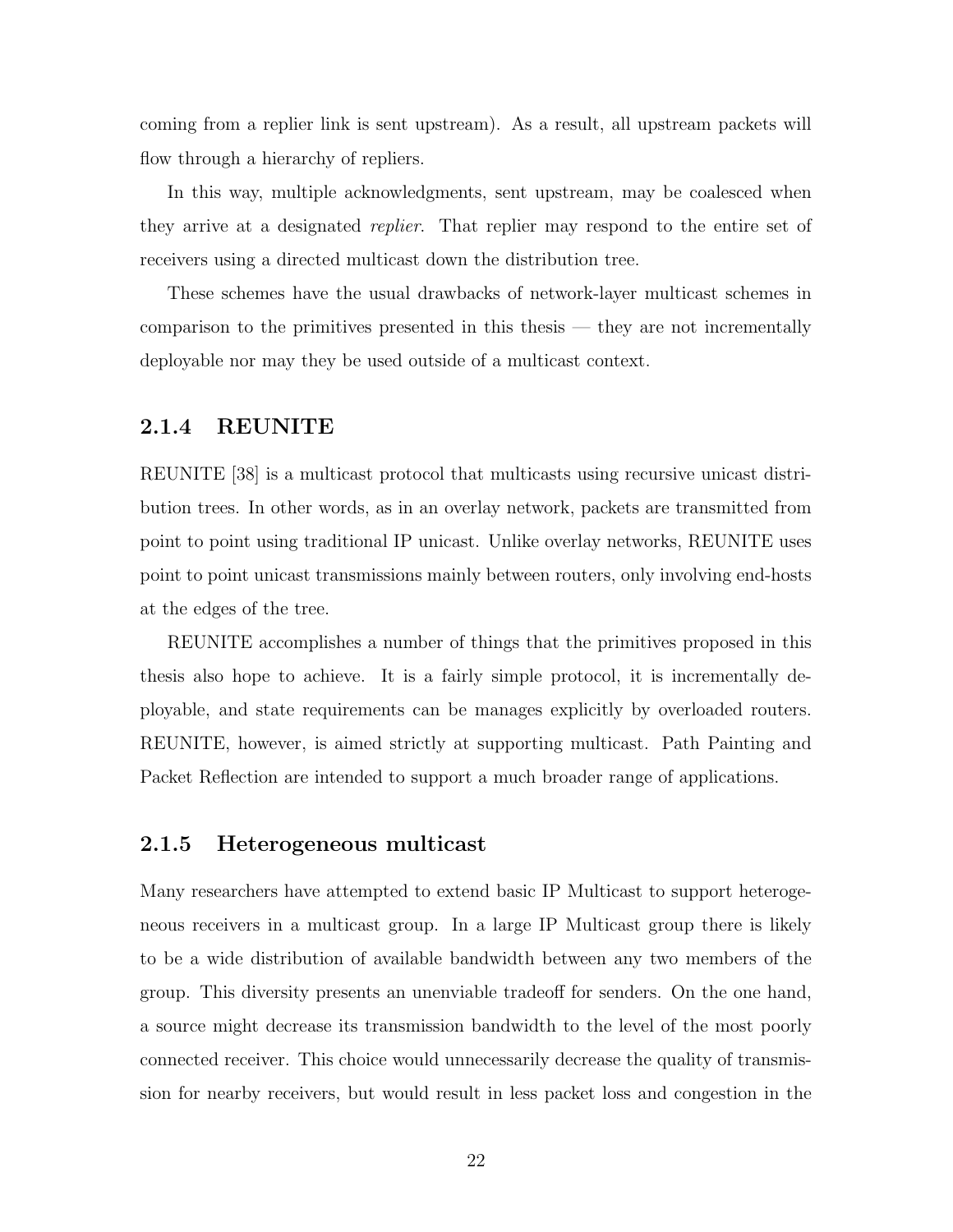rest of the network. Alternatively, senders might ignore the problem, and transmit at full speed. Nearby receivers would receive high-quality feeds, but the volume of traffic would cause congestion at slow links. Furthermore, though poorly connected receivers might receive the same number of bytes in either scenario, the reconstituted signal is likely to be of higher quality in the first because the source carefully selected the best information to send to bandwidth-starved hosts rather than allowing the network to drop packets at random.

Receiver-driven Layered Multicast (RLM) [27] presents one solution to the problem and Thin Streams [46] refines that idea. In RLM, senders encode transmissions in a number of layers. The lowest layer is a low-fidelity encoding of the transmission. Higher level layers contain extra data which allows a more faithful reproduction of the stream at the receiver. Sends transmit each layer in a separate IP Multicast group, allowing receivers to independently subscribe to each layer.

RLM receivers determine the appropriate number of layers to subscribe to by conducting *join experiments*. In a join experiment a receiver subscribes to the next higher layer and determines whether its subscription creates congestion by monitoring loss rate over a short period called the *decision time*. If it does, it unsubscribes. Failed join experiments contribute to network congestion though, so RLM scales back the frequency of an individual node's experiments with the size of the multicast group. To allow nodes to learn the appropriate level of subscription rapidly in spite of less frequent experiments, nodes learn by observing the network during other nodes' experiments. If the network becomes congested during another nodes experiment on say, level three, of a presentation, then the observing node can act as though it conducted a failed level three experiment itself.

Thin Streams offers a number of improvements over RLM while retaining the same basic idea of allowing receivers to determine the appropriate level of traffic for a given presentation by subscribing to the correct number of streams in a presentation. First, presentations of Thin Streams consist of many more layers than those advocated by RLM. In an effort to prevent packet loss during join experiments, Thin Streams pares down both the bandwidth of individual layers and the length of the decision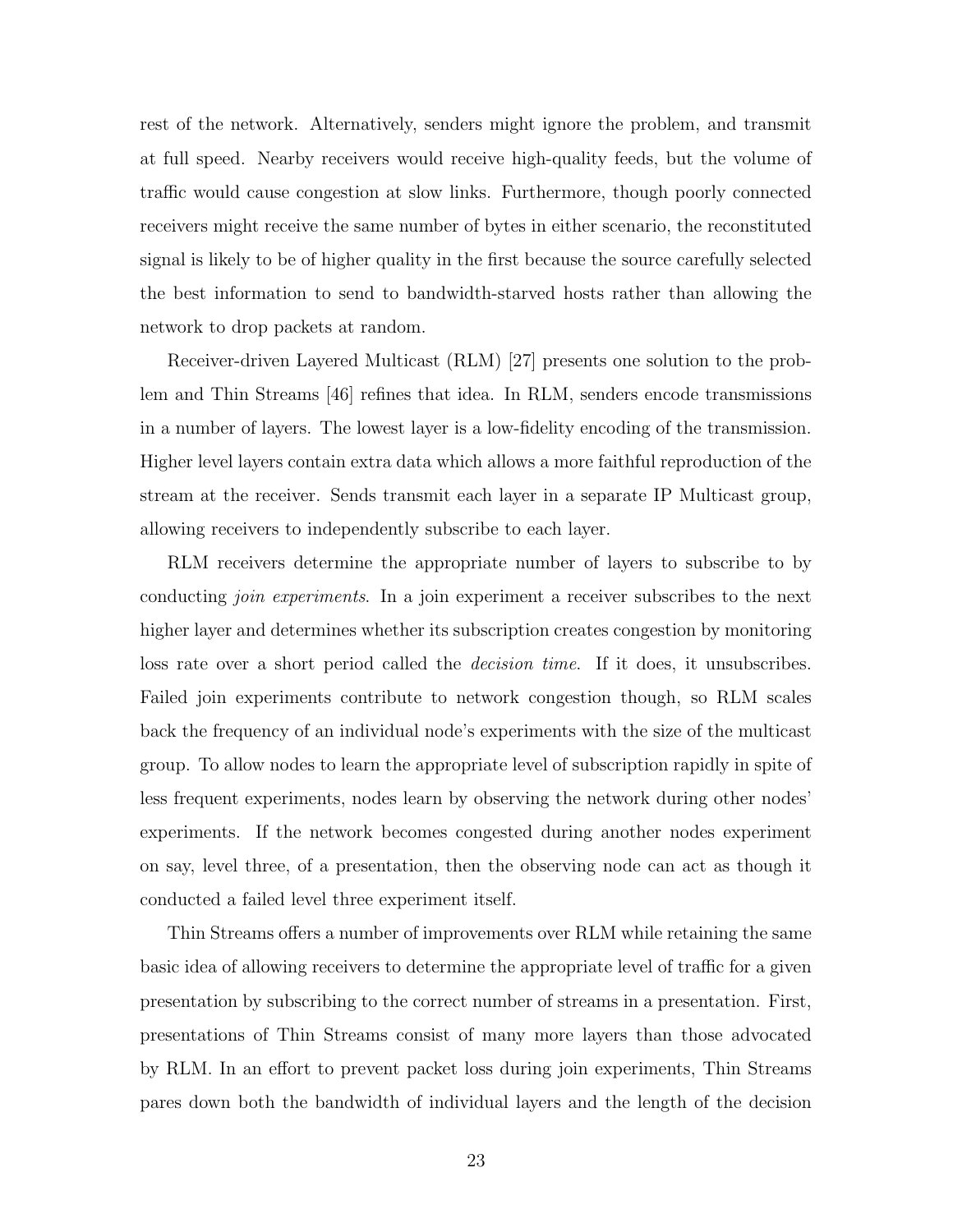time. This design allows the network to buffer an entire join experiment if it causes congestion. Join experiments can now be run without causing packet loss in unrelated traffic.

Obviously, packet loss can no longer be used as metric to measure the success of join experiments. Instead, Thin Streams uses a technique developed in TCP Vegas [8]. A node compares the expected bandwidth of a new stream to the actual bandwidth being observed. If the new layer is arriving slowly it reflects growing buffering in the network. The join experiment can be judged a failure before packet loss occurs.

RLM and Thin Streams have a few significant drawbacks. First, they implicitly limit the multi-source IP Multicast model to a single source. They would not allow two groups of researchers, at MIT and Berkeley, to teleconference in a way that allows MIT researchers to see each other in high-fidelity and Berkeley researchers to see each other in high-fidelity. Such scenarios would require a set of IP Multicast Groups for each source, which would greatly compound the remaining problems.

Second, they require encoder research to develop codecs that decompose well into a layered architecture. Third, they use extra IP Multicast groups. Using extra groups contributes to an existing problem area for IP Multicast, the large size of the IP Multicast routing tables that must be present in every router. Large tables require large amount of expensive fast memory and slow all lookups when using a hash-based lookup scheme. In addition, IP Multicast's small address space is strained even more by using additional groups for each presentation.

Video Gateways [1] are designed to solve the same problems as layered multicast, while avoiding the problems of the layered approaches. What makes Video Gateways even more interesting though, is that they address an additional problem. On the Internet today, and for the foreseeable future, IP Multicast cannot be assumed to reach all hosts. Some networks have deployed IP Multicast, some have not. This situation has existed for some time and it is difficult to predict when it might change.

Video Gateways are application-level proxies that connect two separate IP Multicast groups using unicast. Each pool of nodes contains a Video Gateway that subscribes to the local IP Multicast group. The Video Gateways then communicate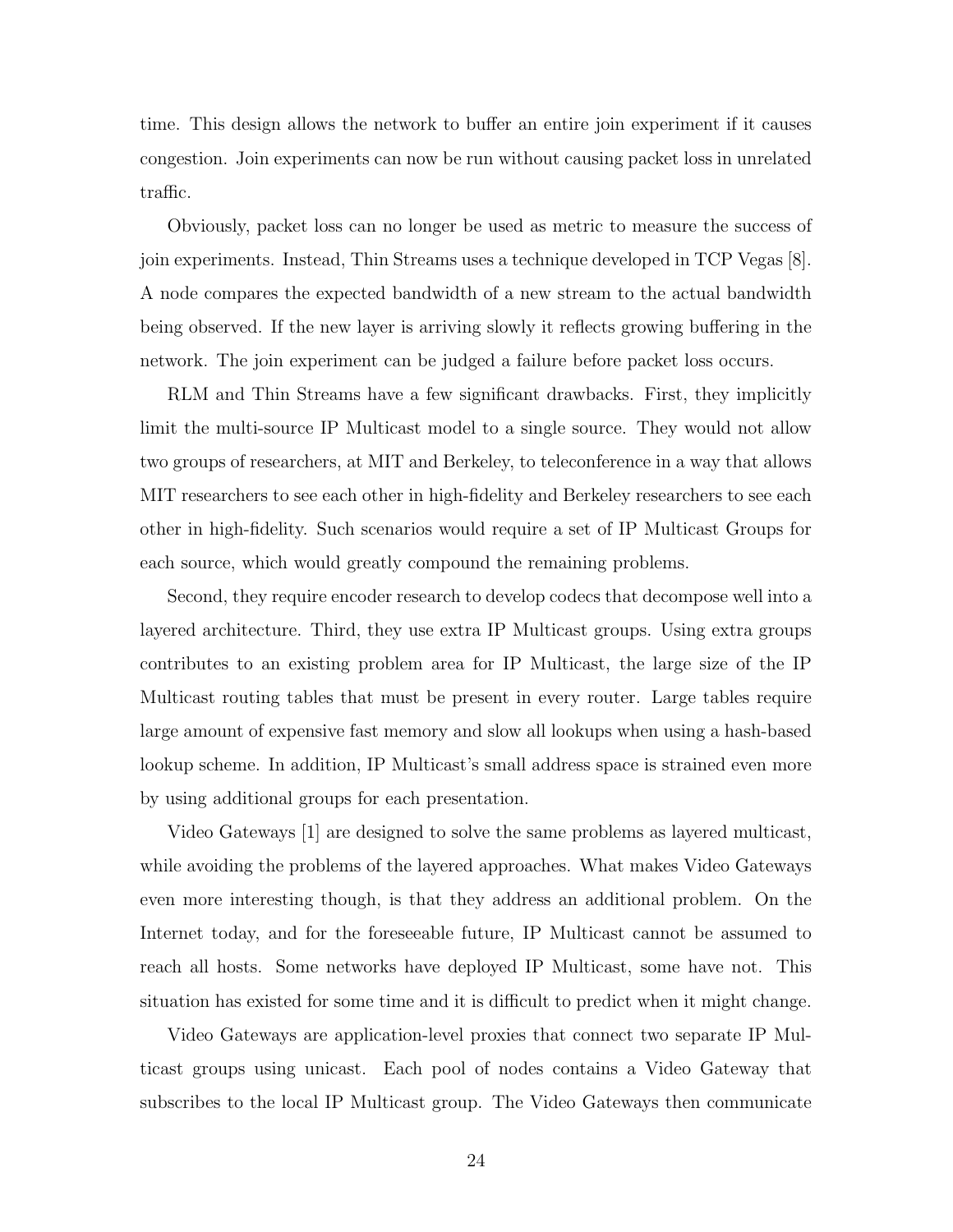using IP unicast to bridge the content of the two groups. Because such bridging is under application control it may perform additional functions if desired. For example, a Video Gateway connecting a group using Motion-JPEG with a group using H.261 by transforming data between the two formats has been demonstrated. The Video Gateways perform the necessary transcoding in each direction so that all members may source and sink data with all other nodes in both groups.

Video Gateways address all of the problems of layered IP Multicast, and even allow some new capabilities that layered systems do not even attempt to provide (such as the ability to transcode data formats and bridge unicast networks). They have a downside, however, that is likely to prevent widespread use of Video Gateways for bridging large groups with many segregated IP Multicast sessions. Video Gateways are statically configured entities. Each pair of gateways connects exactly two IP Multicast groups, in exactly the way that a human operator has configured the two gateways. This manual setup becomes untenable as the desire to connect more groups, on an ad-hoc basis, is considered; the human effort involved in configuring tens of gateways in order to video conference would be considerable. Nonetheless, the fundamental architecture is appealing. A network of forwarding nodes, similar to Video Gateways, that organize themselves to bridge between segregated multicast groups would be a logical extension.

## 2.2 Overlay networks

A number of research groups and service providers are investigating services that could be described as a network of Video Gateways. Often referred to as "Overlay networks", these services consists of many application-level nodes using unicast to move data to multiple recipients.

Some overlays are extremely generic, such as RON [3], the Dynabone [40], and Yoid [16]. These systems exists solely to provide an overlay network with "better" properties than the underlying network, such as lower latency or greater resistance to DOS attacks. In the following sections, more specialized overlays are examined.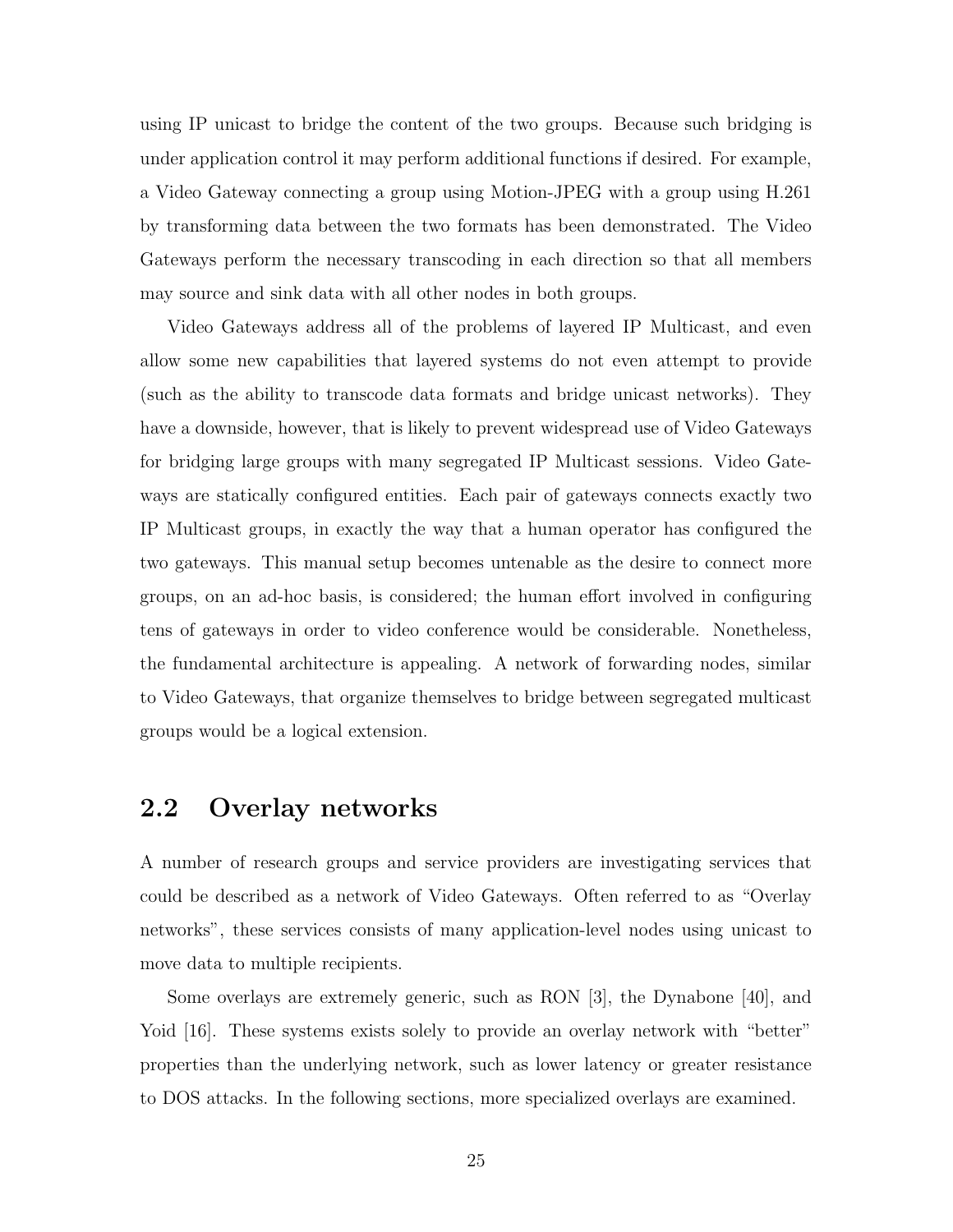#### 2.2.1 Application-level multicast

Application-level multicast (ALM) systems include RMX [10], End System Multicast [20], and Overcast [21]. All share the goal of providing the benefits of IP Multicast without requiring direct router support or the presence of a physical broadcast medium.

RMX focuses on real-time reliable multicast. As such, its focus is on reconciling the heterogeneous capabilities and network connections of various clients with the need for reliability. Therefore RMX focuses on *semantic* rather than *data* reliability. For instance, RMX can change high resolution images into progressive JPEGs before transmittance to underprovisioned clients. In that sense, RMX is the closest relative to Video Gateways. Transcoding is an excellent example of function that is best performed by application-level servers, providing direct evidence that an architecture that involves external servers may be preferable to enhancing the network layer.

End System Multicast provides small-scale multicast groups for teleconferencing applications using only the group members to duplicate packets. End System Multicast's chief drawback is its limitation to small scale groups. The primitives proposed here could provide a significant benefit to ESM because reflection can duplicate packets in the core of the network, rather than relying on the receivers alone.

Overcast is an ALM system designed to support high-bandwidth, single-source applications. Overcast's contribution is two-fold. First, it demonstrates the benefits of an ALM system by providing features that IP Multicast cannot support, such as ondemand access to content. Second, simulated evaluations of Overcast's tree building technique provide evidence that reasonable trees can be built under application-level control. Inefficiencies remain, however, because packet duplication cannot occur in routers and online measurements must be used extensively and continuously in order build and maintain the distribution tree.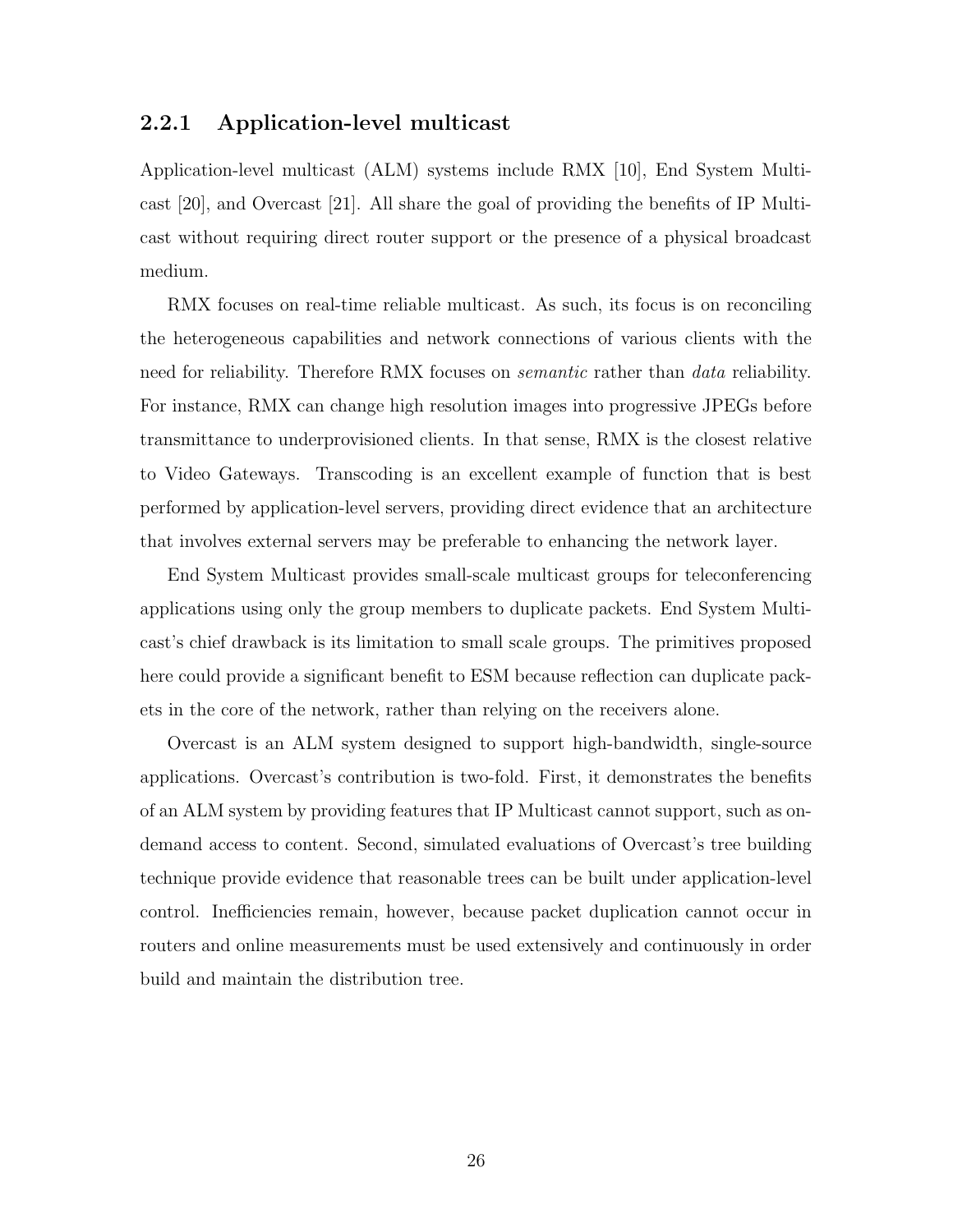#### 2.2.2 Peer-to-peer

Many Peer-to-peer (P2P) systems can also be considered overlay networks. In these systems, large numbers of end-hosts cooperate toward some end. For many such systems, such as Gnutella [17], and Freenet [11], that goal is the widespread availability of content. For others, such as CAN [32], Chord [37], Pastry [33], and Tapestry [22], the goal is a more generic lookup service. Still others, such as Mix Nets [9], attempt to provide an overlay network in which cryptographic techniques provide anonymity for participants (a secondary goal in many of the previously mentioned systems as well).

Painting and Reflection are complementary to these systems, though some P2P systems will be unable to derive benefits from both primitives. For example, in systems such as Chord, important properties of the system are based on the random path a lookup request takes before reaching its destination. Further, once the lookup is completed, no more packets will be expected to take that path. In such cases, Packet Reflection cannot be used to optimize the lookup.

On the other hand, Gnutella might take advantage of Packet Reflection when sending responses to requests. These responses may be quite large, and they are pipelined through the set of nodes through which the request came. The nodes along that path could use Packet Reflection to speed the delivery of the responses.

### 2.3 Active networks

In active networks [39, 45, 34, 44], applications can download new protocols and code into routers, allowing for rapid innovation of network services. This thesis avoids many of the hard problems of active networks by focusing on specific functionality; it does not need to address the problems created by dynamic downloading of code, sharing resources among multiple competing applications, or standardizing a programming platform. Despite this major philosophical difference, some researchers have used an active networks to describe a set of primitives [43] with similar power to the primitives proposed here.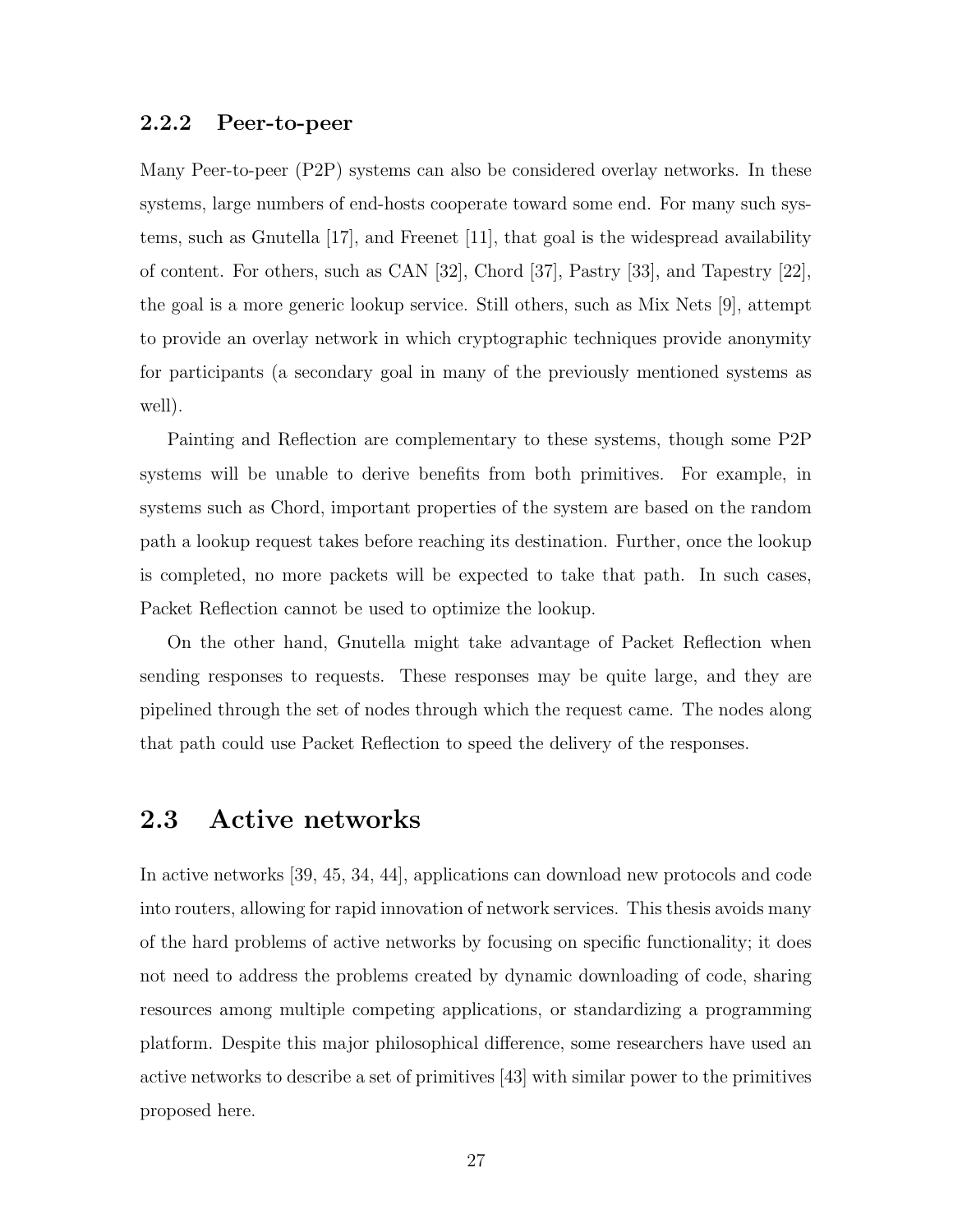Therefore, a detailed comparison to this approach is appropriate. The Kentucky approach presents a primitive dup that closely resembles packet reflection, and a number of primitives (in an active networks framework) that accomplish goals similar to packet reflection.

A strength of their approach is that it handles asymmetric routes better than painting and reflection. However, this appears to come at the cost of some scalability – part of their join mechanism involves an echo packet reaching a central rendezvous point before being returned to the sender. Very large groups could overwhelm the rendezvous point's network.

A strength of the primitives presented here is that they have been designed to operate correctly in the face of route changes in the underlying network. dup is insufficient to handle these cases. For example, if a route change causes the router maintaining node A's *dup* request to stop receiving the group's packets (because they are now taking a different path), A will lose the packets. With reflection, duplications are explicitly confirmed to a node's parent, using success tags. If the duplication point is bypassed, the parent knows it. It can then perform the duplication on its own and make a new reflection request.

A final difference is largely philosophical. Dup and friends are presented as a few of the infinity of possible primitives that could be constructed with an active networks approach. While this approach brings the promise of arbitrary programmability, it carries the baggage of complexity and difficult to address security problems. The primitives presented in this thesis are simple, have enough power, and the security implications can be well understood.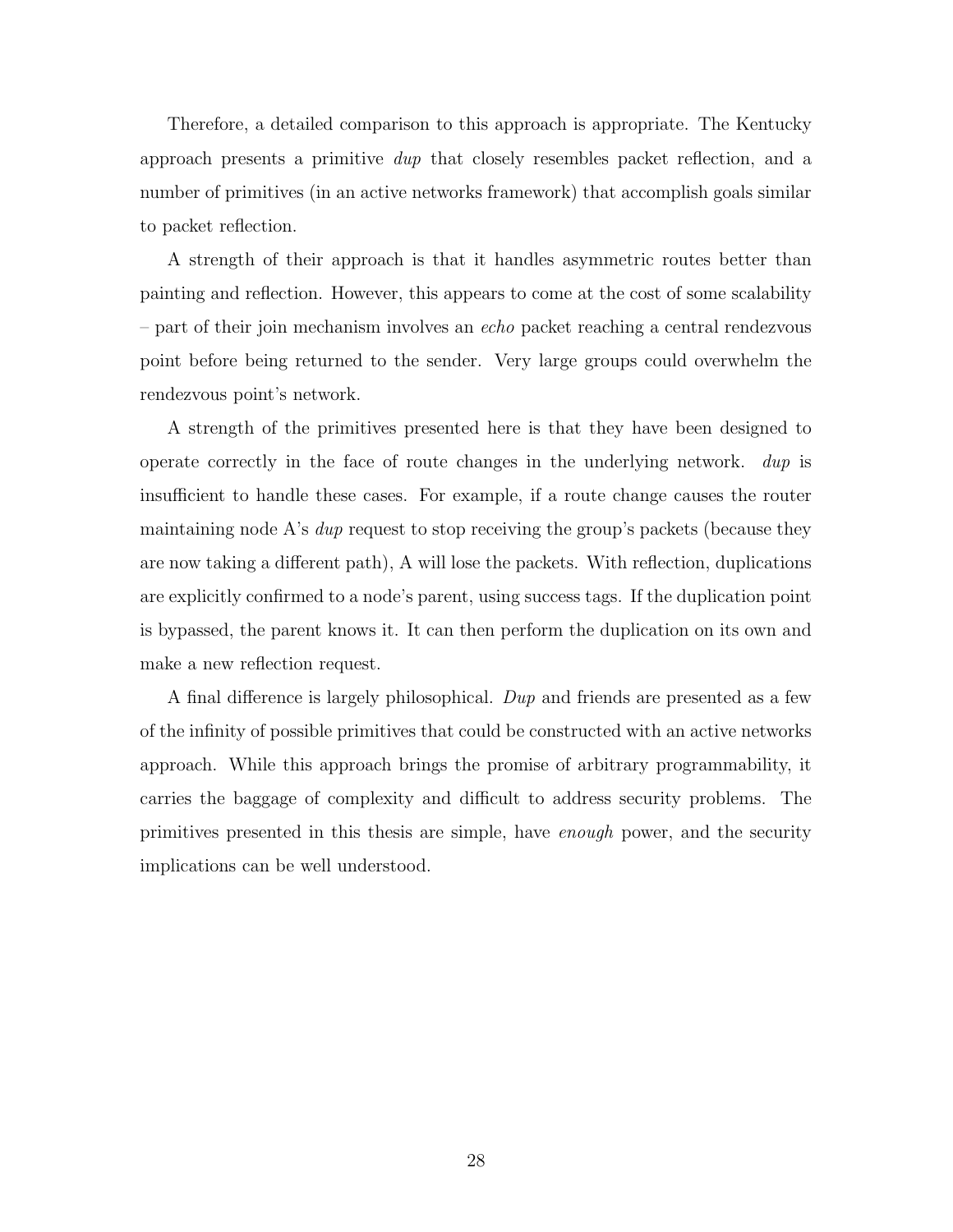## Chapter 3

## Packet Reflection

In an overlay network each node carries out explicit unicast communication with its neighbors in the topology. When one overlay node forwards packets between two other nodes, that packet is transmitted on the same link multiple times as it reaches the overlay router and is re-emitted toward the final destination. The links near the overlay router will have a stress of two, and the stretch of the packet will exceed one as time is wasted while the packet approaches and then leaves the overlay router.

When multicasting on an overlay network, the stress problem is exacerbated. The forwarding node duplicates packets, forcing semantically equivalent packets to be transmitted on the same link, in the same direction, multiple times. In such cases, some links will have a stress equal to the number of packet duplications plus one (one packet arrives, each duplicate leaves). For example, Figure 3-1 shows a simple application-level multicasting tree in one link,  $R_4E_1$ , has a stress of three another link,  $R_3R_4$ , has a stress of two.

Stretch is also a problem in Figure 3-1.  $E_2$  receives packets only after they have traversed eight links, rather than the four of a direct unicast.  $E_3$  must wait for six traversals instead of four. Assuming unit latencies, they would experience a stretch of 2.0 and 1.5 respectively.

In the remainder of this chapter, we will see how packet reflection can reduce stress and stretch in these situations. Most examples will describe a multicasting overlay system both because multicast is a common application of overlay networks and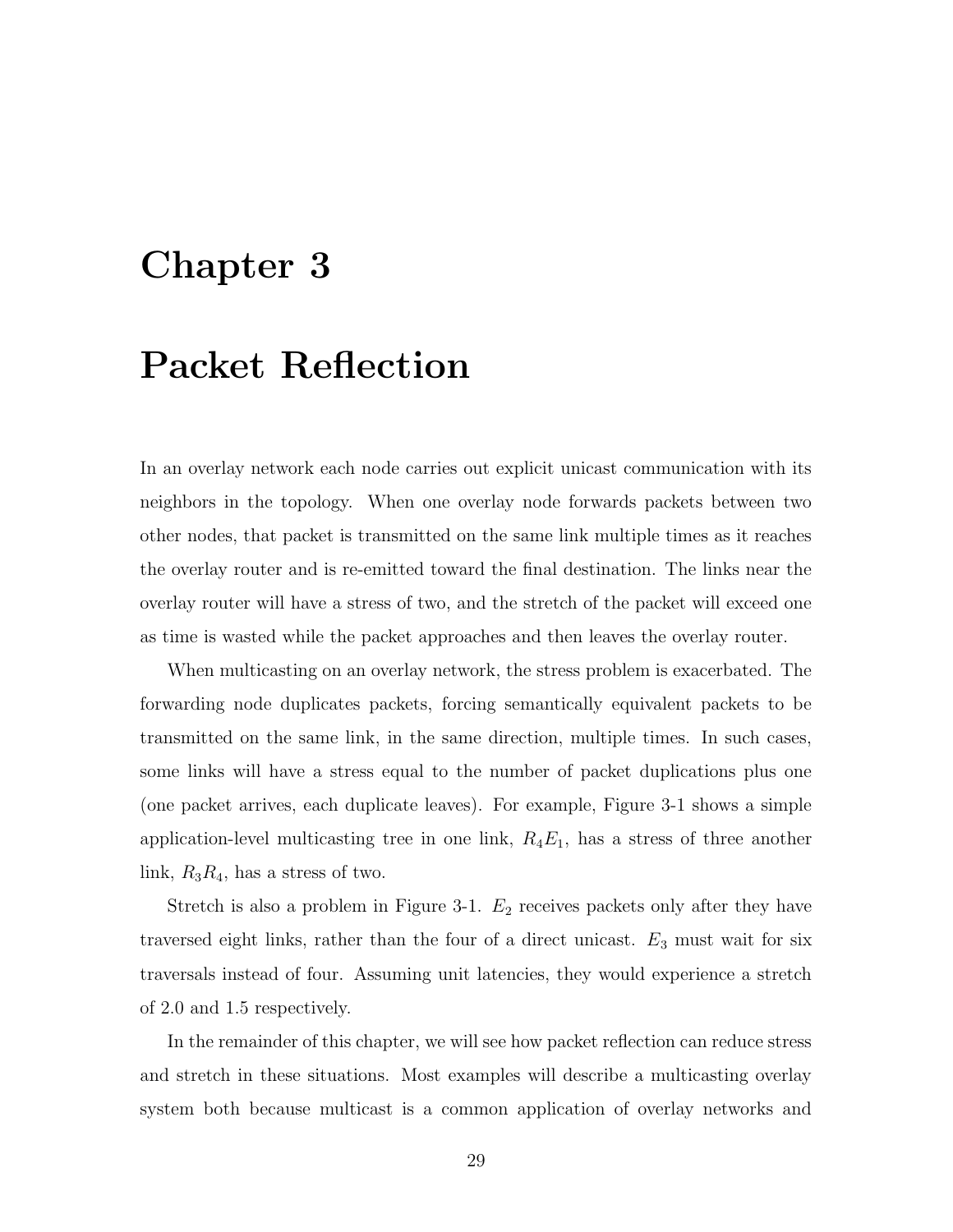

Figure 3-1: An application-level multicast distribution tree. Packets are sent from the source  $S_1$  to end host  $E_1$  through routers  $R_1$ ,  $R_3$ , and  $R_4$ .  $E_1$  sends the packets on to  $E_2$  and  $E_3$ .

because unicasting overlay networks can be seen as a degenerate case of a multicasting system.

## 3.1 Reducing stress with reflection

IP routers perform a simple operation on most packets: when a packet arrives, lookup the destination IP address in a routing table, and use the resulting entry to choose an interface on which to emit the packet. An overlay node, acting as an overlay router, performs a similar operation. Overlay routers determine the overlay address and forward the packet, using IP unicast, to the next overlay node. The next node is, again, determined by consulting a routing table. In order to perform multicasts, these routing tables may contain multiple next hops for a single overlay destination address.

The stylized nature of this operation suggests that it could be succinctly described so that another node could perform the operation instead. An end host may ask "the network" to perform *packet reflection* on its behalf. In Figure 3-2 end host  $E_1$  directs a reflection request toward  $S_1$ , which takes it to router  $R_4$ . This optimization allevi-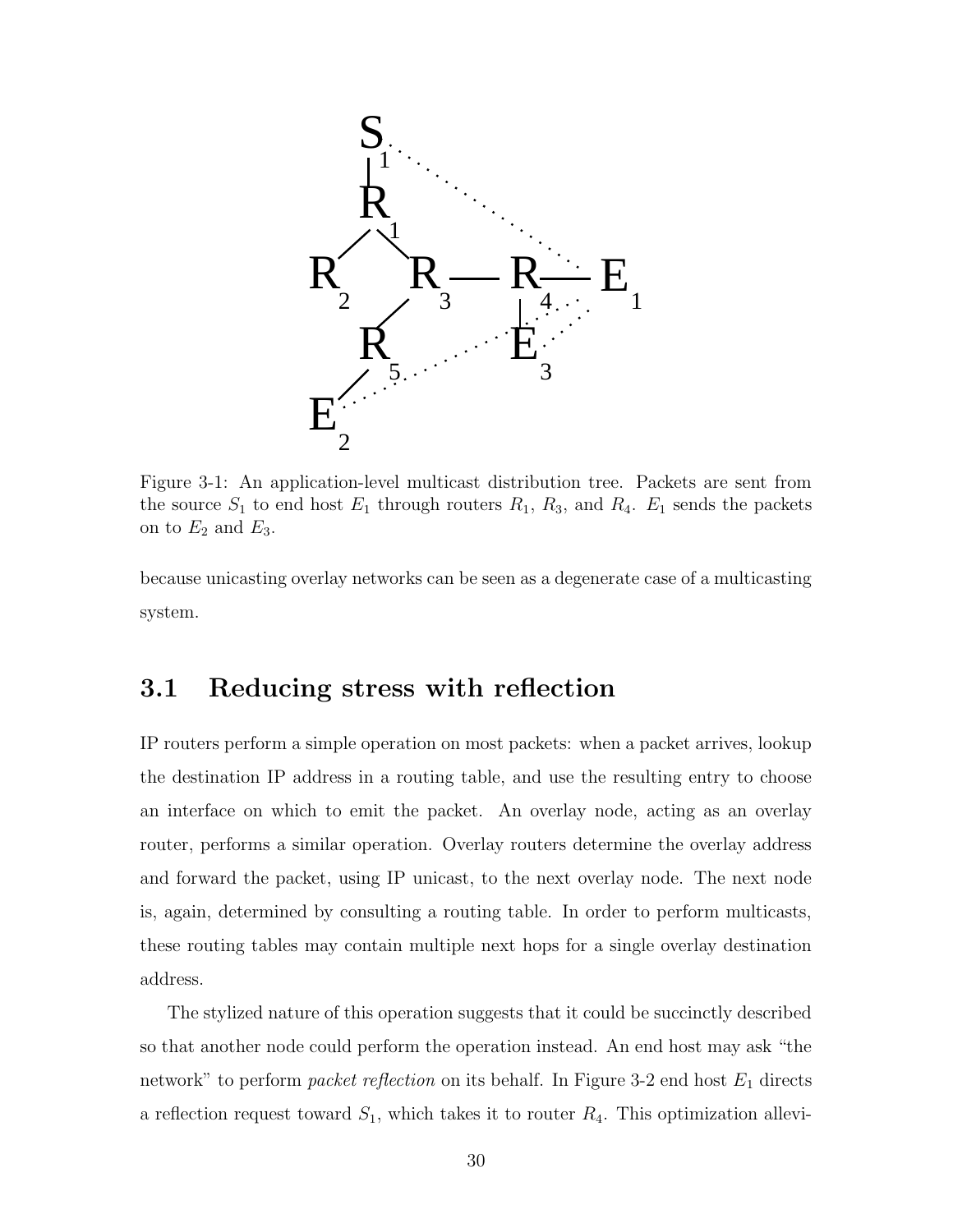

Figure 3-2: End host  $E_1$  avoids overloading link  $R_4E_1$  by sending  $reflect(S_1 \rightarrow$  $E_1, 1, \{(E_1 \rightarrow E_2, 0), (E_1 \rightarrow E_3\}, 0)\}\$  to  $R_4$ .  $R_4$  will now duplicate packets for  $E_1$  from  $S_1$ , sending copies to  $E_2$  and  $E_3$ . In both duplicates the source will be  $E_1$ .

ates the excess stress on link  $R_4E_1$ . In addition to performing requested reflections, routers continue to forward packets using their normal forwarding rules. Thus,  $E_1$ will continue to receive all packets addressed to it.

The format of a reflection request is denoted  $reflect(S \rightarrow D, T, \{(S_i \rightarrow D_i, t_i\}).$ Such a request will be addressed to  $S$ , and rely on routing symmetry to direct it to routers that can fulfill the request. This notation should be read as, "When a reflectable (IP Protocol  $=$  REFLECT) packet arrives matching the inbound flow identifier  $S \to D$ , duplicate it once for each outbound flow identifier  $S_i \to D_i$ . Rewrite the source and destination in each duplicate and emit each, tagged with the associated  $t_i$ . Emit the original packet tagged with T." Tags are used to ensure that nodes know when their reflection requests have been honored and are described in detail in Section 3.3. The operation of a router receiving a reflection request and handling packets that match the request are formalized in Rules 1 and 2.

**Rule 1** Upon agreeing to a reflection request, the router shall install a reflection table entry as per the request. An entry is keyed by source and destination addresses and ports. A table entry contains a success tag, and a number of copy entries. Each copy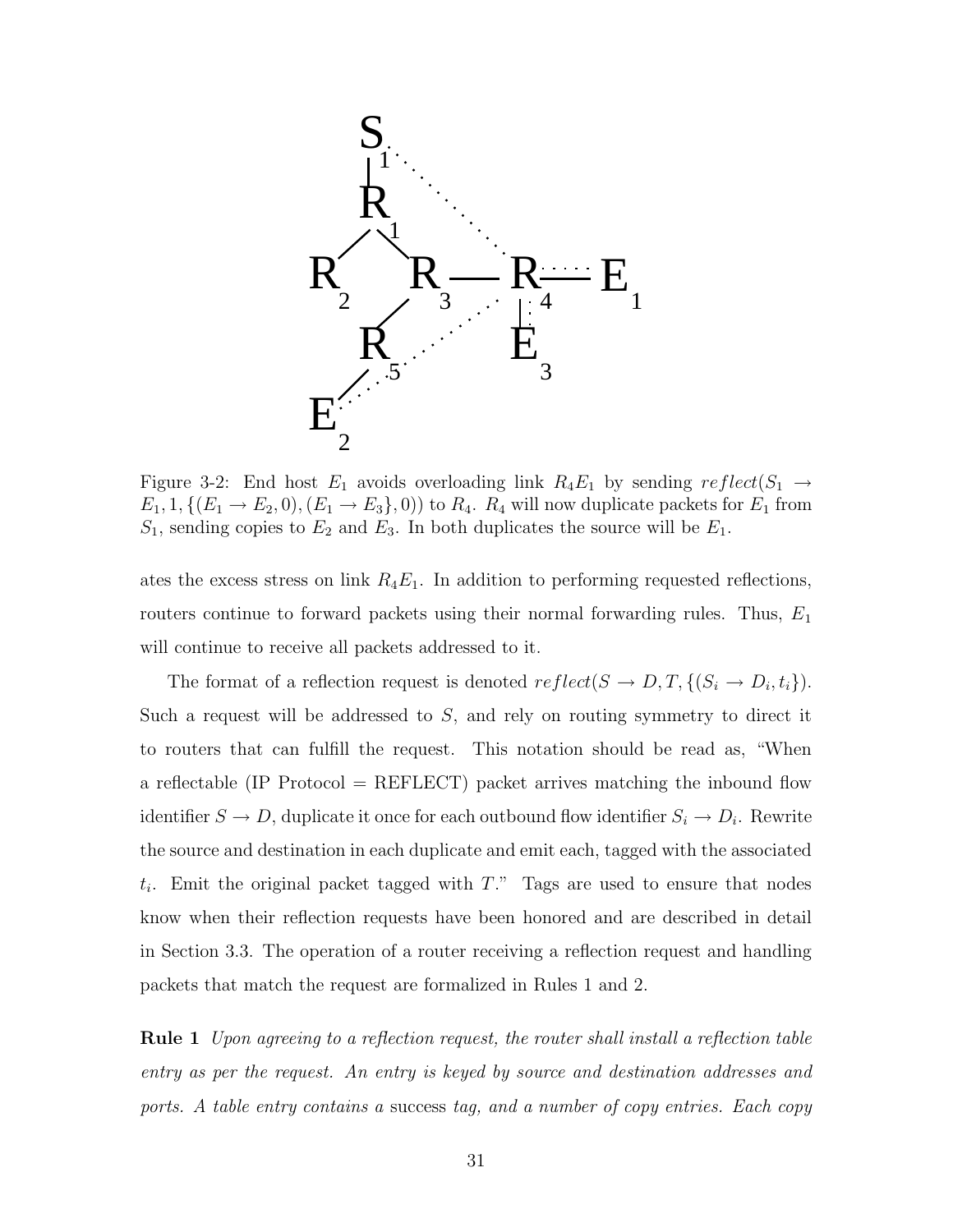

Figure 3-3: Router  $R_4$  avoids overloading link  $R_3R_4$  by sending  $reflect(S_1 \rightarrow$  $E_1, 2, \{(E_1 \rightarrow E_2, 0)\}\)$  to  $R_3$ . Note that the tag has been incremented, and one copy has been eliminated from the original request from  $E_1$ .

entry contains new source and destination addresses and ports, and a tag for each copy. (In future rules, "address" will be shorthand for "address and port".)

Rule 2 When forwarding an IP packet, if a reflectable packet matches a reflection table key, make one copy for each copy entry in the table entry. Each copy receives new source and destination addresses and a tag. The original packet is tagged with the success tag of the reflection table entry. All packets, including the original, are forwarded by normal unicast rules.

As seen so far, packet reflection allows end hosts to avoid wasted packets on the link between themselves and the nearest router to them. Although this optimization is useful, greater utility is achieved when routers themselves make reflection requests. A router that has been asked to reflect a packet out the same interface on which it is received may pass on a similar reflection request. In Figure 3-3, router  $R_4$ takes advantage of packet reflection by propagating part of its responsibility to reflect packets. By pushing a request similar to  $E_1$ 's original request on to  $R_3$ ,  $R_4$  avoids work and (more importantly) alleviates the stress on link  $R_3R_4$ .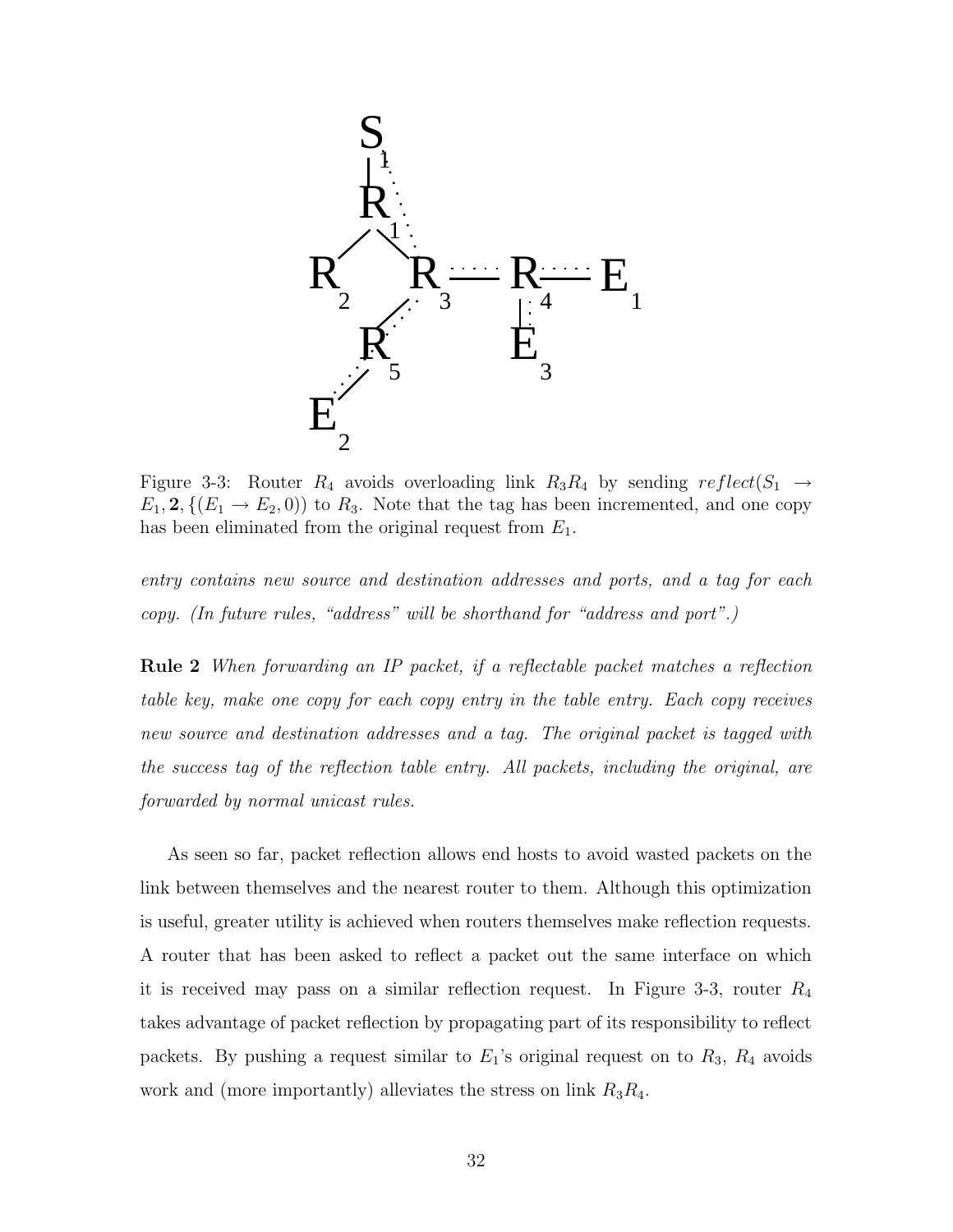Rule 3 Upon receiving a reflection request, a router shall mark each copy entry NORMAL. NORMAL entries shall be treated as in Rule 2. The router may make a new reflection request that asks for some copies to made on its behalf. Requested copies are marked DEMANDED. The success tag associated with the new request is recorded in the reflection table entry for the request. The tag is the entry's expected tag, which is distinct from the success tag to be written into the original packet before forwarding. When a packet arrives with the expected tag, DEMANDED copies are not made.

Of course, if  $R_3$  performs the reflection to  $E_2$ ,  $R_4$  should not. Tags allow  $R_4$  to know whether a given packet has already been reflected by  $R_3$ . This mechanism is formalized in Rule 3 and described in more detail in Section 3.3.

### 3.2 Anatomy of a reflection request

Outside of this section, this thesis refers to reflection "requests". A request, however, actually consists of a three packet handshake. An ASK packet initiates the request. It contains a list of copies that the requester would like made on its behalf. Each copy represents a packet that should be generated in response to the observation of a copy meeting the reflection's match criteria. When the ASK reaches a router that supports reflection, it responds with an OFFER. An OFFER contains a subset of the copies requested in the ASK, and a cryptographically generated nonce. The subset of copies are those copies that the router is actually willing to make on the requester's behalf. Finally, the original requester finishes the request with a DEMAND packet which contains some subset of the copies from the OFFER, and echoes the nonce back to the router that made the OFFER.

All reflection packets have the structure depicted in Figure 3-4. Many fields have the same meaning in all packets. For example, the Source Address/Port and Destination Address/Port always refer to IP address and ports of the packets that will match the reflection request. The Success Tag is always the value to write into packets that match the reflection request after fulfilling the request. Tags are described in detail in Section 3.3. The Copy Count is the number of five-tuples to follow. Those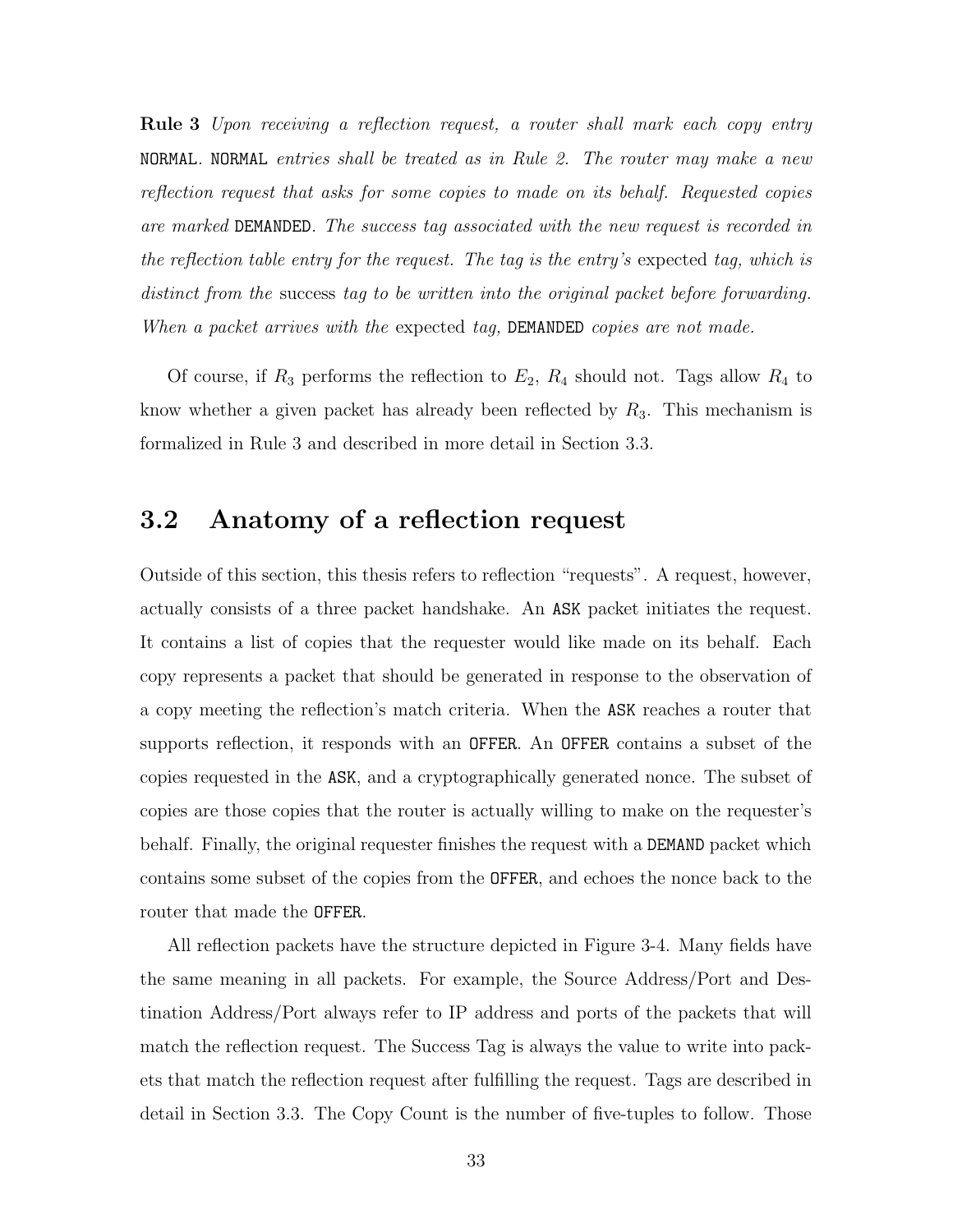| Reflect Request                    |
|------------------------------------|
| IP Source                          |
| IP Destination                     |
| $IP$ Protocol = REFLECT            |
| $O$ pcode = $ASK$   OFFER   DEMAND |
| Source Address                     |
| Source Port                        |
| Destination Address                |
| Destination Port                   |
| Success Tag                        |
| Nonce                              |
| Copy Count                         |
| Copy Source Address 1              |
| Copy Destination Address 1         |
| Copy Source Port 1                 |
| Copy Destination Port 1            |
| Copy Tag 1                         |
|                                    |

Figure 3-4: Detailed contents of reflect packets.

tuples describe the copies that should be created in response to observing a packet that matches the Source and Destination fields. The tuples contain new source and destinations for the copies as well as a tag to write into those copies.

#### 3.2.1 Ask

A reflection request begins with an ASK packet. The IP Destination of an ASK will always match the Source Address, because ASK packets are sent toward the source of packets they are intended to match. The ASK is generally acted upon by a node other than the node named by the IP Destination. Instead, the first reflection-capable router along the way will intercept it.

The Nonce is unused in an ASK. As seen in the following sections, the Nonce is a challenge that is created by the router forming an OFFER.

In an ASK the copy information is speculative. It contains all copies that the asker would like handled for it. The offerer will decide which of those requests it will handle.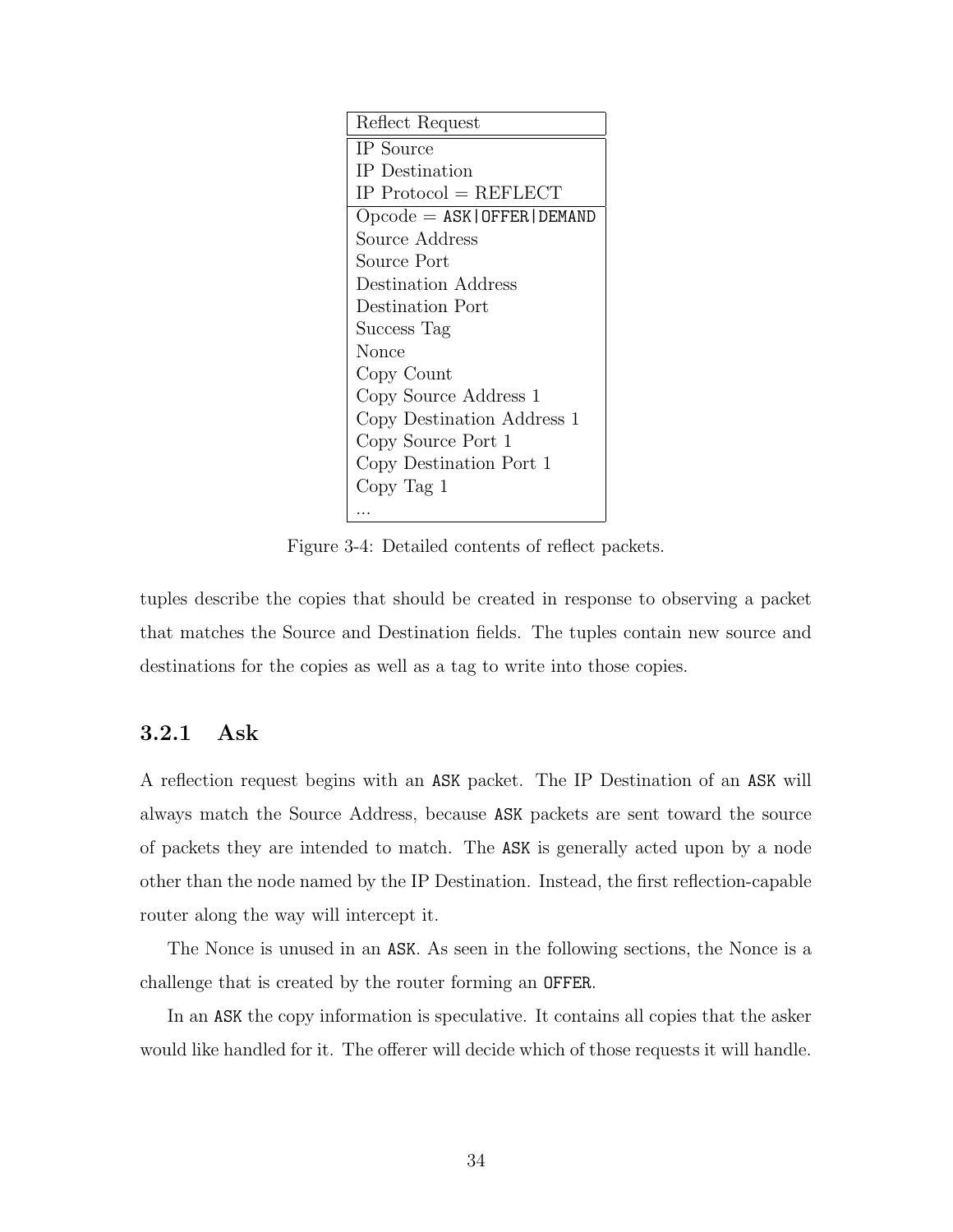#### 3.2.2 Offer

When the ASK arrives at a router capable of reflection, an OFFER packet is calculated and returned. The OFFER packet differs from the ASK in three places: IP Source and Destination, Nonce, and Copy Information.

The IP Source and Destination in an OFFER indicate the IP address of the router making the offer, and the IP address from the Destination Address field. An OFFER packet is not necessarily addressed (at the IP level) to the asker. Instead, the asker must intercept the OFFER on its return path. This complication is introduced in order to increase the security value of the Nonce.

The Nonce field contains a cryptographically generated integer. The nonce will be echoed back in the DEMAND packet, confirming that the demander controls the IP address in question. The nonce should be the result of a one-way hash function run on the match criteria of the request and a router secret. This technique, based on the idea behind SYN cookies [7], will allow the router to confirm a nonce without storing it, preventing a denial of service attack. The nonce prevents the use of reflection to intercept communications that could not be intercepted by other means. That is, an accurate nonce in a forged DEMAND implies that the attacker can already intercept packets addressed to the victim.

The copy information in an OFFER lists the subset of copies from the ASK that the router is willing to service. The router might determine this subset in any way it chooses, though Rule 4 is a guideline. Generally, a router should be willing to make a copy if, when consulting its own IP routing table, it determines that the copy would not be emitted on the same interface as a packet that meets the matching criteria of the ASK. Rule 4 means that a router would make a copy if doing so would decrease stress on one of its own links.

Rule 4 A router shall offer to perform all copies in a reflection request which will require that the copy and the original packet be emitted on the same interface.

Alternatively, Rule 5 is a recursive approach to determining what copies a router should offer. In this formulation, all ASK packets would recursively propagate to the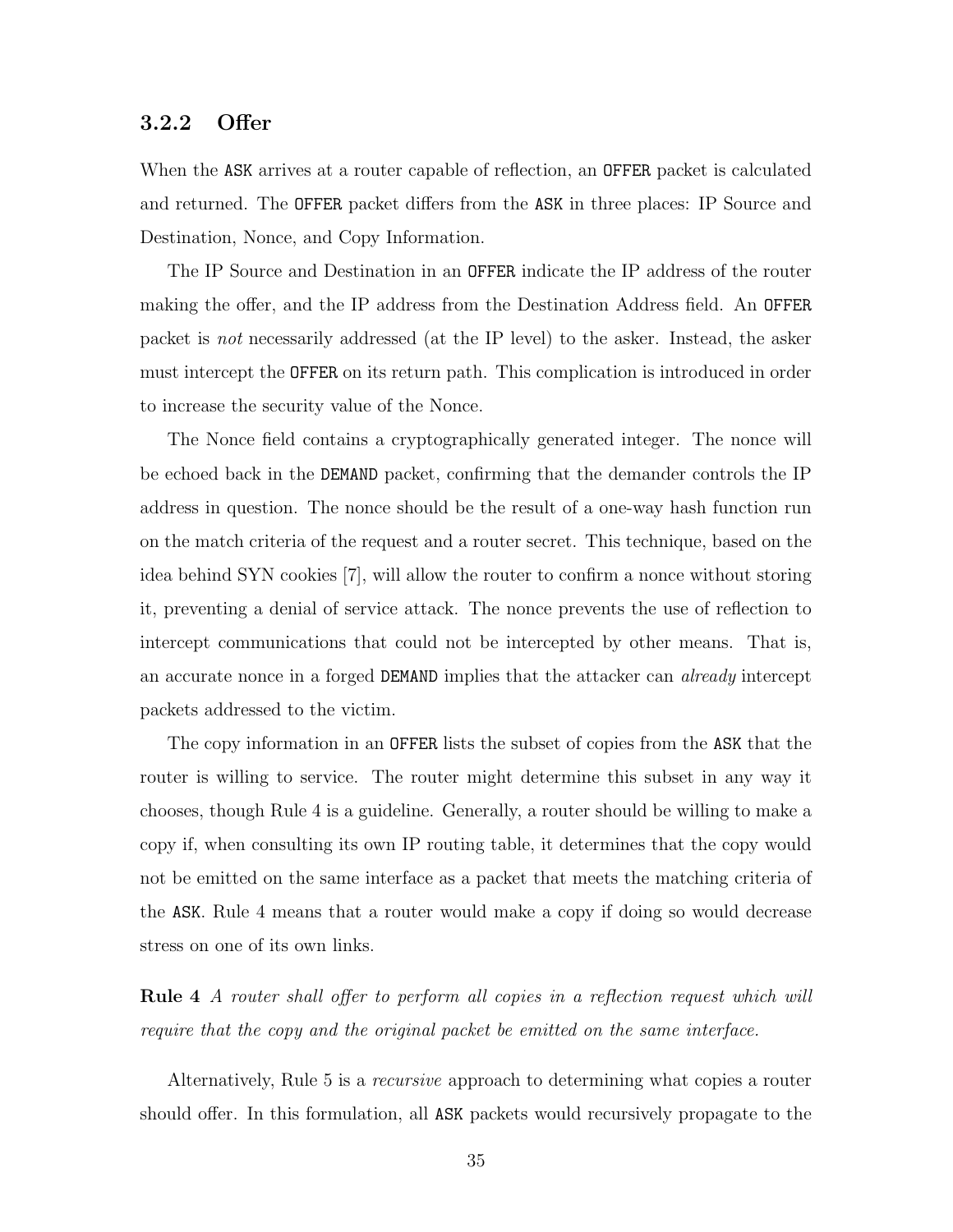source, then a series of OFFER packets would propagate back to original asker. Finally, DEMAND packets would proceed toward the sender. The recursive approach will push requests further into the network at the cost of more network traffic during setup.

Rule 5 After receiving an ASK, a router shall begin to pass along the reflection request (as per Rule 3) before offering a response. The router shall then offer to perform all copies implied by Rule 4 or offered by the next router.

#### 3.2.3 Demand

A DEMAND is the final phase of a reflection request, and is made by the same node that sent the ASK. A DEMAND is sent in response to an OFFER, and contains the nonce of the OFFER. It will also usually contain the same copy information as the OFFER. However, this property is not a hard and fast rule. The demander may choose to eliminate some copy requests and, in some cases, must do so in order to maintain the correctness of success tags. A rule for constructing DEMAND packets is deferred until tags are described.

## 3.3 Tags confirm reflection

Tags are a network feedback mechanism that allows end-hosts to determine when their reflection requests have been honored. They are crucial for correctness, as they allow end-hosts to perform necessary duplications when the network does not.

The propagation of route reflection requests toward the source of the match criteria assumes symmetry in IP routing. Under this assumption, the request, wherever it ends up, will lie on the path from the source to the destination of the inbound flow identifier. This assumption may not hold, however, in some situations. In those cases, asymmetric routing paths exist between two hosts. This asymmetry could allow a packet to arrive at an end-host without passing through the router that would be expected to perform reflection on it.

A similar concern is that routes in the underlying network change as a result of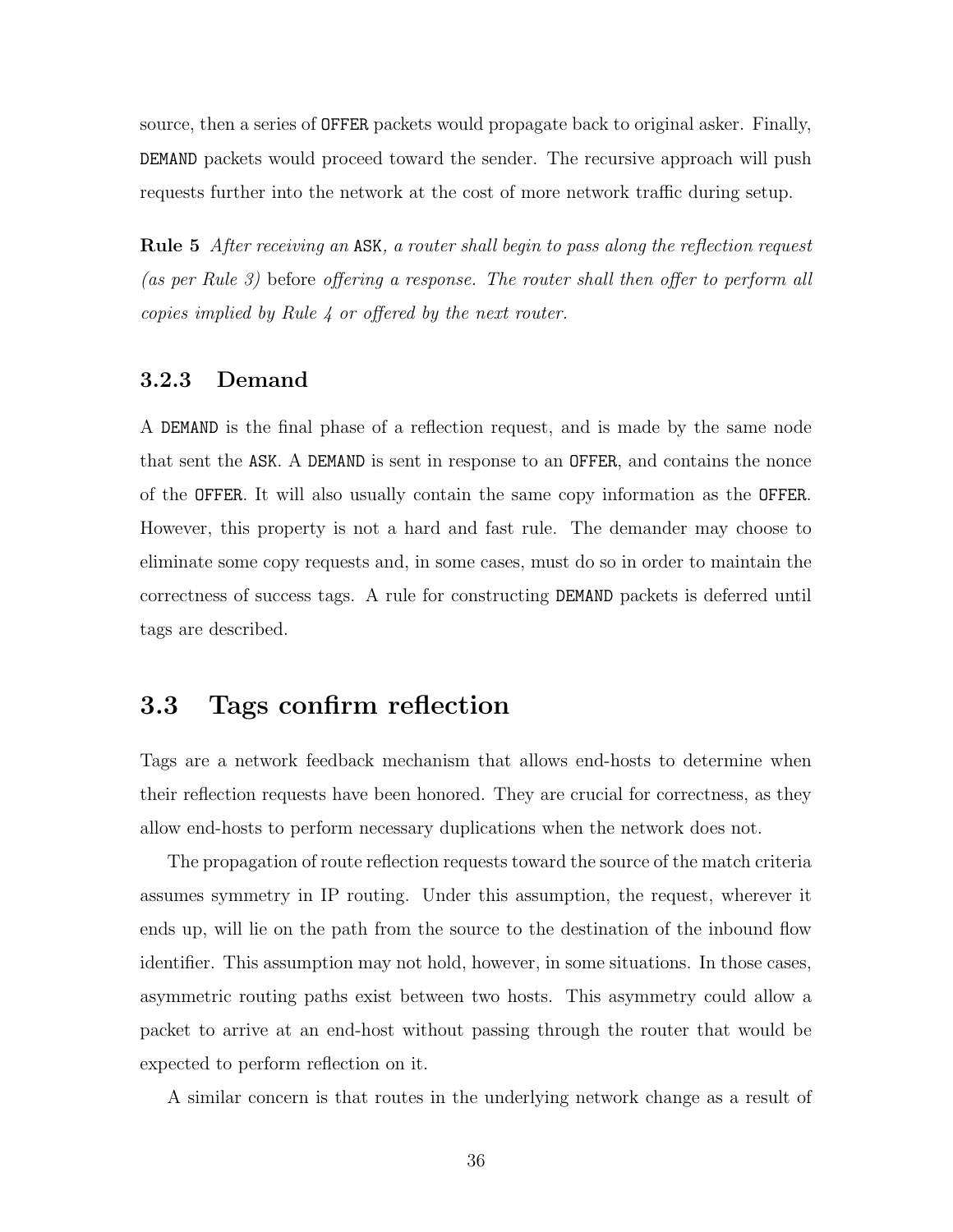

Figure 3-5: A new physical route is brought online between  $R_1$  and  $R_4$ , bypassing the reflection request in  $R_3$ .  $R_4$  notices that it receives untagged packets and performs both copies on its own.  $E_1$  is unaffected.

broken links or configuration changes. A reflection request may have propagated to a router that, after a route change, no longer sees the packets that are to be reflected. Figure 3-5 demonstrates this problem.

For correctness in these scenarios, packet reflectors must signal the original destination node when a packet has been successfully reflected. In the absence of such confirmation, the requesting node would perform the reflection on its own, as if packet reflection had not been requested. In addition, the requester might try to reestablish the reflection request. If the problem was caused by a new route, a router on the new path might accept the request.

To implement this signaling mechanism, packet reflection requests contain a tag, as do all packets forwarded by the reflection mechanism. When a router performs a reflection, it writes the value of the tag for that reflection request to the original packet, which continues on its way to the original destination. If a packet is received without the appropriate tag, it is clear that duplication did not occur, so the receiver performs the duplication as if it had never made the reflection request.

There are two important phases in the use of success tags in reflection requests.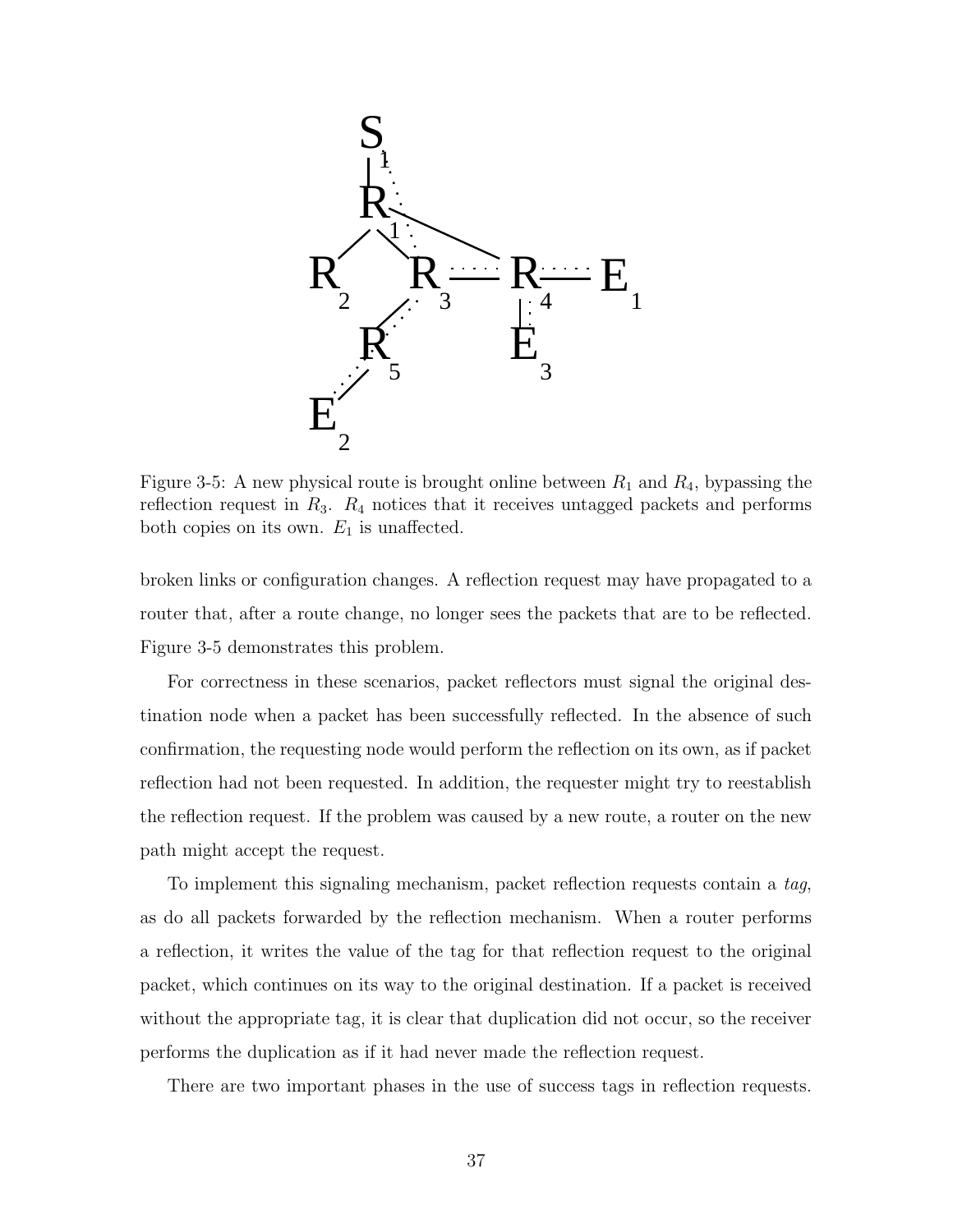In the first phase, a requester must choose appropriate success tags for reflection requests. We will see that as a request propagates from router to router the success tag must be changed to avoid ambiguity. The second phase begins once reflection requests have been established. When a router receives a packet for which it has agreed to perform reflection, it must either perform the entire reflection itself or determine that some part of it has already been done, and perform the rest.

### 3.3.1 Establishing tags

The most important goal to keep in mind with respect to the choice of success tags is that the meaning of particular tag must be unambiguous. A secondary goal is that the success tags in successive requests remain unchanged. As we will soon see, certain situations allow the same success tag to be used in successive requests without creating ambiguity. The advantage of doing so is that the effects of route asymmetry and route changes are mitigated.

We begin by assuming that edge hosts use a success tag of one when initiating a request, codified in Rule 6. For example, in Figure 3-2, the first request,  $reflect(S_1 \rightarrow$  $E_1$ , 1,  $\{(E_1 \rightarrow E_2, 0), (E_1 \rightarrow E_3), 0)\}$ , requests that success be indicated by writing a 1 to the original  $S_1 \rightarrow E_1$  packet. Zero is reserved to indicate that no reflection has occurred yet. Reflectable packets begin with their success tag set to zero. The important question is how routers should choose success tags when propagating their reflecting responsibility.

#### **Rule 6** An end-host shall use a success tag of one in its reflection requests.

Changing success tags is sometimes a necessity. In Figure 3-3,  $E_1$  has requested that two copies be made whenever it receives a packet from  $S_1$ .  $R_4$  agreed to perform those copies, but went on to request that  $R_3$ , in fact, should make one of the copies. The two requests must be:

$$
reflect(S_1 \to E_1, 1, \{(E_1 \to E_2, 0), (E_1 \to E_3, 0)\})
$$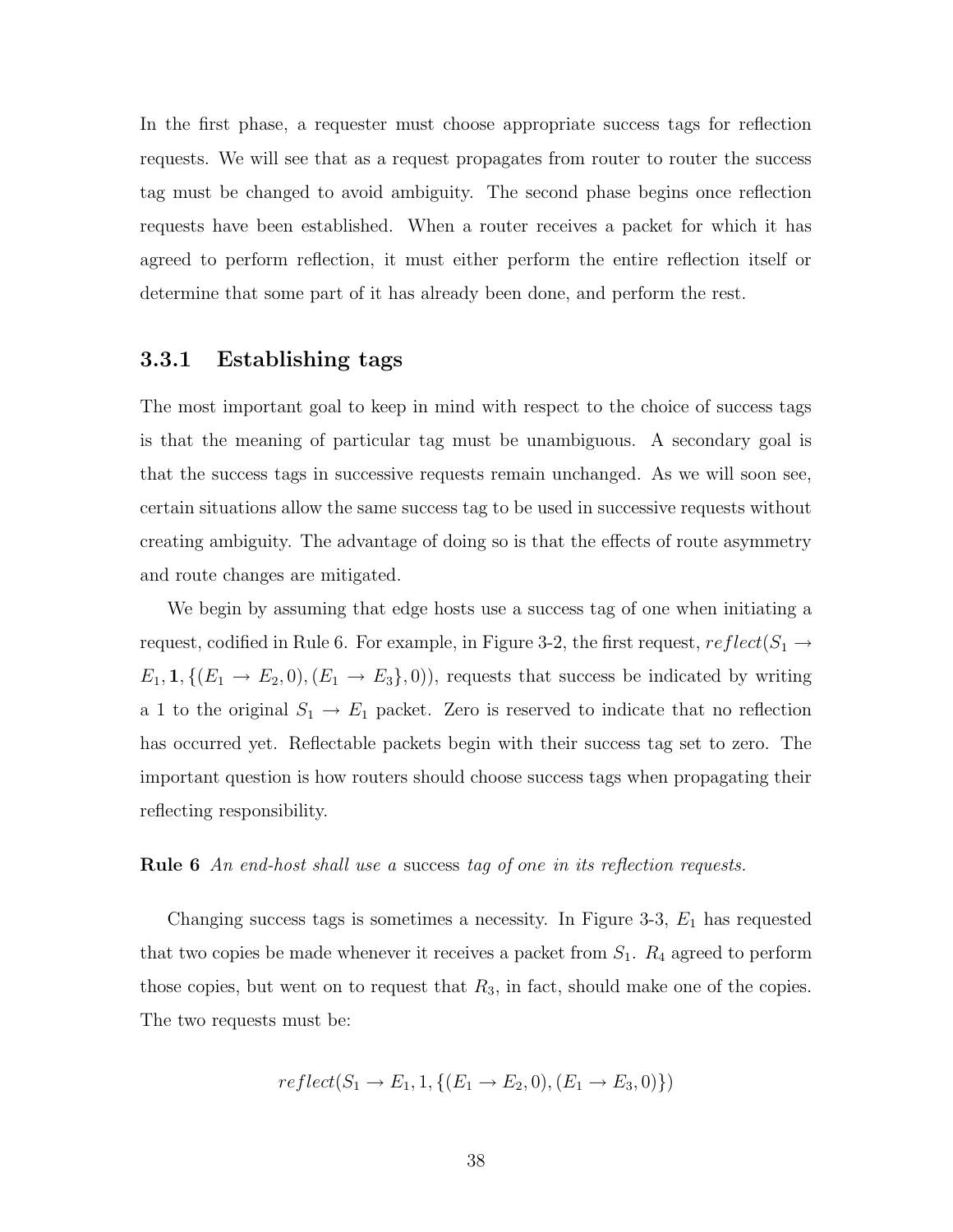

Figure 3-6: A slightly different underlying topology allows  $R_4$  to propagate its entire responsibility to  $R_3$ . In this situation,  $R_3$  can make make its request using the same success tag that it has been asked to use.

$$
reflect(S_1 \rightarrow E_1, \mathbf{2}, \{(E_1 \rightarrow E_2, 0)\})
$$

Following this request, the  $E_1 \rightarrow E_2$  copy entry in  $R_4$  will be marked DEMANDED by Rule 3.

The second request must change the success tag in case the  $S_1 \rightarrow E_1$  packet emitted by  $R_3$  ever makes it to  $E_1$  without passing through  $R_4$  (due to a route change or a new asymmetric path).  $R_4$  is ensuring that  $R_3$  will not confuse  $E_1$  with a claim that is not true. A success tag of 1 would indicate that both copies have been sent, so  $R_3$  must use a different success tag after making only one copy.

Changing success tags, however, is not always a requirement. Compare Figure 3-6 to Figure 3-3. In Figure 3-6  $R_4$  has agreed to the same request from  $E_1$ , but was able to go on to request that  $R_3$  perform both copies on its behalf. In this case, there is no chance of confusion. If the  $S_1 \rightarrow E_1$  packet emitted by  $R_3$  ever makes it to  $E_1$ without passing through  $R_4$  with a success tag of 1,  $E_1$  will not be confused. The claim is accurate: both copies requested by  $E_1$  have been made.

The difference between these two cases is that in Figure 3-6,  $R_3$  has agreed to perform the exact same reflection request that  $R_4$  had previously been assigned.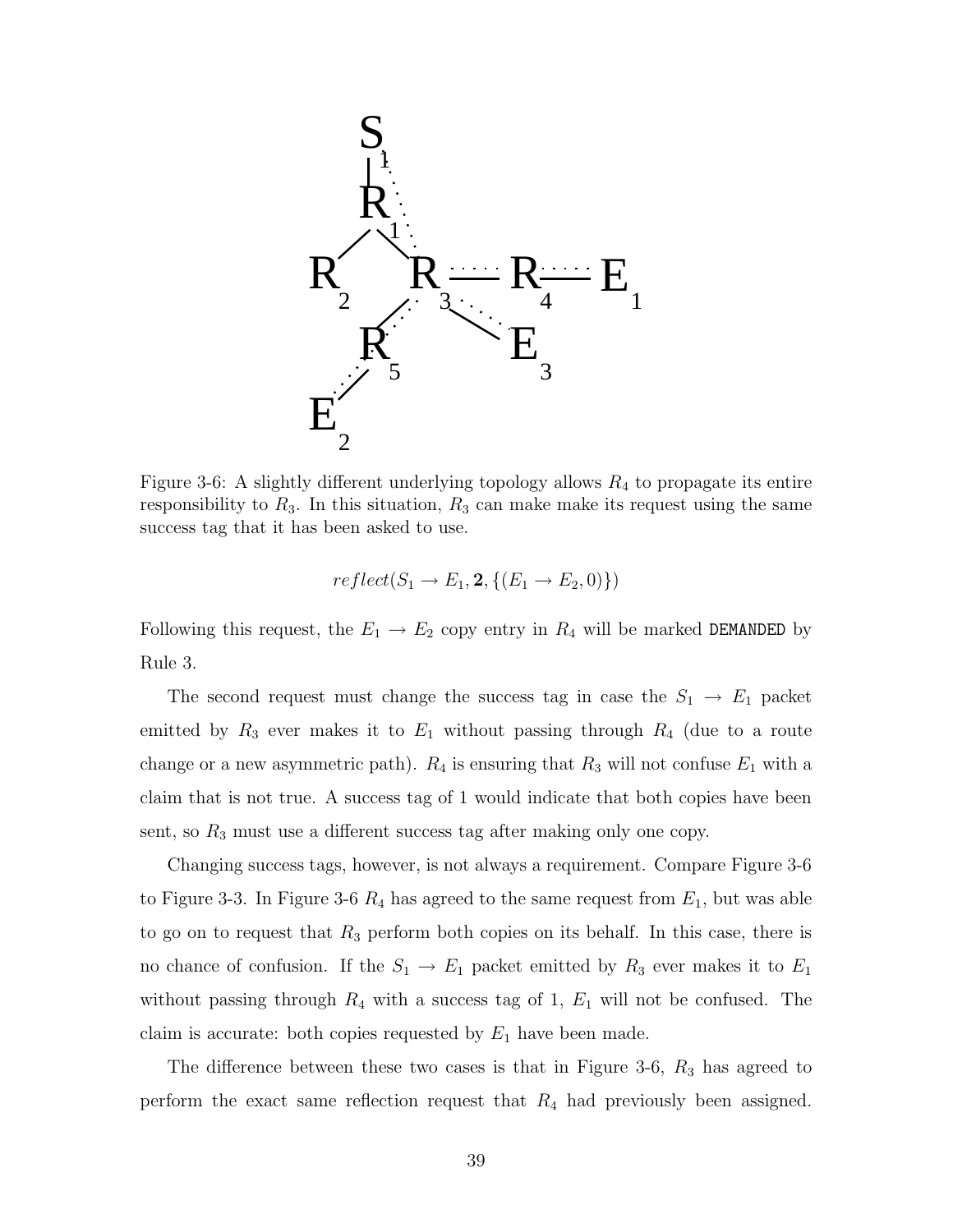Under these circumstances, it is reasonable for  $R_4$  to go a step further and ask that  $R_3$  perform  $R_4$ 's tagging operation as well. If  $R_4$  had used a new tag, then when such a packet arrived, its only required operations would have been to rewrite the success tag to its own value. By reusing its own value in the new request,  $R_4$  can simply forward the packet.  $R_4$  has arranged matters so that its operation under Rule 3 has led to a degenerate case: the incoming packet's tag is the same as the expected tag, and no copy entries are NORMAL, so IP forwarding of the original packet is all that remains to be done.

Rule 7 When propagating the request associated with a reflection table entry, a router shall use a new tag unless all copy entries of the reflection table entry are offered by the next router. The new tag shall be chosen by incrementing the success tag of the reflection table entry. In such a case, the expected tag will be one greater than the success tag for that entry.

There is a significant advantage to avoiding unnecessary tag changes, beyond the ease with which  $R_4$  may now forward packets. If a new link were brought up connecting  $R_3$  directly to  $E_1$ , reflection would proceed without any difficulty. The packet would be tagged at  $R_3$  in exactly the way that  $E_1$  expects, so  $E_1$  would correctly detect that its request had been fulfilled. The fact that  $R_3$ , rather than  $R_4$ , performed the duplications is irrelevant. If, instead, routers always changed success tags when propagating requests, then  $R_4$ 's presence would be required between  $R_3$ and  $E_1$  so that the tag could be transformed.

By the same reasoning that allows packets to skip  $R_4$ , we can also conclude that  $R_4$  may safely throw out the reflection table entry associated with the request. This optional space optimization is codified in Rule 8. Routers should not eliminate this state without cause, however. If, for example, a new route should be added to the network that skips  $R_3$  but not  $R_4$ , it would be beneficial for  $R_4$  to still have enough information to perform the necessary duplications. If the state has been eliminated, the packet will not be duplicated until it reaches the application in  $E_1$ .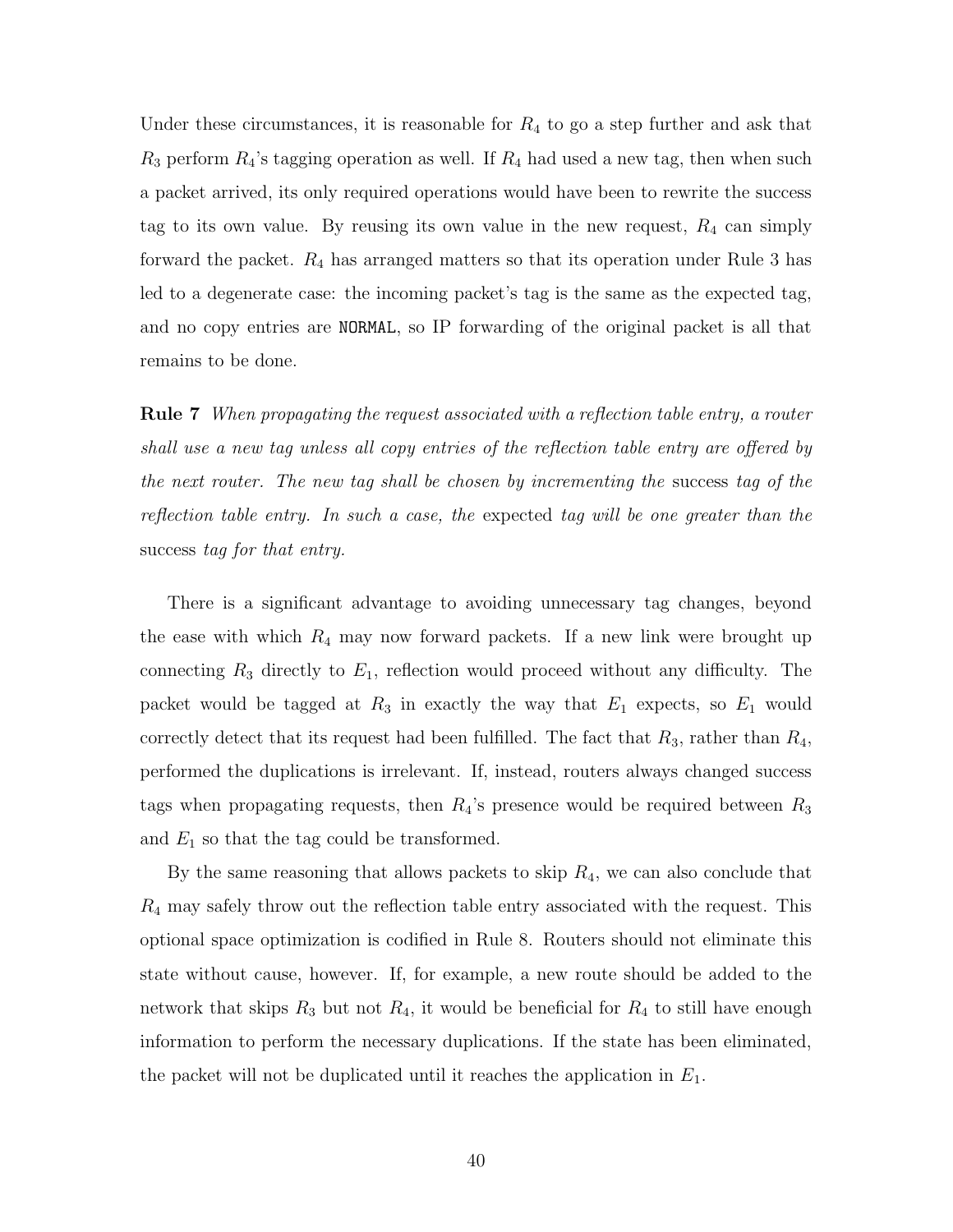Rule 8 A router that has successfully passed on an entire reflection request, thereby avoiding the creation of a new success tag by Rule 7, may throw away the state associated with the request without decreasing the efficiency of the overlay under normal circumstances.

Route asymmetry, however, presents the same difficulty in a more persistent form. For example, if the previously described new link were a one-way link toward  $E_1$ , then  $E_1$ 's next request would still go through  $R_4$ . Only by keeping the success tag unchanged can the network avoid an extra reflection. Of course, sometimes route asymmetry will occur around a router that was forced to change the success tag in its request because it was unable to forward the entire reflection. In these cases, missing the router in question causes a misfire. Although the same duplication may already have been performed, when the packet arrives at the next router the tag will not be correct so the entire reflection must be performed. This problem is described in more depth in Section 3.5.

### 3.3.2 Using tags during reflection

Once a router has agreed to service a reflection request, it is expected to make the appropriate copies or ensure that another router has done so, and then write its success tag to the original packet. In the simplest case the router simply performs the reflection and writes the success tag. The router will always perform the reflection when it has not made a reflection request to any other router. The packet will arrive with no success tag (the field will be set to zero), the router will make the copies, and then forward the original packet to the next hop with the success tag filled as previously requested.

If a router has made a reflection request, then it might face a second case. A packet may arrive with its success tag correctly set to the value requested by the router in its reflection request. In this case, the local router knows that its reflection request has been honored, and certain copies (those labeled DEMANDED by Rule 3) have already been made by another router. In some cases, this knowledge will allow the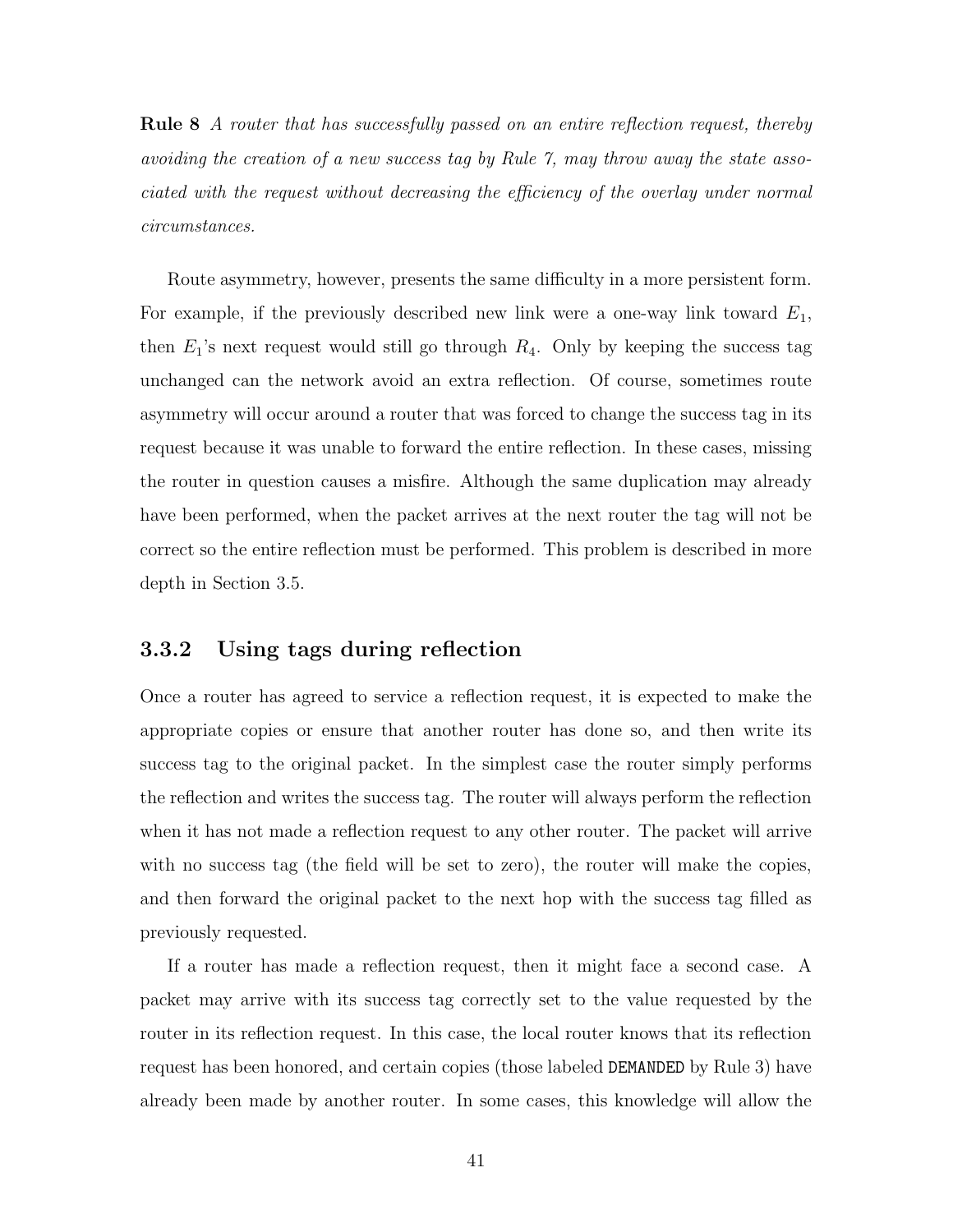local router to avoid making any copies. No copies will be required when the router was able to make a reflection request to offload its entire responsibility. Other times, the next router will have offered to perform only a portion of the local router's work. In those cases, the local router will still need to make some number of copies (those marked NORMAL). Once the router makes any remaining copies, it tags and forwards the original packet.

A final case is possible. A non-zero success tag appears in a packet, but the success tag does not correspond to the value of the router's previous reflection request. For example, the router has requested that a reflection be performed and that 11 be written to the forwarded packet, but the packet arrives with a 13. As we will see later, this mismatch can happen when further routers have made requests to yet more routers, but some router that is expected to perform a reflection has been skipped by the path of the original packet. The value 13 indicates that some reflection request was performed on the packet, but the local router cannot know what has occurred, so the entire reflection must be performed, followed by writing the success tag. The local router *always* writes the same success tag because it is confirming that its own reflection request has been completed.

In summary, Rule 9 refines Rule 2 to account for tags.

Rule 9 To reflect a packet that does not have a success tag corresponding to the success of its reflection table entry, a router shall make all copies, then tag and forward the original. To reflect a packet that does have a matching success tag, make all copies that are marked NORMAL, then tag and forward the original.

### 3.3.3 Tags in reflection copies

In addition to the tag associated with the request as a whole, reflection requests also contain a tag associated with each outbound flow identifier. This feature is necessitated by the interaction of multiple reflection requests. Suppose that a router has accepted a request:  $reflect(A \rightarrow B, 1, \{(B \rightarrow C, 0)\})$ . Now, when a router observes a packet going from  $A \to B$ , it sends a copy from  $B \to C$  and 1 will be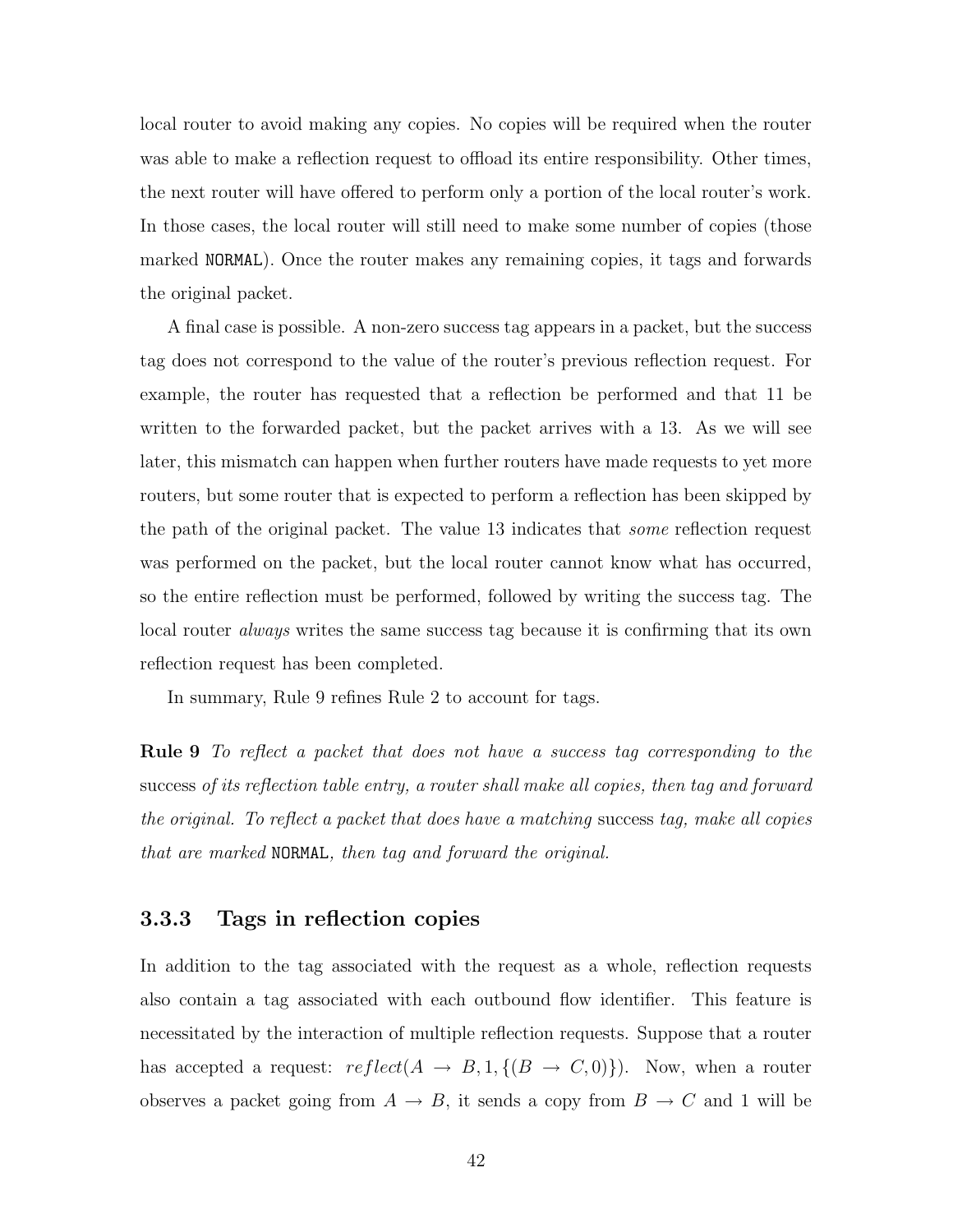written to the  $A \rightarrow B$  packet. Now suppose that the router receives another request:  $reflect(B \rightarrow C, 5, (\{C \rightarrow D, 0)\})$ . The router now determines that when it receives a packet from  $A \to B$ , it must send two packets in addition to the original:  $B \to C$ and  $C \to D$ . The router tags the  $B \to C$  packet with a 5 so that it is clear to the originator of the second request that its request was honored.

Finally, suppose that the router emits  $B \to C$  packets on the same interface that it receives  $A \rightarrow B$  packets. In that case, it makes a request to its upstream router using the tag associated with the  $B \to C$  flow identifier:  $reflect(A \to B, 2, \{(B \to C, 5)\})$ . By doing so, it insures that it is upholding its contract to write a 5 into  $B \to C$ packets. The need to associate success tags with copy entries is codified in Rule 10.

Rule 10 If a router contains a reflection table entry,  $R_1$ , in which a copy entry,  $C_1$ , matches another reflection table entry  $R_2$ , the copies associated with  $R_2$  should be added to the copy entries of  $R_1$ . The success tag of  $R_2$  should be written to  $C_1$ . The newly added copy entries of  $R_1$  should be marked NORMAL, although a subsequent reflection request could change them to DEMANDED.

### 3.3.4 Tags complicate DEMAND

Rule 10 is the first rule that places non-zero tags in the copy entries of a reflection table entry. Those non-zero tags complicate matters because they must be used only when the copies they signify are also made. A node must be careful not to make a reflection request that moves the copy entry (and non-zero success tag) to a new router unless it also moves the copies associated with that tag. In order to maintain the correctness of tags, a router may be forced to drop some copies during the demand phase of a request if dependent copies were dropped during the offer phase.

Suppose that a router, R, has agreed to two reflection requests:

$$
reflect(A \to B, 1, \{(B \to C, 0)\})
$$

$$
reflect(B \to C, 1, \{(C \to D, 0), (C \to E, 0)\})
$$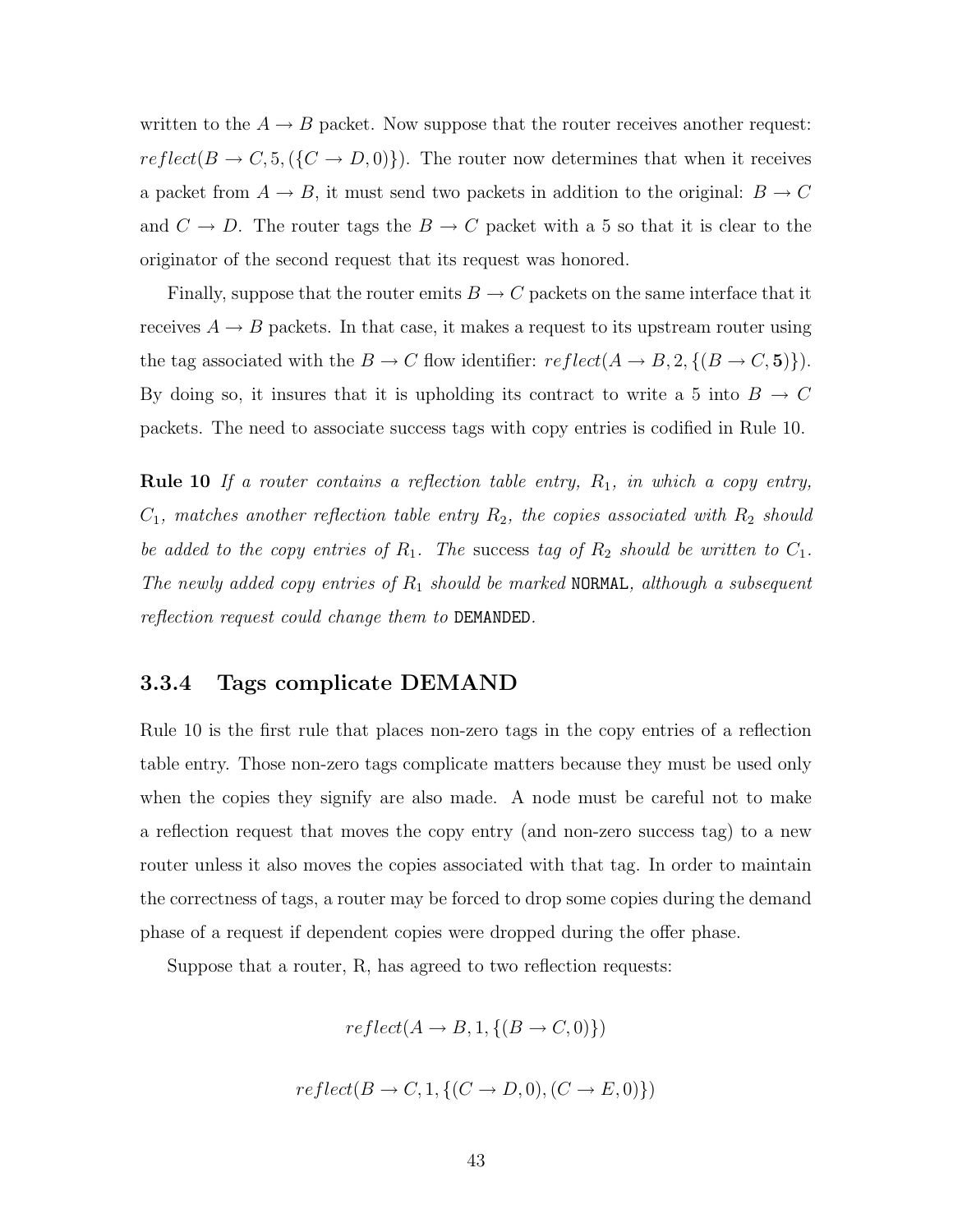From these two requests, R uses Rule 10 to determine that it must make *three* copies when it sees an  $A \to B$  packet. First, it must send a  $B \to C$  copy. Next, it must send  $C \to D$  and  $C \to E$  copies in response to the  $B \to C$  packet it just generated. Furthermore, the  $B\to C$  packet must be tagged with a 1 to confirm that the two extra copies were sent (as per the second reflect request).

Now R decides to save itself work by propagating a reflection request toward B. It intends to request:

$$
reflect(A \to B, 2, \{(B \to C, 1), (C \to D, 0), (C \to E, 0)\})
$$

R builds an ASK for this request. If the OFFER comes back indicating that the offerer is unwilling to make the  $C \to D$  copy, R cannot go ahead with the obvious DEMAND that includes the other two copies. If  $(B \to C, 1)$  is demanded, those packets will go out with a success tag equal to 1. That tag would erroneously indicate that  $(C \rightarrow D, 0)$  was generated.

R has two choices to assure correctness. It may demand only the  $B \to C$  copy, but ask that it be sent out tagged with a 0, not 1. In this case R should remove the  $C \to E$  copy from its request. If the  $C \to E$  is not removed, it will only cause a misfire when a later router creates the same copy because no success tag has indicated that it has already been done. Alternatively, R may simply drop the request for  $B \to C$ completely. In this case, that would mean dropping the request completely, but a larger request could still have valid copies to be made. The key requirement is to drop the copy whose tag would erroneously indicate that additional copies were also made. This requirement is summarized as Rule 11.

**Rule 11** A router shall only demand a tagged copy if it also demands the copies that are implied by that tag.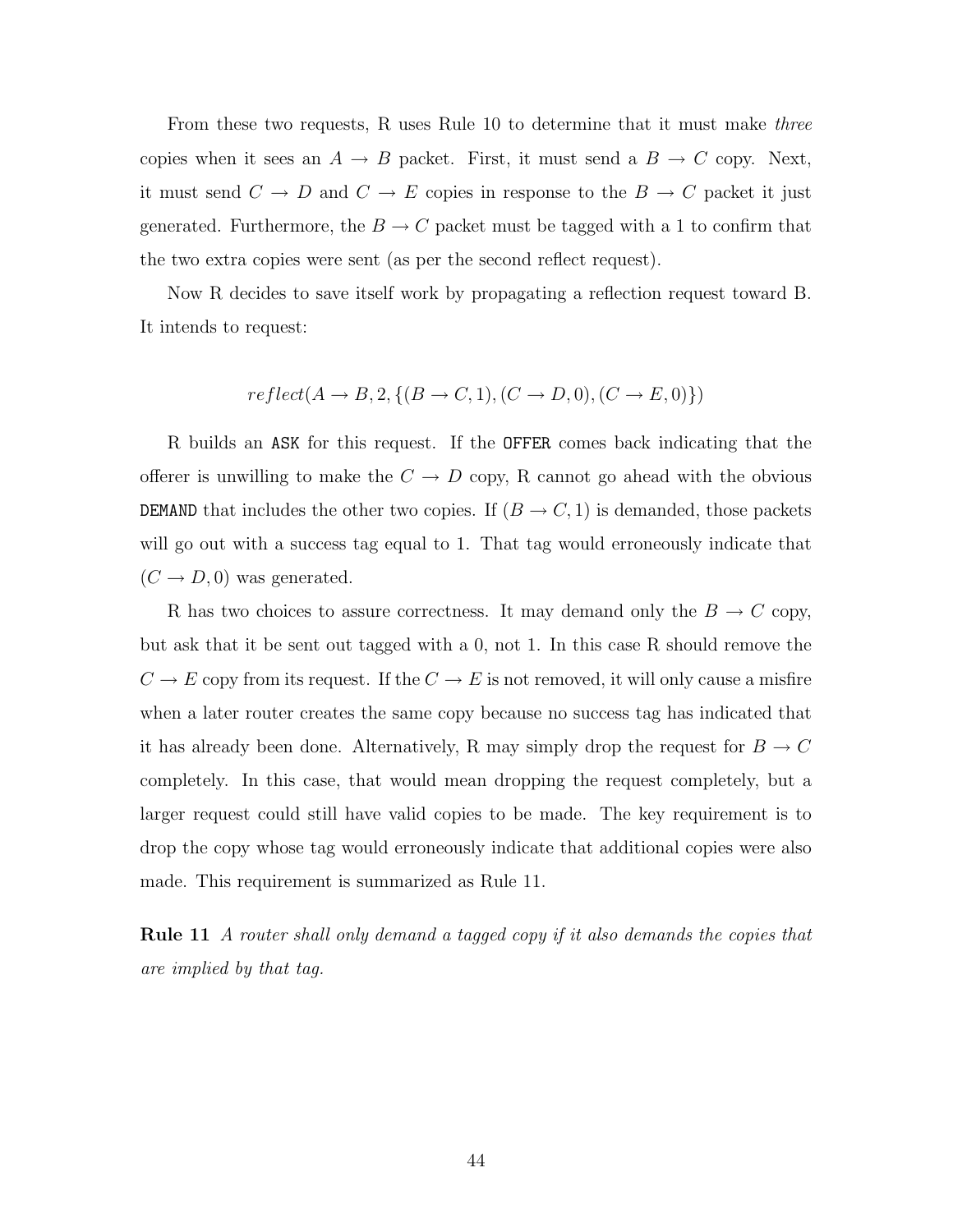## 3.4 Multiple reflection requests

It is relatively easy to understand the effects of a single reflection handshake in isolation. The router that services the handshake will begin duplicating some subset of the copies that the end-host originally asked for, and tagging the original packet when it does so. Complications arise as we begin to consider the effects of multiple reflection requests.

### 3.4.1 Chain of requests

As each router passes a reflection request toward the source using Rule 3, a smaller and smaller subset of the copies will be serviced by the accepting routers. As per Rule 4, the subset chosen will relate to branch points in the underlying topology. A router will refuse to perform copies that require emitting the copy on the same interface as the original, so as the request moves toward the source it will contain fewer and fewer copies.

Under these circumstance, one might expect a chain of reflection requests that cause copies to be made as close as possible to the source. This expectation is not always correct, however, due to "local maxima". A copy may stop at router because the next router in the chain refuses to perform the copy, even though yet another router, closer to the source, *would* be willing to make the copy.

Imagine that a router,  $R$ , has been asked to reflect a packet to end-host,  $E$ . The router has three interfaces, and E lies on a separate interface from both the source and destination of the original packet.  $R$  will attempt to pass the reflection request further up toward the source, but the next router may consider  $R$  to be the next hop for  $E$ . In such a case, the next router would refuse the request, and  $R$  would be left performing the copy. This situation is a reasonable because stress is reduced, but it is certainly possible that there is a "higher" branchpoint, closer to the source that would be preferable in some way, because, for example, it decreases stretch. In that case, the recursive Rule 5 may be preferable to Rule 4.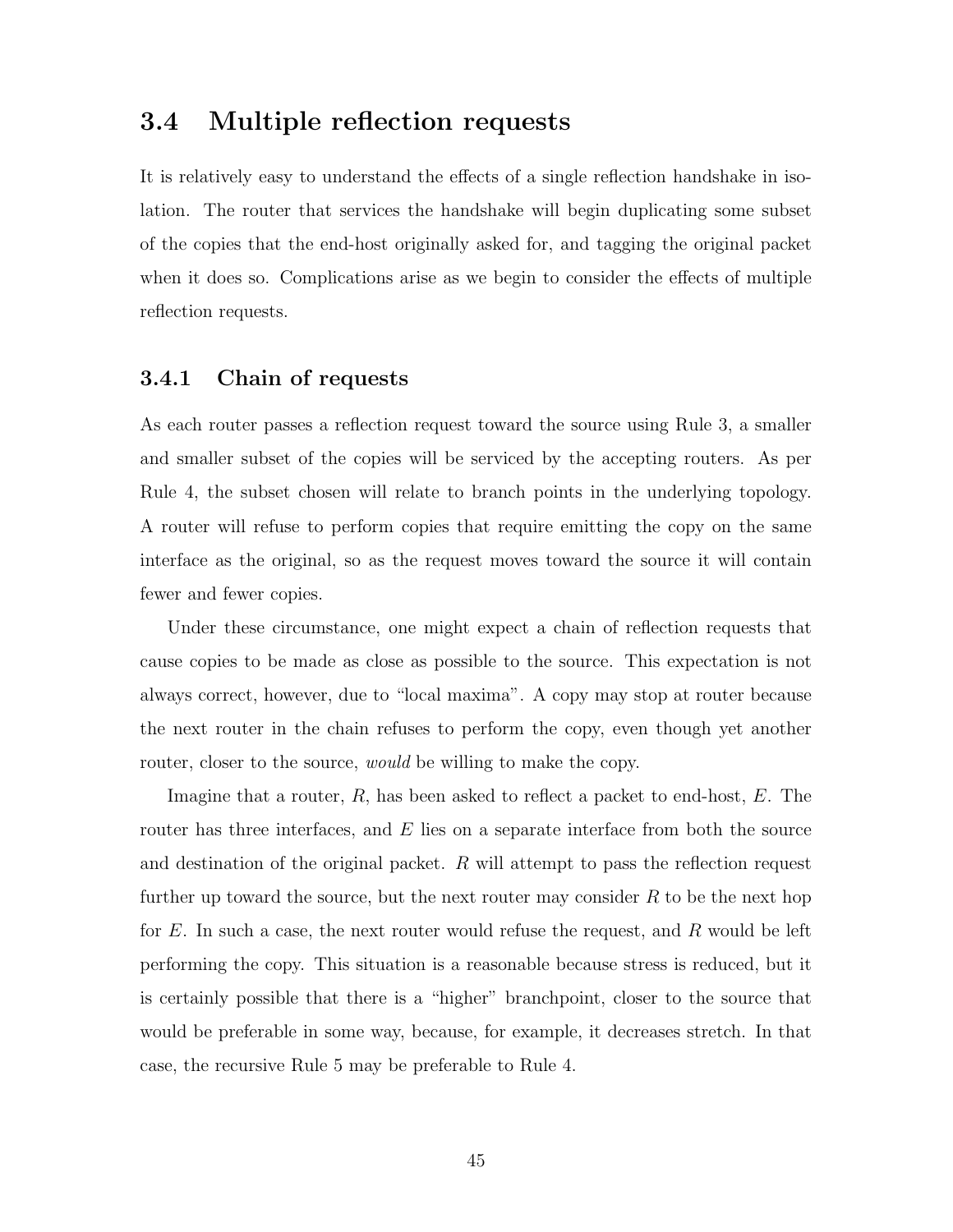### 3.4.2 Multiple, separate requests

The interactions of multiple, separate reflection requests can be subtle. If the requests contain common endpoints, they may interact under Rule 10 when their request chains meet at a single router. For example, consider these requests:

$$
reflect(A \to B, 1, \{(B \to C, 0)\})
$$

$$
reflect(B \to C, 1, \{(C \to D, 0)\})
$$

When these requests meet at a single router, the router should set up its reflection tables to act as though it received the following two requests:

$$
reflect(A \to B, 1, \{(B \to C, 1)\}, \{(C \to D, 0)\})
$$

$$
reflect(B \to C, 1, \{(C \to D, 0)\})
$$

The important rule to keep in mind is that reflection is always an optimization of an existing overlay relay — two unicast transmissions. The interactions of separate requests will never change the character of those transmissions. This property simplifies predictions about the final result of multiple reflection requests. For example, if there are no cycles in the overlay network, no cycles can be induced by using reflection.

Consider that an acyclic overlay network can be seen as a tree, rooted at the origin,  $O$ , of a packet. In each reflection request made by a node,  $X$ , in the tree, the match criteria will name a source node that is closer to the origin than the destination of the copies. For example, consider:

$$
reflect(S \to X, \{(X \to D_1)\}, \{(X \to D_2), \ldots\})
$$

Each destination  $(D_1, D_2, \ldots)$ , is guaranteed to be further from O in the overlay topology than  $S$  or  $X$ . Every time that a copy is made, its new destination is further from the origin in the overlay topology. The tree must have finite depth, so the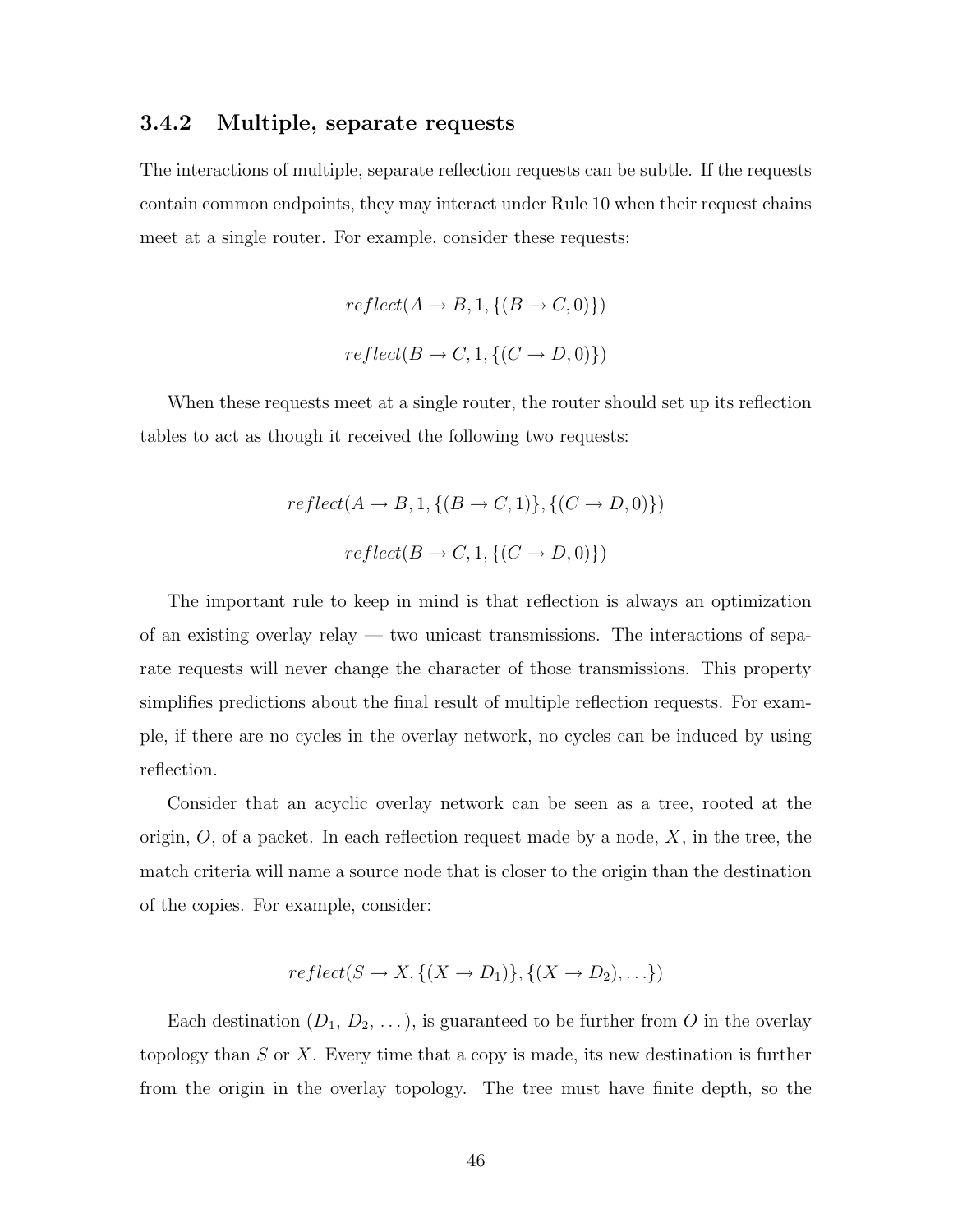number of copies is bounded. No cycles are possible.

On the other hand, malicious overlays can also be "optimized". For example, three nodes might make the following requests:

$$
reflect(A \to B, 1, \{(B \to C, 0)\})
$$
  

$$
reflect(B \to C, 1, \{(C \to A, 0)\})
$$
  

$$
reflect(C \to A, 1, \{(A \to B, 0)\})
$$

These requests would create a cycle among reflecting routers, just as there is a cycle among the three nodes in the overlay. The duplicate suppression techniques described in Section 3.6 would be expected to mitigate the effects of cycles, however.

## 3.5 Misfires

Misfires are caused when the "success tag" system is unable to convince a node that a packet has already been duplicated. In such cases, the node must perform the duplication again, on its own. One common reason for such a failure is network asymmetry, as seen in Figure 3-7. Others causes include route changes and multipath routing.

In the case of network asymmetry changing success tags in the core of the network, the tag mechanism cannot prevent misfires, but it can address the missed reflection request inside the network. Stress and stretch will still be reduced at the point the asymmetry "comes back together". For example, in Figure 3-7  $R_3R_6$  is a one-way link toward  $R_6$ . The routes between  $S_1$  and  $E_1$  are now asymmetric. Although the reflect request in  $R_4$  will never be used in this scenario,  $R_6$  will detect that it should continue to perform both copies on  $E_1$ 's behalf because packets will arrive without the success tag that  $R_6$  asked  $R_4$  to use. Once  $R_6$  performs the reflection, it will write its success tag as usual. From the standpoint of  $E_1$ , it does not matter who performed the reflection.  $R_6$ 's success tag assures  $E_1$  that no more work is required.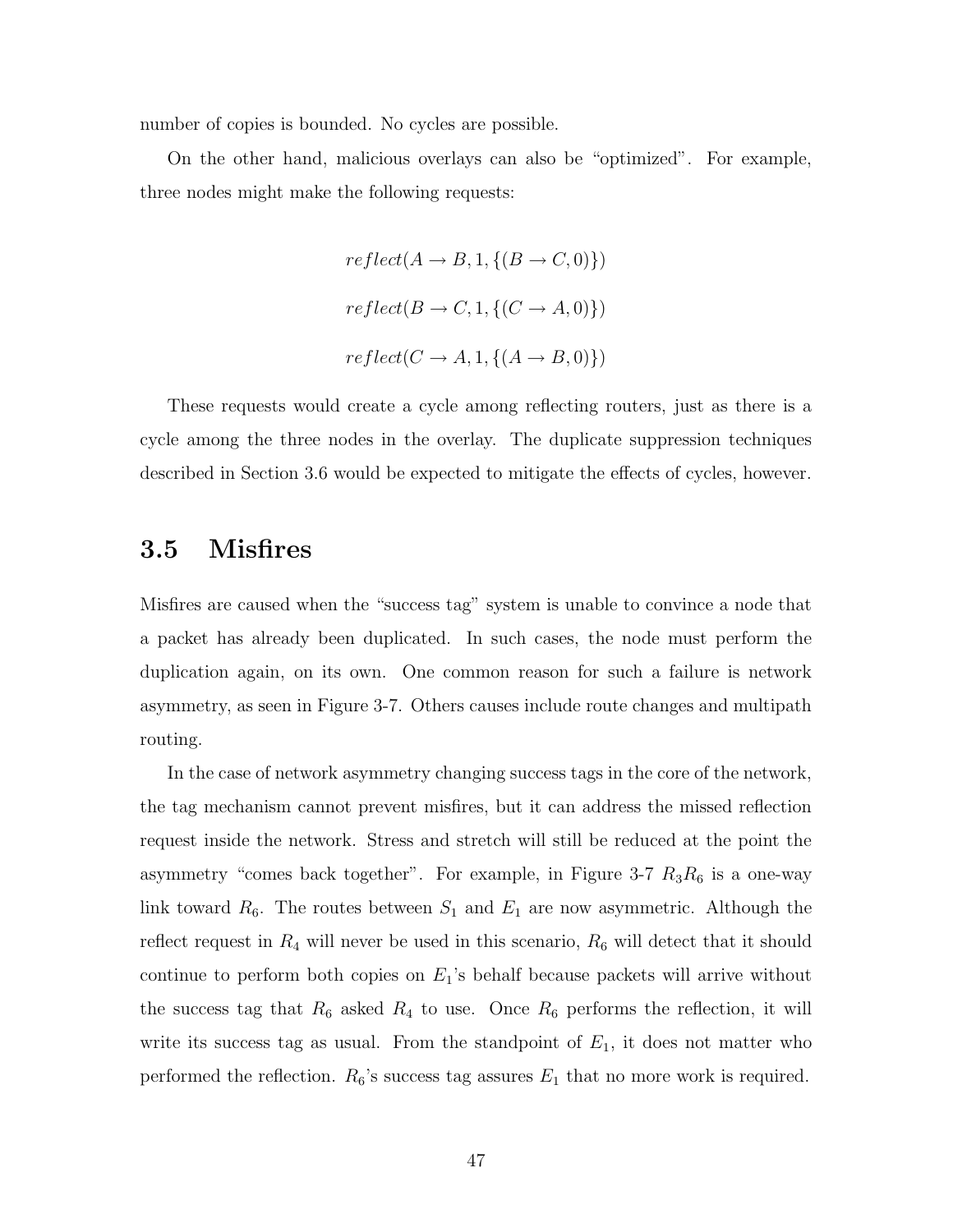

Figure 3-7: Network asymmetry causes a misfire. A one-way link and a new router have been added to the previous topology.  $S_1 \rightarrow E_1$  packets now skip  $R_4$ , arriving at  $R_5$  tagged only by  $R_3$ .  $R_5$  recognizes that its request was not properly fulfilled and makes the copies on its own.  $E_2$  will receive packets created at  $R_3$  and  $R_5$ .

## 3.6 Preventing repeated reflection

Due to misfires, routers and edge nodes must expect that, in some situations, they will receive duplicate packets. These nodes might be expected to reflect all matching packets that they receive, but it is pointless to reflect the same packet multiple times. A node receiving a packet that it has already reflected should not perform reflection for the packet again.

Two possible designs would allow duplicate detection. In the first, packets contain a sequence number. When a packet is reflected, its sequence number is associated with its reflection table entry. Further packets with equal of lower sequence numbers are duplicates. As usual in designs with sequence numbers of finite size, "greater than" is defined to be circular comparison. This technique faces difficulty in the face of network reorderings, however. If a higher numbered packet arrives before lower numbered packet, the lower numbered packet would not be reflected. Although this is not a problem for correctness because the packet would not receive its success tag and the end-host could perform the reflection, it would result in a loss of efficiency.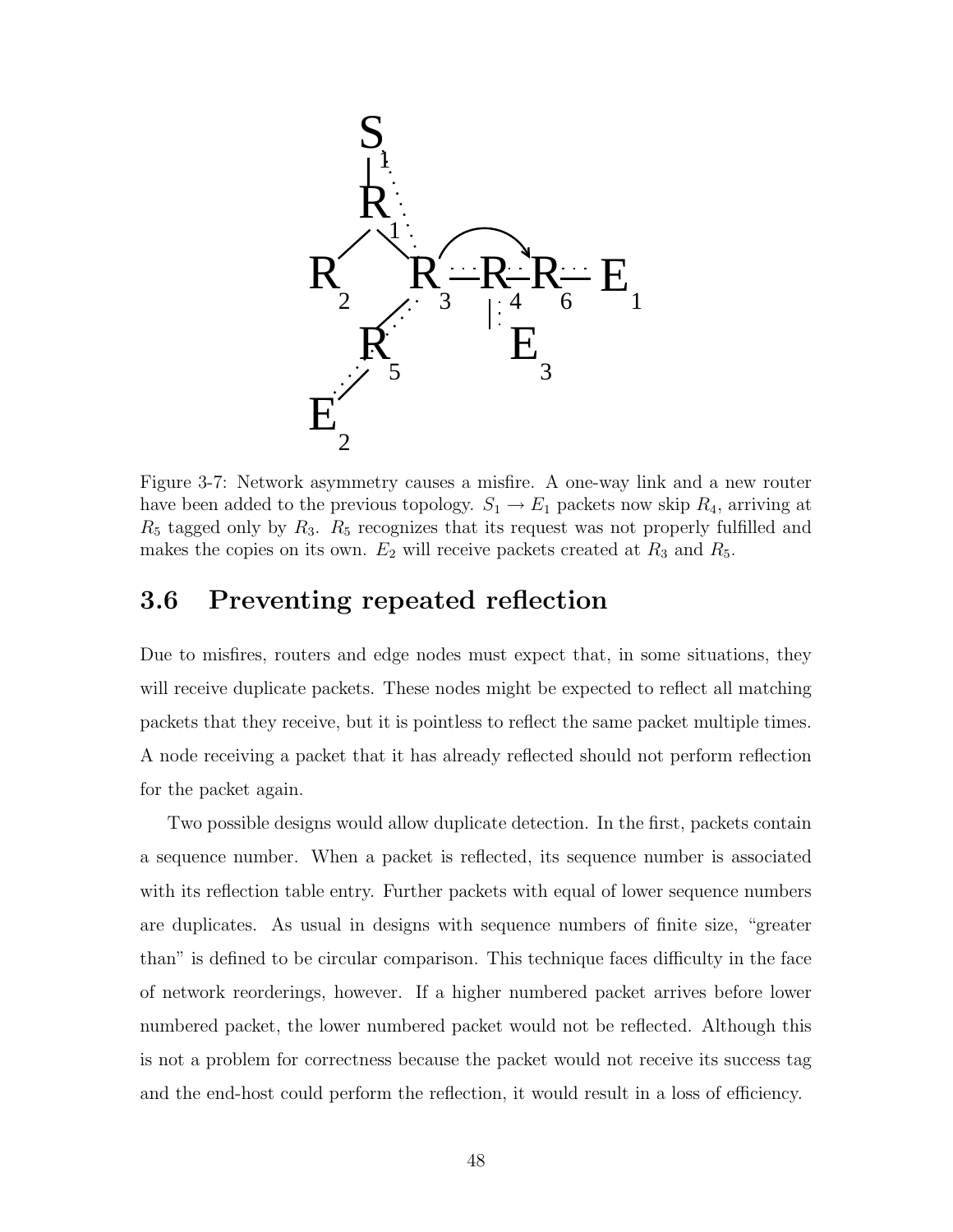For the sake of foiling denial of service attacks, a different approach is possible. Instead of using sequence numbers, each packet could be tagged with a large random number. A router would associate a small cache of recently seen packets with each entry in its reflection table. Again, duplicates would not be reflected. This scheme also faces problems in the face of reorderings, if the number of packets reordered exceeds the size of the cache. Again, this is not a correctness issue, but for a different reason. In this scheme, when there is a cache miss on a duplicate packet, it will be reflected a second time. This addition duplication is unnecessary, but not a problem for correctness.

The random number scheme has an additional benefit compared to the sequence number scheme. It permits a strengthening of design choice that states that duplicates should not be reflected. Instead, packets that have been detected as duplicates may be dropped. The random number scheme produces false negatives, which would allow safe dropping. The sequence number scheme permits occasional false positives which should not be dropped.

# 3.7 Soft state

Routers should maintain reflection table entries for a finite period of time. It is the responsibility of end hosts to repeat reflection requests on a periodic basis in order to maintain the state in each router. When routers receive a refreshing request, they should repeat their own attempt to pass on the request by Rule 3. This thesis does not explore appropriate timeout intervals, though it is expected that timeouts on the scale of minutes would be appropriate.

## 3.8 Security

The security implications of reflection seem, at first, difficult to predict. One wonders if malicious users might use reflection to snoop packets from afar. However, a Rule 12 allows routers to reject reflection requests that might be intended to "reflect" sensitive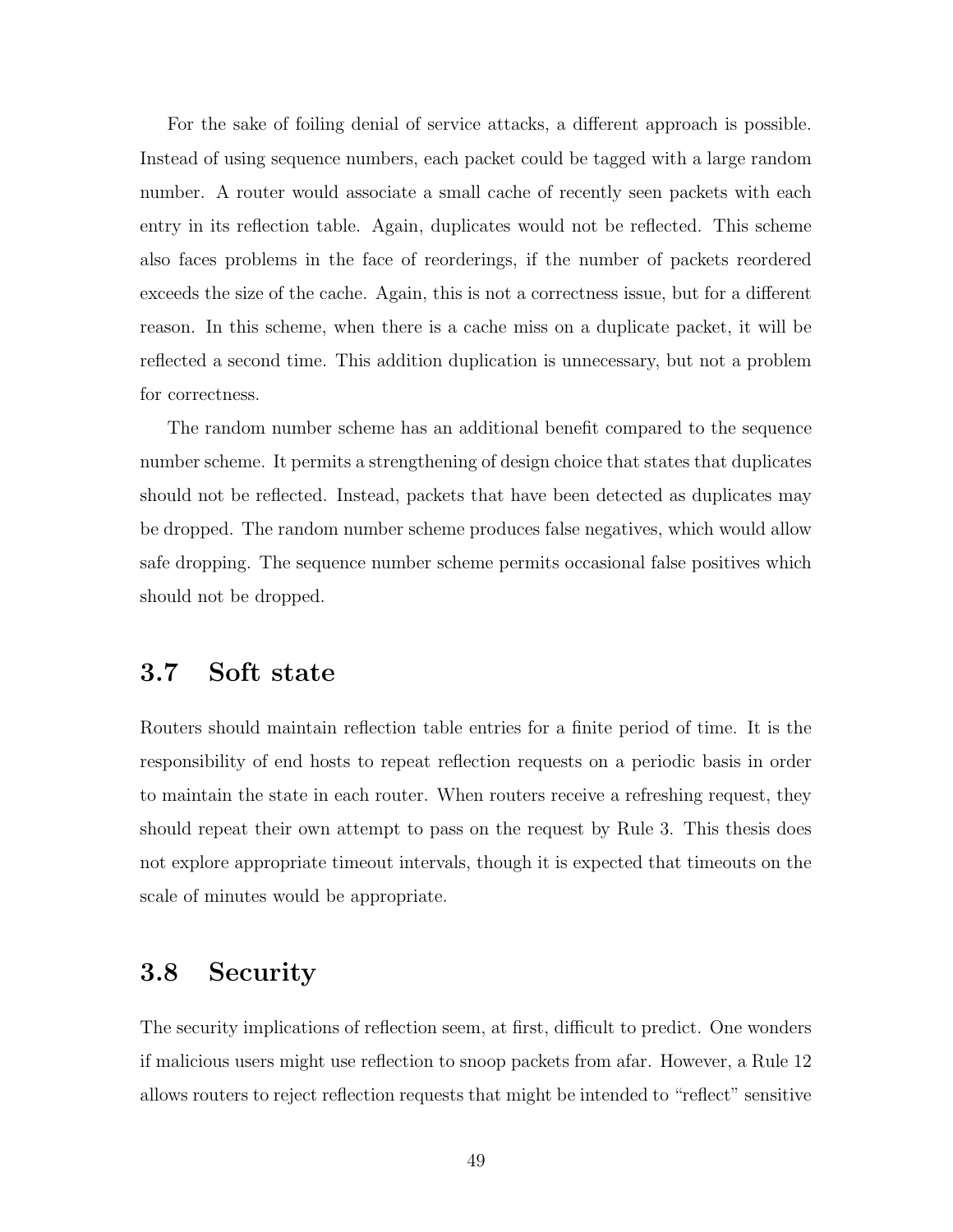data to prying eyes.

Rule 12 Routers should accept a reflection request on a given interface only if control of that interface would have been sufficient to implement the behavior requested by the reflection request. For example, if packets addressed to A would be emitted through a router's first interface, then requests to reflect packets intended for A should only be accepted on the first interface. Further, the source to be written in the copies for such reflections must be A.

In addition, the Nonce field ensures that a request is being made by a node that, at the least, already has access to packets destined for the destination. A malicious node can reflect  $A$ 's packets only if it can intercept  $A$ 's packets. In such a case, the malicious node already has access to  $A$ 's data, so reflection would merely optimize the theft.

### 3.9 Deployment

Packet reflection is suited to incremental deployment because there is an immediate gain wherever it is deployed. Even if only a single router implements the primitive, application-level multicast nodes attached to that router can immediately take advantage of packet reflection and save bandwidth on their LAN as well as trimming latency to their neighbors. For example, in the previous example of Figure 3-1, even if only  $R_4$  had implemented reflection, stress would still have been reduced to one on link  $R_4E_1$ . Interestingly, if only  $R_3$  had implemented reflection, the reflection would have been exactly as successful as it was with all routers implementing the primitive.

Further encouraging deployment, a router is likely to experience less total load compared to a purely end host based multicast system. If overlay networks become more common, network operators will want to support reflection for their *own* benefit (cheaper provisioning), not just for their customers'. Instead of receiving multiple packets, performing multiple route lookups, and transmitting multiple packets, a reflecting router receives one packet, performs one lookup, and transmits multiple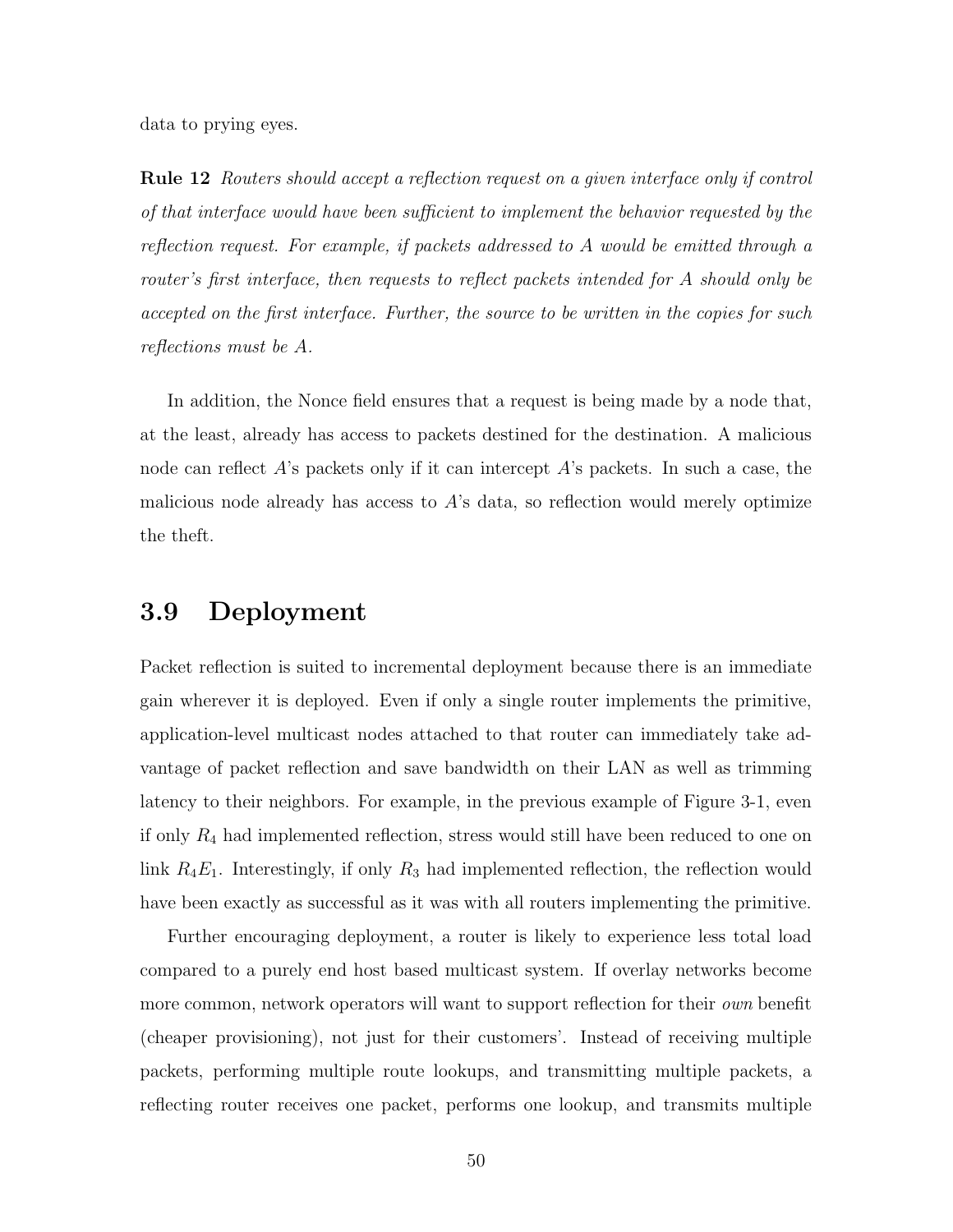copies of the packet. Additionally, the lookups performed for packet reflection may be faster than a normal routing lookup, as they are exact matches rather than longestprefix matches.

Packet reflection requests are normal IP datagrams, so requests pass through legacy routers unchanged. If, for example, only the border router of a large organization's network is capable of packet reflection, then all reflection requests for flows originating outside of the organization would make their way to the border router. The effect is that all such flows are short-circuited at the border router, saving the organization from internal resource usage. This design decision simplifies initial deployment.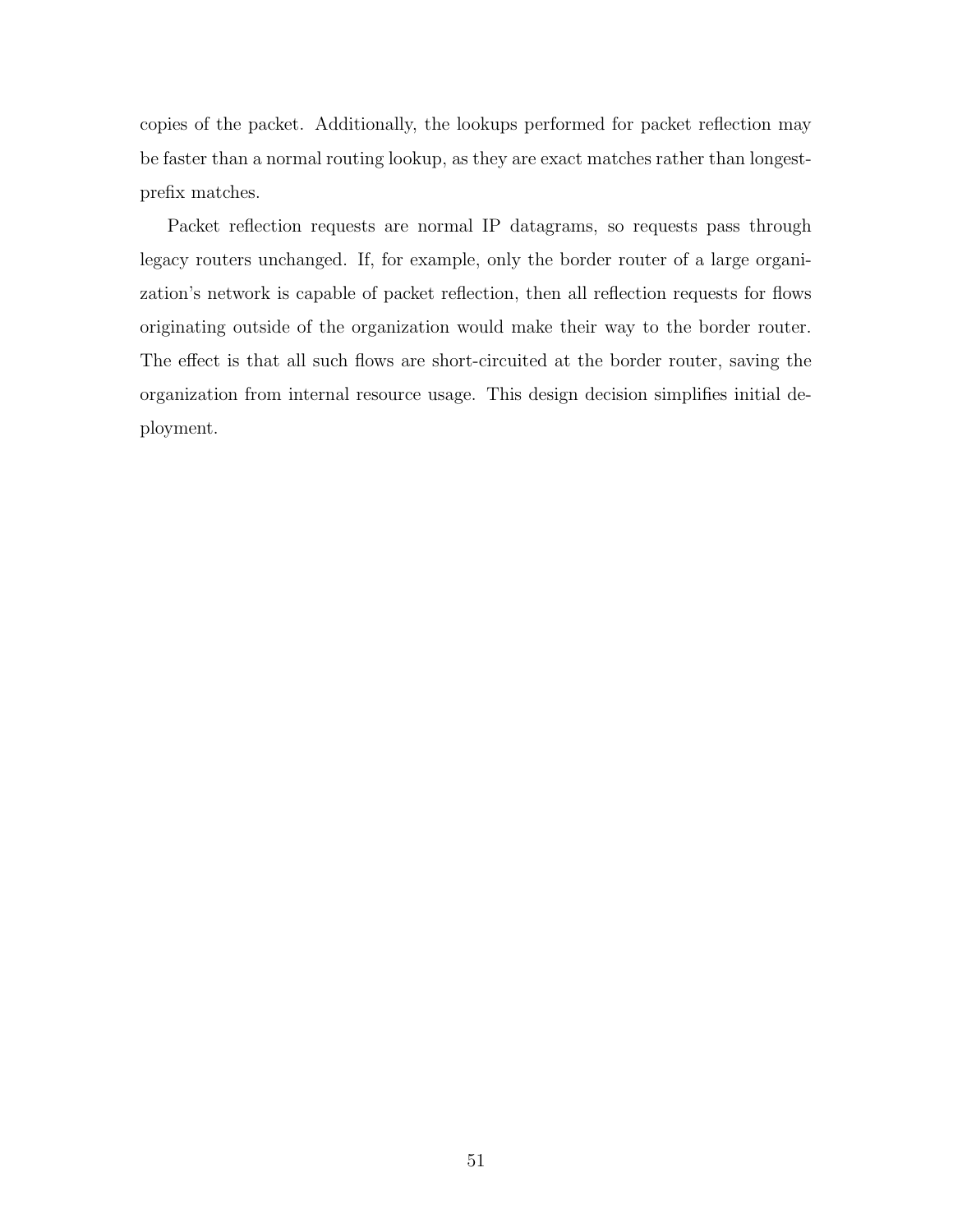# Chapter 4

# Path Painting

Path painting enables nodes to set up efficient overlay topologies that resemble the underlying network. Overlay networks generally seek to optimize two attributes of their topologies. First, nodes that are near each other in the physical network should be near each other in the overlay. The alternative is clearly unacceptable. If nearby nodes are *not* connected in the virtual topology then when they communicate packets will need to follow a route through another, distant node in the physical network. Second, virtual links should be, as much as possible, independent of each other in the physical network. Physical independence leads to independent failures of virtual links, and allows the overlay network deal with network characteristics more naturally. For example, when links are independent, a clever overlay network can route around a slow link. But if the route "around" the first link actually shares physical links with the congested link, there may be no gain.

## 4.1 Approach

To build overlays that resemble the underlying network, nodes would like to aggregate locally into small clusters. Then small clusters might further aggregate with nearby small clusters to form larger clusters, and so on. In this way, nodes that are nearby in the underlying network will be nearby in the overlay network. To allow for this aggregation, path painting takes advantage of the fact that, in general, the Internet is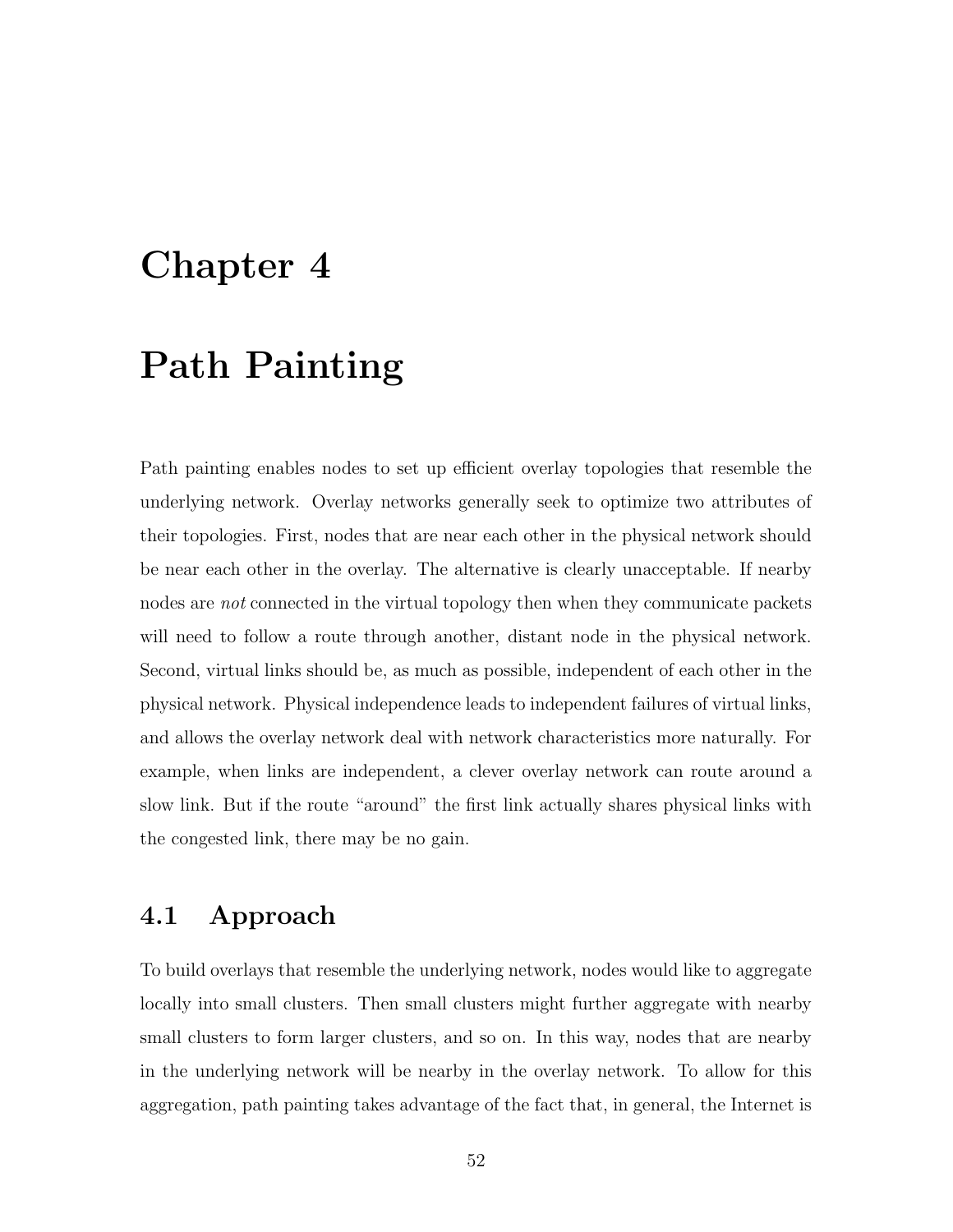organized so that nearby nodes share most of their paths to far away nodes. If nodes could determine which other nodes they share paths with, they could determine which nodes are near them.

This property works at many scales. Locally, the computers of a single university dorm share almost all of their paths, beginning with their LAN. All computers of the university also share most of their paths, though not necessarily the first few hops. Beyond that, all customers of the university's ISP share paths once they reach the ISP, and so on.

To use path painting, all end hosts send paint requests toward an agreed upon rendezvous point. As the requests moves toward the rendezvous point, there are two basic possibilities at each router. First, the request may arrive at a router that has no "color" associated with the requests's rendezvous. In that case, the router becomes colored by the request — the source address and port are noted — and the packet is forwarded as usual. Alternatively, a request may arrive at a router that is already "colored" for the rendezvous of the request. In that case, a notification is sent to two nodes — the source of the current request and the source of the router's current color. The notification contains information about each node, allowing them to make an application level decision about aggregation. In addition, the request is dropped, or "quashed", allowing many nodes to paint toward a given rendezvous without overwhelming it.

Figure 4-1 illustrates the interactions of three paint requests. The first painter emits a paint request which paints all routers on the way to its destination. After that two more painters emit paint requests. Those requests proceed only until they reach a router that has already been painted.

## 4.2 Anatomy of a paint request

A paint request is sent to elicit information about other nodes that share an interest in a given rendezvous. Responses take the form of NOTIFY packets containing the addresses of those nodes.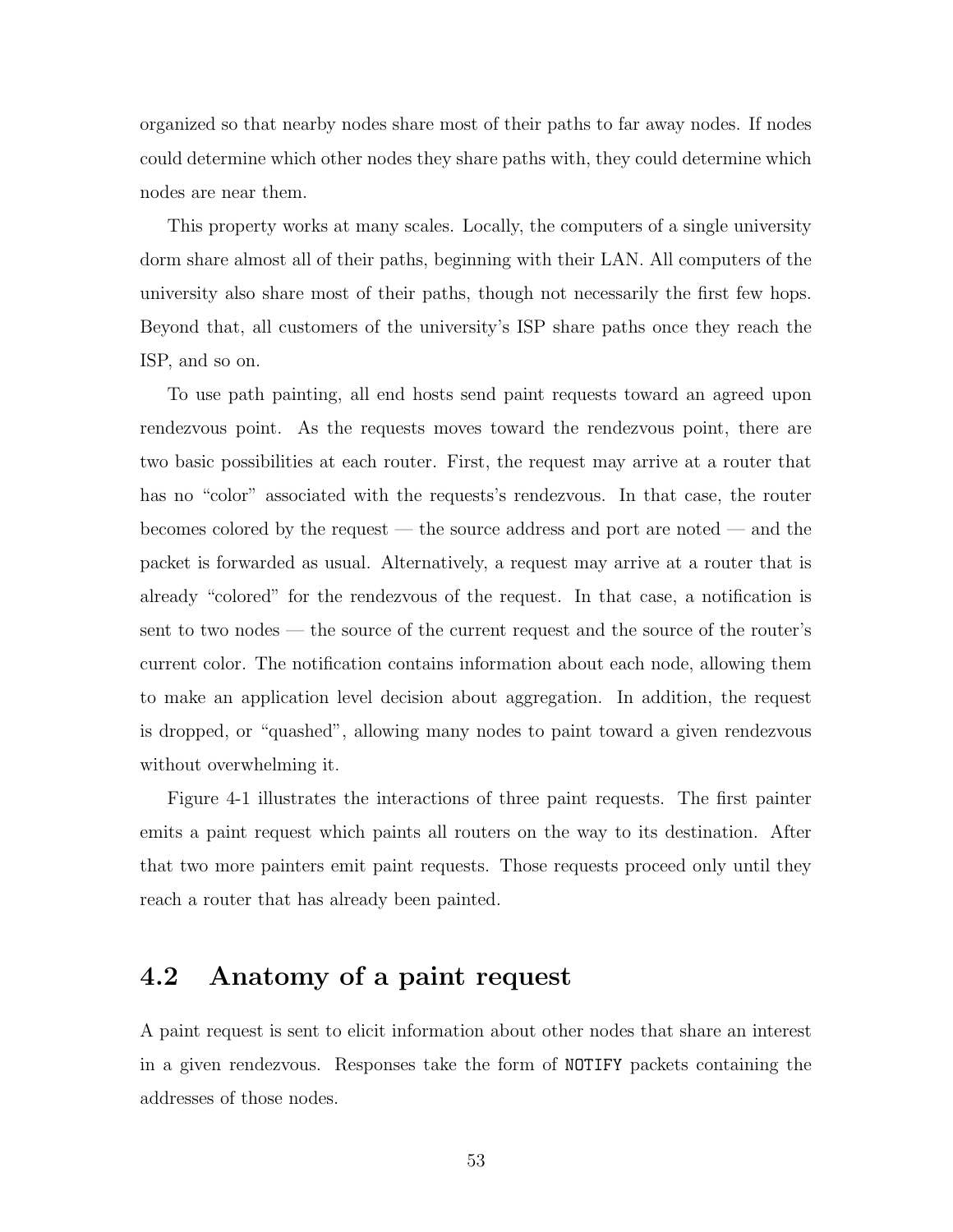

Figure 4-1: Three nodes,  $E_1, E_2$ , and  $E_3$  send paint requests to a rendezvous,  $S_1$ .  $E_2$ has sent its request first, so the later requests from  $E_1$  and  $E_3$  are quashed. After notifications,  $E_2$  knows about  $E_1$  and  $E_3$ .  $E_1$  and  $E_3$  know only of  $E_2$ .

| Request               | Notify                                    |
|-----------------------|-------------------------------------------|
| IP Source (color)     | $\overline{\text{(router of collision)}}$ |
| IP Destination (key)  | (a painter)                               |
| IP $Protocol = PAINT$ | IP $Protocol = PAINT$                     |
| REQUEST               | NOTIFY                                    |
| Concede               | Painter Count                             |
| Ignore Count          | Painter 1 (router color)                  |
| Ignore 1              | Painter 2                                 |
| Ignore 2              | Painter 3                                 |
| Ignore 3              |                                           |
|                       |                                           |

Figure 4-2: Detailed packet contents of paint request and paint notification messages.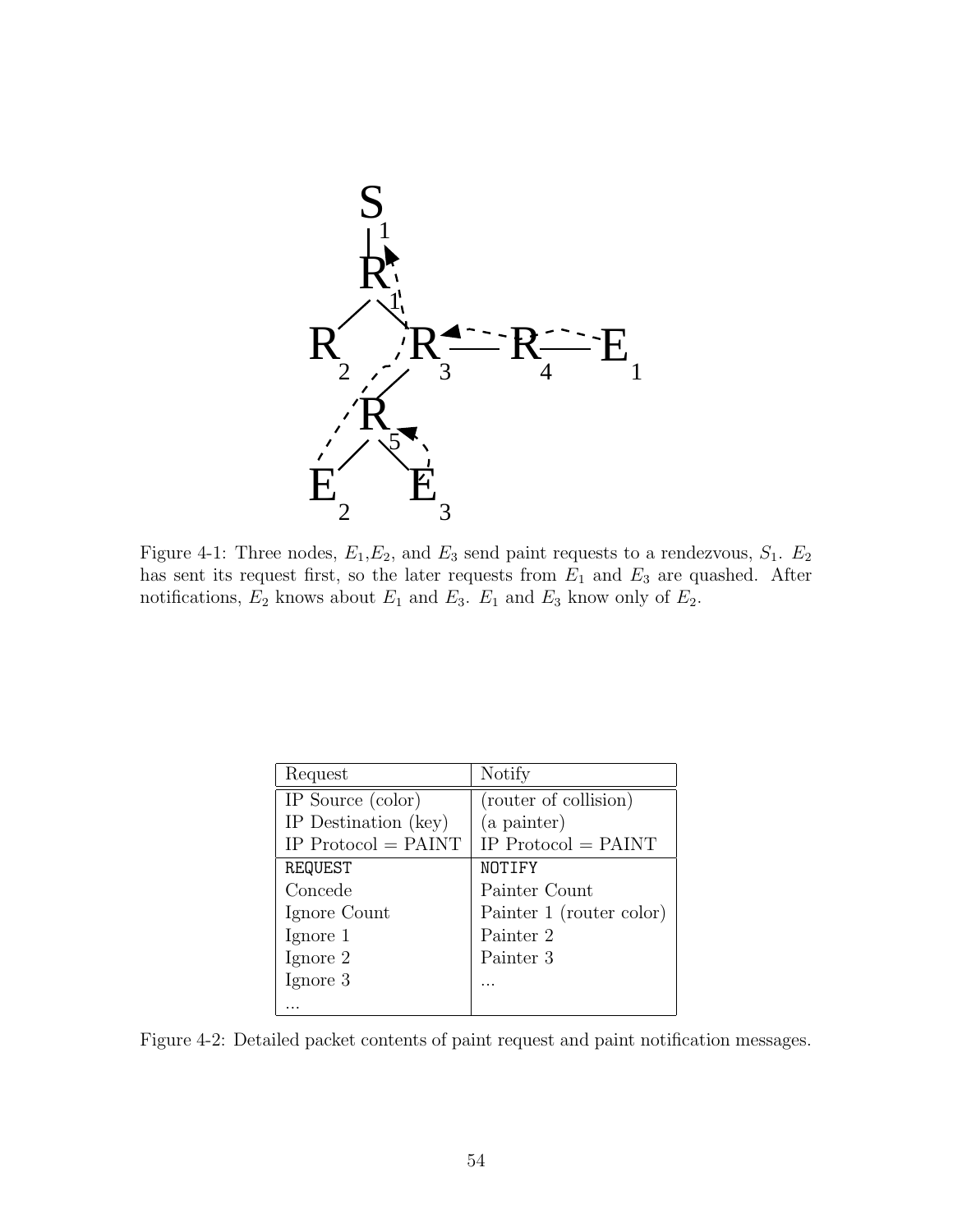#### 4.2.1 Request

A simple REQUEST packet contains no information in the IP payload except an Opcode, REQUEST. The Concede and Ignore lists are optional. They are useful for directing the paint process in greater detail. See Sections 4.3 and 4.4.

### 4.2.2 Notify

A NOTIFY packet contains the addresses of nodes that have sent REQUEST packets to the same destination. Except as described in Section 4.7, Painter Count will always be set to one or two. Painter 1 will always be the current color of the router sending the NOTIFY. When responding to a REQUEST from the node that is currently coloring the node, that will be the only Painter in the response. When responding to another node's REQUEST, that node's address will be Painter 2.

Once a router has determined the painters that should appear in the NOTIFY, it sends a separate copy of the NOTIFY to each of them. Rule 13 summarizes.

Rule 13 Upon receiving a paint request, a router consults its paint table for the packet's IP destination. If the router is not painted, the request is forwarded normally, the router becomes painted by the requester, and a notification is sent to the requester containing only its own address. If the router was already painted, the request is dropped, and the router sends two notifications, each containing the color of the router and the address of the requester. The router's color is listed first in the packet. The notifications are addressed to the requester and the current color of the router.

# 4.3 Concede

Under normal circumstances paint requests are *quashed* if they match a request previously made at the same router. Only one "paint color" continues on from an intersection point. Without application hints, the propagated request is arbitrarily chosen to be the first observed color at the router at which the paint requests meet.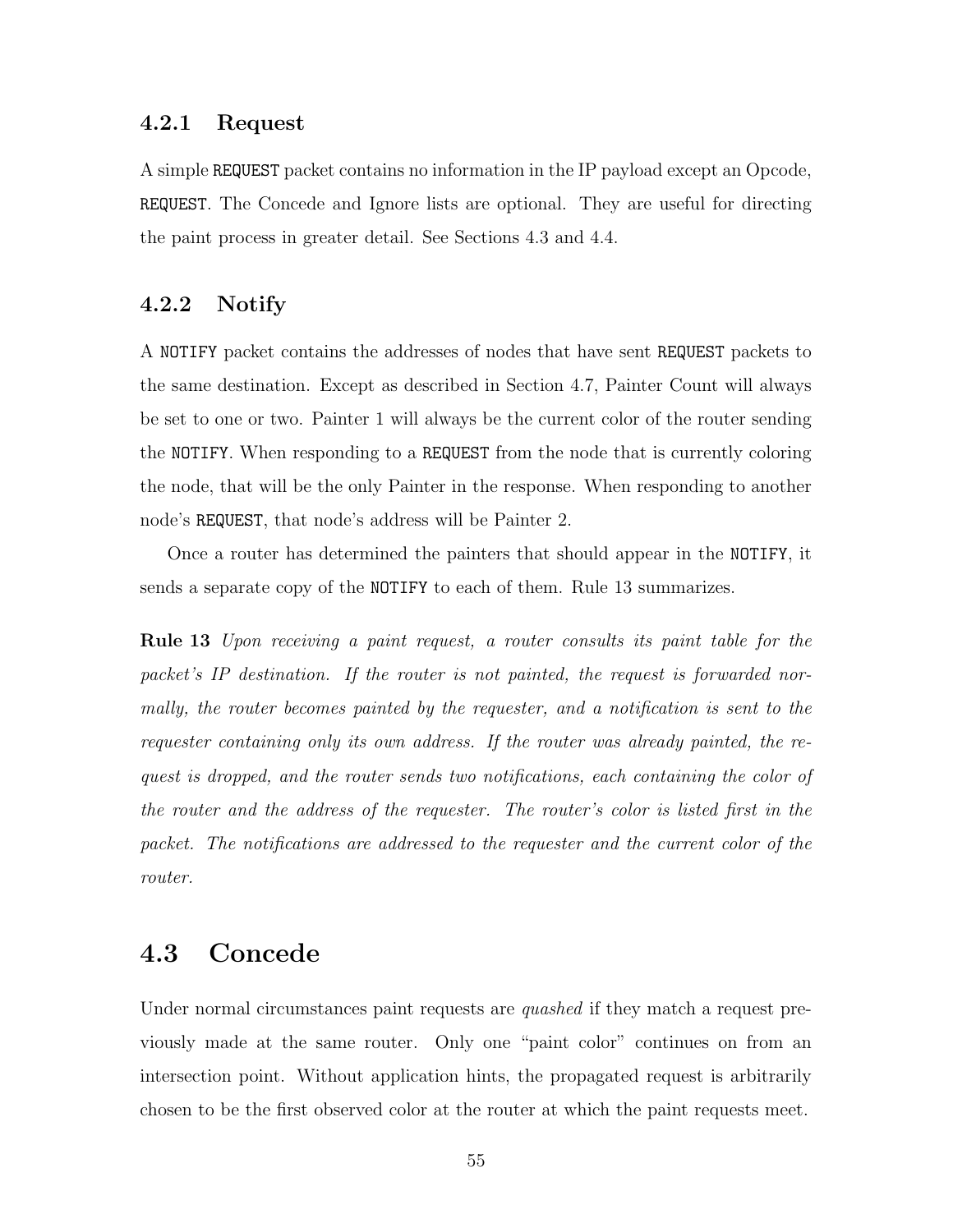To allow applications to choose propagation of a particular request, paint requests may contain an IP address and port in a concede field, which indicates that the request should not proceed past a node with a request that originated from *concede*. Rules 14 and 15 provide details.

**Rule 14** When a router receives a paint request with a filled concede field, the request is first treated normally, as in Rule 13, including forwarding if the paint color is the router's current paint color. In addition, if the request's color matches the current color of the router, the router notes the value of the concession color.

**Rule 15** When a router receives a paint request from a color that matches a previously noted concession color, the router changes its color to the concession color before following Rule 13.

In Figure 4-3,  $E_2$  painted first and therefore would be expected to color all routers on the path to  $S_1$ . Instead, after  $R_3$  sent notifications to  $E_2$  and  $E_1$ , they agreed that  $E_1$ 's paint should continue.  $E_2$ 's subsequent paint requests contained  $E_1$  in their concede fields. Such a paint request is forwarded until it arrives at a node that is not colored by the requester. In this case, the first such request would proceed to  $S_1$ , allowing  $E_3$  to "win" at  $R_3$  and  $R_1$  as well. Further such requests would stop at  $R_3$ .

### 4.4 Ignore

On the other hand, to avoid a denial of service attack from a node that might paint to a rendezvous point but refuse to participate with other nodes painting to the same rendezvous, a request may also contain any number of ignore addresses. The paint request should continue even if it encounters a router colored by one of the *ignore* nodes. An overlay node would use an *ignore* list to allow its paint request to continue past an uncooperative node that has colored a router on the path to the rendezvous. In Figure 4-4,  $E_2$  is a malicious node that was the first to paint toward  $S_1$ . Without *ignore*,  $E_1$  and  $E_3$  would be unable to rendezvous. Their paint requests would be quashed, leaving them without knowledge of any non-malicious nodes.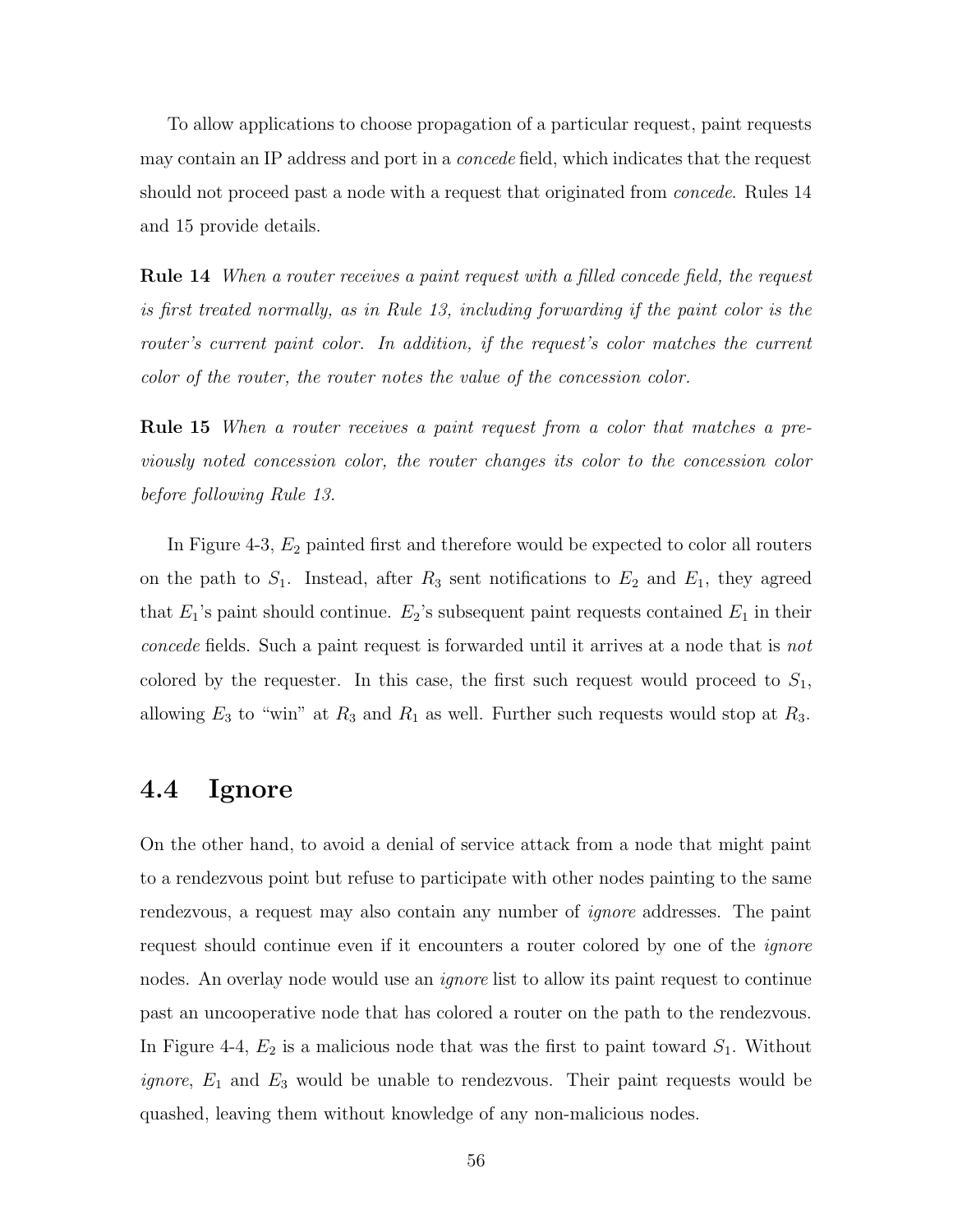

Figure 4-3: As in Figure 4-1,  $E_2$  paints  $R_3$  before  $E_1$  does. However, following notification,  $E_1$  and  $E_2$  agree (for some application-level reason), that  $E_1$ 's paint should continue to the rest of the network.  $E_2$  will make subsequent paint requests with *concede* set to  $E_1$ .

When a node is uncooperative, other participants should use *ignore* to allow their paint requests to skip the uncooperative node. In the previous situation,  $E_1$  and  $E_3$ are expected to detect the difficulty (perhaps because  $E_2$  is unable to participate in a cryptographic join mechanism) and add  $E_2$  to their paint requests as an ignored color. Subsequent paint requests would operate independently of the malicious node's paint.

Routers must maintain a list of colors, rather than a single color, in order to support *ignore*. For example, in Figure 4-4,  $R_3$  must maintain two colors:  $E_2$  and  $E_1$ . Normally,  $R_3$  acts as though it is colored by  $E_2$ . When a paint request arrives that ignores  $E_2$  (as  $E_3$ 's request does), the router acts as though it is colored by  $E_1$ . Rule 16 details this operation.

Rule 16 A router shall maintain an ordered list of colors. Previous rules shall be followed as if the current color of the router is the first color which is not specified in a request's ignore list. If there is no such color, the request shall be treated as described in Rule 13 when the router is uncolored. In this case, the router shall add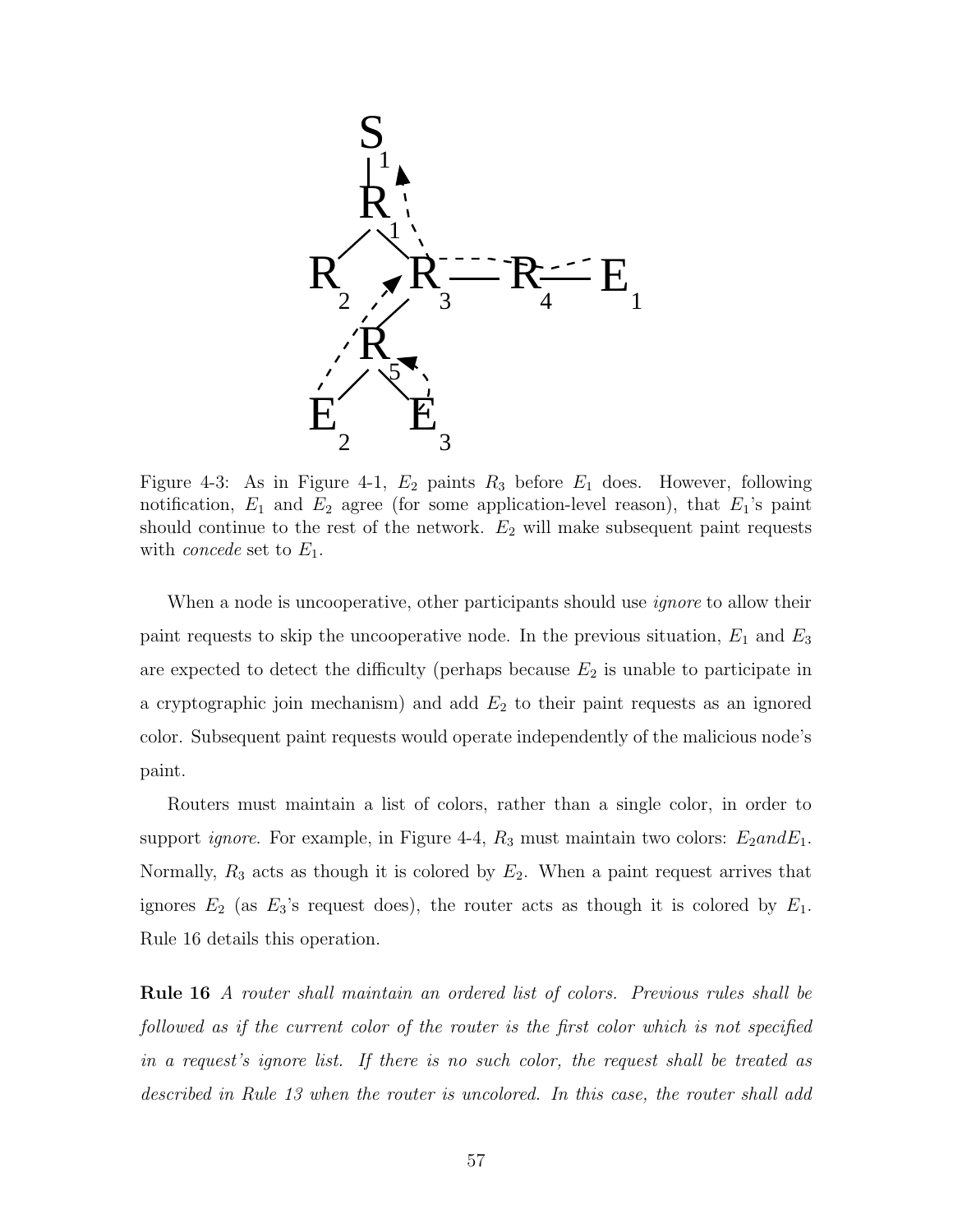

Figure 4-4: As in Figure 4-1,  $E_2$  paints first.  $E_2$  malicious. When  $E_1$  and  $E_3$  are unable to establish an application level connection to  $E_2$ , they begin to include  $E_2$  in their paint requests' ignore lists.

the request's color to the end of its list of colors.

# 4.5 Soft state

As for reflection, paint state is maintained as soft state. End hosts repeat their paint requests periodically. All paint requests return NOTIFY packets as they encounter enabled routers. These notifications act as acknowledgments so that paint requests may be retransmitted in case of loss. This reliability allows end hosts to know when a router's state was last refreshed, so that the time of the next refresh can be determined. This thesis does not explore appropriate timeout intervals, though it is expected that timeouts on the scale of minutes would be appropriate.

## 4.6 Deployment

Like reflection requests, paint requests are normal IP packets and will be propagated by normal IP routers. This decision allows path painting to bridge across regions of the network that have not deployed routers that implement painting. As long as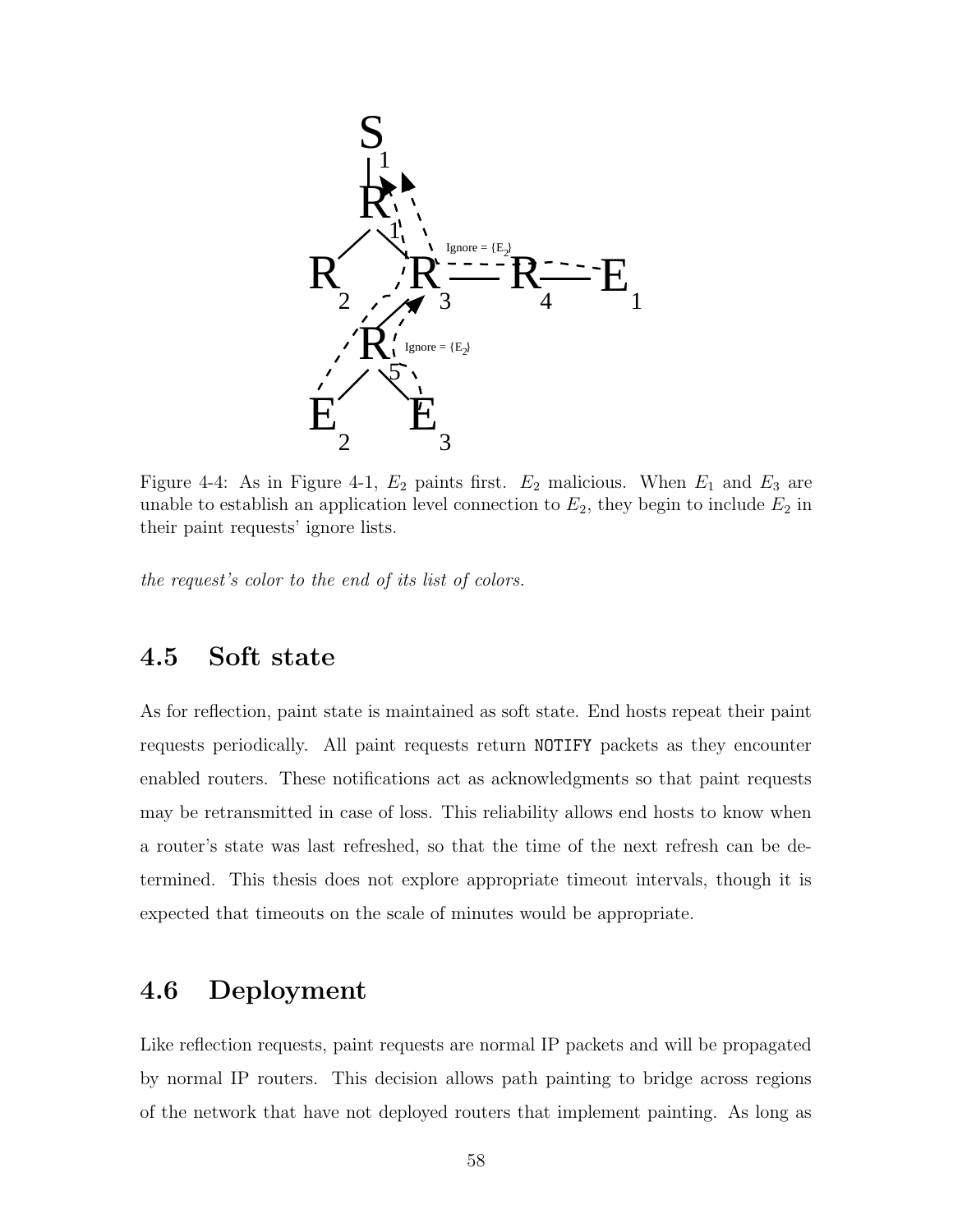at least one router on the shared portion of two nodes' paths to the rendezvous is "paint capable", information will be gained that will allow the overlay topology to more accurately reflect the underlying topology.

Only when there is no support for painting between a node and a rendezvous point must the node fall back on previous work in building overlay topologies. Alternatively, the rendezvous itself could act like a painting router in this degenerate case. Of course, when there are few paint-capable routers, it may be beneficial to employ some traditional overlay construction techniques. For example, if 300 nodes all come together at a single router, it would be a good idea to perform some traditional topology building techniques to avoid a single node with 300 children [21, 20, 6].

## 4.7 Design options

The format of the NOTIFY packet has been left deliberately flexible in order to accommodate a number of slight design variations. In particular, a NOTIFY packet may contain information about an arbitrary number of painters even though no more than two painters ever need mentioning in the current proposal.

Two design variations that take advantage of that flexibility are considered below. These variations are not explored in depth, however.

### 4.7.1 Batch notify

When many painters' paths meet at a router, the painter that has colored the router receives many NOTIFY packets — one for each painter. Because path painting relies on periodic refreshes, these messages are repeated periodically.

As an optimization, a router could keep track of a set of all painters and send a single NOTIFY containing all of their addresses periodically. This choice would require more local state at the router, but that state can be managed if resources are limited.

The router could eliminate the extra state requirement entirely by falling back on unbatched notifications, or it could set a finite limit to the number of addresses stored, sending a batched NOTIFY when the limit is reached and flushing its store.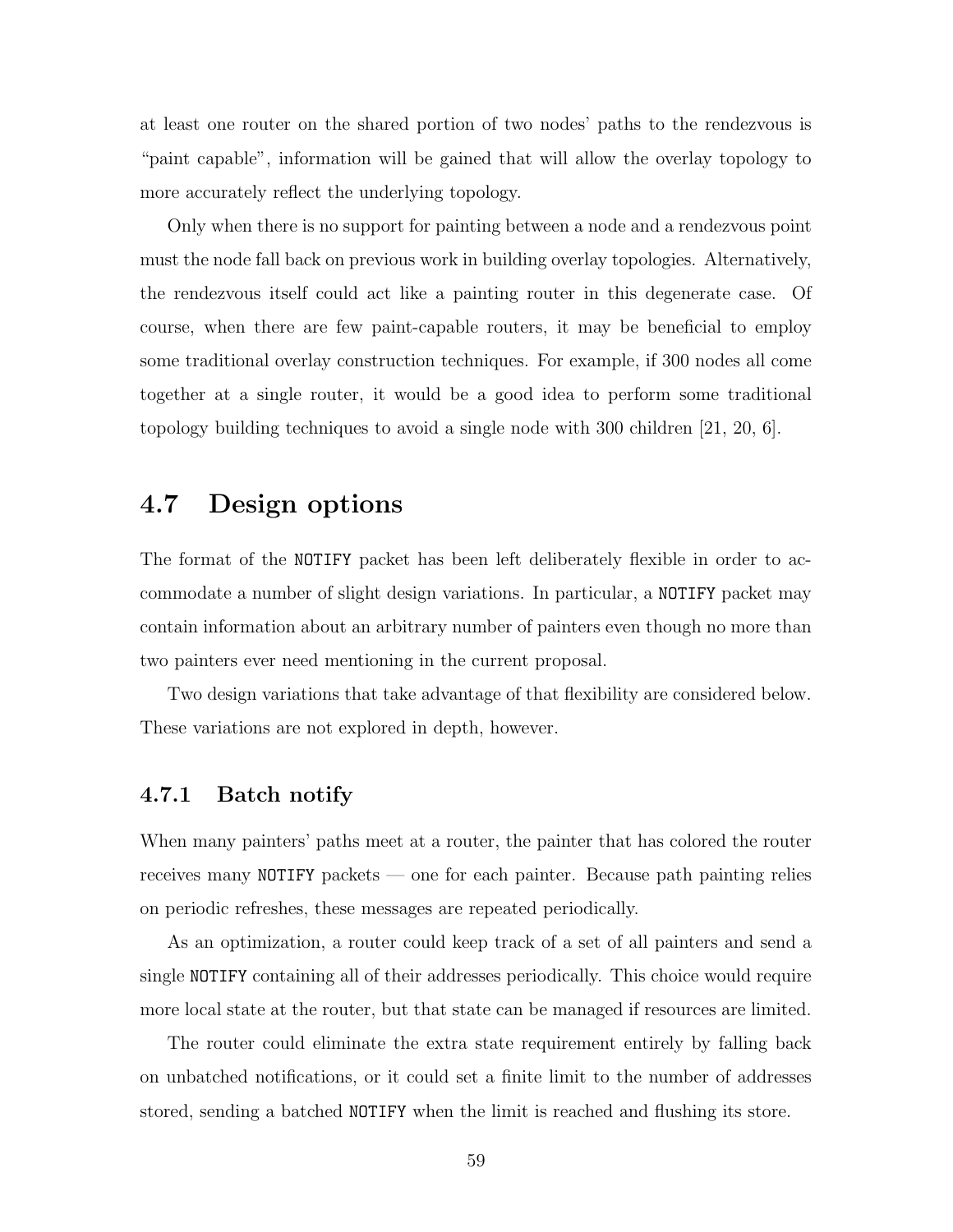### 4.7.2 Notify all

The previous section outlined the benefits of sending information about all painters when notifying the router's current colorer. There is also a benefit to sending that extra information to all painters.

A malicious node that has painted a router can be bypassed by adding the node to the ignore list of the next paint request. However, when multiple malicious nodes paint a router, this can be a tedious process. It may take several tries, each involving a paint request, a failed attempt to connect to the return node, and a new paint request with an expanded ignore list.

If, instead, a NOTIFY message mentioned all painters that have made requests to the router, then an intelligent painter could attempt to contact each painter until an agreeable node is found. That node could report the address of a node that the true group participants have agreed upon as the color of the router. Finally, the new painter would send a second paint request with the appropriate concede and ignore fields.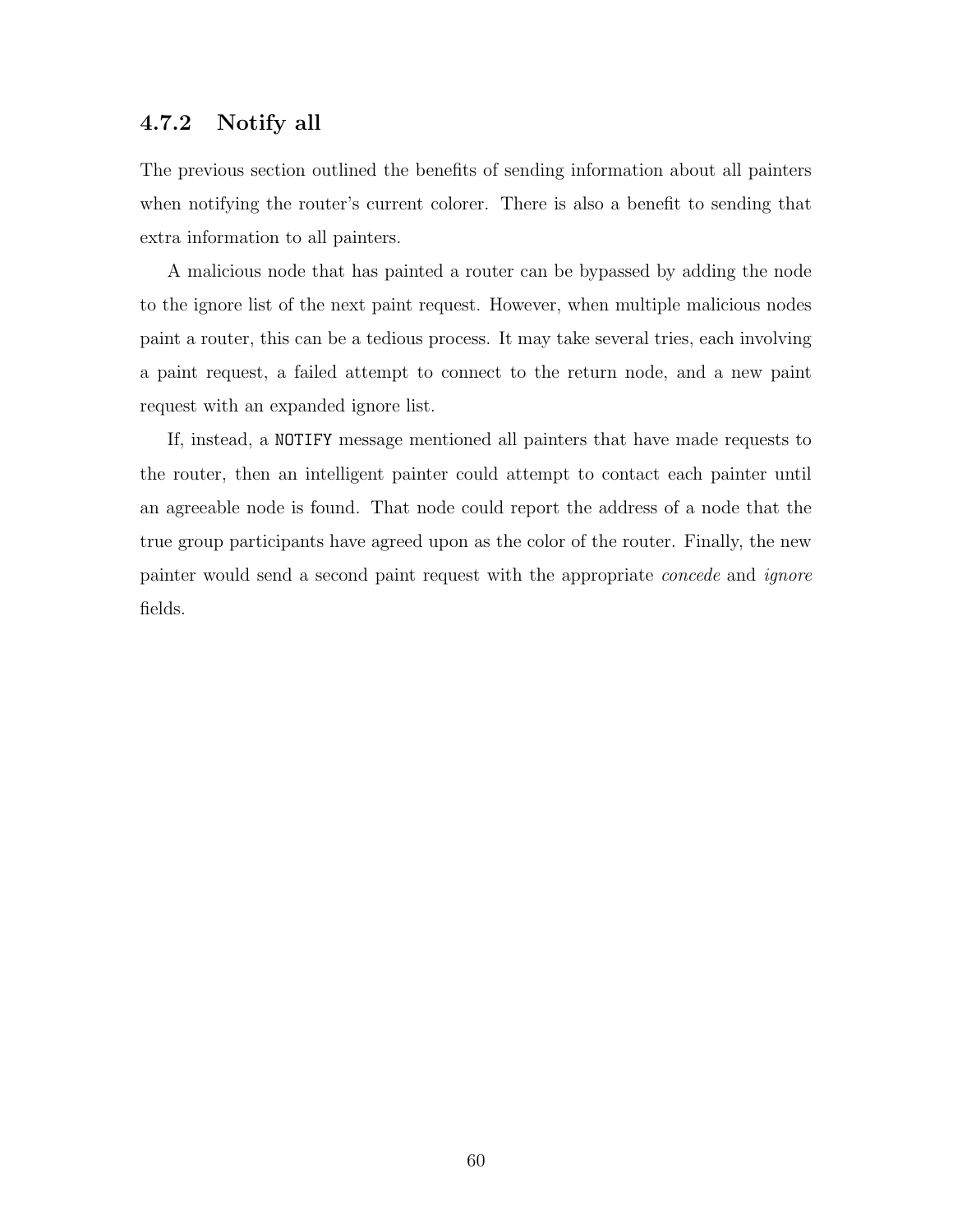# Chapter 5

# Implementation

This chapter explores the implementation of the proposed primitives. In the first section, the implementation used for evaluation is described. This implementation is for the ns [30] network simulator, but also represents the approach that might be taken in a generic, software router. The second section examines how the primitives might be implemented in hardware for very fast routers, comparing closely to the approach used to implement IP Multicast in similar circumstances.

# 5.1 Ns

For simulation purposes, reflection and painting have been implemented in ns, a network simulator.

Ns is an object oriented simulator, written in  $C++$  and OTcl. OTcl is an interpreted language that acts as a front end for the underlying compiled code. New features can be added in C++, OTcl, or a combination of the two languages. After creating a new object type in C++, it may be manipulated using OTcl. The implementation of reflection and paint consists of three new OTcl objects:

ReflectAgent Accepts reflection requests from applications

PaintAgent Accepts paint requests from applications and allows the application to inspect the results of paint notifies.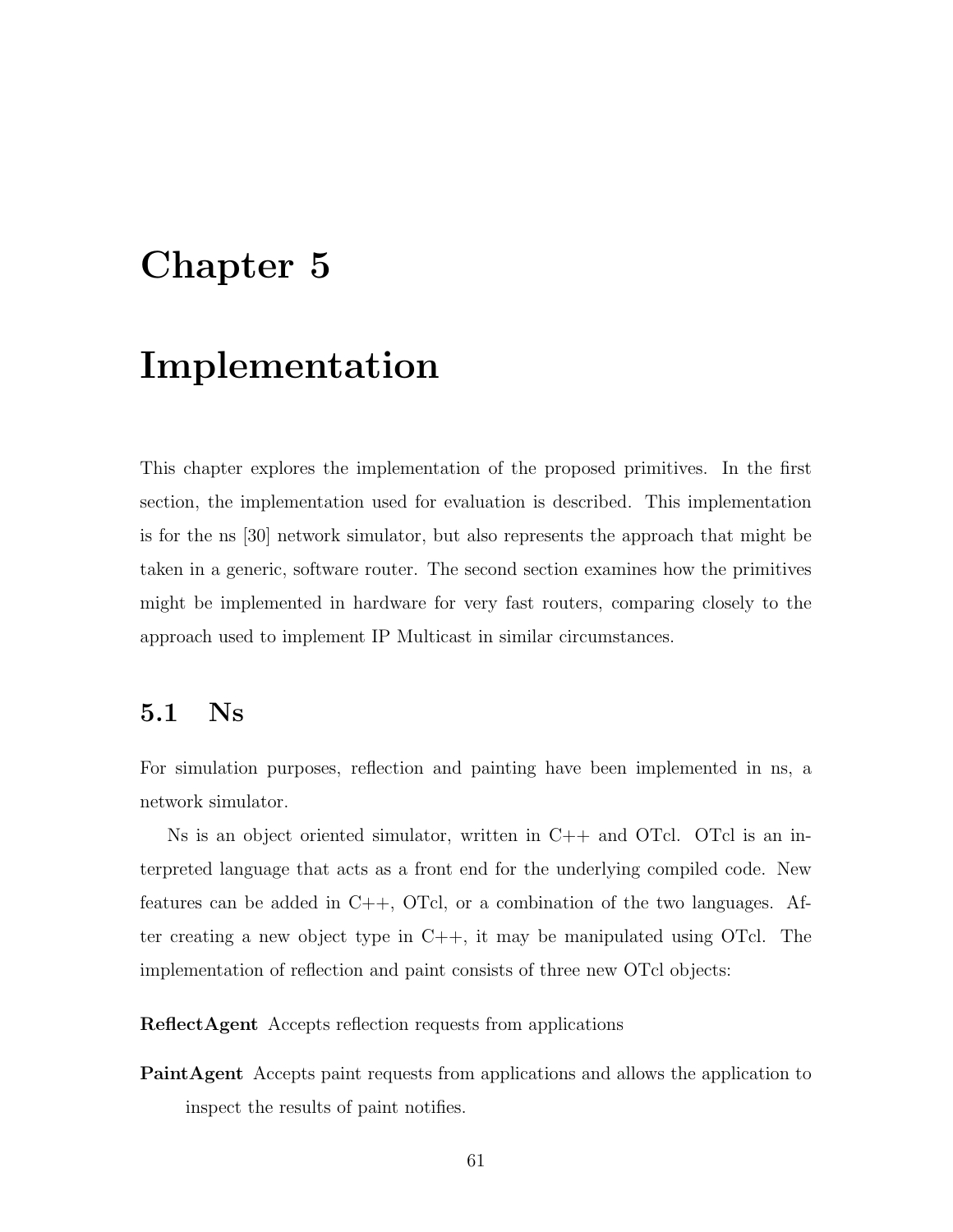PrimConnector Inspects all packets entering a node. Acts upon packets that meet reflection or paint matching criteria.

### 5.1.1 ReflectAgent

ReflectAgent derives from the ns standard Agent class. The Agent class is used as an end-point for communications. For example, other Agents include RenoTcpAgent, VegasTcpAgent, and PingAgent. An agent can be attached to an ns node, from which it may send and receive packets.

The ReflectAgent responds to three commands at the OTcl level: request, send, and clear. Scripts use request separately for each copy in a reflection request. For example, to prepare to send:

$$
reflect(23:1 \rightarrow 36:3,1, {(36:5 \rightarrow 42:5,0), (36:6 \rightarrow 47:6,0)})
$$

two OTcl commands would be issued:

request 23:1 36:3 36:5 42:5

request 23:1 36:3 36:6 47:6

Following this preparation, the request may be sent by issuing: send with no additional arguments.

clear may be used to clear the set of copies that will be requested.

### 5.1.2 PaintAgent

PaintAgent also derives from Agent. A PaintAgent, like ReflectAgent, supports a send command. All ns Agents support the connect command to set the end-point to which a packet from that Agent will be sent. In the common case, connecting to a rendezvous is the only preparation necessary before issuing a send. However, PaintAgents also support concede, ignore, and clear to manage those attributes in the paint requests that will be sent. The concede command takes a single color (IP address and port number), which will be written to the concede field of subsequent paint requests made by the PaintAgent. ignore takes a list of colors that are written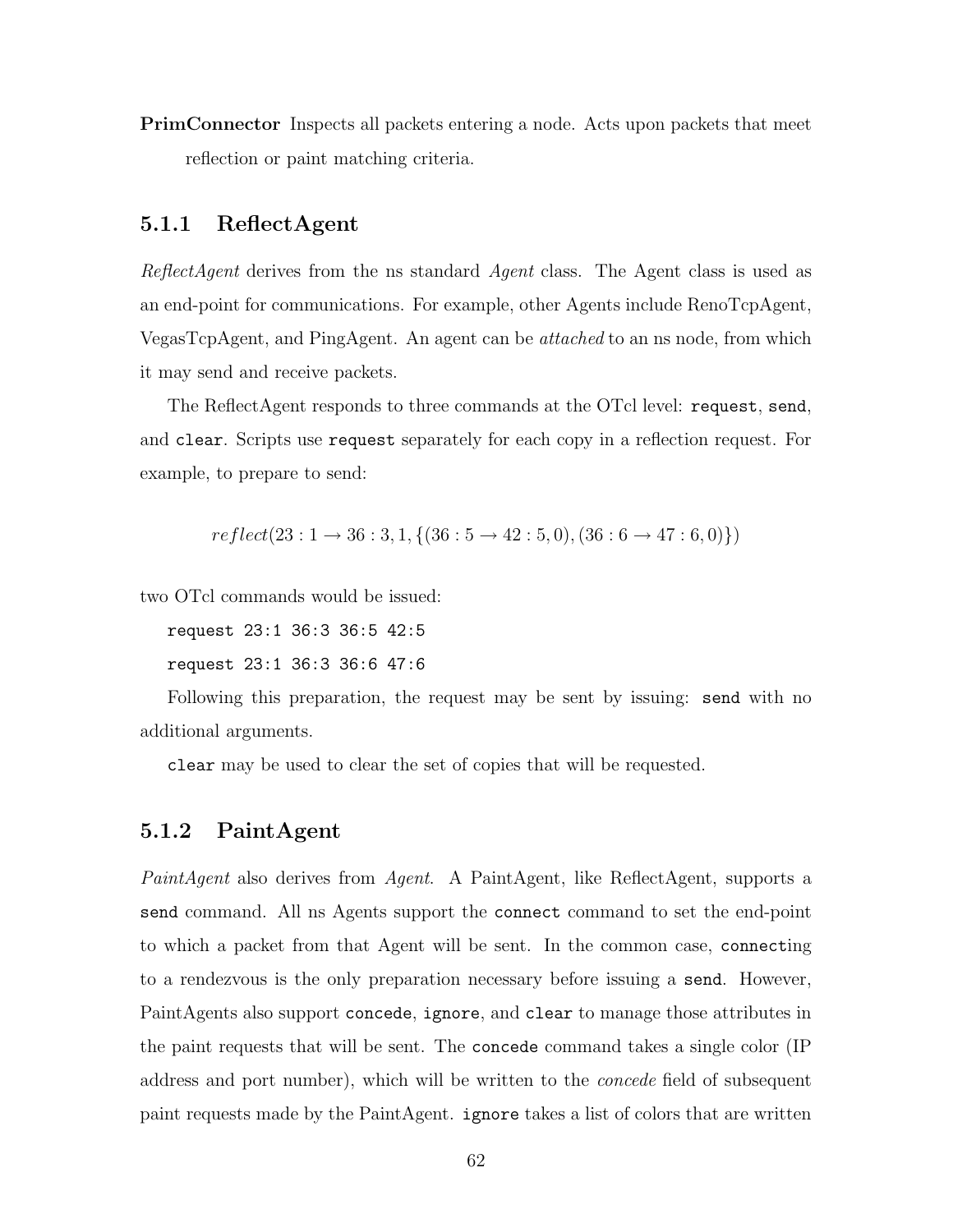to the ignore lists of subsequent requests. clear takes no arguments. It removes the colors associated with the concede field and ignore list.

In addition, PaintAgents support a set of commands for extracting information from the NOTIFY packets that are returned to the Agent. OTcl scripts may use parent to determine the color of the router that has blocked the further progression of node's paint request. They may also call children to obtain a list of the nodes whose paint requests have been blocked by the Agent's own request. These names derive from the common use of this information: a node will treat the node whose color blocked its own color as its parent in a multicast distribution tree.

### 5.1.3 PrimConnector

PrimConnector contains the largest fraction of code implementing the proposed primitives. PrimConnector derives from the ns standard Connector class, which, at its simplest acts as a a conduit for packets. A Connector is attached to two end-points. Packets arrive from one, and are sent to the other. PrimConnectors are attached to the "front" of every ns node in each simulation. When enabled, PrimConnectors conduct the reflection handshake, maintain paint colors, and operate on any packets that fit the match criteria of existing reflection requests according to rules presented in Chapters 3 and 4.

### 5.2 Hardware

The ns implementation of reflection and painting could easily be ported to software routers, such as Click [23] or Scout [28]. It would also be an appropriate codebase for the addition of the primitives to standard operating systems. High speed routers, however, are likely to have very different requirements.

The data-path of a high speed router should consist of steps that can be implemented in hardware. For the purposes of reflection and painting, this concerns only reflection processing. Path painting and the reflection handshake are control-path operations, and can be assumed to be handled by the routers slow path without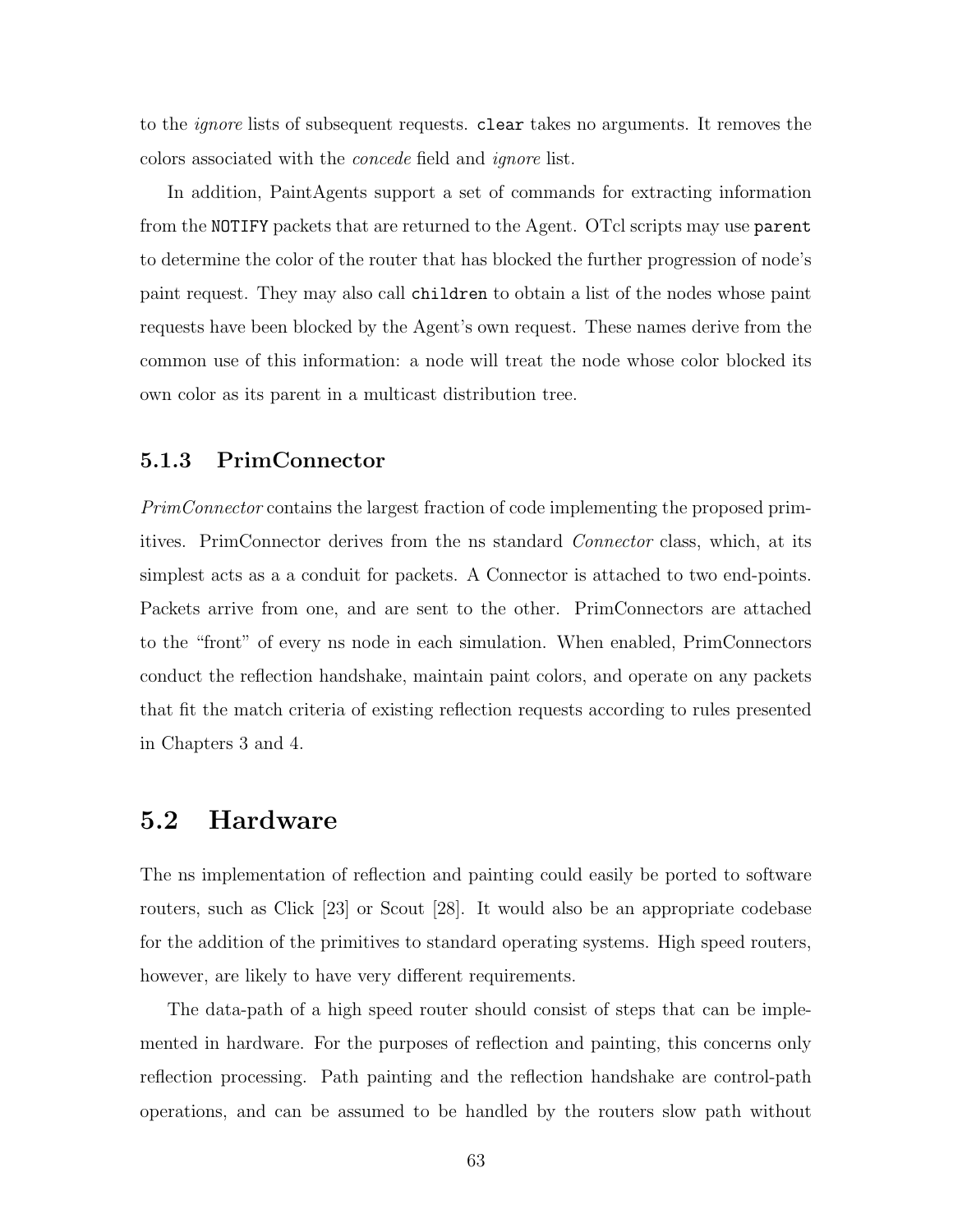|      | <b>Step</b>        | IP Multicast             | Reflection                                              |
|------|--------------------|--------------------------|---------------------------------------------------------|
|      | Fast/Slow Path     | 4 bits of IP Destination | 8 bit IP Protocol                                       |
|      | Exact Match        | 32 bit IP Destination    | 128 bit match criteria                                  |
|      | 3. Duplicate       | On output                | Must buffer                                             |
| 4.   | Rewrites           | n/a                      | New source and destination                              |
|      | 5. Unicast Lookups | n/a                      | Longest prefix match                                    |
| - 6. | Emit               |                          | Up to one copy / interface Unlimited copies / interface |

Figure 5-1: The steps in IP Multicast forwarding compared to the steps in Reflection processing.

degrading overall performance.

For the most part, the steps involved in processing reflections are quite similar to the steps needed to perform IP Multicast. However, some details differ, allowing IP Multicast to be implemented somewhat more efficiently in hardware. A complete comparison is summarized in Figure 5-1.

The first two steps differ only in the size of the fields that must be checked. Step one must match against the 8 bit IP Protocol field in order to determine that a packet may be reflected, instead of the first 4 bits of the IP Destination Address that determine that a packet is an IP Multicast packet. In step two, reflection must perform a lookup over the 128 bits comprised of 32 bits for each of the IP source and destination addresses combined with 32 bit source and destination ports. IP Multicast uses only the 28 bits remaining in the IP destination to perform its lookups. When this exact match fails in IP Multicast, the packet is dropped. When a reflectable packet does not match a reflection table entry, it is forwarded as a normal IP packet.

Step three is the most significant difference between IP Multicast and packet reflection. In IP Multicast, the number of copies is upper-bounded by the number of output interfaces (minus one). No IP Multicast packet will be emitted on the same interface twice. In contrast, a packet may be copied any number of times on a given output interface during reflection. This difference is quite significant to hardware implementations.

A fast IP Multicast router may perform steps 3-6 at line speed on its output crossbar switch. No packet will be duplicated on the same output interface, so there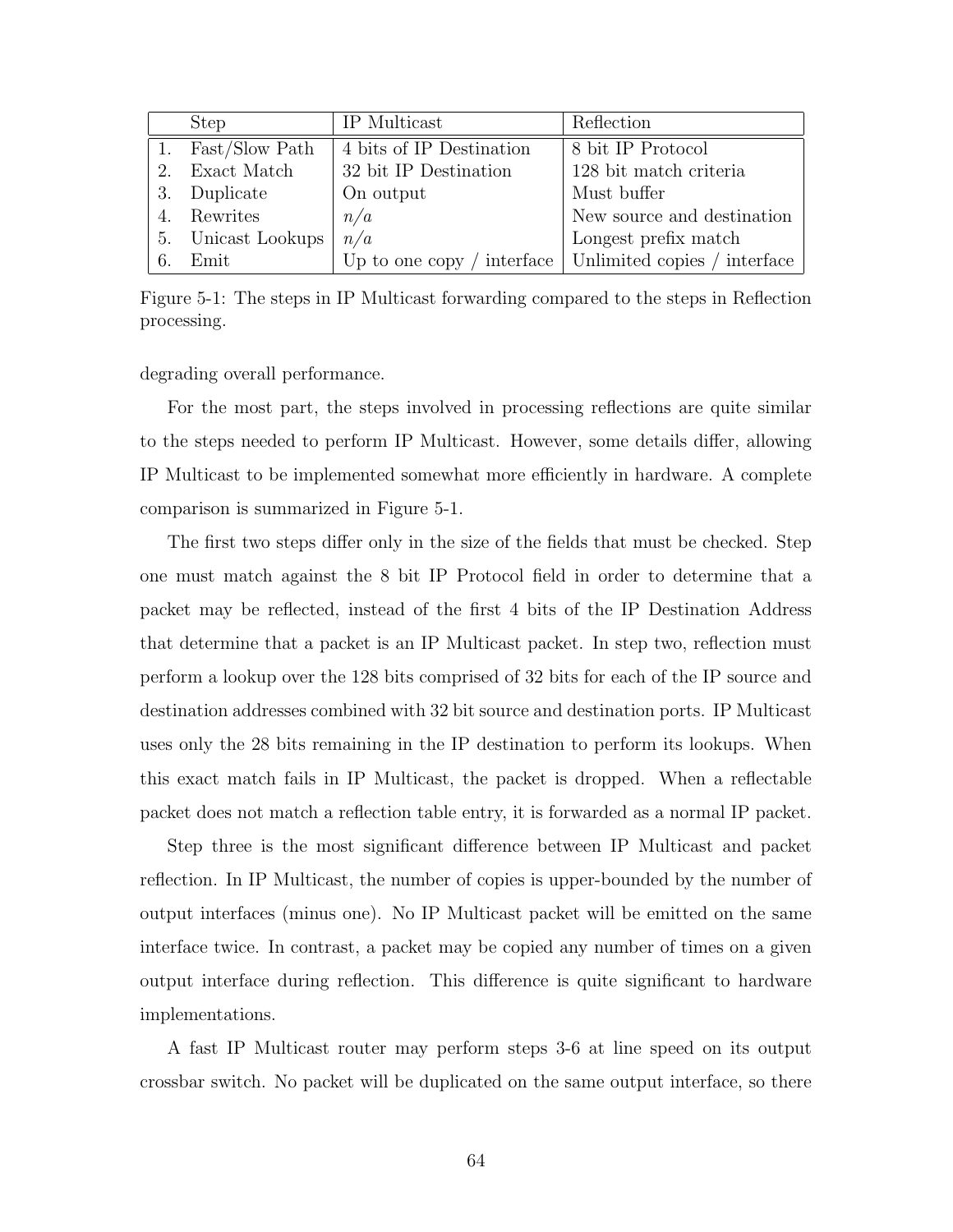will be no need for buffering. Furthermore, an IP Multicast router does not actually need to perform steps 4 and 5. All emitted packets are identical, as addressing information is contained solely in the IP Destination.

A reflecting router, on the other hand, must allow for the possibility that packets will be duplicated, but destined for the same output interface. To mitigate this effect, a router may choose to bound the number of copies that will be emitted through the same interface. During the reflection handshake, such a router will perform route lookups on each copy and refuse to offer to reflect more than a bounded number of copies to the same interface. At the same time, the reflecting router may choose to cache the results of the route lookups (the output interfaces obtained) in order to avoid step five when forwarding packets.

We conclude that a fully functional reflecting router can approach, but not meet, the speed of an IP Multicast router. However, by compromising some functionality (rejecting certain requests), a reflecting router can more closely compete with an IP Multicast router. In the case of extremely fast routers, however, it may be difficult to support reflection or IP Multicast. If that is the case, reflection has an important advantage — it continues to function. Again, because reflection is incrementally deployable, some routers may ignore reflection requests without severely affecting performance. Section 7.2.2 explores this situation in depth, concluding that support in routers just outside the core of the network (border routers) is as effective as support in the core (transit routers).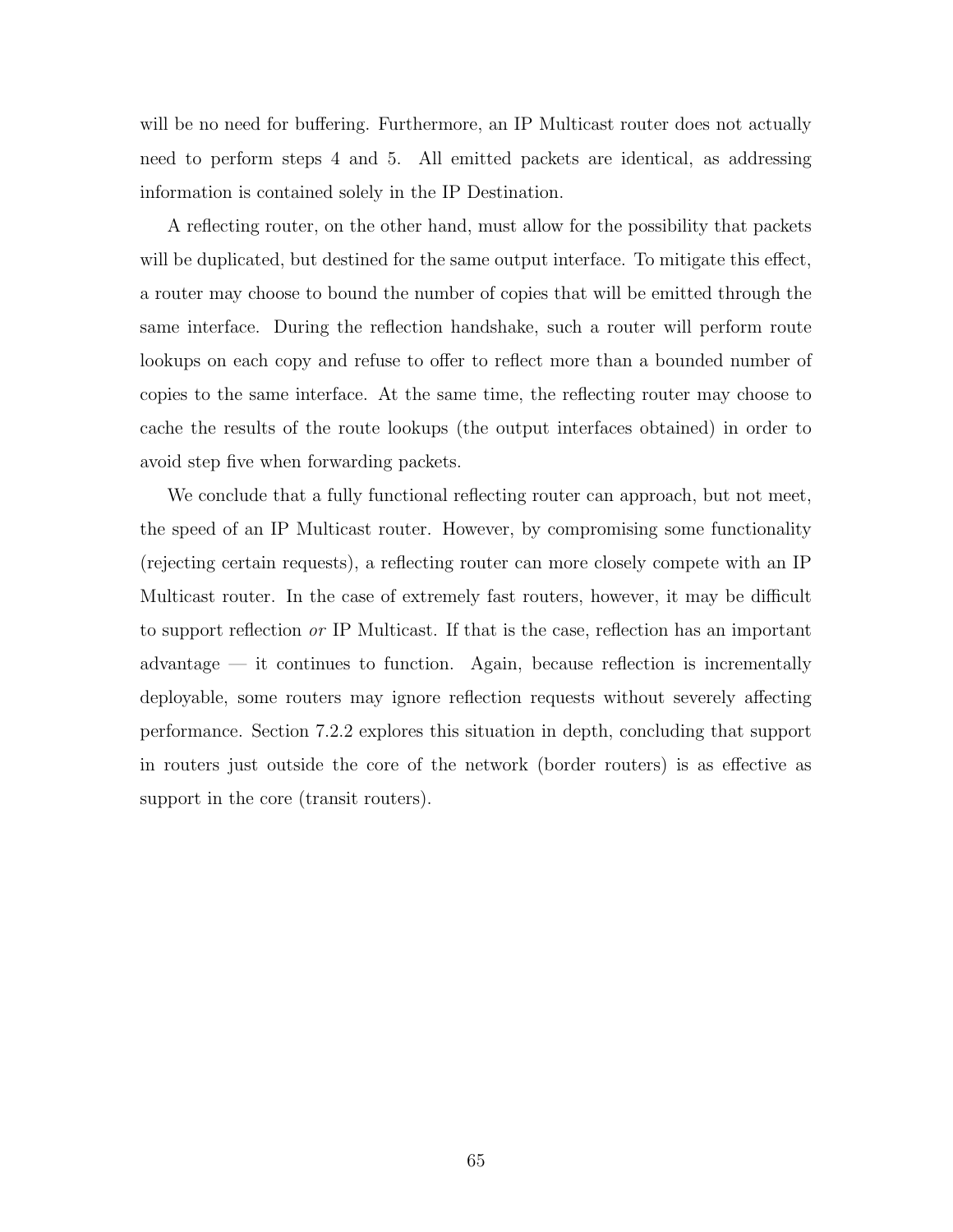# Chapter 6

# Applications

The previous chapters proposed two primitives that overlay networks can take advantage of in order to increase efficiency. These primitives are intended to be flexible, supporting overlay networks of all kinds. To demonstrate that this is the case, this chapter presents various uses of the primitives in real world applications. The first sections explore their use in various ALM systems beginning with a system that emulates the characteristics of IP Multicast and continuing through numerous extensions and modifications.

Packet reflection and path painting were originally conceived with application-level multicast in mind. It is no surprise then, that they are suitable for such applications. Nonetheless, their flexibility and suitability as primitives upon which interesting systems can be built can be assessed by looking at ALM. We will find that, when using the primitives, it is easy to extend a simple IPM-like system to handle heterogeneity and reliability. This flexibility is in stark contrast to IP Multicast, in which support for heterogeneity and reliability represent significant design efforts.

First, we describe a system that mimics the semantics of IP Multicast. In fact, the proposed system will provide a number of improvements over IP Multicast while maintaining the ability to provide the same service model. Second, a heterogeneous multicasting system will be described that has more functionality than similar systems built on IP Multicast (RLM [27], Thin Streams [46]). The versatility and simplicity of these protocols demonstrates the constructive power of the proposed primitives.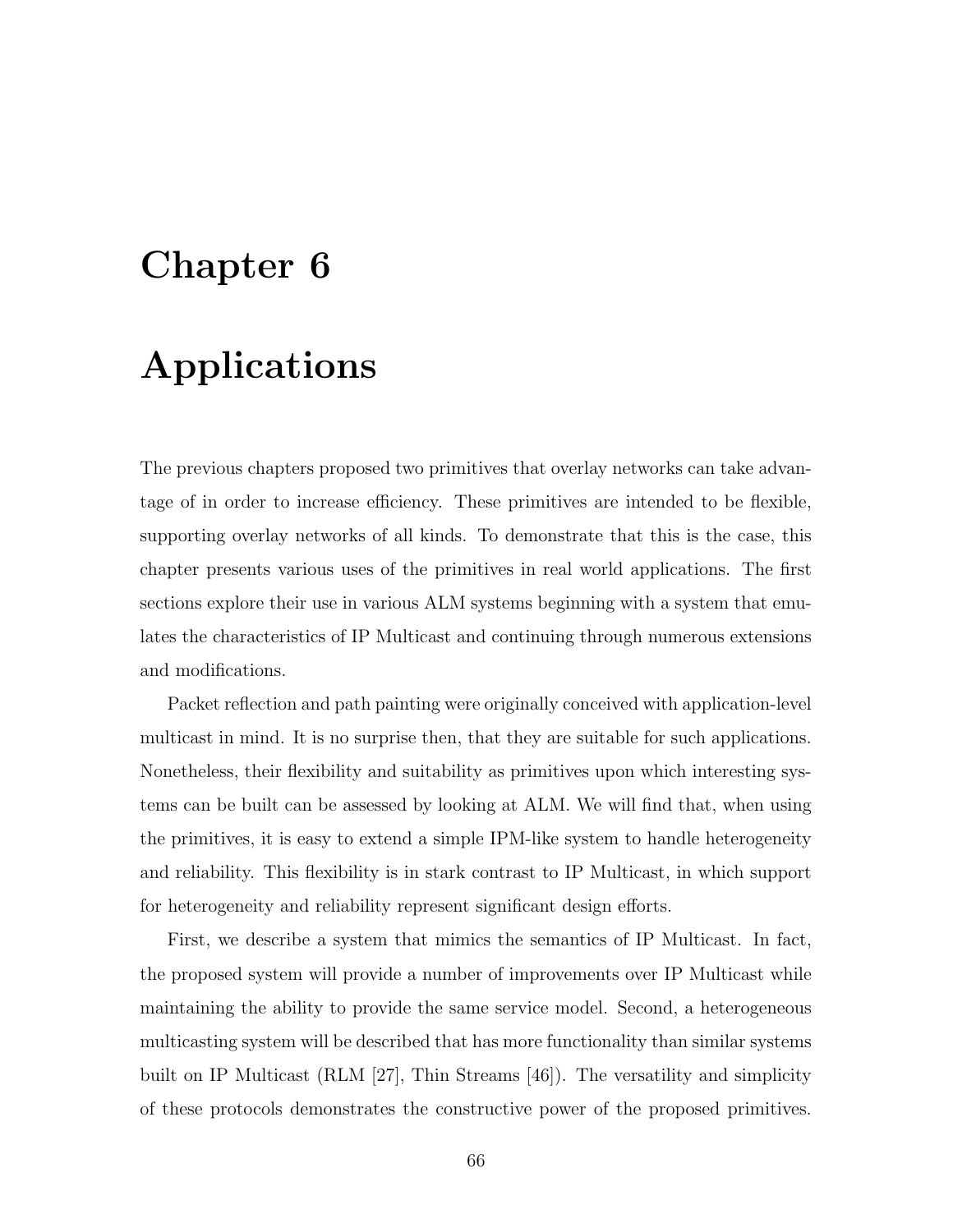Finally, we present a simple, reliable multicast protocol. Its virtue, in fact, is its simplicity. By decomposing and exposing the constituent parts of IP Multicast, we have created two abstractions that, taken together, are more powerful than the monolithic "primitive" of IP Multicast.

After exploring application-level multicast, the final sections demonstrate that the primitives are useful outside of multicast by showing their utility in two other common overlay tasks: two-hop routing and locating nearby nodes.

# 6.1 IP Multicast emulation

We describe first a mapping between features of IP Multicast to elements of the emulation that can be provided with the proposed primitives.

| Feature       | IP Multicast       | Emulation          |
|---------------|--------------------|--------------------|
| Group address | Class E IP address | (IP address, port) |
| Rendezvous    | Core router        | End host           |
| Join request  | Graft message      | Paint request      |
| Data Path     | Routing table      | Reflection state   |

### 6.1.1 Group joins

A multicast system requires a rendezvous so that various potential group members can come together and share packets. In IP Multicast, the rendezvous point is somewhat hard to pin down. Various protocols (PIM [13], DVMRP [42], CBT [5]) have proposed different rendezvous points. In emulation, a simple approach is taken. The rendezvous is explicitly named as part of the group, much as in SSM or Express. The group name will be the IP address of a suitable rendezvous. A port number is added to the IP address to provide a larger, independently managed namespace.

As in IP Multicast, a join message is sent to the rendezvous point by new group members. In emulation, the join message is a paint request. If the paint request encounters no router that is already painted on its way to the rendezvous, then no action is required; the new node is the only member of the group. If the paint request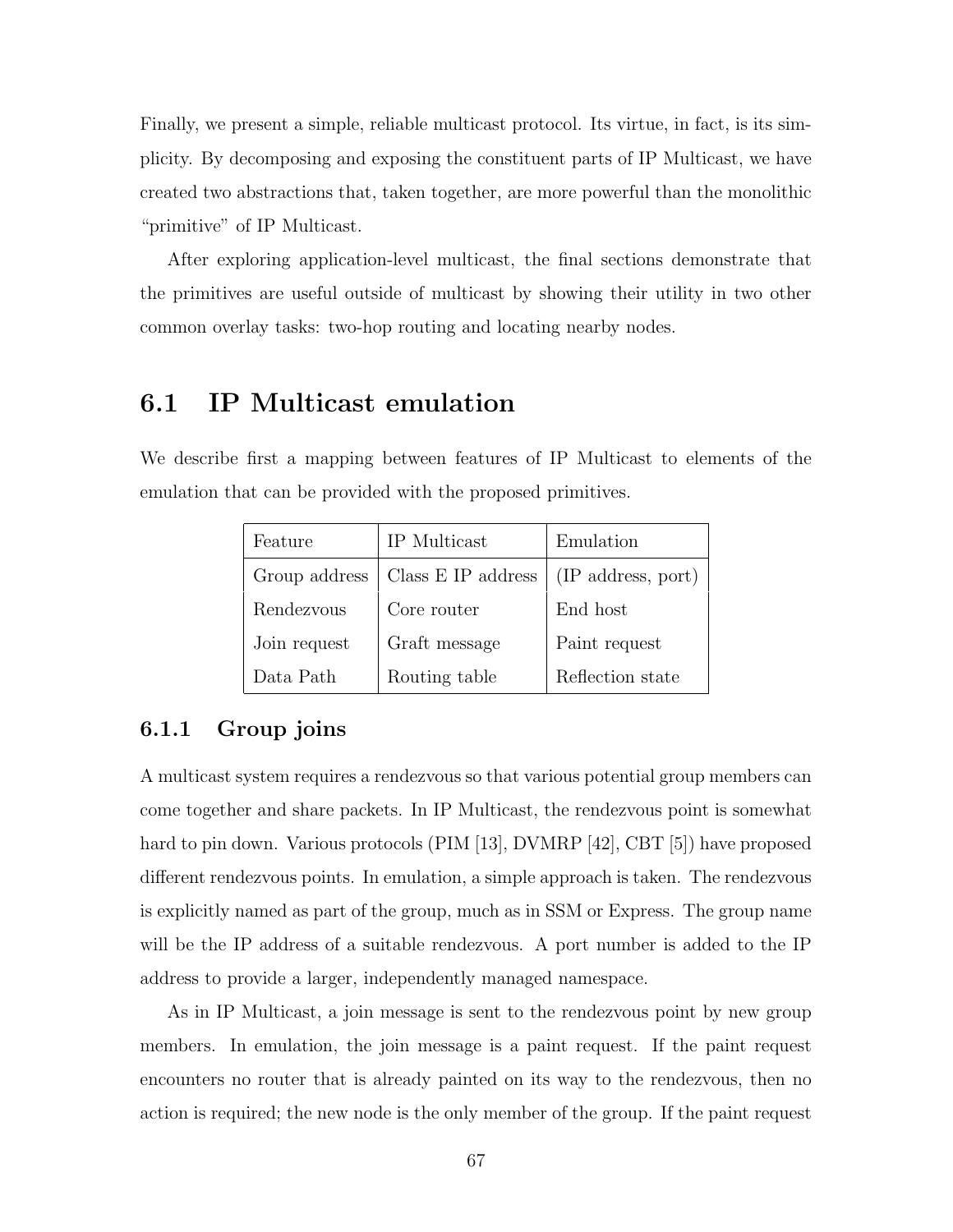

Figure 6-1: An application-level multicast distribution tree.

encounters an already painted router, that router notifies the joining node and the previous painter.

One of these two nodes must become the parent of the other. Various rules are possible, but one rule that appears promising is to set the node nearer to the router at which the collision occurred to be the parent. The nodes can determine their nearness from the TTL field in the collision reports. In case of a tie, any tie breaker is sufficient, such as an ordering on the nodes' IP addresses. More simply, they can rely on the router to select a paint color, which will be the first painter.

Finally, determining the port numbers over which the nodes will converse cements the parent/child relationship. Once the nodes have decided who will be the parent, the child begins sending paint request with *concede* set to the address of the parent. On the other hand, if the other node is uncooperative, the emulation adds the node to the paint request's ignore list.

In Figure 6-1, three nodes have joined an emulated multicast group using  $S_1$ as a rendezvous. Here we assume that the end-hosts sent paint requests in their natural order  $(E_1, E_2, \text{ then } E_3)$ , and that the topology induced by that ordering was acceptable.  $E_2$ 's paint would have reached  $R_3$ , which would have notified  $E_1$  and  $E_2$ . The nodes would then set up communication by an application-level protocol, which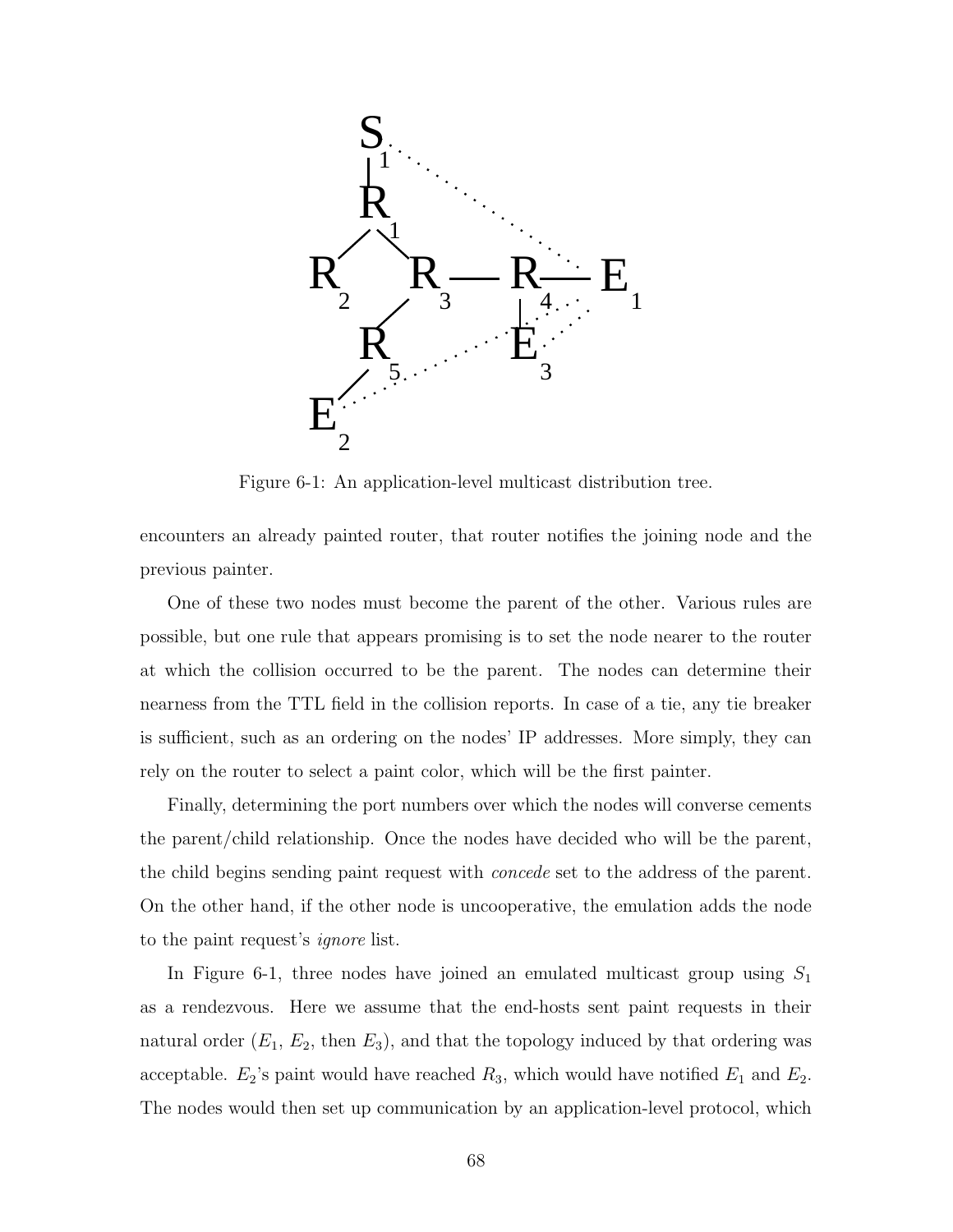would include choosing a pair of ports over which they would communicate.  $E_3$ 's paint would reach  $R_4$ , leading to a similar exchange between  $E_1$  and  $E_3$ .

In Figure 6-1, the rendezvous,  $S_1$ , is an active participant in the multicast group. Thus  $S_1$  itself acts as a painting router. That is, when  $E_1$ 's first paint arrives at  $S_1$ , a **NOTIFY** is sent to  $E_1$ , informing it that it has reached a router that is colored by  $S_1$ .  $S_1$  and  $E_1$  carry out the same protocol to establish a pair of ports to communicate over as  $E_1$  and its children did.

The rendezvous does not need to be an active member of the multicast group, however. Suppose  $S_1$  were eliminated for Figure 6-1 (but IP routing entries still exist for it in its current location). In such a case,  $E_1$  paint would have elicited only the "empty" NOTIFY packets from  $R_1$ ,  $R_3$ , and  $R_4$  that tell  $E_1$  that it has colored each of those routers. When  $E_2$  and  $E_3$  sent their paint requests, the group would be formed in exactly the same way as before. The group would consist only of  $E_1$ , with its children  $E_2$  and  $E_3$ .

#### 6.1.2 Forwarding

Whenever a node's overlay neighbors change, whether because the node itself is new to the tree, or because another new node has situated itself as a neighbor, the node sends out new reflection requests. To allow complete connectivity, a node makes as many reflection requests as it has neighbors in the distribution tree. Each neighbor will appear once as a source address on which to match and in all other requests as the source of the copies to be made. For example, in Figure 6-1, after the final node  $(E_3)$  has joined the tree,  $E_1$ 's neighbors have changed.  $E_1$  would send the following reflection requests:

$$
reflect(S_1 \to E_1, 1, \{(E_1 \to E_2, 0), (E_1 \to E_3, 0)\})
$$

$$
reflect(E_2 \to E_1, 1, \{(E_1 \to S_1, 0), (E_1 \to E_3, 0)\})
$$

$$
reflect(E_3 \to E_1, 1, \{(E_1 \to E_2, 0), (E_1 \to S_1, 0)\})
$$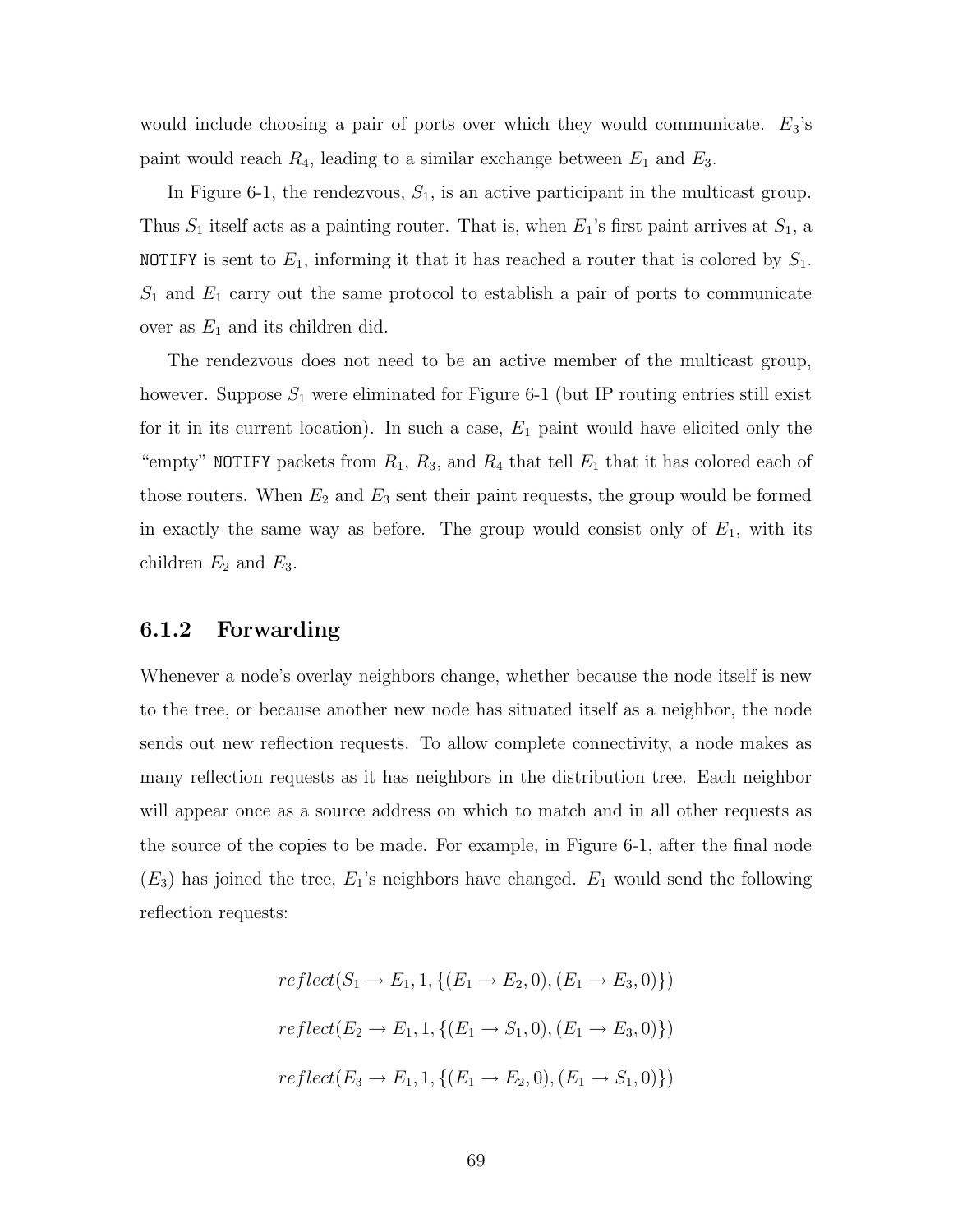Any member of the multicast group can send packets to the group. To do so, it sends packets to each of its neighbors. For example,  $E_2$  would need to send only one packet, addressed to  $E_1$  (on the port they have chosen).  $E_1$  would need to send three packets, one to each of its children and to its parent,  $S_1$ .

### 6.1.3 Distribution trees

The goal of this section is to understand the topology of the distribution trees created by IPM Emulation. In this analysis we will be assuming that all routers implement the primitives and that each router accepts all reflection requests that make sense from a topological perspective. That is, they obey Rule 4 or Rule 5. They do not reject requests due to space concerns, administrative decree, or for any other reason. We also assume that IP routing is symmetric, single-pathed, and stable. This assumption means that the same, single route is always used from  $A$  to  $B$  and back again.

The first important observation is that only one group member in a stub network will have a neighbor in the distribution tree outside of the stub network. A stub network is a subnetwork that is connected to the portion of the network containing the rendezvous by a single link. By definition, a portion of the network that contains the rendezvous is not a stub network.

As the paint requests of the members in the stub network travel toward the rendezvous, they must all traverse their shared, single link, and thus the same router. We will refer to the router on the stub end of the link as a border router. Only one group member may color the router, and only that group member's paint color will be seen outside of the stub network.

Our second observation is that tags will accurately inform requesters when their reflection requests have been performed. We know that tags has been designed to work if the path of the packet being reflected follows the reverse path of the reflection request propagation. This property exactly describes a symmetric network.

Our next observation is that stress will never exceed one on the link connecting a stub network to the rest of the network. The only possible reasons for a packet to traverse such links are to get to the node, X, that has colored the border router or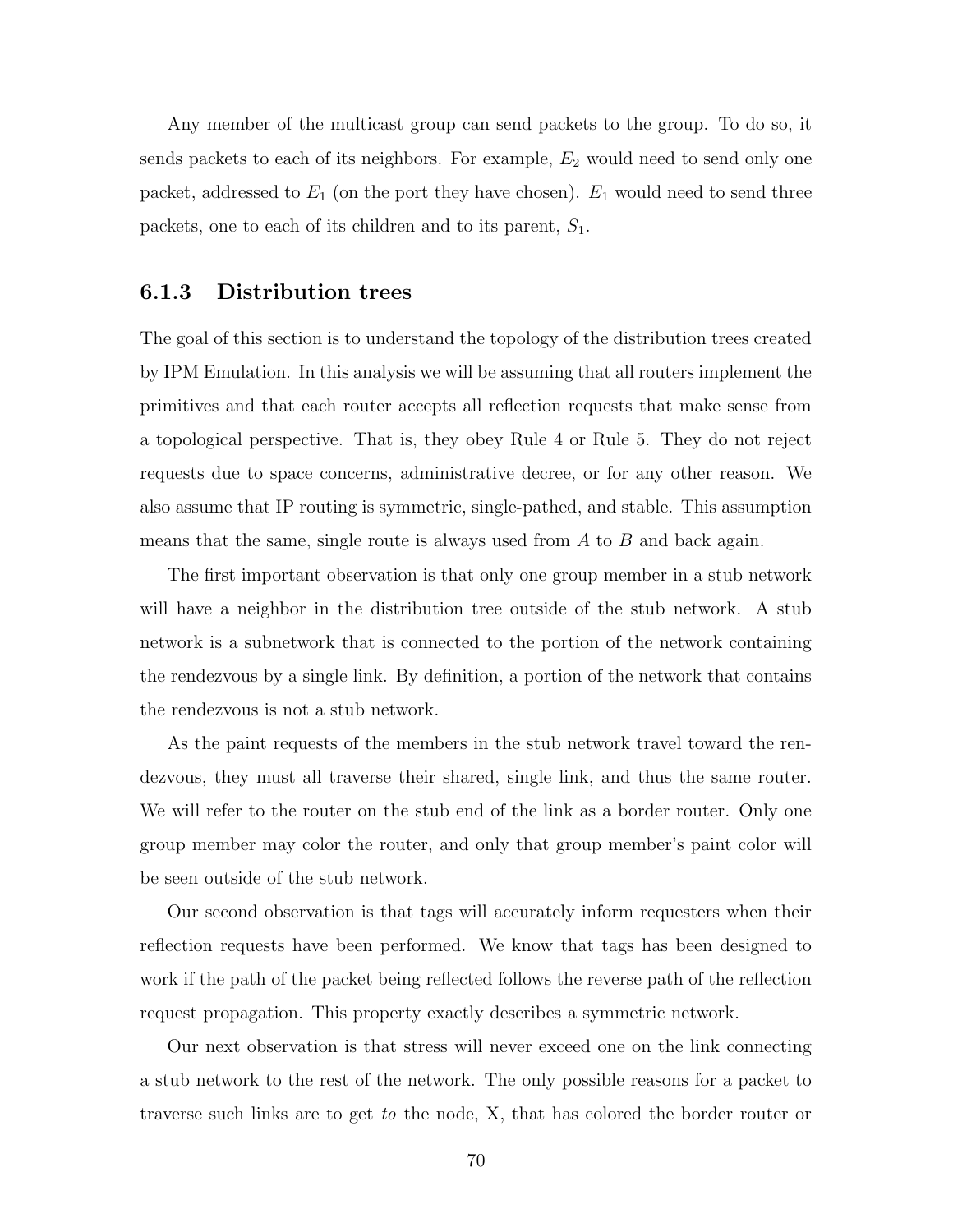from X to one of its (possibly many) children. However, reflection will always be able to eliminate the return packets by pushing the copies to the external router connected to the border router. Consider the propagation of the reflection request. The request must be of the form (tags elided):

$$
reflect(A \to X, \{X \to B, X \to C, \ldots\})
$$

As the reflection propagates toward the border router, every router will offer to perform the copies that name destinations outside of the stub network (*foreign* nodes). A router would only refuse to perform a copy if its destination is in the same direction a X, which is never the case for foreign nodes as the reflection request propagates away from X toward the border router. Their output interface is always toward the border, away from X.

The fact that a stub network's link has a stress of one is surprisingly powerful because our definition of a stub network is quite broad. For example, if the entire network is a tree (it contains no cycles), then every subtree of the network which excludes the rendezvous is a stub network. This property implies that in such cases, there will be no link with a stress greater than one. Similarly, if a stub network is a tree, stress will never exceed one anywhere in the stub (because each subtree of the stub is a stub). This result is particularly nice when one considers that trees are a common network architecture for networks of small to medium scale. All such networks can expect stress equal to one.

We now explain why a portion of the network that is *not* a tree can have stress greater than one. We first observe that if the copy entries of a reflection request propagated exactly to the router in which the paint color of the destination of the copy collided with the paint color of the requester, the network would, again, see a stress of exactly one. The distribution tree created would consist of all paths from the receivers to the rendezvous, superimposed on one another. Viewed another way, packets would follow the paint trails from the rendezvous back to the group members. Whenever paints collided, packets would be copied.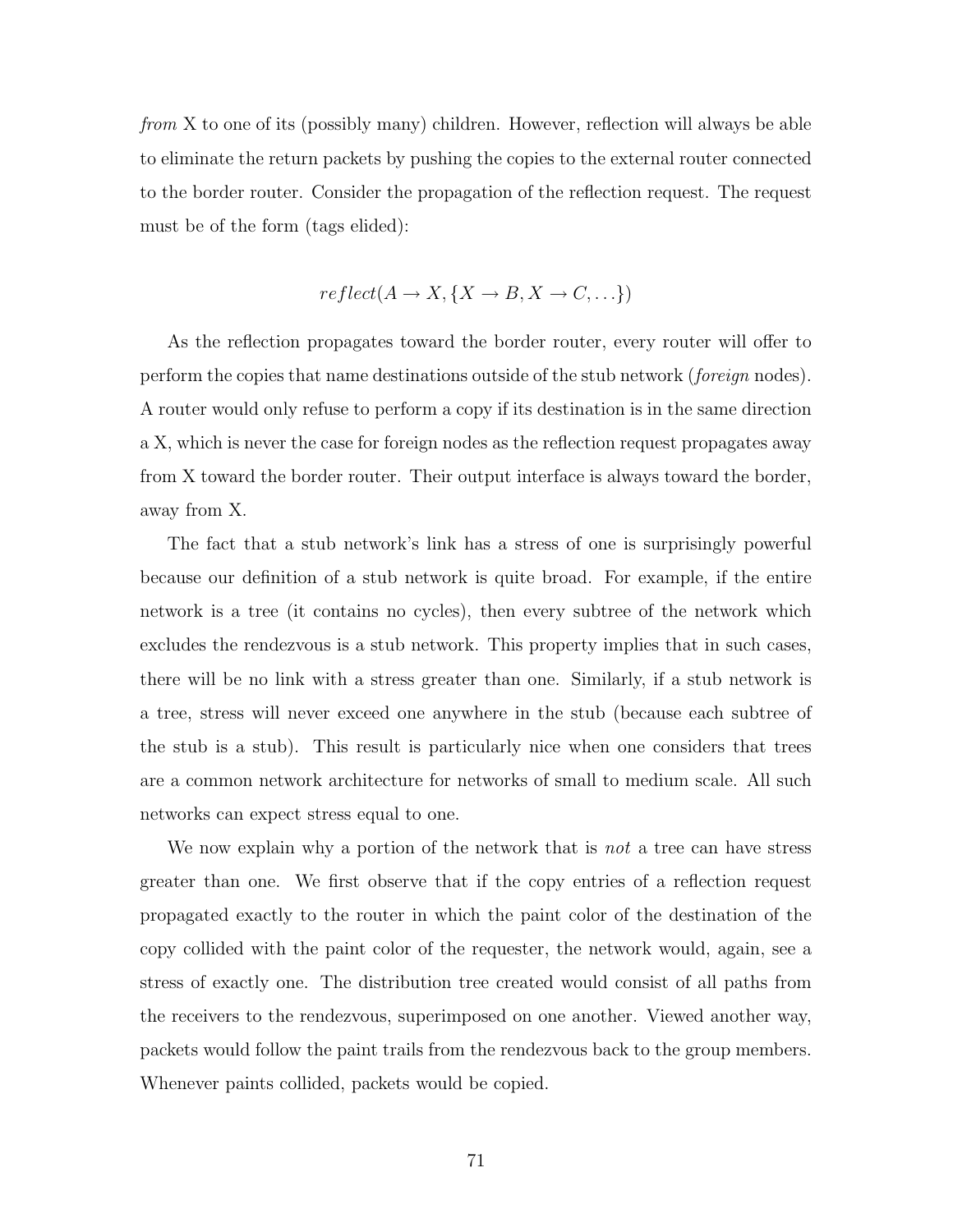

Figure 6-2:  $E_1$  has become the parent of  $E_2$  and  $E_3$ . However,  $E_1$ 's reflection request stops at  $R_4$  rather than propagating to  $R_1$  and  $R_2$  where its paint collided with the paint of  $E_3$  and  $E_2$ .

Figure 6-2 illustrates why copy entries do not always propagate exactly to the location of the paint collision of the requester and the copy destination. Assume that routing is by shortest path and that each link has unit weight. After being the first to paint to  $S_1$ ,  $E_1$  finds itself the parent of  $E_2$  and  $E_3$ . It formulates the following reflection request (tags elided):

$$
reflect(S_1 \rightarrow E_1, \{E_1 \rightarrow E_2, E_1 \rightarrow E_3\})
$$

Following Rule 4  $R_4$  offers to perform both copies. However, when  $R_4$  attempts to pass the request further,  $R_3$  will not offer to perform either copy. This choice is because  $R_3$  would emit the copies on the  $R_3R_4$  link, which is the same link on which it will emit the original  $(S_1 \rightarrow E_1)$  packet. The request has stalled. Furthermore, because it has stalled, the  $R_4R_5$  link has a stress of two because it must carry a packet for each of  $E_3$  and  $E_2$ .

We now consider briefly how relaxing our assumptions affects the conclusions we have drawn. First, we discover that the assumption that the primitives have been implemented at every router is stronger than necessary. Only a router that is located at the collision of two paint requests needs to implement the primitives. All other routers will forward all requests unchanged, which is equivalent to a legacy IP router. Of course, in actual deployment it will be impossible to deploy enabled routers at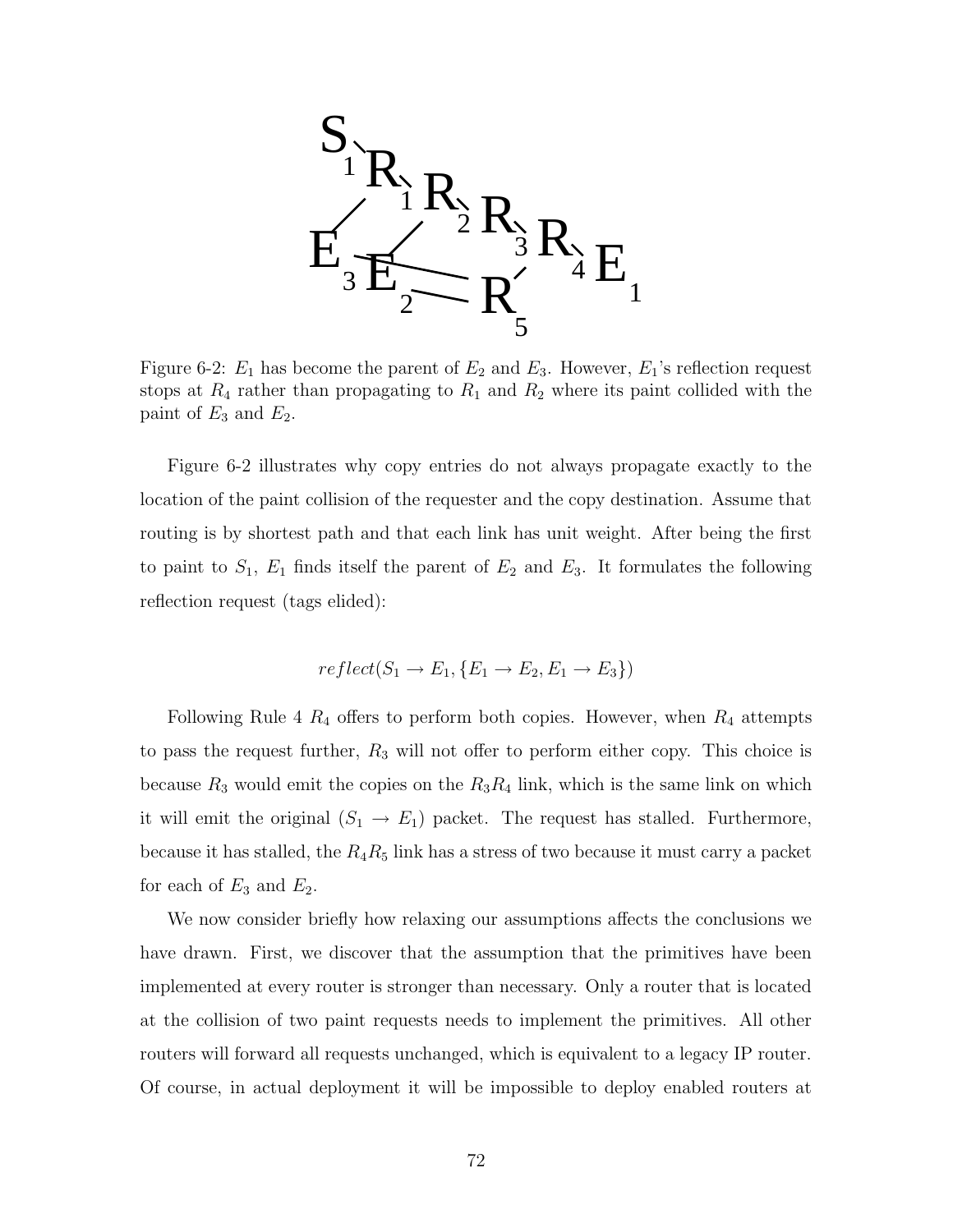precisely the locations that they might someday be needed, so it is also interesting to ask how well the emulated multicast system will behave in those cases. This question is examined throughout Chapter 7 with simulations on generated topologies.

If we relax our assumption of asymmetry, we lose our observation that the tag system always informs the requester that a reflection has occurred. As such, we lose the observation that the link connecting a stub network to the rest of the network will have a stress equal to one. However, we may continue to conclude that stress will not exceed one on a stub network's link if the stub contains no asymmetry, even if there is asymmetry elsewhere in the network. This observation is justified because we know that the border router will perform any needed reflections, and we know that the requester will receive accurate notification of that fact through the tags system because the notification will be passed through a symmetric subnetwork.

#### 6.1.4 Simple extension

Emulating IP Multicast in this way has a number of benefits. First, there is an expanded address space: groups are named by an IP address plus a port. Emulated IP Multicast is also incrementally deployable for the reasons described above. More subtle are the benefits possible through simple extension. Admission control can be determined by the application. For example, a single-source system can be produced simply by having nodes only set up splitting from parents to children, not vice versa.

# 6.2 Heterogeneous multicast

Having built an IP Multicast emulation layer in the previous section, one possible way to handle heterogeneous receivers is to build RLM on top of the IP Multicast emulation. However, a simpler and more featureful system can be built directly by using the proposed primitives.

RLM is implicitly single source. To see why, imagine each source broadcasting over a number of multicast groups. If the groups are the same for each node, then a receiver node will be unable to subscribe to a high-quality stream from one source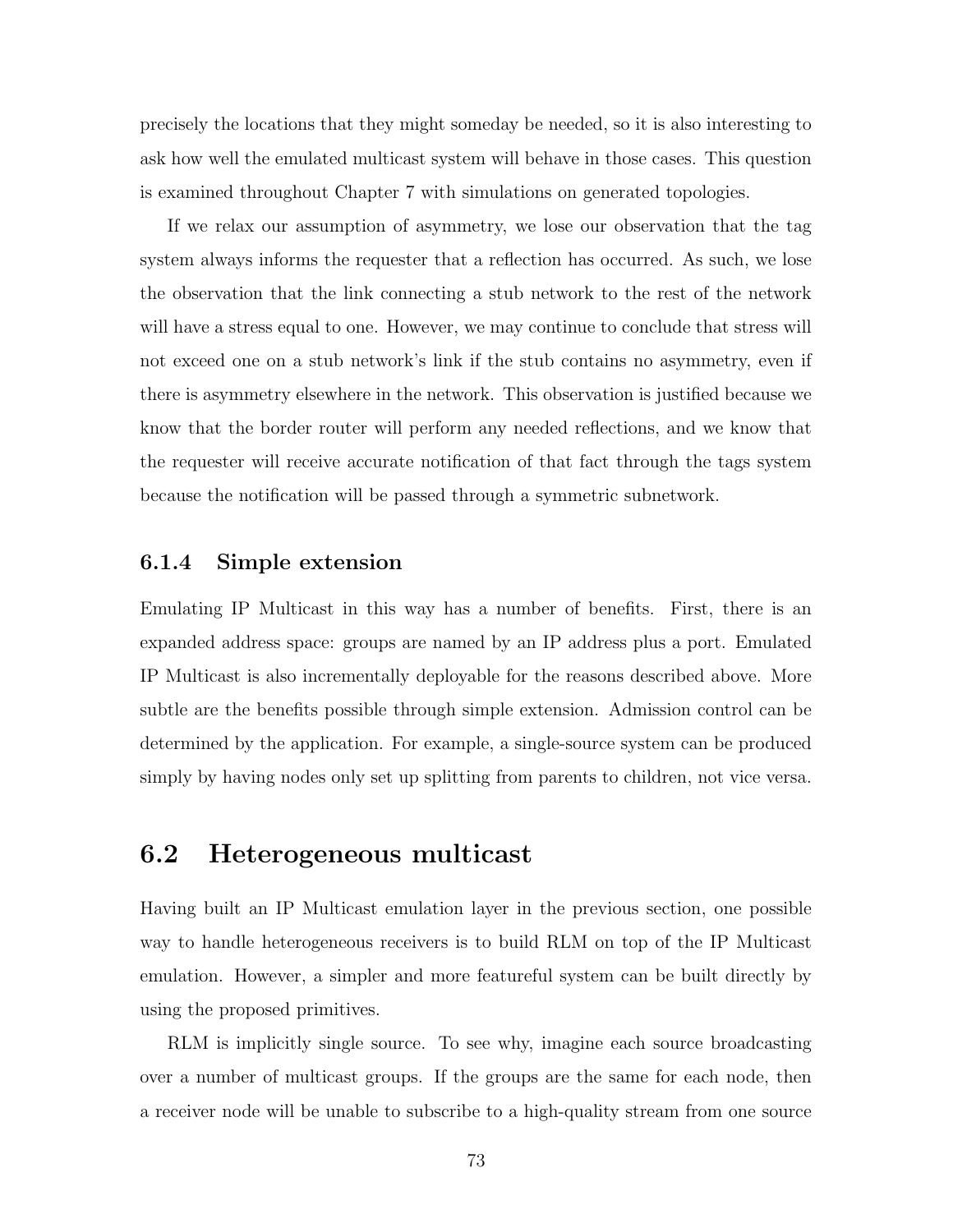and a low-quality stream from another. Yet if each node uses a separate set of groups then a receiver node will need to subscribe to (at least) one multicast group for each node in the group. The number of join experiments in the network would grow as  $O(n^2)$ , an untenable situation for large groups.

Using the proposed primitives, an overlay can be set up that uses the IP routing infrastructure to do most of its work, but, when necessary, can fall back to explicit forwarding with transcoding over slow links. Using path painting, nodes arrange themselves into an efficient distribution tree as in IP Multicast emulation. Each node makes reflection requests to forward all traffic among its neighbors in the overlay network. Each node also exchanges congestion information with each of its neighbors [4, 2]. If an overlay link is found to be suffering from congestion, then the use of reflection requests to forward along that path is suspended. Instead the stream is thinned at each end of the overlay link and forwarded explicitly. The thinning may take the form of a transcoding to an entirely different lower-fidelity format (as in Video Gateways) or by dropping selected packets that are known to be less important to the reconstruction of the data stream (as in layered multicast approaches).

Allowing stream thinning to occur wherever appropriate creates a system that provides all participants with as much bandwidth as possible to all other participants. No single node or set of nodes has been singled out to receive the best connectivity. When two separate pools of well-connected users are joined by a low-bandwidth connection, the users on each pool will experience high-fidelity contact with the users in their own pool.

### 6.3 Reliable multicast

This section presents a reliable multicast protocol as an extension to the the previous heterogeneous multicast protocol. The protocol presented is simple compared to reliable IP Multicast protocols. This simplicity drives home the fact that applicationlevel multicast systems are flexible, and that they retain their flexibility when using reflection and painting.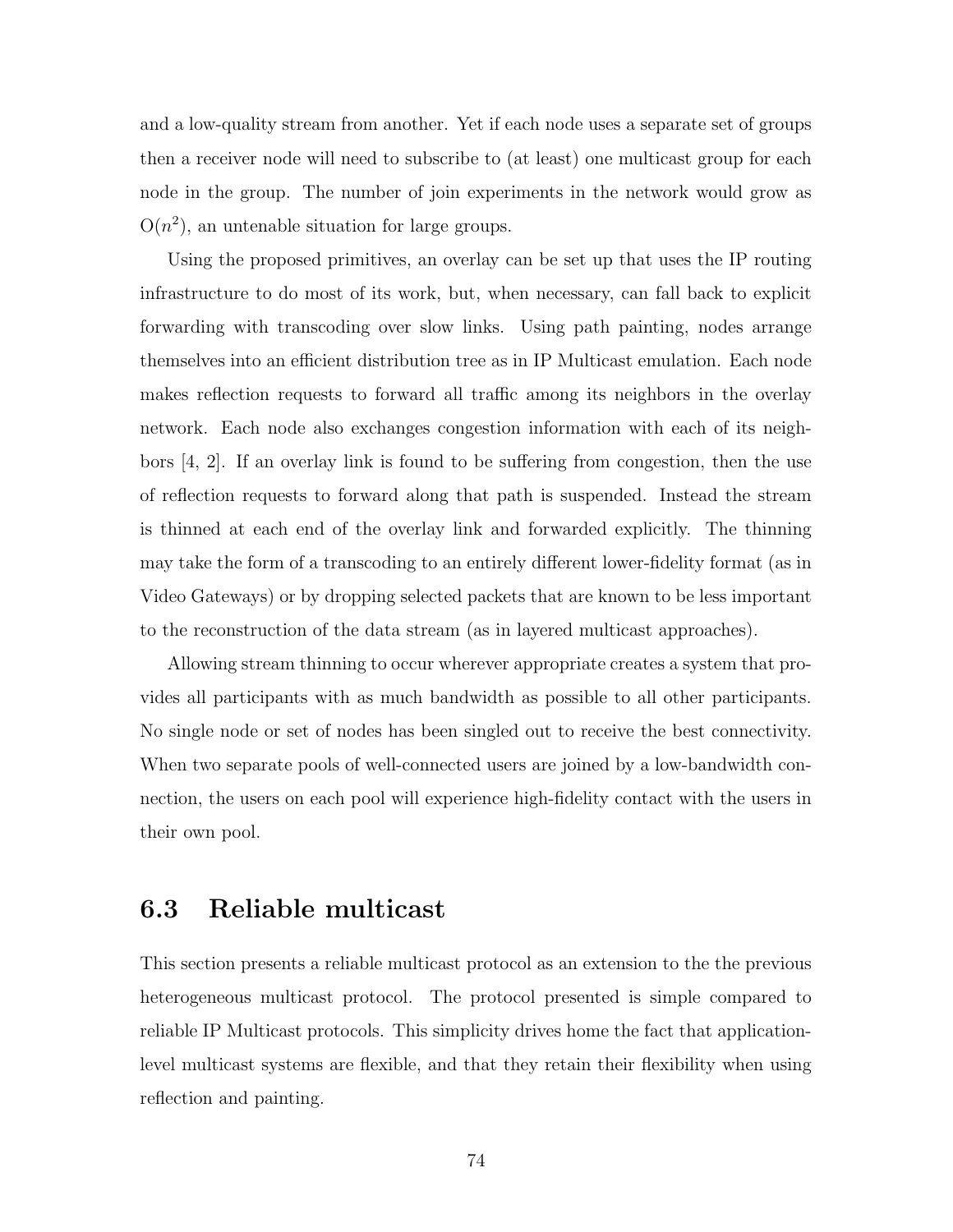The application-level distribution tree is set up as for IP Multicast emulation. Like heterogeneous multicast, out of band communication between parents and children determine the level of transmission that is possible without creating congestion. When possible, reflection is used to increase the efficiency of the transmission, but, as for heterogeneous multicast, pairs of nodes may choose to avoid reflection so that packets may be dropped by the application before the congested link. Unlike heterogeneous multicast, the only possible "thinning" strategy is to drop packets. The intent is to transmit a bitwise correct data stream, so transcoding is not an option.

Those dropped packets will have to be retransmitted, and there are a number of possible strategies, depending on the application. First, if links are not congested, but a packet is lost anyway, it is appropriate for the node that detects the loss to immediately request a retransmission from its parent.

On the other hand, when a link is congested and the packet has been dropped explicitly by the parent, such a strategy is self-defeating. The best strategy is to wait until the congestion has subsided before asking for retransmissions.

Upon receiving a retransmission request, a parent has the opportunity to apply an optimization. If the parent receives multiple retransmission requests from its children, it may be most efficient to request the packet from its own parent, even if it possesses the packet itself. Such a request will cause the packet to be efficiently reflected to all children. The alternative is for the parent to employ iterative unicast to each child.

Reliable multicast systems built on IP Multicast are considerably more complex than the protocol sketched here. Two factors contribute to this complexity. First, IP Multicast hides details, so nodes don't know who their parent is. Reliable IP Multicast protocols are greatly complicated by this fact. Because receivers know only what group they in, their only option to ask for rebroadcast is to ask the *entire group*. A node doesn't know who else to ask. Second, because an application-level system is being built for an express purpose, it is possible to design the application-level nodes for the task at hand. Nodes can contain large disks to support retransmissions long after the original transmission. The designers of IP Multicast could not ask routers to buffers large amounts of data just in case someone might want it later.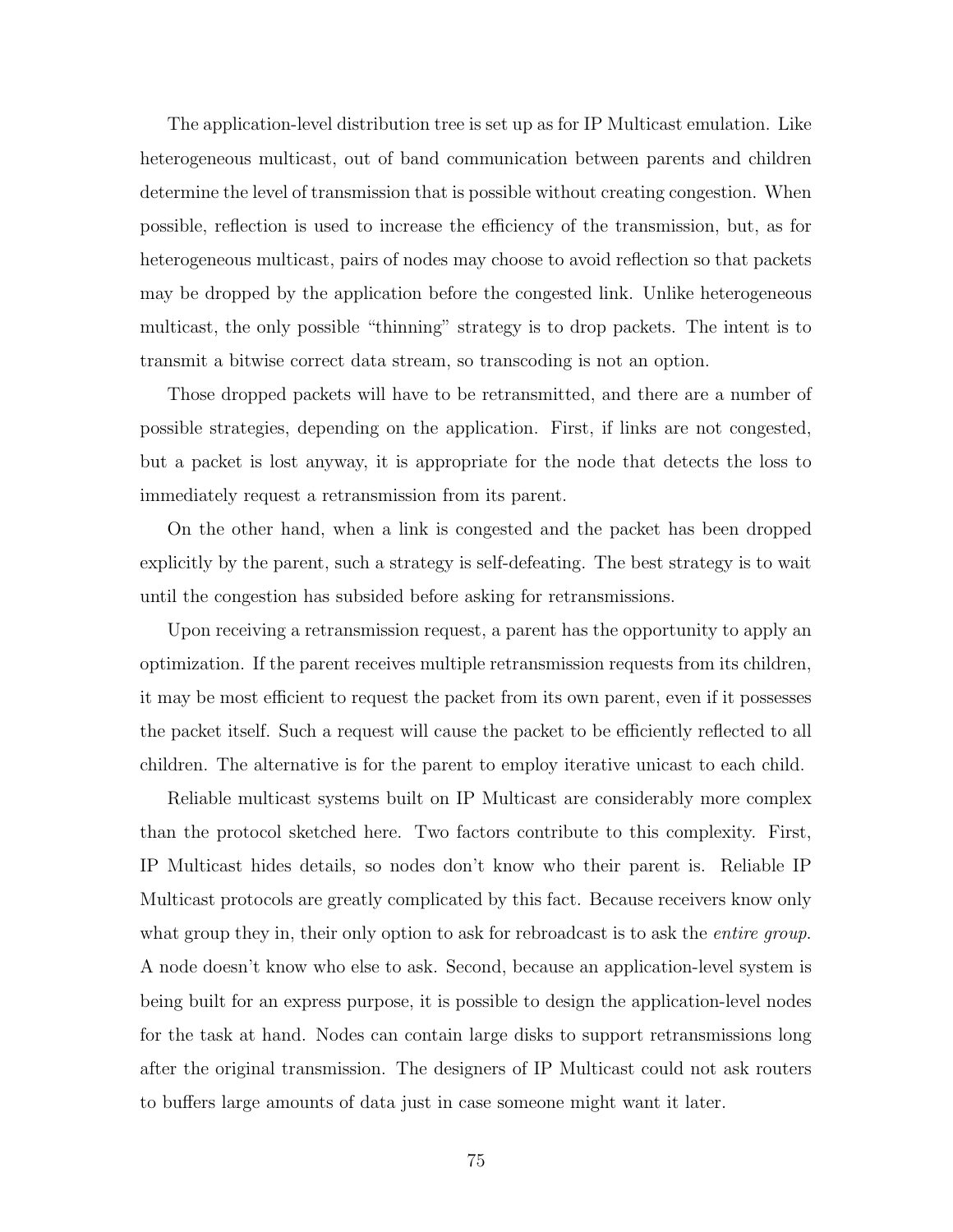# 6.4 Primitives in other applications

Although reflection and painting were directly influenced by the needs of application level multicast systems, they were designed with the intention of being useful for other distributed applications. To demonstrate that generality, we present two nonmulticast applications that could take advantage of the primitives. These applications are not examined in detail, the intention is only to demonstrate the primitives general utility.

### 6.5 Two-hop routing

The Internet Indirection Infrastructure, i3, provides a flexible network service that allows applications to use logical addresses that can later be associated with one or more physical destinations. It provides this service with a layer of indirection. The logical address resolves to overlay network node that is willing to forward packets to interested parties.

i3 could take advantage of packet reflection to decrease latency for its two hop routes. If i3 is routing packets from X to Y by going through Z, Z would emit a reflect request:  $reflect(X \rightarrow Z, Z \rightarrow Y, 1)$ . At the very least, this would remove last-hop latency and resource use. Often the request would be pushed well into the network, eliminating much of the overhead associated with the indirection. The deployment of i3 would be greatly simplified because the choice of location for i3 nodes would become far less important. A node behind a 56k line would become a perfectly suitable candidate if routers at the node's ISP supported packet reflection. Results in Section 7.4.2 indicate that using reflection in this way would allow i3 to eliminate nearly all of the associated stretch of a two-hop route in networks that support reflection. Even at low deployment levels, overhead drops considerably.

Two-hop routing is a common feature of overlay networks. RON uses it to route around delays and broken links. Gnutella uses multi-hop routing to return requested data pseudo-anonymously.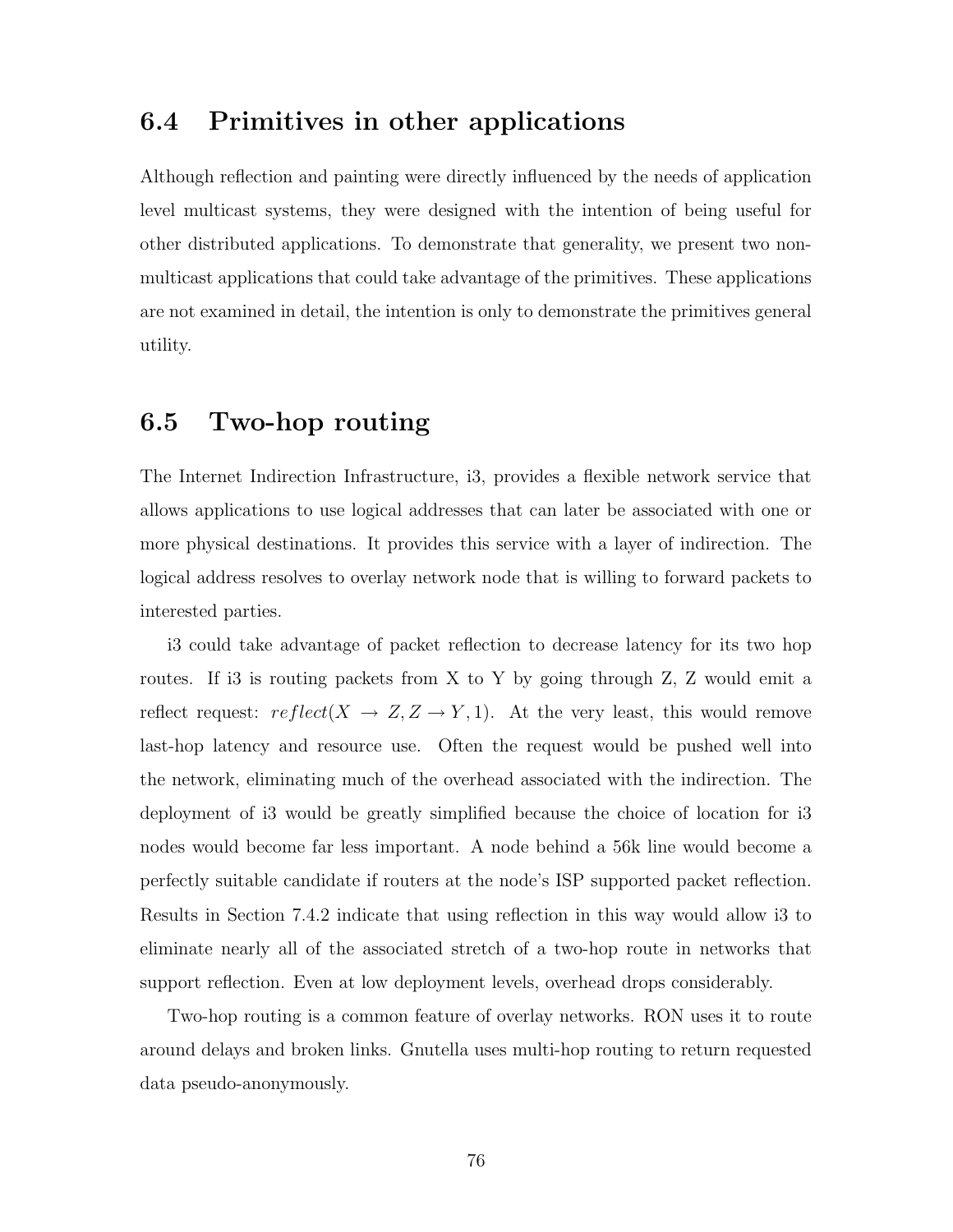### 6.6 Finding nearby nodes

Finding a set of nearby nodes is a common problem in many distributed systems. Content distribution networks would like to select a nearby server to push content to end users. Anycast is usually intended to send packets to a nearby node (not really any node). In this section, we describe how one such system, Chord, might use paint to find nearby nodes in order to accelerate its operation.

Chord is a distributed hash lookup primitive upon which many peer-to-peer services can be constructed (for example, i3 is built on top of Chord). Chord's lookup algorithm involves the cooperation of numerous nodes in an overlay network. At each node the lookup algorithm picks a new node to forward the lookup request to. After each hop, the request arrives at a node that is "closer" to the final destination in a logical address space. Eventually, the request arrives at the intended destination and the lookup completes.

Each overlay node that handles a request may know of several potential next hops: nodes whose logical addresses are closer to the intended target than the current node's. However, each node will only know about a limited number of other nodes. For efficient operation, it is preferred that nodes know about nodes that are physically nearby. In this way, lookups proceed quickly through the logical address space because they travel from node to node among physically well-connected nodes.

Chord then, has the following requirement: given a set of nodes, potentially numbers in the thousands, find a subset of those nodes that are physically nearby. Path painting can provide this functionality. Each node in the network will paint toward a small set of agreed upon addresses. Each resulting notification will contain information about a nearby node. In addition, nodes that appear multiple times are expected to be closer than those that appear only once. Once a few nearby nodes are located, those nodes may share information about other nodes that have been located in the same way, until a sufficiently large subset of nearby nodes is discovered. If necessary, that subset may be pruned by conducting measurements to each member of the pool, but path painting has allowed the nodes to find a useful set to begin those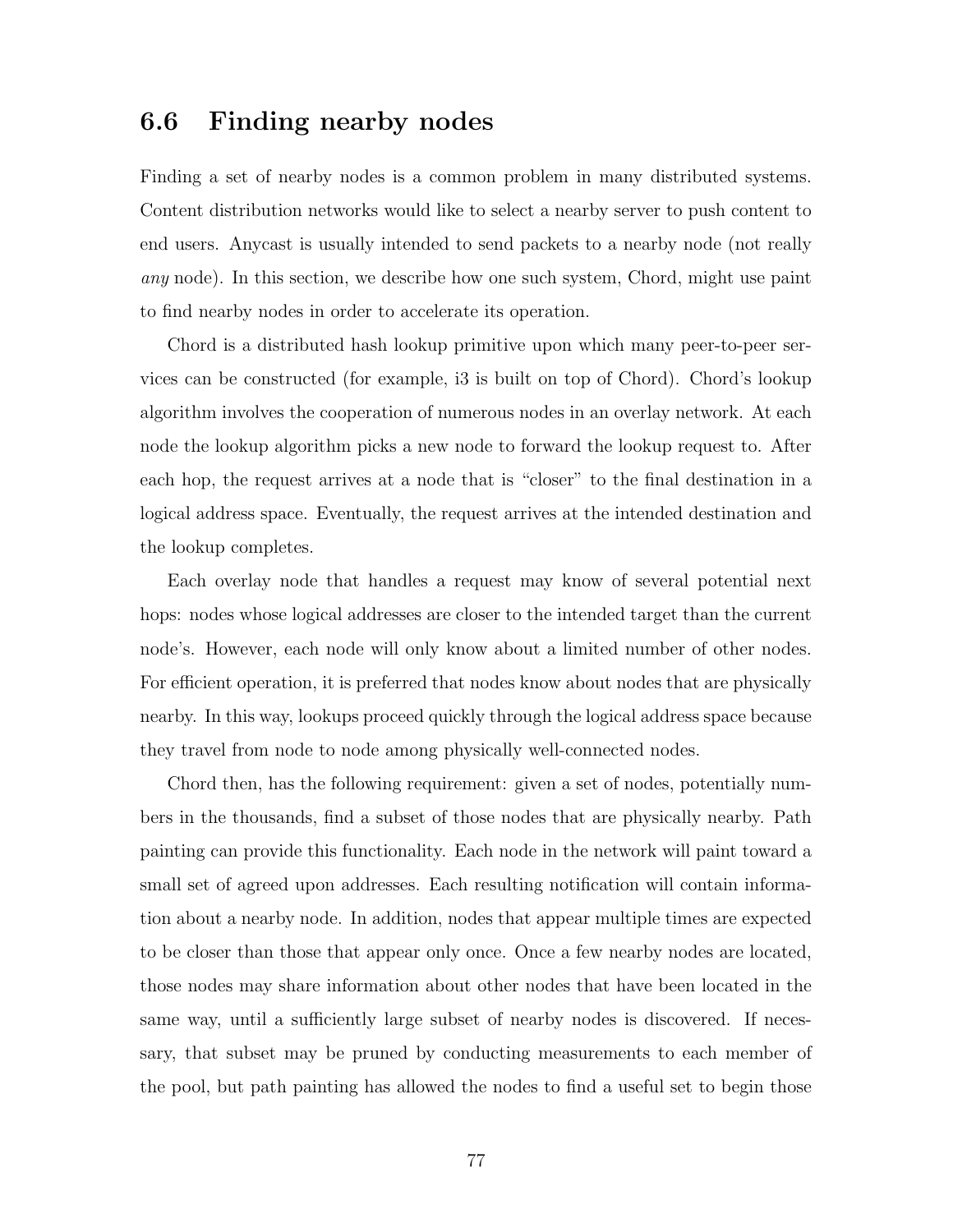measurements upon.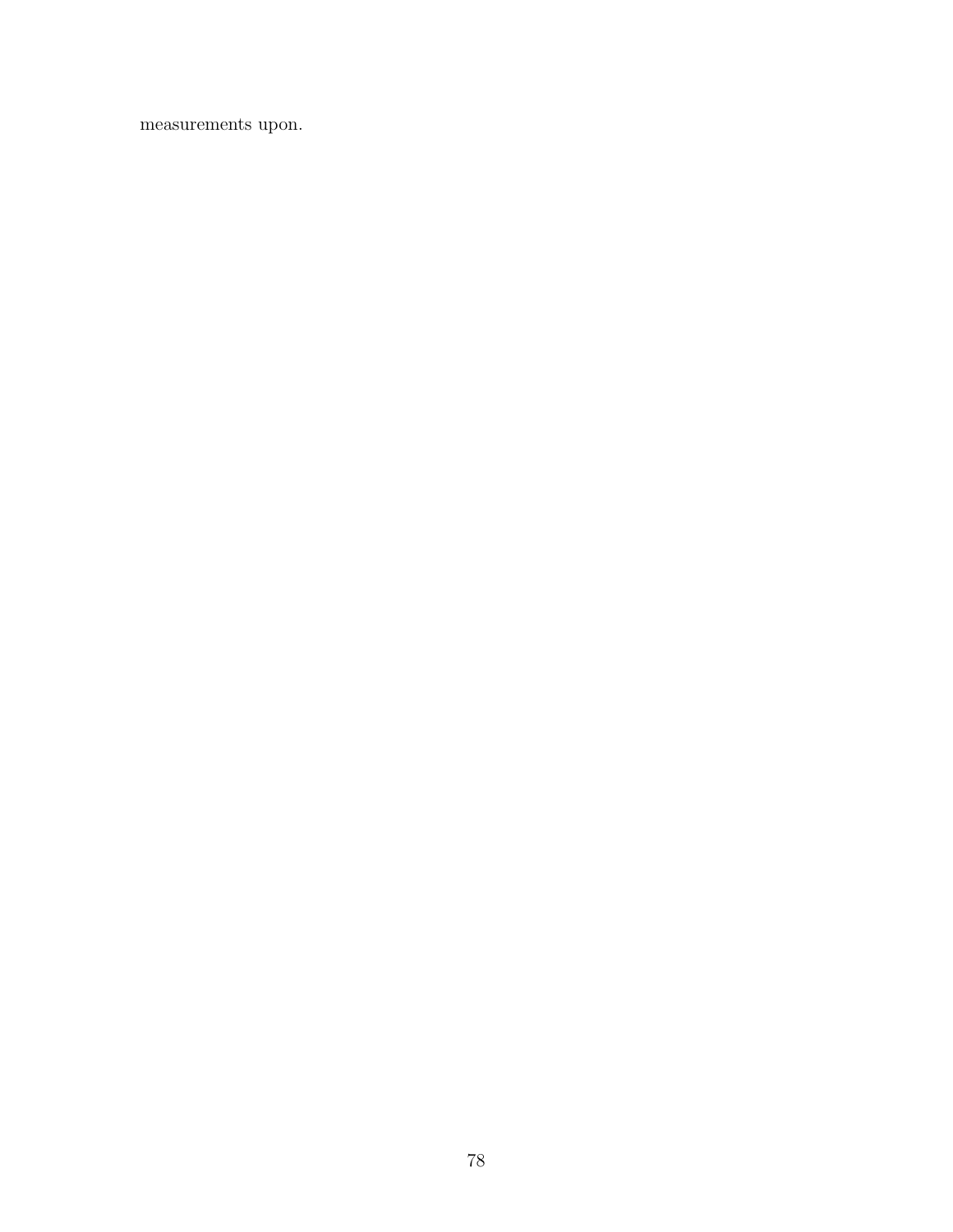# Chapter 7

# Evaluation

This chapter illustrates the effectiveness of the proposed primitives. The most important measures of effectiveness are decreased stress and stretch, as defined in Chapter 1. The proposed primitives should decrease stress and stretch in all situations, though they can be expected to be most effective when widely deployed.

Resource utilization is an important concern when proposing a network-layer enhancement. The primitives are intended to have modest space requirements at routers. In addition, the space required should scale slowly, if at all, with the size of the group. Again, we can expect full deployments to meet these goals more easily than sparse deployments.

A final metric, "misfires" is of use mainly to assess how well the primitives deal with route asymmetry. Misfires are packets that are reflected more than necessary, leading an edge host to receive duplicates. Misfires, like stress, indicate wasted network resources. However, stress measurements may not account for this waste because of the different paths taken by the extraneous packets.

## 7.1 Simulation methodology

The simulations presented here use highly-connected transit-stub topologies generated by The Georgia Tech Internetwork Topology Models (GT-ITM) [48] and run on the ns-2 [30] network simulator. All simulations were conducted over ten different 100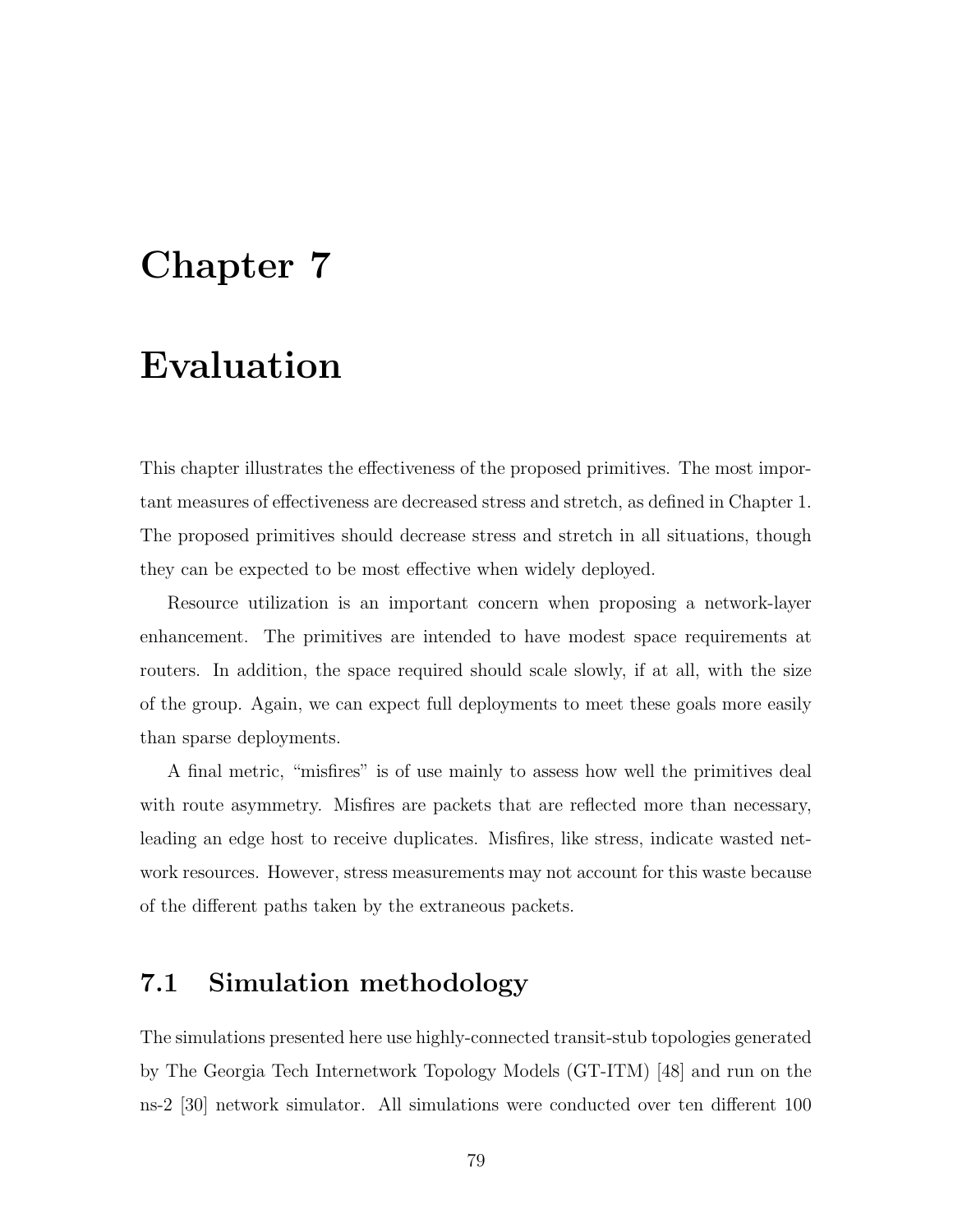

Figure 7-1: A transit-stub topology. In the experiments that follow, the topologies have been extended with an edge node at each router.

router graphs. The parameters used to generate these topologies are from the sample graphs in the GT-ITM distribution; no published work describes parameters that might better model common Internet topologies. Figure 7-1 demonstrates the look of a small transit-stub topology.

Each of the nodes in the GT-ITM graphs models an Internet router. To model end hosts in the simulation, an extra node is added at each router.

## 7.2 Link Stress

The most common metric by which overlay networks are judged, particularly in the context of application-level multicast is stress. In the following experiments stress is measured under a number of deployment and group membership scenarios.

In the first experiment, the number of participating edge nodes is varied while the number of routers supporting the primitives is held constant. Next, to model incremental deployment, group size is held constant as the number of enabled routers is increased. In the incremental deployment tests, a second set of tests compares the performance of random incremental deployment to an intelligent deployment model.

Finally, a separate facet of incremental deployment is tested. In these tests, the issue of local benefit of deployment is examined. In order to encourage deployment, it is important not only that benefits grow with deployment, but that the benefit is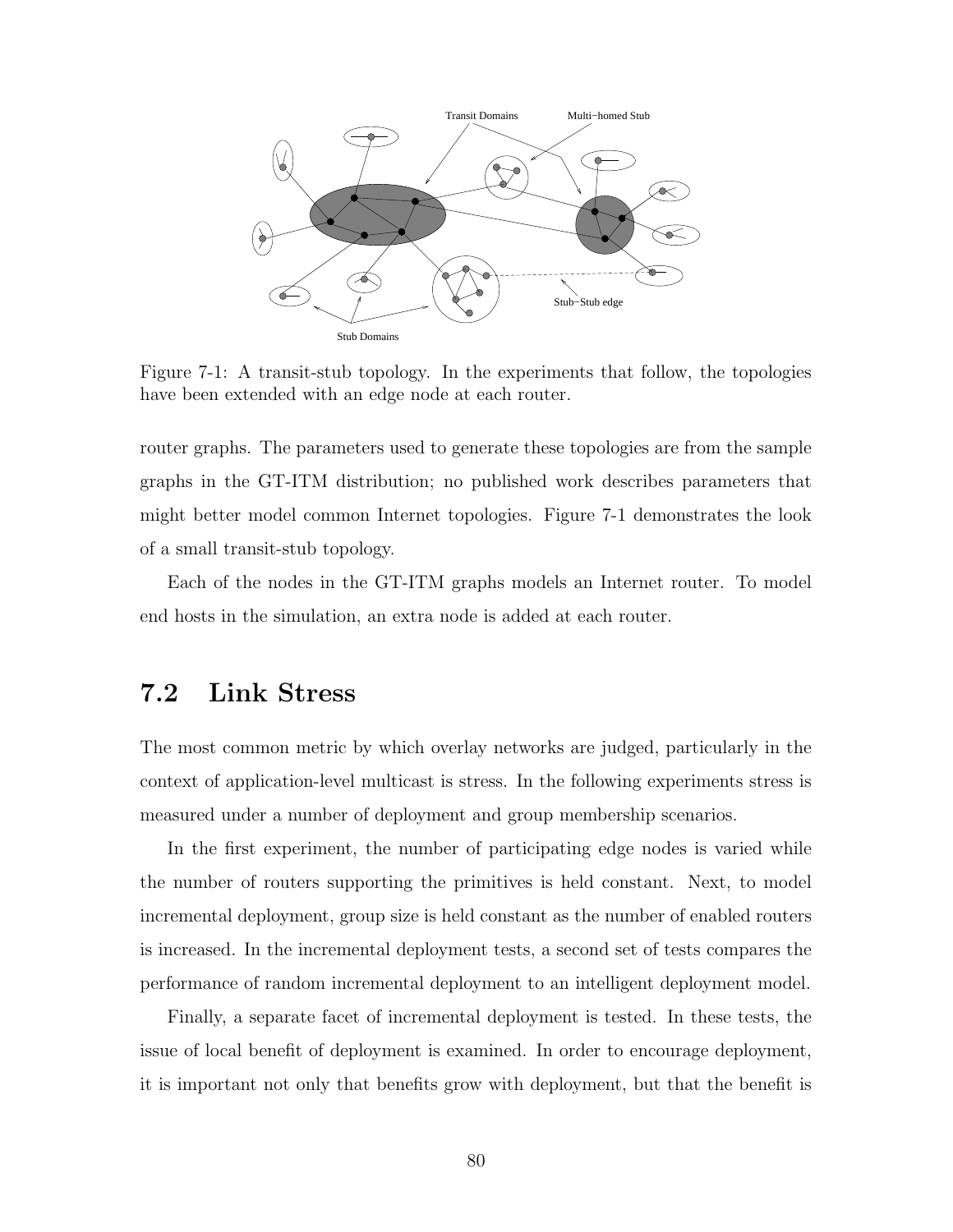conveyed disproportionately to the areas of the network in which deployment occurs

#### 7.2.1 Random deployment of enabled routers

The primitives should accomplish two things with respect to stress in an ALM system. First, they should reduce stress. Second, and more subtly, they should allow the application to scale better. Larger group sizes should see slower stress growth.

To test these hypotheses, a simple single-source ALM system, as described in Section 6.1 is simulated. Simulations are conducted at increasing levels of deployment and with multiple group sizes. The routers that support the primitives are chosen at random, as are the members of the multicast groups.

Our first hypothesis is that increased deployment of the primitives can reduce stress in ALM systems. Figure 7-2 demonstrates that link stress is decreased as deployment is increased. Furthermore, it shows that stress reduction is most rapid at the lowest deployment levels. This fact is encouraging as it indicates that early adopters will be well rewarded. Finally, it shows that stress reduction occurs for various group sizes. Large group sizes are affected the most, as their stress levels have the most room to improve, but even small groups show approximately a  $30\%$ reduction in stress after 20% deployment.

Our second hypothesis is that the primitives will allow an ALM system to scale more gracefully. As more routers support the primitives, stress should grow more slowly with group size. Figure 7-3 demonstrates this claim. Average link stress is plotted against group size for various levels of deployment. The slope of these plots is clearly decreasing as more routers support reflection and paint, indicating that stress growth is slower as the primitives become more widespread.

#### 7.2.2 Intelligent deployment of enabled routers

In the previous experiments enabled routers were chosen randomly. It would be more realistic to expect that network designers would choose to enable routers that would have the greatest effect on overlay optimization.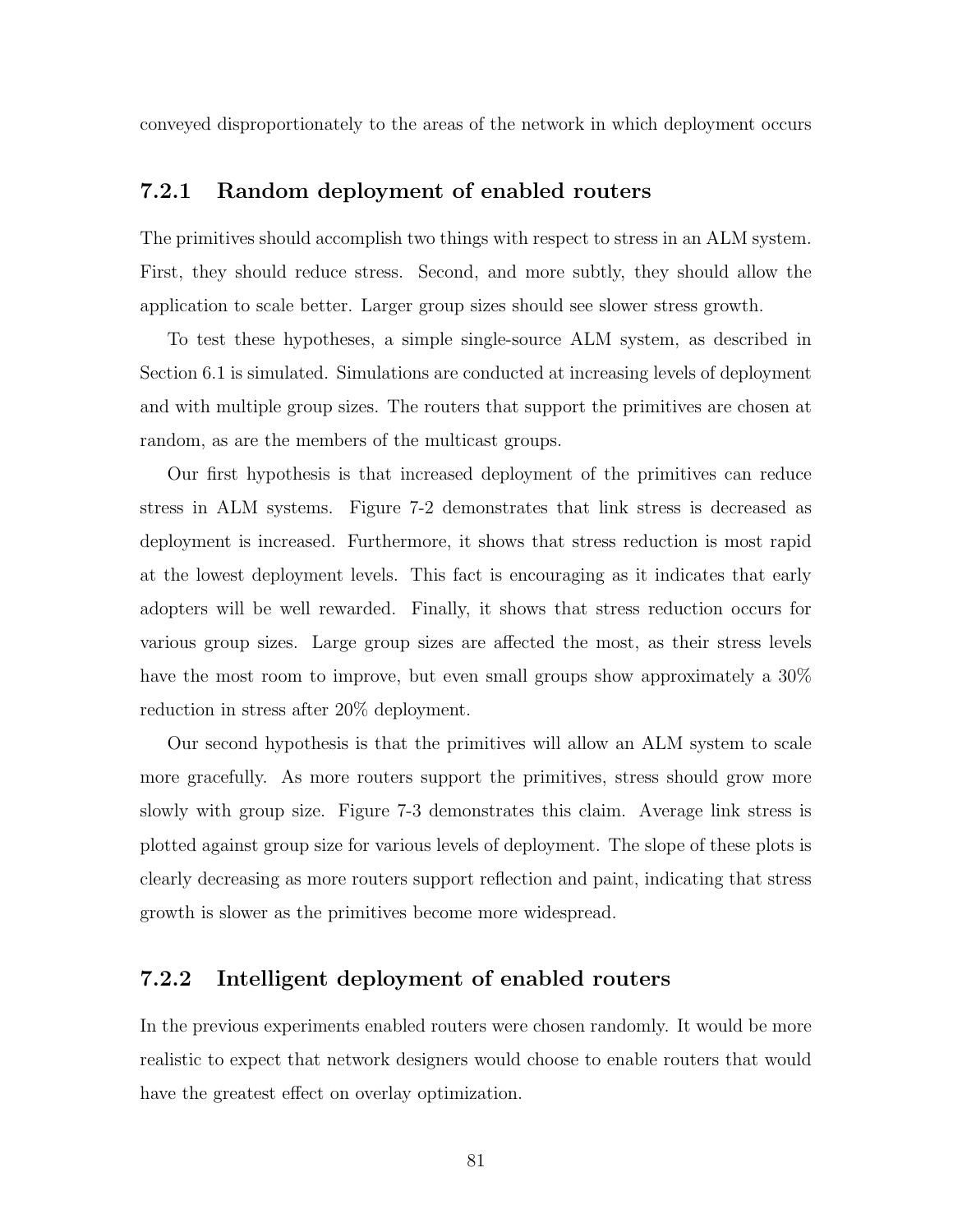

Figure 7-2: Average link stress decreases as more routers implement painting and reflection. The effect of increased deployment is most dramatic for large group sizes. As the network approaches 50% deployment all group sizes approach similar efficiencies.



Figure 7-3: Average link stress as multicast group size increases in a 100 node network at various levels of deployment. In well-deployed scenarios, stress is fairly constant (and quite low) as group size grows. With few enabled routers, stress increases with group size.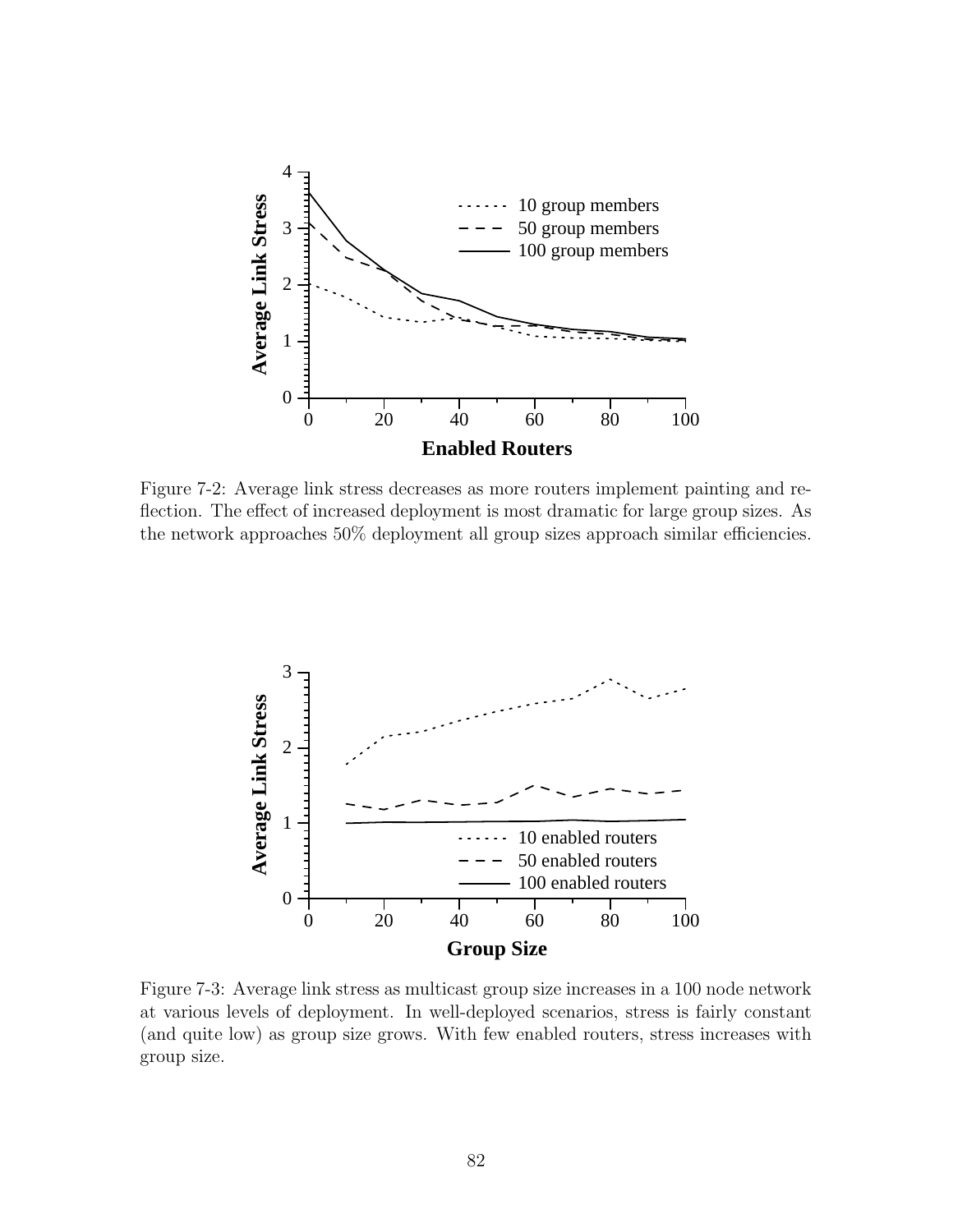To understand the effects of intelligent deployment, we compare network stress under four different deployment scenarios. Figure 7-4 shows the results. It is clear that the enabling of certain routers is far more effective than others. Enabling transit routers, the "core" of the simulated network is extremely effective at reducing stress even though they represent only 4% of routers. They are in an excellent location to be effective as rendezvous points for painting, and then to duplicate packets with reflection.

Border routers are nearly as effective as transit routers. When all are enabled, they lie on all of the same paths as the transit routers, thus they can eliminate inefficiencies in nearly all of the same cases. They are slightly less effective for small group sizes because of stresses among the transit routers that cannot be relieved without enabled routers in the core. With larger groups, the border routers become more effective. To understand why, consider the "zone of responsibility" of a transit or border router. In each case, the router effectively isolates a portion of the network allowing a single packet arriving at the router to be duplicated to service all members in its subtree. From that point on, however, there is, essentially, iterated unicast to those members from the router. Small groups have few members in each "zone of responsibility", so stress remains low. As groups size increases, so does the size of each isolated subnetwork, leading to higher stress. Border routers split the network into smaller subnetworks and avoid stressing the border-transit link, thus lowering stress more effectively for larger groups.

The other two deployment scenarios are equally interesting. These scenarios compare two deployment scenarios that involve some randomness, and do not turn on all routers of the given type. In one, half of all border routers are enabled. In the other, 20 stub routers out of a possible 84, are enabled. Despite the considerably larger number of stub routers, the border router strategy is somewhat more effective (though less consistent as shown by the fact that averaging over 10 runs was insufficient to smooth the performance of the strategy). There are two reasons that the stub router strategy is ineffective. First, nothing can be done to ease stress in the core, including the "expanded core" consisting of transit routers and border routers.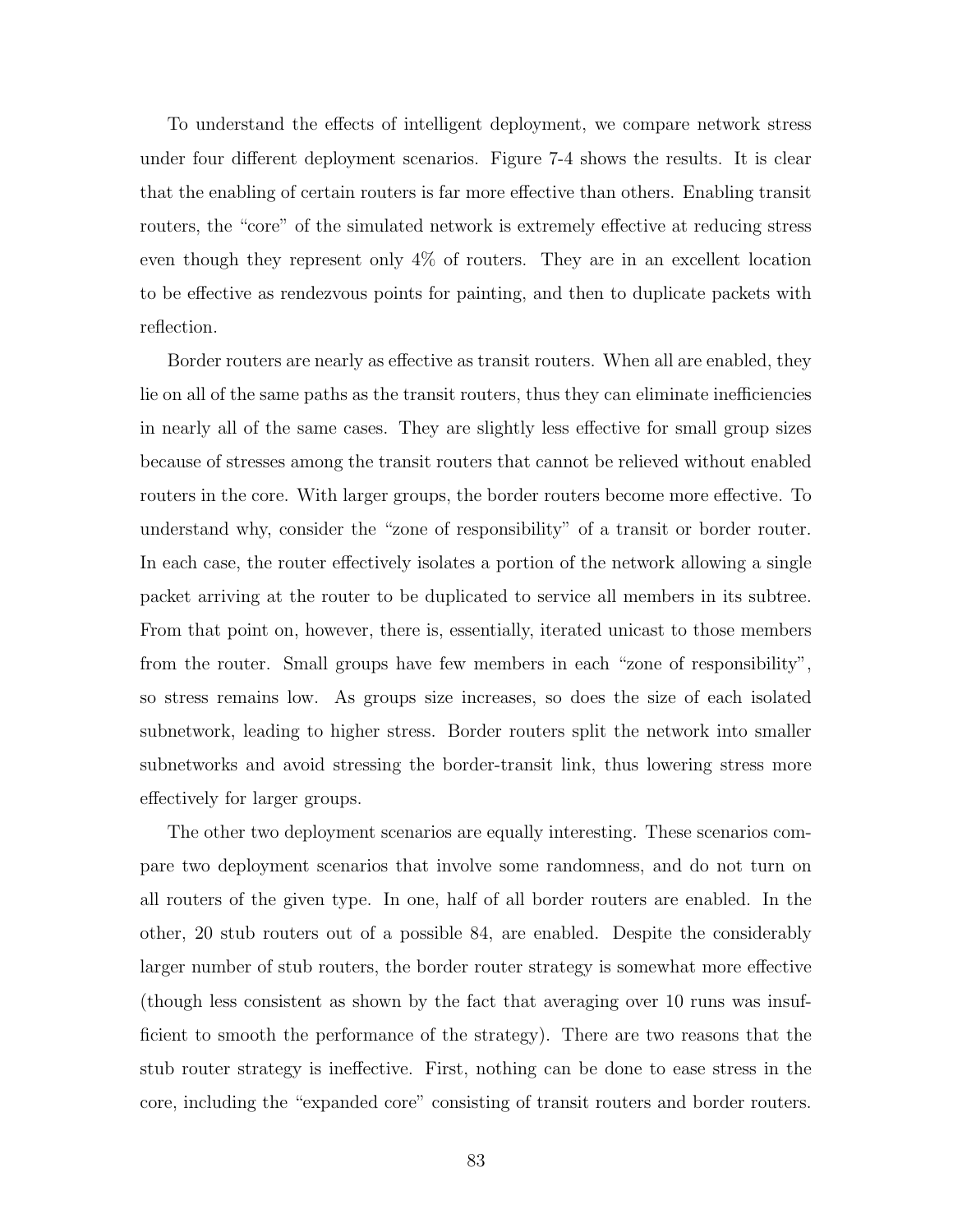

Figure 7-4: Average link stress is lower in more intelligent deployment scenarios. When all border routers or all core routers are enabled, stress is quite low, yet this requires very few enabled routers (4 or 12). Even enabling only half of the border routers allows overlays to create less stress than a random, stub-only enabling that contains over 3 times more enabled routers.

Second, the stub routers will often be ineffective because no group members happen to be located behind them.

#### 7.2.3 Local deployment benefits

For organizations that deploy painting and reflection it may be more important to examine how deployment effects their local area of the network rather than the network as a whole. One promise of incremental deployment is that when a network operator deploys the primitives, the portion of network administered by that operator increases in efficiency. Previous experiments have focused on the efficiency of the entire network. To focus on this question, we gather more data from one of the previous experiments. In the "half-border" scenario, half of the border routers were chosen at random for enabling. We now examine, as separate functions, the stress levels in networks with an enabled border router and networks with a legacy border router. For comparison we also replot the data for the network as a whole.

Figure 7-5 shows that the advantages of deployment are gained in the areas of deployment. While this result is hardly surprising, it is important nonetheless. Local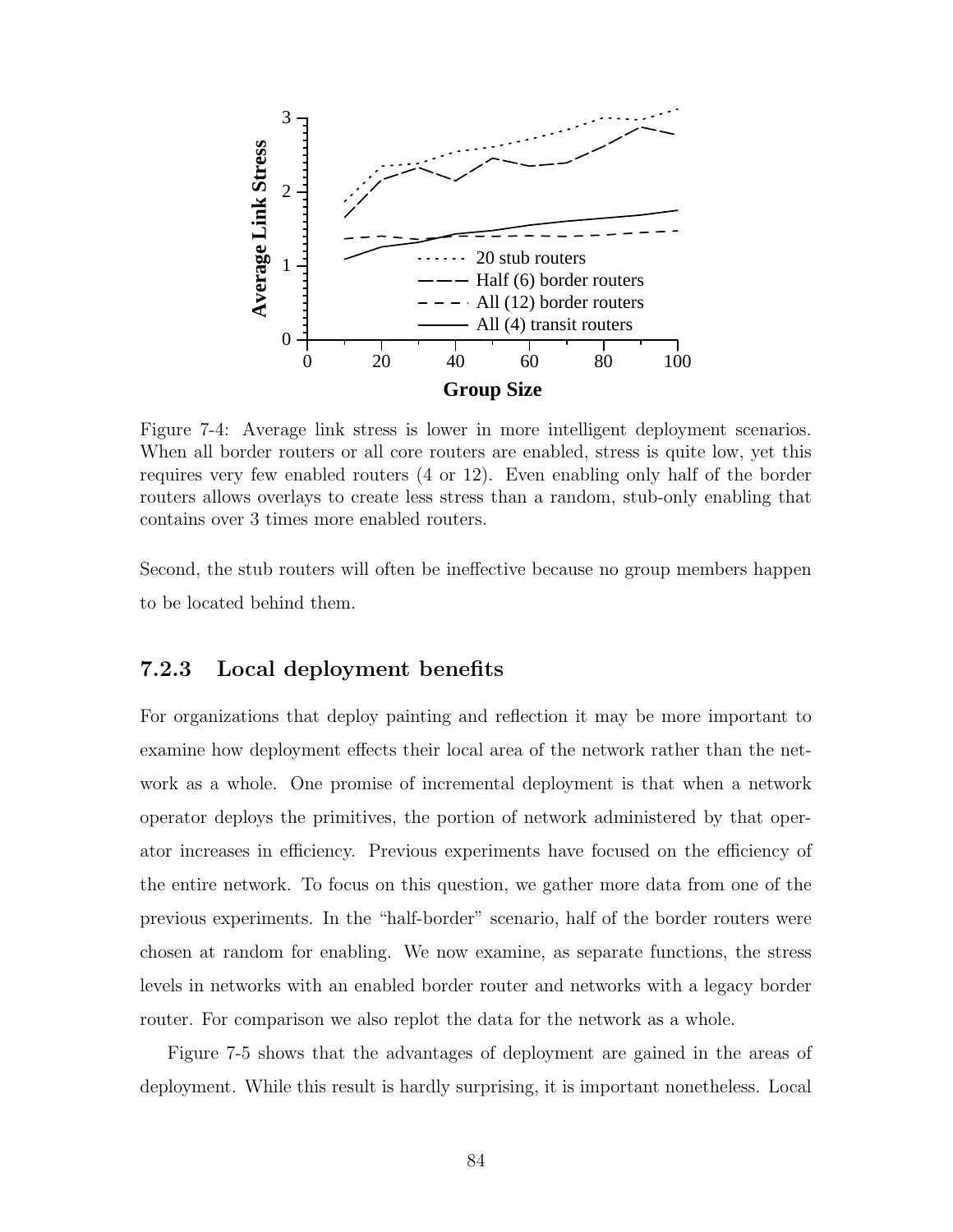

Figure 7-5: Link stress is shown separately for networks that enable their border router, those that do not, and the network as a whole. Networks that enable the proposed primitives see a local decrease in network stress.

advantage is a critical condition for incremental deployment to make economic sense. Investment by network operators in upgrades will be returned to those investors in the form of decreased local waste.

## 7.3 Primitives in isolation

Although reflection and painting are expected to be used together when appropriate, it is interesting to see how effective they are in isolation. In previous ALM experiments, nodes built distribution trees by using paint to learn about nearby nodes that would become parents or children of the painting node. Then reflection was used to iron out the remaining inefficiencies. In the following experiments, we explore the effectiveness ALM systems that use only one of the primitives.

#### 7.3.1 Reflection

Figure 7-6 shows the effects of deploying routers that support reflection, but not paint, on the same ALM system described earlier. The only difference from previous experiments is that the overlay topology was built at random. Members were added to the tree sequentially. At the time of the join, the members selected a random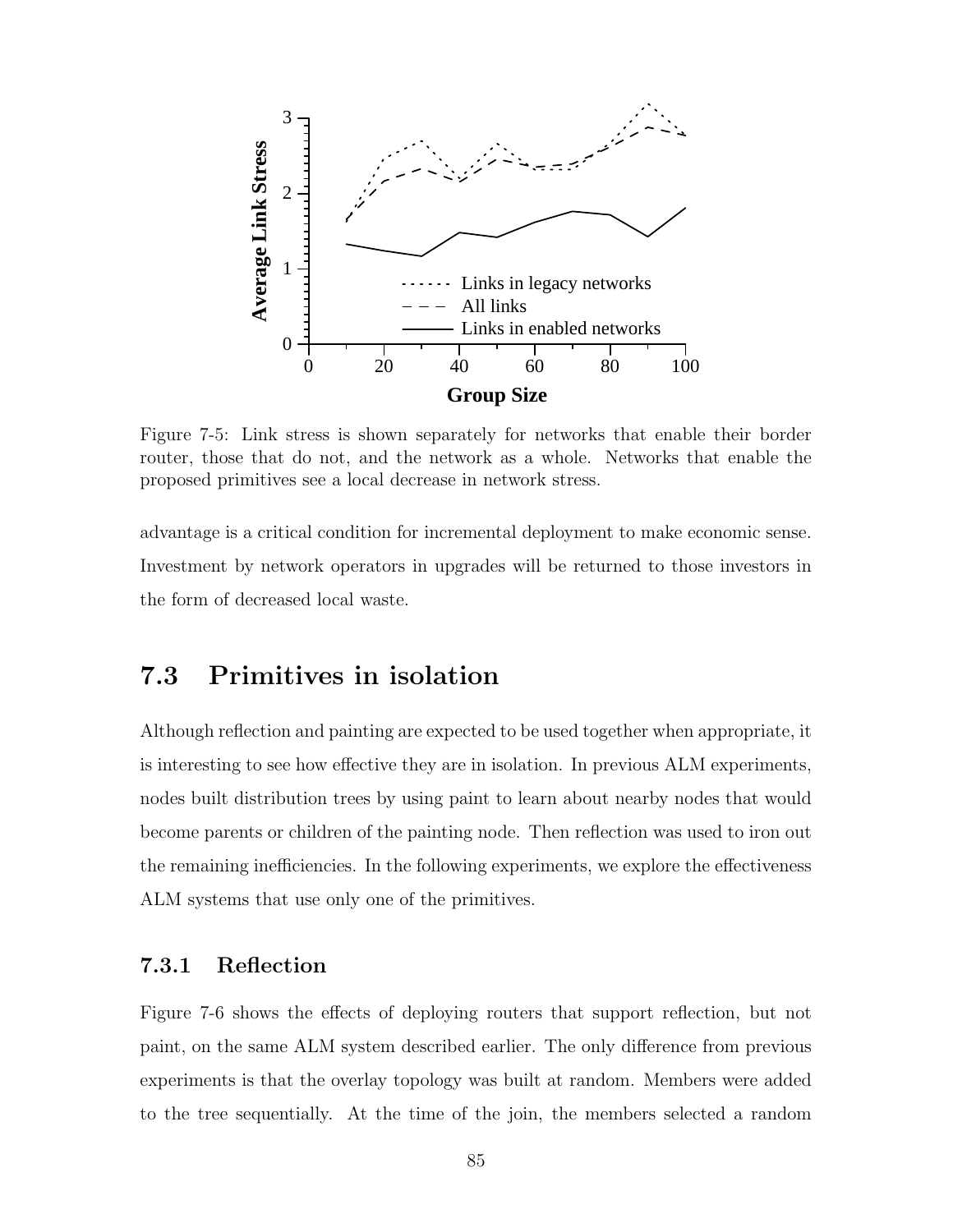

Figure 7-6: Stress as a function of deployment level when performing ALM using reflection to alleviate stress on random distribution trees. (Paint is *not* used.)

existing member of the tree to be its parent.

Reflection is clearly beneficial even in the absence of paint. As more routers are enabled stress is lessened. For small groups, stress can be nearly eliminated using only reflection. For larger groups, however, reflection alone is unable to decrease average stress below approximately 2. Reflection can only alleviate stress when it is caused by a packet traveling into, and then back out, of a portion of the network. When stress is cause by the need to transmit a packet multiple times into a stub network, nothing can be done.

#### 7.3.2 Paint

Figure 7-6 shows the effects of deploying routers that support paint, but not reflection. Again, the same basic ALM experiment was conducted. Like reflection, paint appears useful in isolation. In interesting artifact of overlay topologies built with paint is a tendency toward a stress of two. This stress level can be attributed to the fact that building distribution trees with paint makes no effort to eliminate the "in and out" packet paths that reflection would normally be used to eliminate.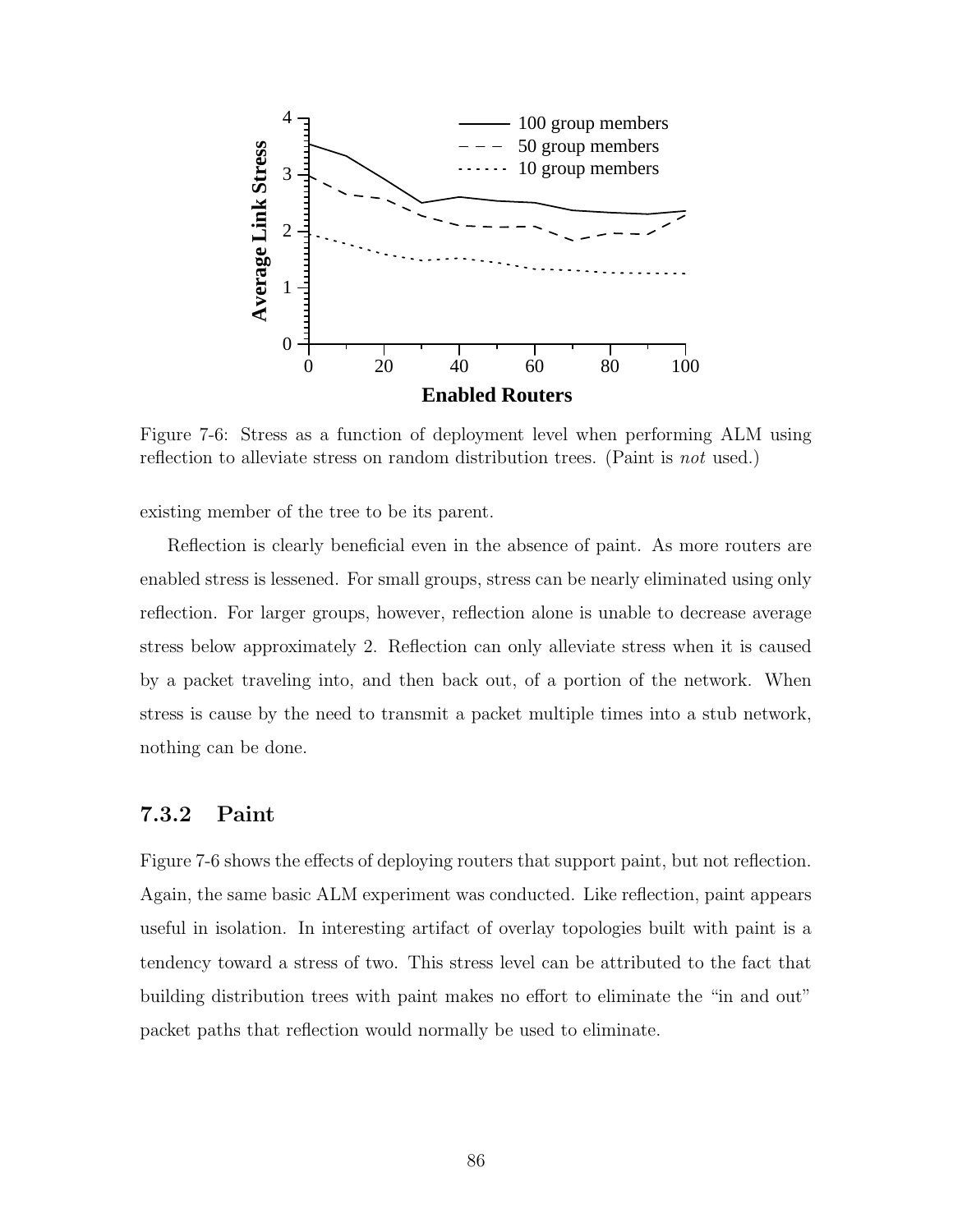

Figure 7-7: Stress as a function of deployment level when performing ALM on distribution trees built using paint. (Reflection is not used.)

# 7.4 Stretch

The primitives are also intended to reduce stretch in an overlay network. To evaluate this claim, we look at stretch in two scenarios, ALM and simple two-hop routing as used by RON and i3.

#### 7.4.1 Multicast

Stress measures how much an ALM system strains the network, but does not explain how well it is performing its intended purpose: an ALM system should move packets to the members of the group quickly.

We examine the effect of the primitives on latency in a repeat of the experiment of Section 7.2.1. All end-hosts participate in an application-level multicast. A single packet is emitted from the source and arrival times are noted for all group members. For each member, these latencies are compared to the time for IP unicast to transmit from the source directly to the same member. Average stretch is calculated as by computing a stretch for each receiver (latency in ALM divided by latency with unicast) and averaging. The results are graphed in Figure 7-8.

Figure 7-8 shows that, as expected, stretch decreases with increased levels of deployment. At 30% deployment, the primitives have eliminated approximately 60%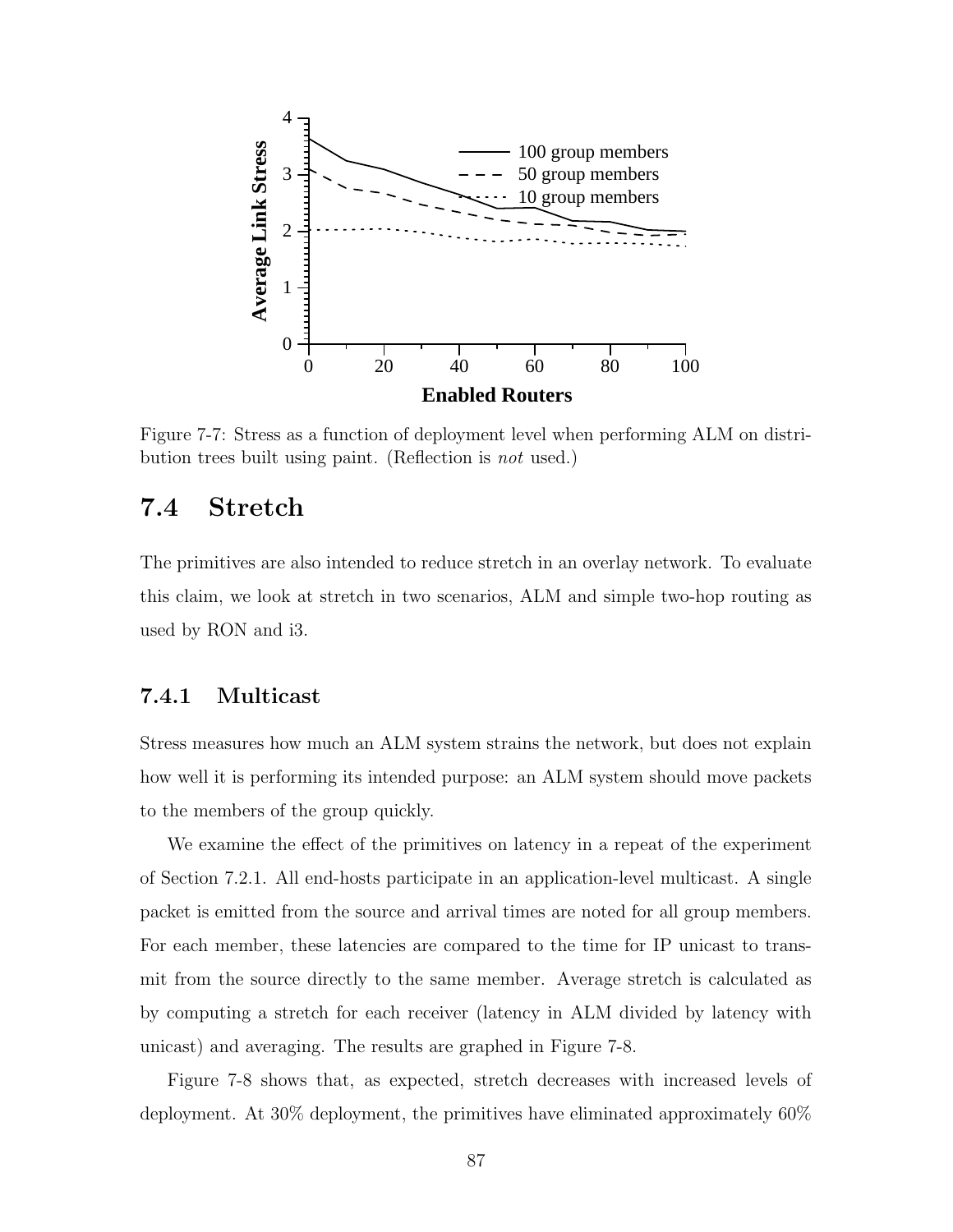

Figure 7-8: Latency stretch compared to iterated IP unicast in the base experiment. As more routers are enabled, latency nears that of IP unicast.

of the latency overhead. At complete deployment, they have eliminated nearly all added latency.

#### 7.4.2 RON and i3

RON and i3 share the property that they route packets from A to B using a single intermediate waypoint. In the case of RON, these two-hop routes are used to route around difficulties in the normal IP unicast path, and occasionally to lower latency by finding a fast route that IP routing did not detect. i3 performs the exact same operation, but does so to provide a point of indirection. Overlay nodes rendezvous at the waypoint, thereby reducing the need for knowledge about the other endpoint in the communication.

Reflection can reduce the latency of the two-hop route. The waypoint sends a reflection request that causes the network to route the packet more efficiently:

$$
reflect(A \rightarrow waypoint, 1, \{(waypoint \rightarrow B, 0)\})
$$

In the following experiment, three nodes are chosen at random to act as the endpoints of communication and the waypoint. Two packet transmissions are timed to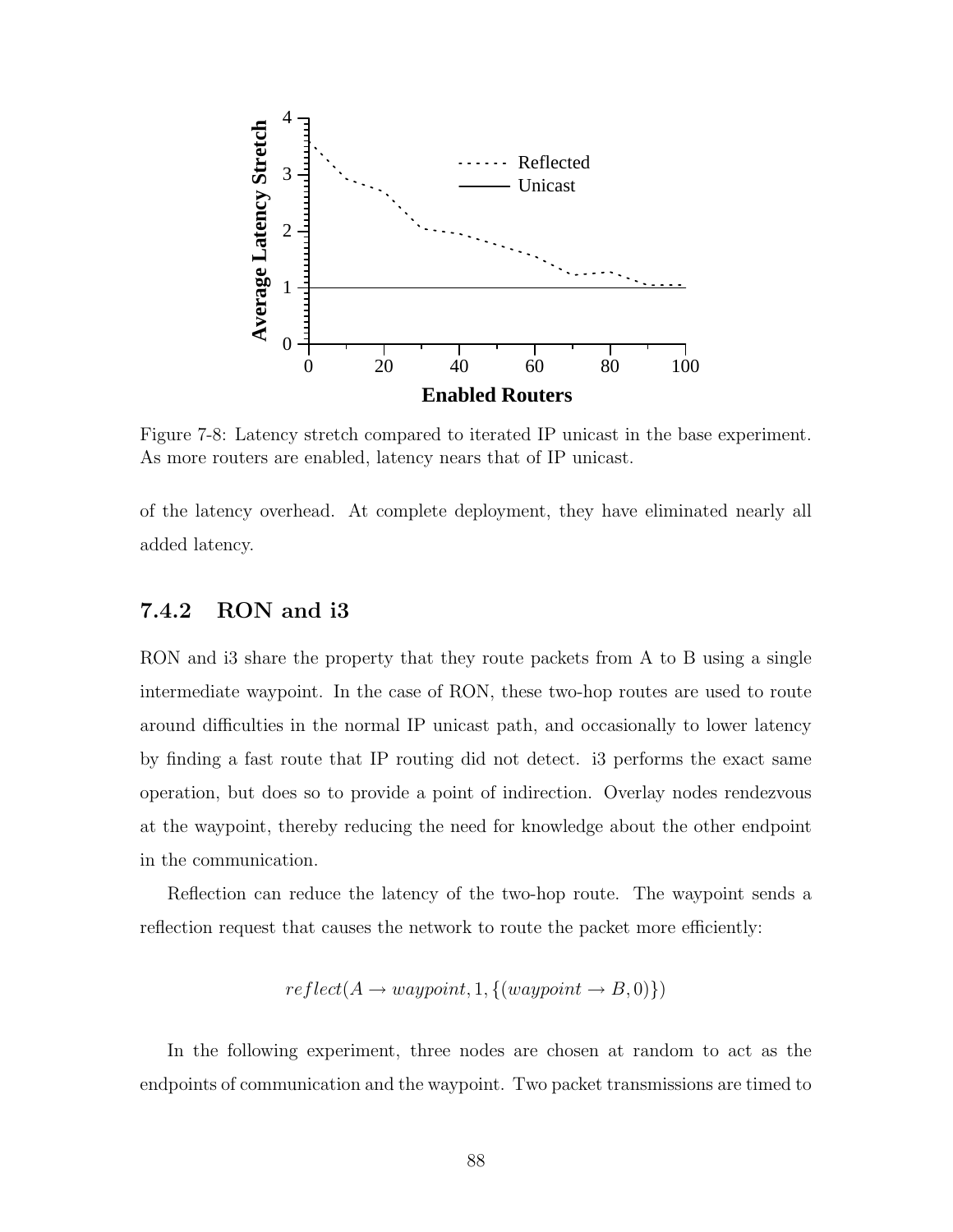

Figure 7-9: Latency comparison for three ways of sending packets from A to B. Unicast is a simple IP unicast, normalized to 1.0. Two-hop unicast consists of two IP unicasts, using a random waypoint. Reflect is the same as the two-hop unicast case, except that the random waypoint uses packet reflection to efficiently forward the first hop unicast to the final destination. As more routers are enabled, using reflection moves from approximating the two-hop case to approximating a direct unicast.

set baselines before testing reflection. First, normal IP unicast between the source and destination; then, a two-hop unicast route that uses the waypoint to route packets. These represent the two extremes of possible performance. Finally, after the waypoint sends its reflection request, a third time is measured that represents how well reflection has reduced the two-hop situation to IP unicast.

As usual, the experiment is conducted over the 10 transit-stub topologies at various levels of deployment. In each experiment, 100 triples are randomly selected for measurement. Two stretches are calculated for each triple using the IP unicast time as a baseline. Figure 7-9 graphs the result.

As deployment increases the performance of the system moves smoothly from that of two-hop unicast case toward that of single unicast. Again, it is encouraging that improvement is fastest at the early stages of deployment. At 30% deployment, the primitives have eliminated well over half of the overhead.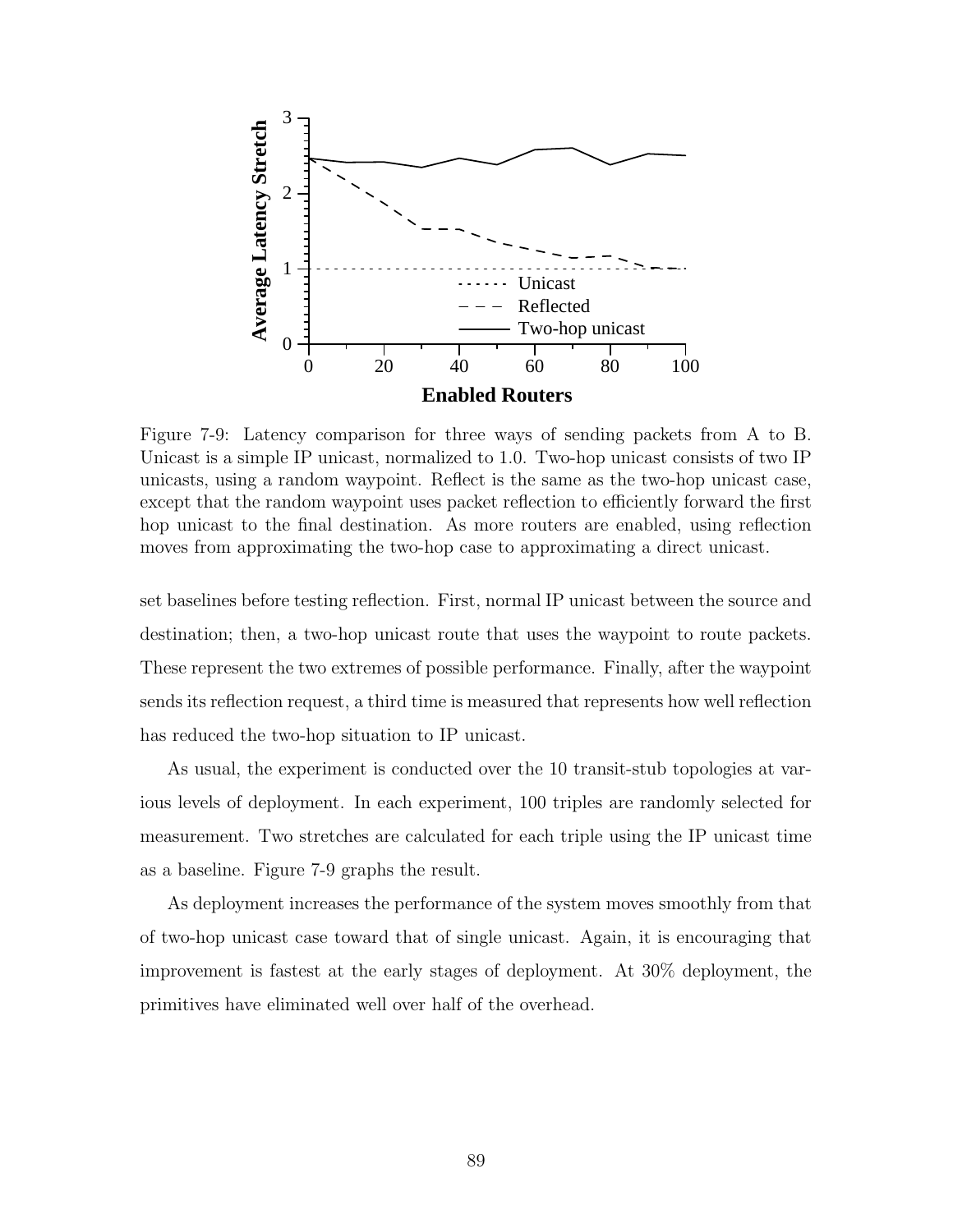

Figure 7-10: Average router state as deployment increases in a 100 node network with various group sizes. Greater deployment decreases the average state required in enabled routers. Greater deployment allows state to be shared among more routers.

### 7.5 Router state

A common concern for IP Multicast is the size of multicast routing tables. Large tables increase cache misses and degrade performance. This section explores the state requirements of the primitives, particularly reflection. Paint has limited state requirements (unless extended as described in Section 4.7.2). Only the current "color" of the router must be stored.

#### 7.5.1 Average requirements

To evaluate the state requirements of the primitives, we examine the size of the reflection table in the experiments of Section 7.2.1. Randomly selected groups perform ALM in networks with a random selection of enabled routers.

Figure 7-10 shows that the average state requirements decrease as deployment increases. This result is unsurprising. Consider the difference between two networks, one of which has one extra enabled router. In general, that router will receive some amount of state from its downstream neighbors. The amount of state associated with a single reflection request decreases as it is propagated (because some routers see that they cannot fulfill portions of the request). Therefore the new node is likely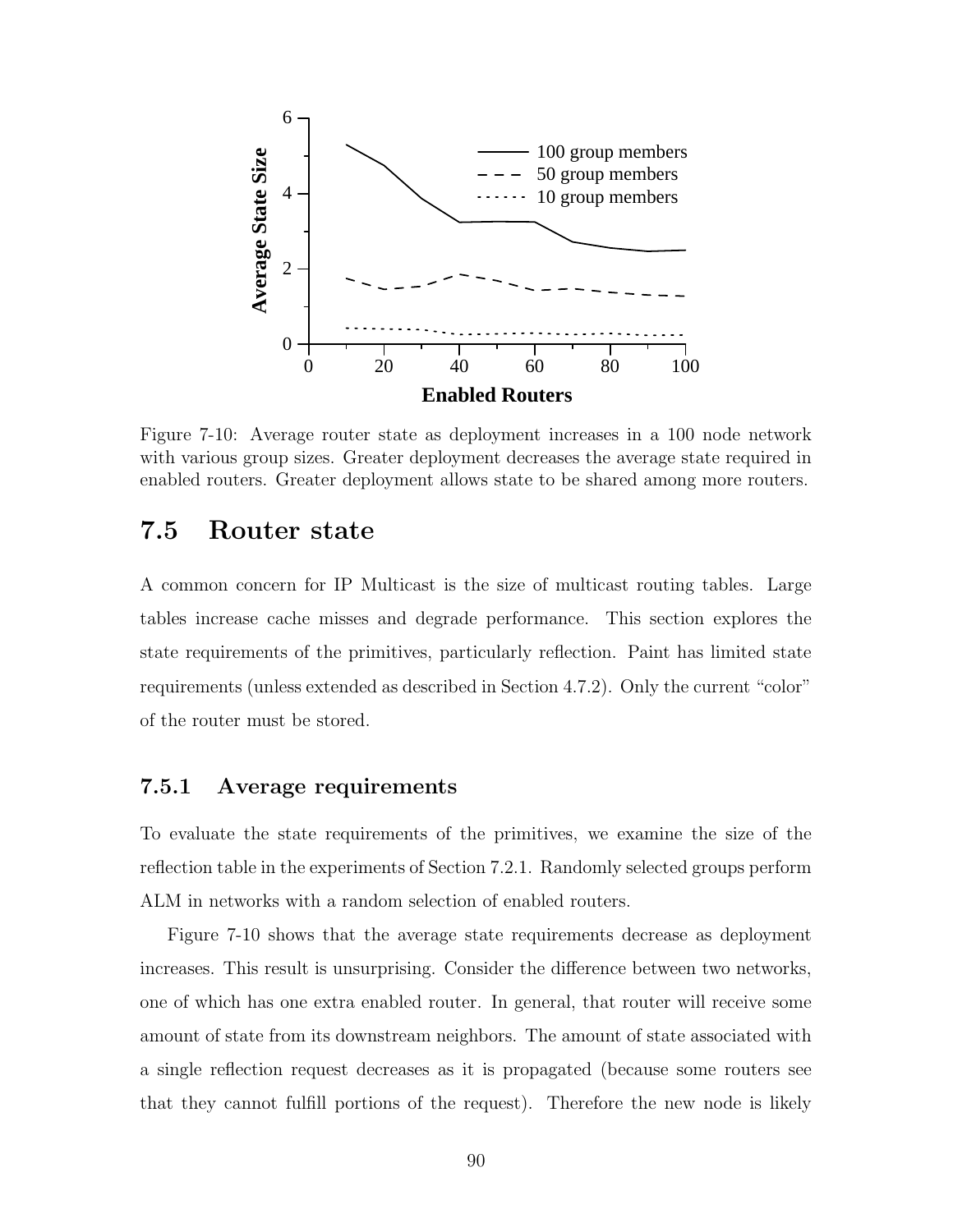

Figure 7-11: Maximum router state as deployment increases in a 100 node network with various group sizes.

to receive less state that its downstream neighbors had, bringing the average down. Furthermore, in small groups, it will be common for added routers to find themselves completely unused, lowering the average state requirements.

#### 7.5.2 Maximum requirements

The maximum state required in any router can be as important as average state requirements. If the state requirements are extremely unbalanced, one router may be forced to carry too much information and refuse requests or experience degraded performance. Although the primitives are designed to degrade gracefully under such circumstances, they will surely perform better if they avoid it. In the same experiment as the previous section, we now examine the sizes of the largest reflection table in the network, rather than the average.

Figure 7-11 show two interesting facts. First, for smaller group sizes, the maximum state held in any one router is fairly constant, regardless of deployment levels. Second, large groups disproportionately load single routers at low deployment levels, but the maximum state held in any one router decreases as deployment increases. This decrease indicates that the work is more smoothly shared when more routers are enabled.

By comparing Figure 7-11 to Figure 7-10, we can draw one more conclusion. For a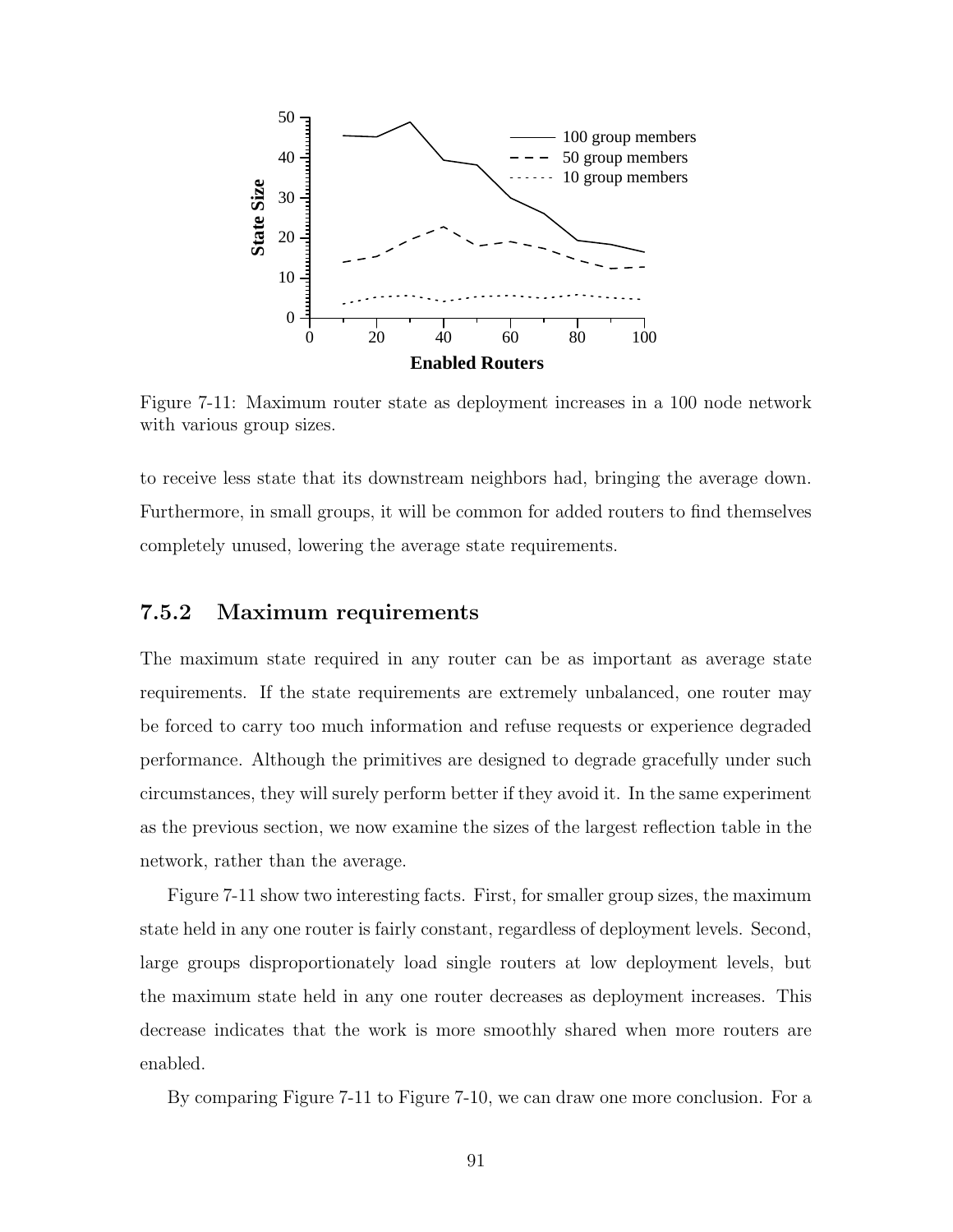

Figure 7-12: The number of misfires in increasingly asymmetric networks. Half of the routers are enabled, and half of the end-hosts are participating in an ALM group. As asymmetry increases, more misfires occur.

given group size, the shapes of the state requirements are similar in each graph. This property indicates that maximum state size requirements tend to move with average state size requirements. This fact gives some encouragement to the notion that in very large networks, such as the Internet, maximum state requirements will remain manageable if deployment is sufficiently high to keep average state size requirements down. This conclusion is speculative, however. The next section explores what can be done when a router finds that its state requirements are excessive.

## 7.6 Reflection misfires

Section 3.5 described the occurrence of "misfires", instances in which packets are duplicated extraneously. These misfires occur when route asymmetry occurs on the portion of a path following duplication, causing the original packet to travel to the reflect requester in a way that prevents success tags from being written correctly.

To study the likelihood of misfires, networks are constructed with intentional asymmetry. Beginning with the same topologies as used previous experiments, links are chosen at random to have their latency doubled in one direction only. These asymmetric links cause asymmetric paths.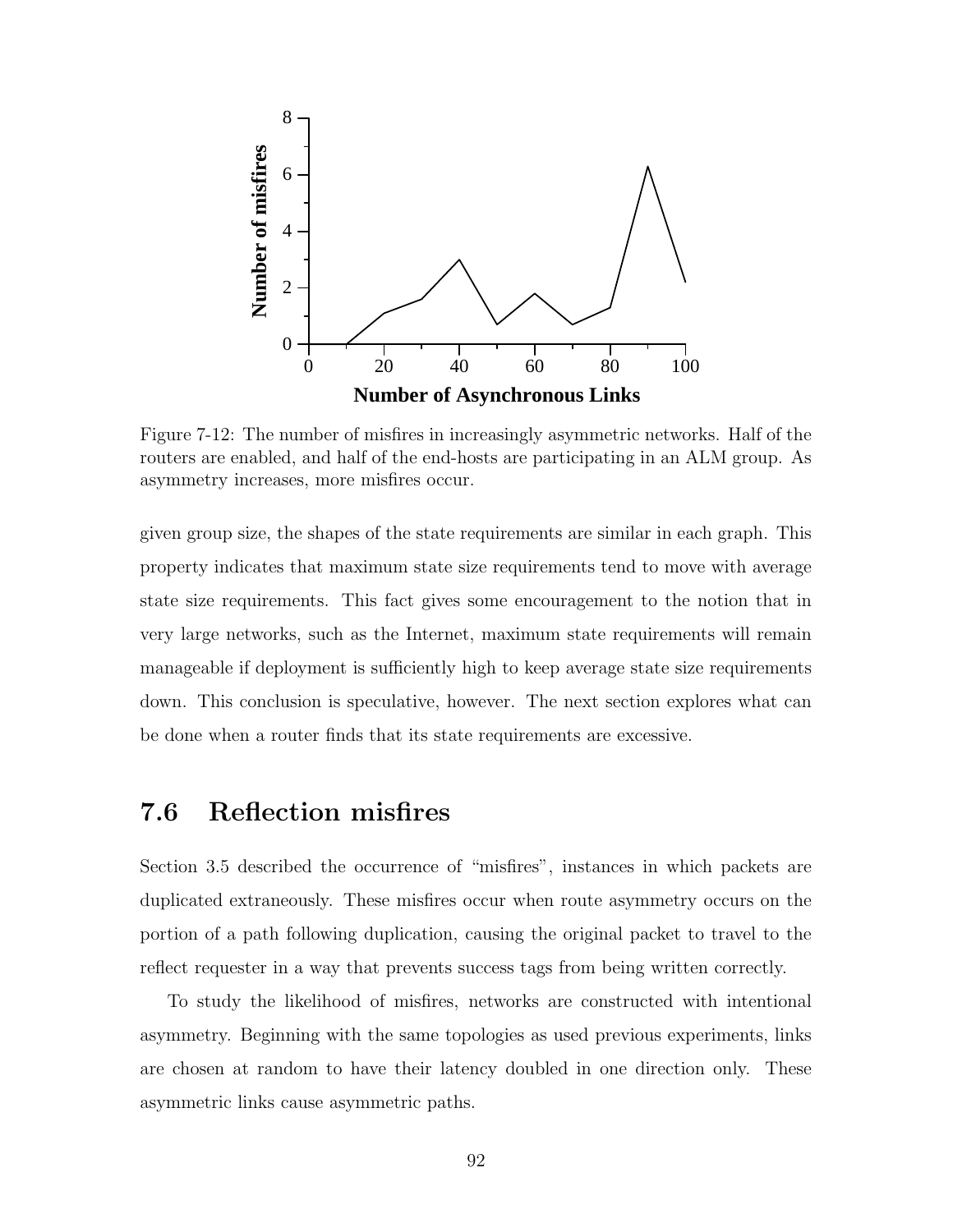Figure 7-12 demonstrates that misfires occur more frequently in asymmetric networks. However, the high variability of the results (despite averaging over ten runs for each data point), implies that this experiment may not be perfectly designed to demonstrate the conditions under which misfires will occur more frequently. The characterization of the asymmetry in networks is difficult, however, and as such, a subject of further study.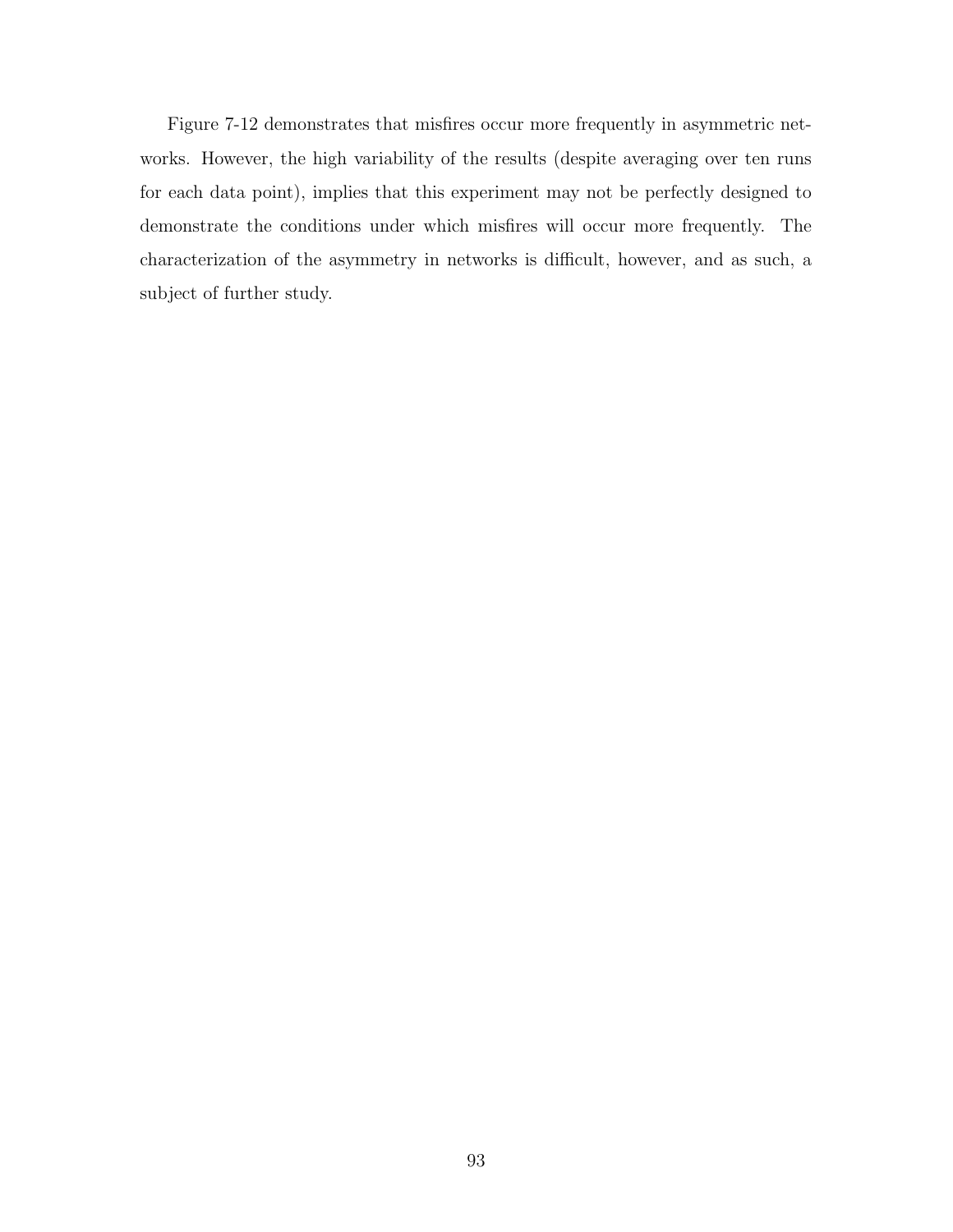# Chapter 8

# Conclusions

Overlay networks are an important way for applications to obtain network behavior that would otherwise require widespread router modifications. By their very nature, it is possible to deploy overlay networks with no additional support. Yet doing so creates inefficiencies. Path painting and packet reflection address those inefficiencies with simple router extensions that can be used in creative ways to perform packet routing and duplication at appropriate locations in the network.

## 8.1 The Good

Packet reflecting and path painting allow end hosts to build efficient overlay networks by exporting the unique capabilities of routers. Packet reflection allows end hosts to benefit from the advantageous position of routers for moving and duplicating packets. Path painting allows end hosts to use routers to learn enough about the network to build efficient overlay topologies.

Both primitives are incrementally deployable. Overlay networks can be built without them, but in portions of the network in which they are deployed, these systems will be considerably more efficient.

Furthermore, the focus on incremental deployment has created numerous subsidiary benefits. Routers may choose to ignore requests for any reason, ranging from administrative policies, security concerns, or resource exhaustion. All of these cases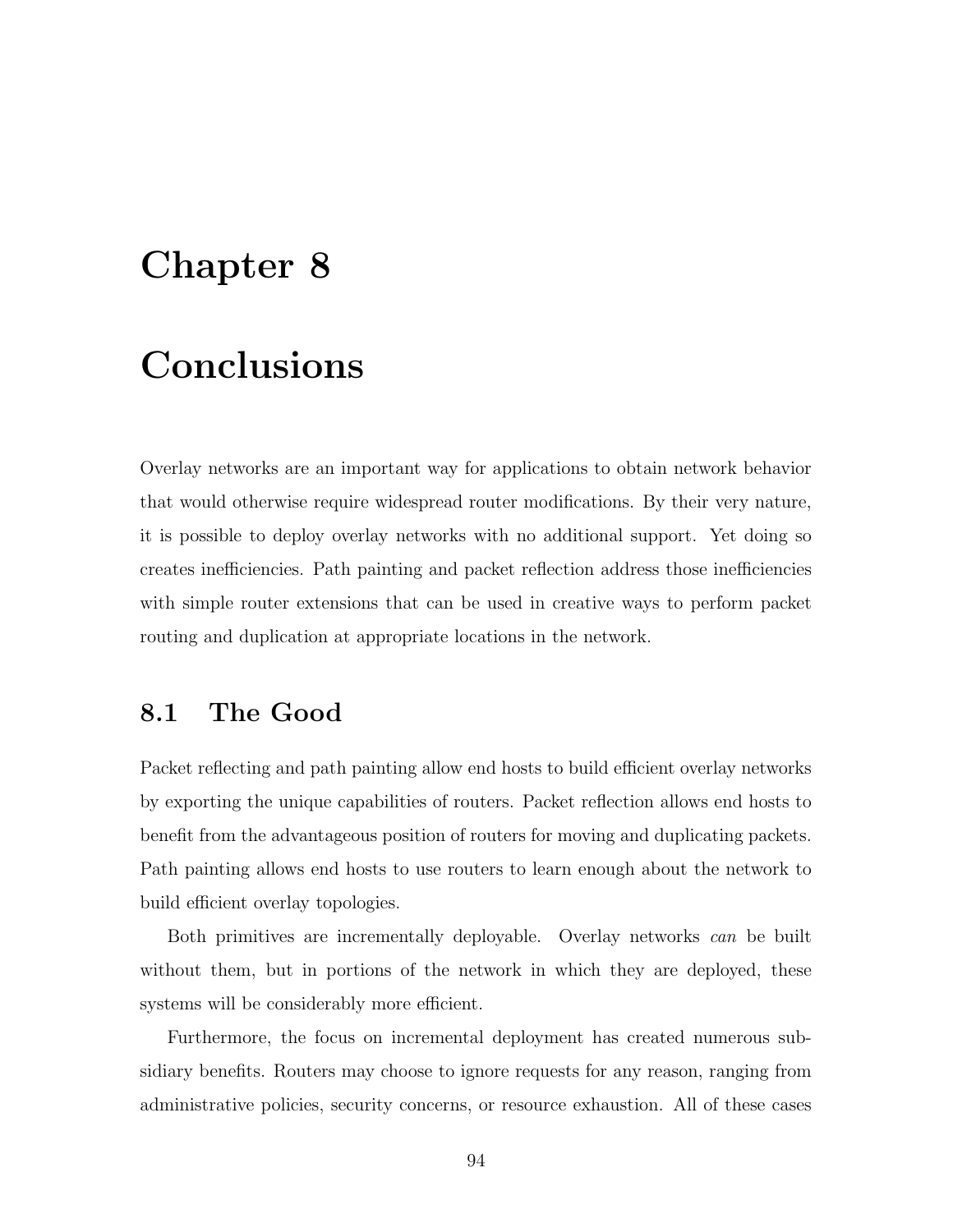are handled gracefully because they are functionally identical to routers that do not support the primitives.

## 8.2 The Bad

It has been difficult to determine exactly how much power the proposed primitives should have. Although keeping them simple has been an important goal, it has been a constant struggle to determine what features would make them "too complex". For example, a simpler version of reflection would not allow tags to be specified in copy entries. This simplification would preclude certain requests, and was therefore deemed worthy of its complexity. On the other hand, other features, described in the next section, have not been added. This tension is an inevitable consequence of refusing the complete generality of active networks in favor of a more manageable approach in hopes of easier adoption.

In depth analysis of the behavior of the primitives in large configurations has been difficult. A number of factors make analysis and understanding more difficult than the equivalent analysis of IP Multicast protocols.

First, routers have much greater flexibility in reacting to reflection requests. For example, Rule 4 and Rule 5 are both reasonable, but they have the opposite effect on the distance that reflection requests propagate.

Second, the flexibility introduced by the decoupling of paint (IPM's join) and reflection (IPM's forwarding) makes it difficult to create trees exactly like those of IP Multicast. In IP Multicast, branchpoints occur where join messages graft to the distribution tree. Using reflection, they occur where the combination of IP routing and individual router decisions push them. The next section outlines an approach that could give reflection requests enough power to control their eventual location based on information gathered during painting.

Finally, incremental deployment (and similar effects, such as resource based rejection of requests) vastly complicates the possible outcomes compared to IP Multicast. Not only must the analysis now account for two types of network nodes, it must also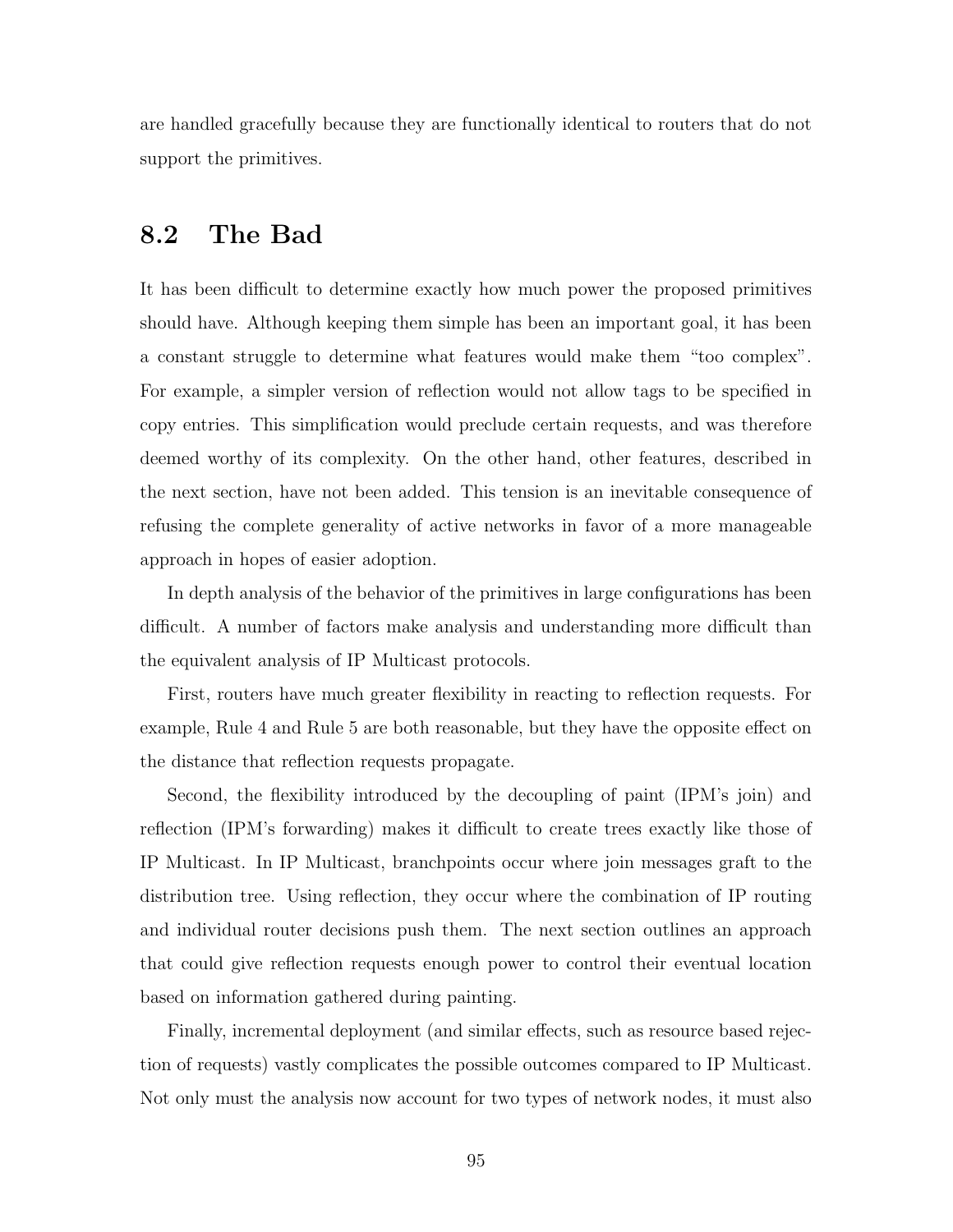provide a reasonable model of deployment in order to choose deployed nodes. Deployment in the core of the network, for example, has different effects from deployment at the edges. Yet the deployment models we have considered are entirely guesswork.

# 8.3 The Unknown

A number of interesting questions remain to be answered, some of which were implied by the difficulties described in the previous section.

#### 8.3.1 Power versus simplicity

Two ideas in merit further consideration to determine whether their value exceeds their complexity. First, a node may wish to exert some control over the rules that routers use to propagate its reflection request. For example, a RON would prefer the iterative Rule 4 to the recursive Rule 5, as the recursive rule would tend to force the two-hop route to match the original one-hop route that the RON is trying to avoid. The iterative rule would eliminate wasted transmissions near the waypoint, without radically altering the path chosen by the RON.

More generally, a node might wish to scope its reflection requests, providing some minimum and maximum distance for them to be propagated. This feature could be used to ensure that a reflection request propagates exactly to the router that responded to the node's paint request thereby reducing the uncertainty involved in the current scheme.

Second, both primitives might benefit from a mechanism which would allow a node to ask for requests to be sent to it rather than from it. The basic idea behind this notion is to eliminate difficulties due to asymmetric routes by causing requests (reflection and paint) to follow the same paths as the packets they are intended to affect.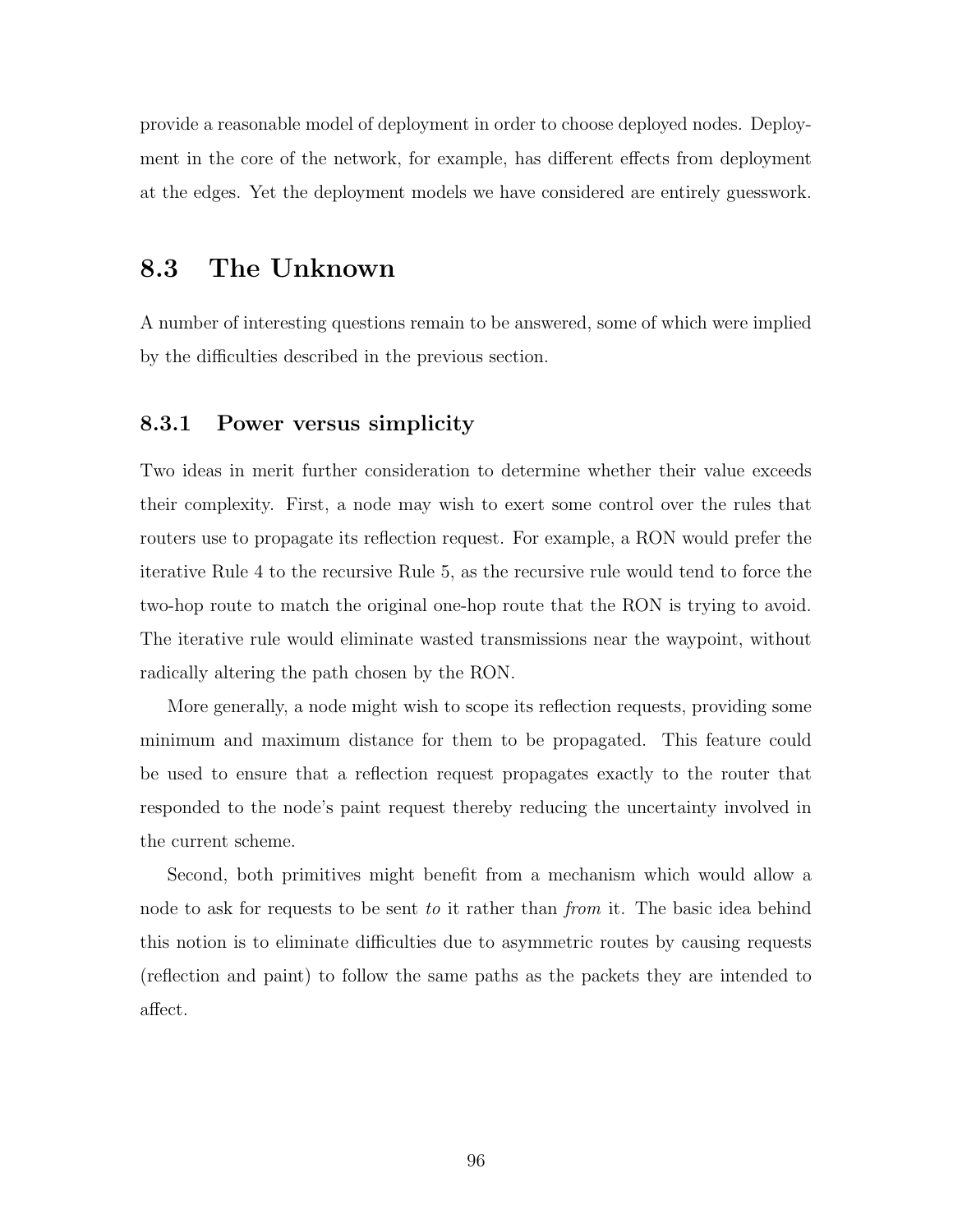#### 8.3.2 Security

Both primitives have features designed expressly for added security. Reflection requests contain nonces, designed to prevent the reflection of a node's packets by an untrusted third party. Paint packets contain the ignore list, to avoid denial of service attacks by malicious painters. It is not clear, however, that these mechanisms are sufficient. Further thought and study is required.

In addition, reflection may be used to amplify existing denial of service attacks. Although reflection is acting "properly" by optimizing an operation that the end-hosts could legitimately perform (duplicating and sending packets), ISPs will no doubt wish to limit such activity. Some ISPs may wish to restrict the use of reflection to trusted end-hosts, others may wish to use a dynamic approach that limits the activity of a single reflection entry, or entries submitted from a single end-host. These strategies have not yet been explored.

#### 8.3.3 Asymmetry

The final area of future work lies in the study of the primitive's behavior under network asymmetry. Section 7.6 attempts to quantify the effects of asymmetry, but its methodology is crude. Only recently have Internet-like topology generators, such as GT-ITM, come to exist. As such, their ability to create detailed topologies, including latency and routing information is limited. Is is customary to guess at latency figures for the various link types in a topology, and base routing on those figures. Further complicating the picture by adding random asymmetric links gives one little reason to believe that the generated topologies truly resemble Internet topologies with respect to properties like latency and the location of asymmetries. Further research detailing the sources and locations of asymmetry in the Internet is needed before any simulation can be trusted.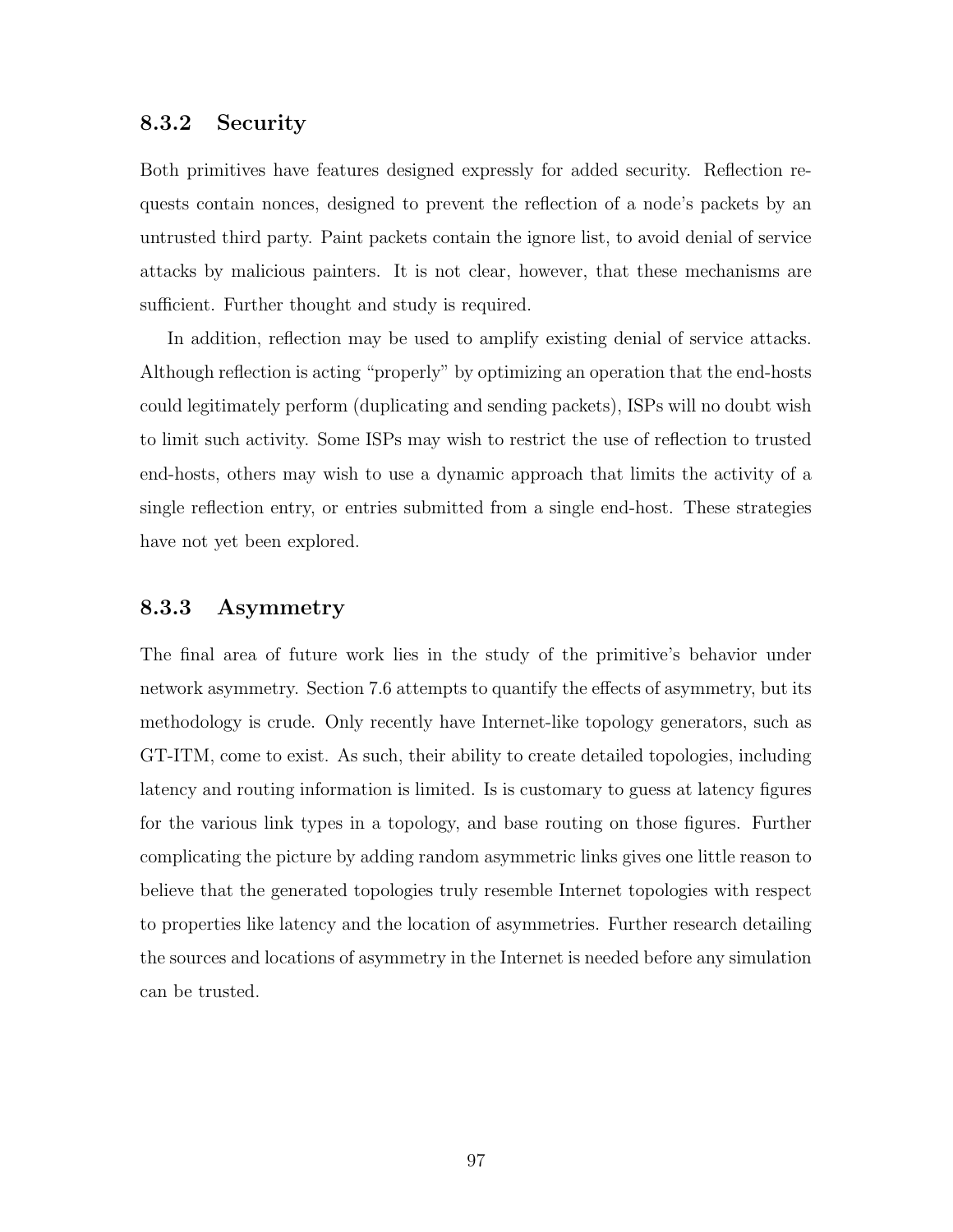# Bibliography

- [1] Elan Amir, Steven McCanne, and Hui Zhang. An application level video gateway. In Proc. ACM Multimedia, pages 255–266, November 1995.
- [2] D. Andersen, D. Bansal, D. Curtis, S. Seshan, and H. Balakrishnan. System support for bandwidth management and content adaptation in Internet applications. In Proc. 4th Symposium on Operating Systems Design and Implementation (OSDI '00), pages 213–225, October 2000.
- [3] David G. Andersen, Hari Balakrishnan, M. Frans Kaashoek, and Robert Morris. Resilient overlay networks. In Proc. of the 18th ACM Symposium on Operating Systems Principles (SOSP), pages 131–145, October 2001.
- [4] Hari Balakrishnan, Hariharan S. Rahul, and Srinivasan Seshan. An integrated congestion management architecture for Internet hosts. In Proc. ACM SIG-COMM Conference (SIGCOMM '99), pages 175–188, September 1999.
- [5] Tony Ballardie, Paul Francis, and Jon Crowcroft. Core based trees (CBT) an architecture for scalable inter-domain multicast routing. In Proc. ACM SIGCOMM Conference (SIGCOMM '93), pages 85–95, September 1993.
- [6] Suman Banerjee, Bobby Bhattacharjee, and Christopher Kommareddy. Scalable application layer multicast. In Proc. ACM SIGCOMM Conference (SIGCOMM '02), pages 205–220, August 2002.
- [7] D. J. Bernstein. SYN cookies. http://cr.yp.to/syncookies.html.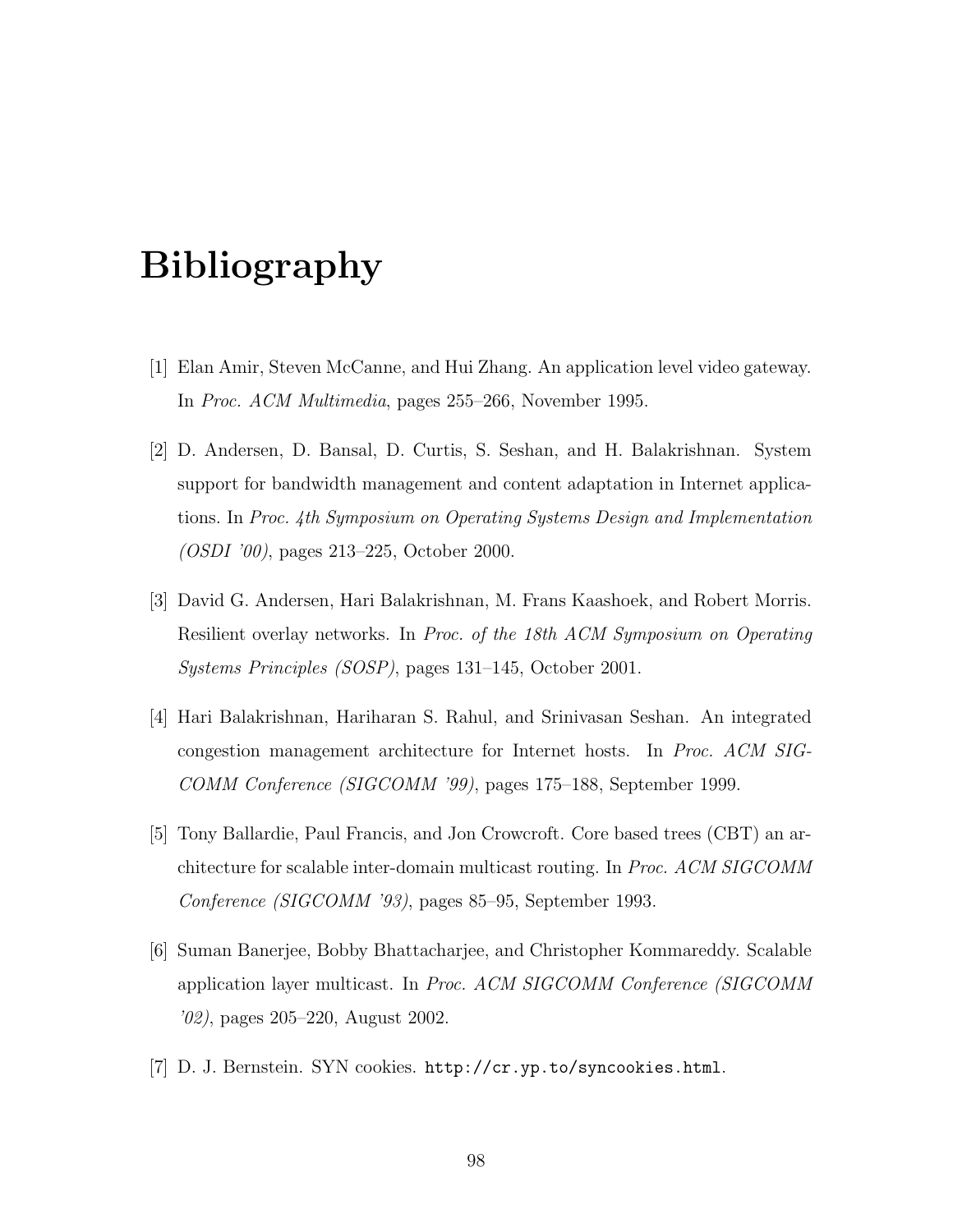- [8] L. Brakmo, S. O'Malley, and L. Peterson. TCP Vegas: New techniques for congestion detection and avoidance. In Proc. ACM SIGCOMM Conference (SIG-COMM '94), pages 24–35, August 1994.
- [9] D. Chaum. Untraceable electronic mail, return addresses, and digital pseudonyms. Communications of the ACM, 24(2), 1981.
- [10] Yatin Chawathe, Steven McCanne, and Eric Brewer. RMX: Reliable multicast for heterogeneous networks. In Proc. IEEE Infocom, pages 795–804, March 2000.
- [11] Ian Clarke, Oskar Sandberg, Theodore W. Hong, and Brandon Wiley. Freenet: A distributed anonymous information storage and retrieval system. In Designing Privacy Enhancing Technologies: International Workshop on Design Issues in Anonymity and Unobservability, July 2000.
- [12] S. E. Deering. Multicast Routing in a Datagram Internetwork. PhD thesis, Stanford University, December 1991.
- [13] Stephen E. Deering and David R. Cheriton. Multicast routing in datagram internetworks and extended LANs. IEEE/ACM Trans. Networking, 8(2):85–110, May 1990.
- [14] T. Speakman et al. PGM reliable transport protocol specification. RFC 3208, Internet Engineering Task Force, December 2001. http://www.ietf.org/rfc/rfc3208.txt.
- [15] Sally Floyd, Van Jacobson, Steven McCanne, Chin-Gung Liu, and Lixia Zhang. A reliable multicast framework for light-weight sessions and application level framing. In Proc. ACM SIGCOMM Conference (SIGCOMM '95), August 1995.
- [16] Paul Francis. Yoid: Your Own Internet Distribution, April 2000. www.aciri.org/yoid.
- [17] Gnutella. Gnutella, 2001. http://gnutella.wego.com/.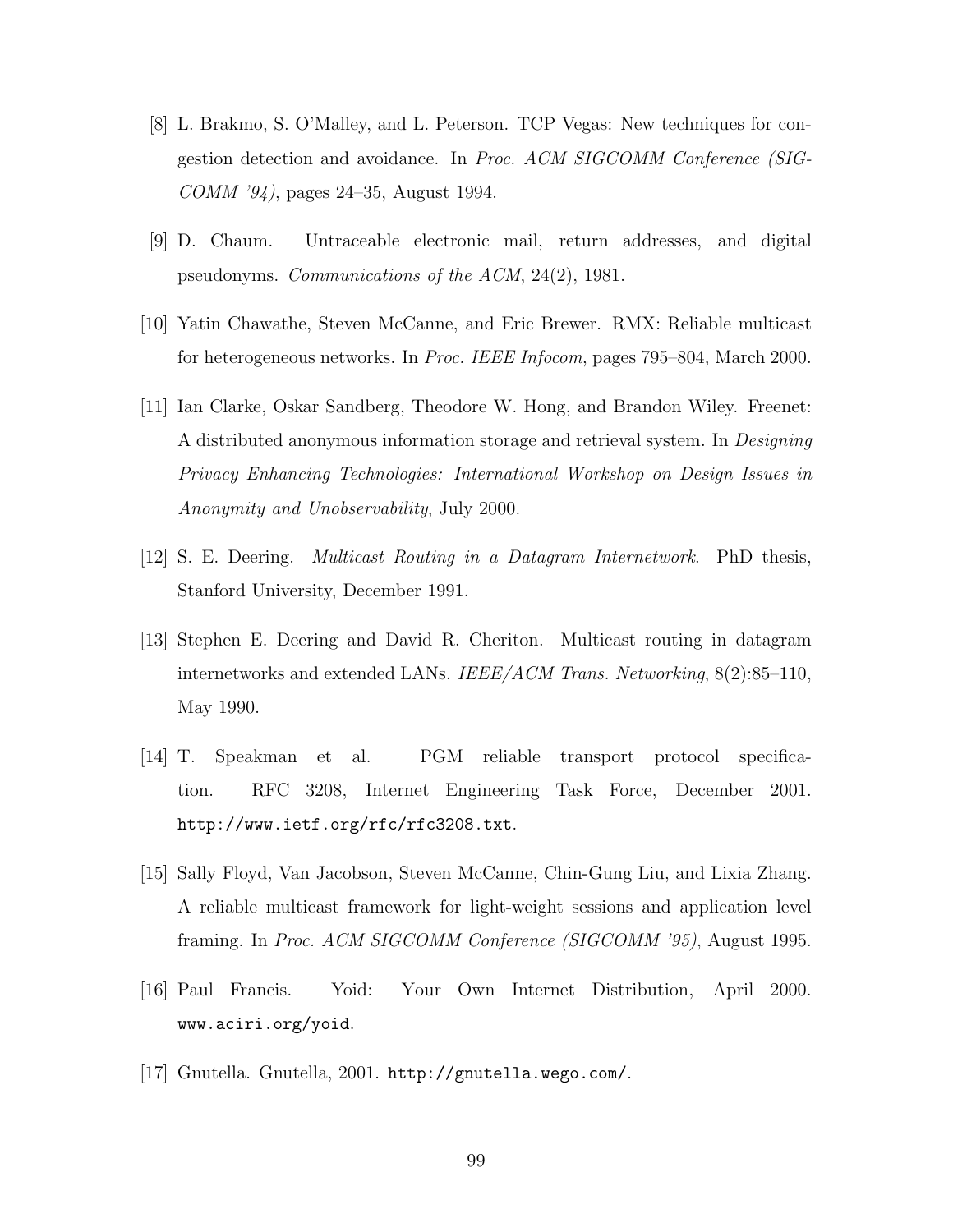- [18] H. Holbrook and B. Cain. Source-specific multicast. Internet draft (work in progress), Internet Engineering Task Force, November 2001. http://www.ietf.org/internet-drafts/draft-ietf-ssm-arch-00.txt.
- [19] Hugh W. Holbrook and David R. Cheriton. IP multicast channels: EXPRESS support for large-scale single-source applications. In Proc. ACM SIGCOMM Conference (SIGCOMM '99), pages 65–78, September 1999.
- [20] Yang hu Chu, Sanjay G. Rao, and Hui Zhang. A case for end system multicast. In Proc. ACM SIGMETRICS Conference (SIGMETRICS '00), June 2000.
- [21] John Jannotti, David K. Gifford, Kirk L. Johnson, M. Frans Kaashoek, and James W. O'Toole, Jr. Overcast: Reliable multicasting with an overlay network. In Proc. 4th Symposium on Operating Systems Design and Implementation (OSDI '00), pages 197–212, October 2000.
- [22] Satish Rao Kirsten Hildrum, John D. Kubiatowicz and Ben Y. Zhao. Distributed object location in a dynamic network. In *Proc. of the 14th ACM Symposium on* Parallel Algorithms and Architectures (SPAA), August 2002.
- [23] Eddie Kohler, Robert Morris, Benjie Chen, John Jannotti, and M. Frans Kaashoek. The Click modular router. ACM Trans. Computer Systems, 18(3):263–297, August 2000.
- [24] Brian Neil Levine, David B. Lavo, and J. J. Garcia-Luna-Aceves. The case for reliable concurrent multicasting using shared ack trees. In Proc. ACM Multimedia, pages 365–376, November 1996.
- [25] John C. Lin and Sanjoy Paul. Rmtp: A reliable multicast transport protocol. In Proc. IEEE Infocom, pages 1414–1424, March 1996.
- [26] Chin-Gung Liu, Deborah Estrin, Scott Shenker, and Lixia Zhang. Local error recovery in SRM: Comparison of two approaches. IEEE/ACM Trans. Networking, 6(6):686–699, 1998.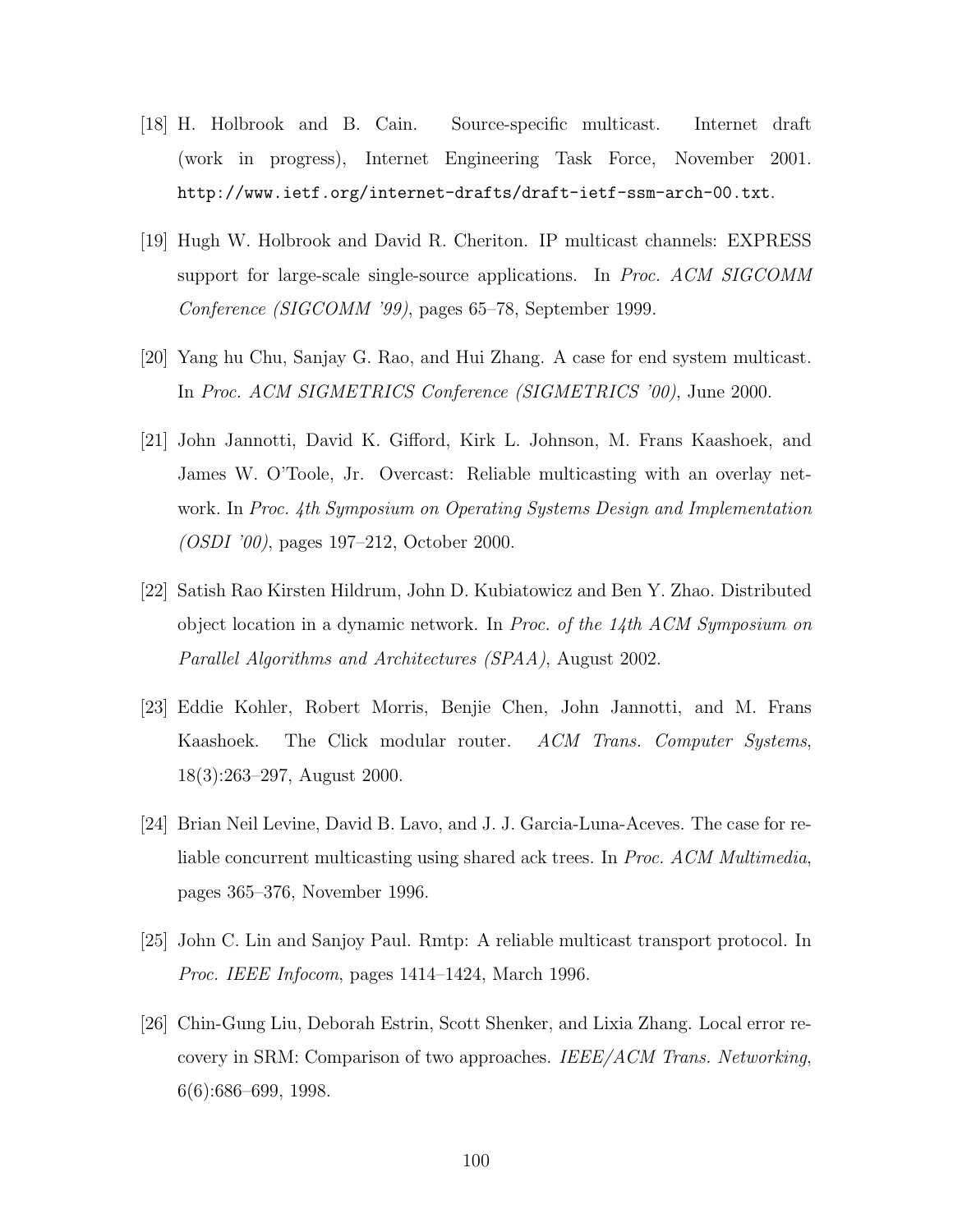- [27] Steven McCanne and Van Jacobson. Receiver-driven layered multicast. In Proc. ACM SIGCOMM Conference (SIGCOMM '96), pages 117–130, August 1996.
- [28] David Mosberger and Larry L. Peterson. Making paths explicit in the Scout operating system. In Proc. 2nd Symposium on Operating Systems Design and Implementation (OSDI '96), pages 153–167, October 1996.
- [29] Jörg Nonnenmacher, Ernst W. Biersack, and Don Towsley. Parity-based loss recovery for reliable multicast transmission. In Proc. ACM SIGCOMM Conference (SIGCOMM '97), pages 289–300, September 1997.
- [30] Ns. http://www.isi.edu/nsnam/ns/.
- [31] Christos Papadopoulos, Guru Parulkar, and George Varghese. An error control scheme for large-scale multicast applications. In Proc. IEEE Infocom, pages 1188–1196, March 1998.
- [32] S. Ratnasamy, P. Francis, M. Handley, R. Karp, and S. Shenker. A scalable content-addressable network. In Proc. ACM SIGCOMM Conference (SIGCOMM '01), pages 161–172, August 2001.
- [33] Antony Rowstron and Peter Druschel. Pastry: Scalable, distributed object location and routing for large-scale peer-to-peer systems. In Proceedings of the 18th IFIP/ACM International Conference on Distributed Systems Platforms (Middleware 2001), pages 329–350, November 2001.
- [34] Jonathan M. Smith, Kenneth L. Calvert, Sandra L. Murphy, Hilarie K. Orman, and Larry L. Peterson. Activating networks: a progress report. IEEE Computer, 32(4):32–41, April 1999.
- [35] Alex C. Snoeren, Kenneth Conley, , and David K. Gifford. Mesh-based content routing using XML. In Proc. of the 18th ACM Symposium on Operating Systems Principles (SOSP), pages 160–173, October 2001.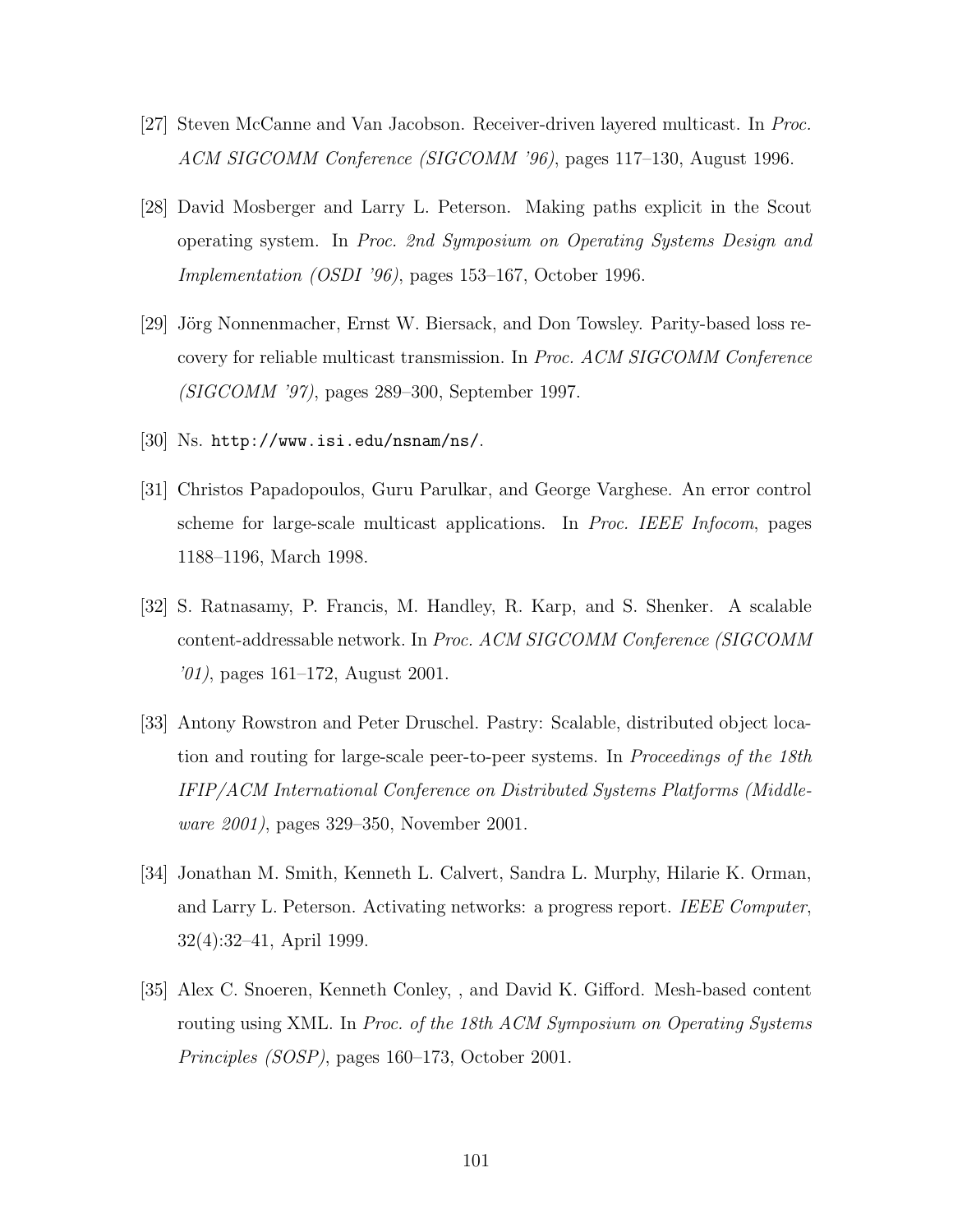- [36] Ion Stoica, Daniel Adkins, Shelley Zhuang, Scott Shenker, and Sonesh Surana. Internet indirection infrastructure. In Proc. ACM SIGCOMM Conference (SIG-COMM '02), pages 73–88, August 2002.
- [37] Ion Stoica, Robert Morris, David Karger, M. Frans Kaashoek, and Hari Balakrishnan. Chord: A scalable peer-to-peer lookup service for Internet applications. In Proc. ACM SIGCOMM Conference (SIGCOMM '01), August 2001.
- [38] Ion Stoica, T. S. Eugene Ng, and Hui Zhang. REUNITE: A recursive unicast approach to multicast. In Proc. IEEE Infocom, pages 1644–1653, March 2000.
- [39] David L. Tennenhouse, Jonathan M. Smith, W. David Sincoskie, David J. Wetherall, and Gary J. Minden. A survey of active network research. IEEE Communications Magazine, 35(1):80–86, January 1997.
- [40] Joe Touch and Greg Finn. The Dynabone (white paper). www.isi.edu/dynabone/.
- [41] Max Vision. Ramen Internet worm analysis. http://www.whitehats.com/library/worms/ramen/.
- [42] D. Waitzman, C. Partridge, and S. E. Deering. RFC 1075: Distance vector multicast routing protocol, November 1988. Status: EXPERIMENTAL.
- [43] Su Wen, James Griffioen, and Kenneth Calvert. Building multicast services from unicast forwarding and ephemeral state. In OpenArch 01, March 2001.
- [44] David Wetherall. Active network vision and reality: Lessons from a capsule-based system. In Proc. of the 17th ACM Symposium on Operating Systems Principles (SOSP), December 1999.
- [45] David Wetherall, John Guttag, and David Tennenhouse. ANTS: Network services without the red tape. IEEE Computer, 32(4):42–48, April 1999.
- [46] Linda Wu, Rosen Sharma, and Brian Smith. Thin streams: An architecture for multicasting layered video. In Proc. IEEE International Workshop on Network